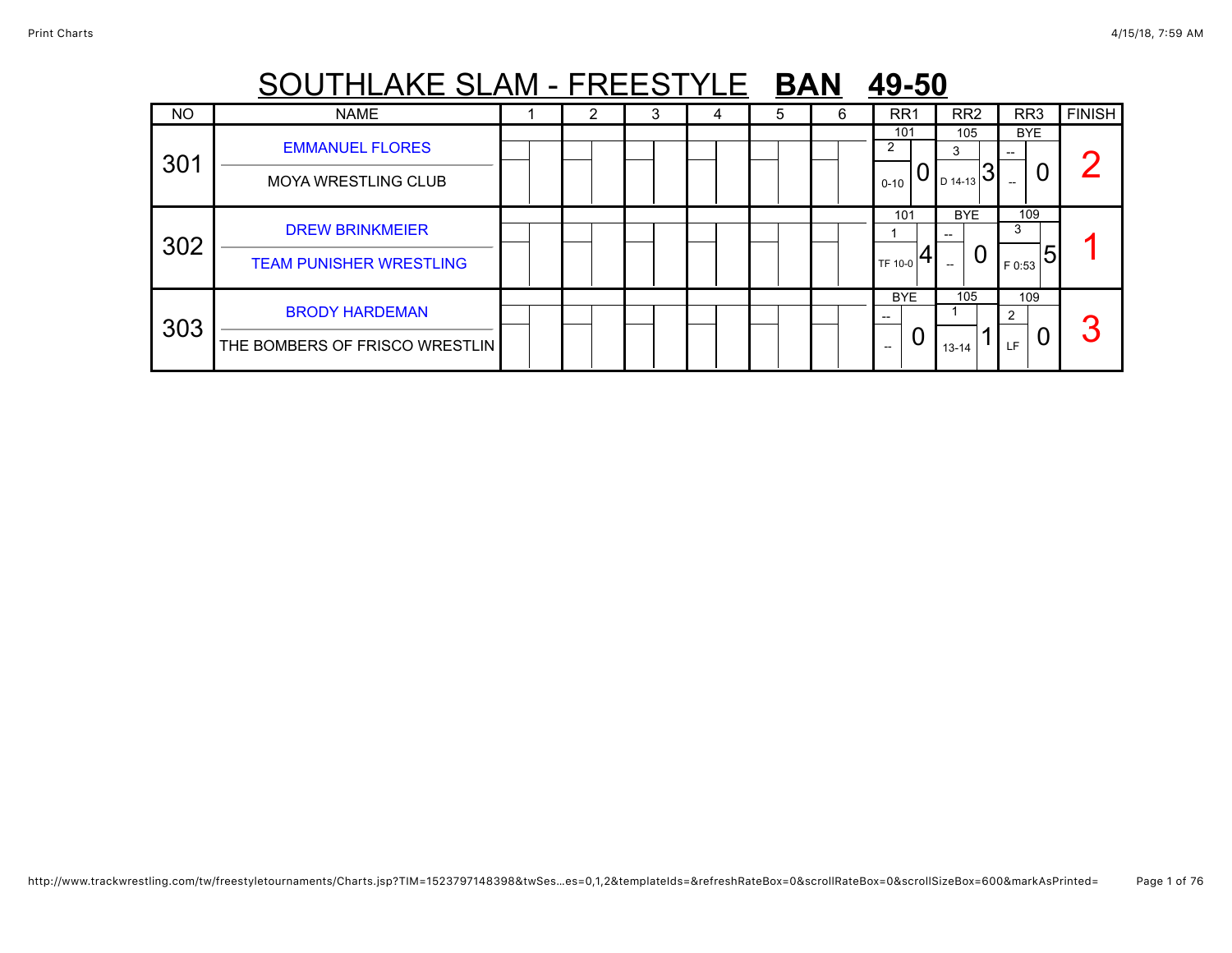| <b>NO</b> | <b>NAME</b>                                                                   |                                             | 2                                                        | 3                                                                                                       | 4 | 5 | 6 | RR1                                         | RR <sub>2</sub>                | RR <sub>3</sub>                             | <b>FINISH</b> |
|-----------|-------------------------------------------------------------------------------|---------------------------------------------|----------------------------------------------------------|---------------------------------------------------------------------------------------------------------|---|---|---|---------------------------------------------|--------------------------------|---------------------------------------------|---------------|
| 401       | <b>JOSHUA BROOKS</b><br><b>COPPELL STARS</b>                                  | 102<br>$\overline{2}$<br>X<br>$0 - 12$      | 106<br>5<br>$_{1_{0-10}} X $                             |                                                                                                         |   |   |   |                                             |                                |                                             |               |
| 402       | <b>BRANDON TORRES JR</b><br><b>MISSION ARLINGTON WRESTLING</b>                | 102<br>ľН<br>TF 12-0                        | 107<br>3<br>X<br>$2 - 10$<br>10                          | 110<br>4<br>$T$ F 10-0 $H$                                                                              |   |   |   | 112<br>5<br>$0 - 10$                        | <b>BYE</b><br>0                | 107<br>3<br>л<br>$\Rightarrow$              |               |
| 403       | <b>ZEDEK BROWN TON</b><br>THE BOMBERS OF FRISCO WRESTLIN TF 12-0 <sup>4</sup> | 103<br>4                                    | 107<br>2<br>$\left  \mathbf{1}_{\text{D 10-2}}\right $ 3 | $111$<br>5<br>$\cdot$ ( $\overline{\mathsf{B}}$ $ _{\mathsf{0}\text{-}9}$ $ $ $\overline{\mathsf{3}}$ ) |   |   |   | <b>BYE</b><br>Û<br>$\overline{\phantom{a}}$ | 111<br>5<br>3<br>$\Rightarrow$ | 107<br>$\overline{2}$<br>3<br>$\Rightarrow$ |               |
| 404       | <b>ROBERT VALDEZ</b><br><b>TEAM PUNISHER WRESTLING</b>                        | 103<br>3<br>$0 - 12$                        | <b>BYE</b><br>0<br>$\overline{\phantom{a}}$              | 110<br>2<br>$10-10$                                                                                     |   |   |   |                                             |                                |                                             |               |
| 405       | <b>VINNY FERRARI</b><br><b>TEAM PUNISHER WRESTLING</b>                        | <b>BYE</b><br>0<br>$\overline{\phantom{a}}$ | 106<br>TF 10-0                                           | 111<br>3<br>$9 - 10$<br>1.0                                                                             |   |   |   | 112<br>2<br>TF 10-0                         | 111<br>3<br>$\Rightarrow$      | <b>BYE</b><br>0                             |               |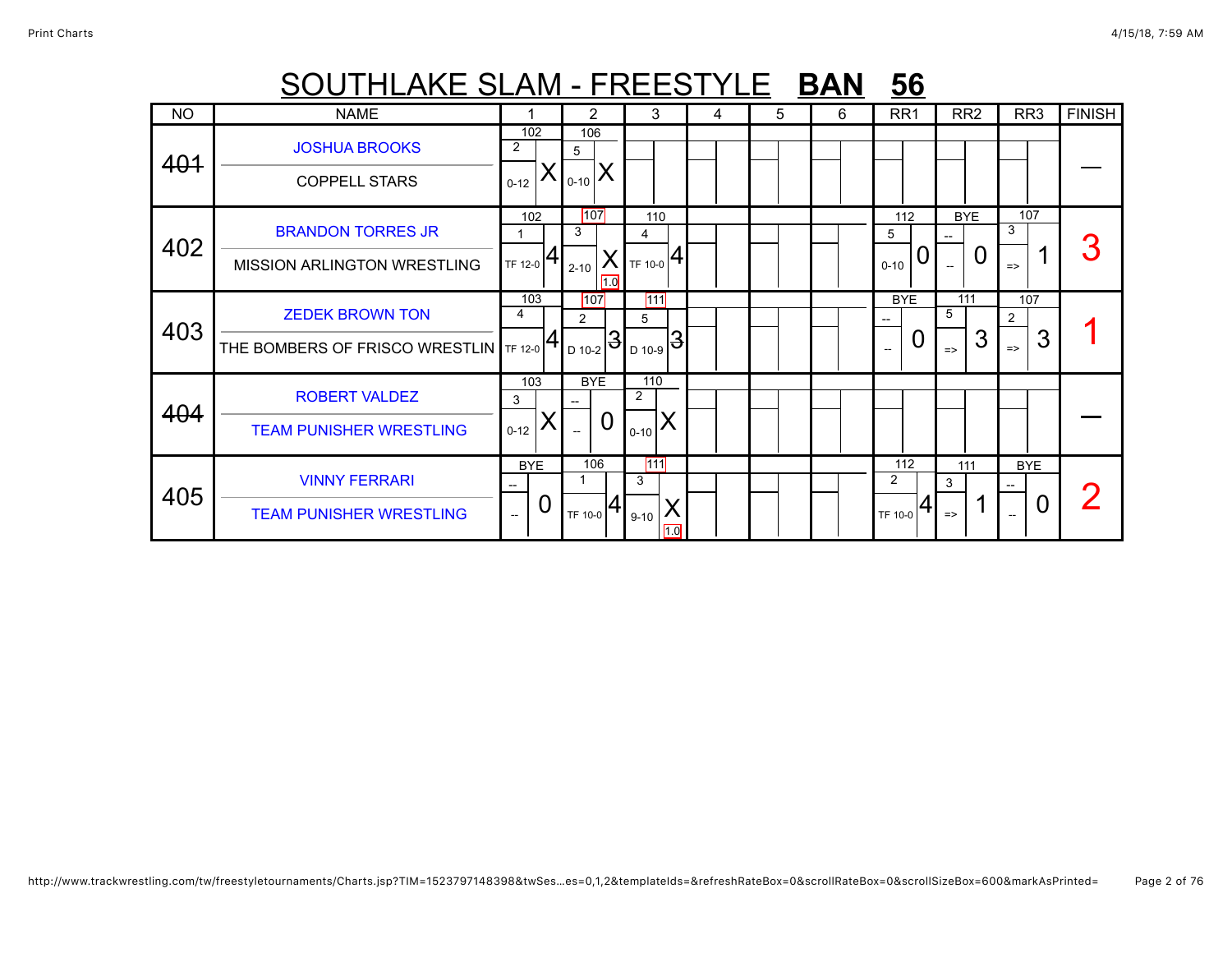|           | <u> SUUTHLANE SLAIVI - FREESTTLE</u>              |                       |        |     |  |  |   |   | DAN | 0Z |                 |                 |               |
|-----------|---------------------------------------------------|-----------------------|--------|-----|--|--|---|---|-----|----|-----------------|-----------------|---------------|
| <b>NO</b> | <b>NAME</b>                                       |                       |        |     |  |  | 5 | 6 | RR1 |    | RR <sub>2</sub> | RR <sub>3</sub> | <b>FINISH</b> |
| 501       | <b>RUSS HAAS</b><br><b>FRISCO BOMBERS</b>         | 104<br><b>TF 10-0</b> | F 0:13 | 108 |  |  |   |   |     |    |                 |                 |               |
| 502       | <b>MASON HUNT</b><br>WARRIORS WRESTLING CLUB 0-10 | 104                   | LF.    | 108 |  |  |   |   |     |    |                 |                 |               |

#### SOUTHLAKE SLAM EDEESTVLE **DAN 62**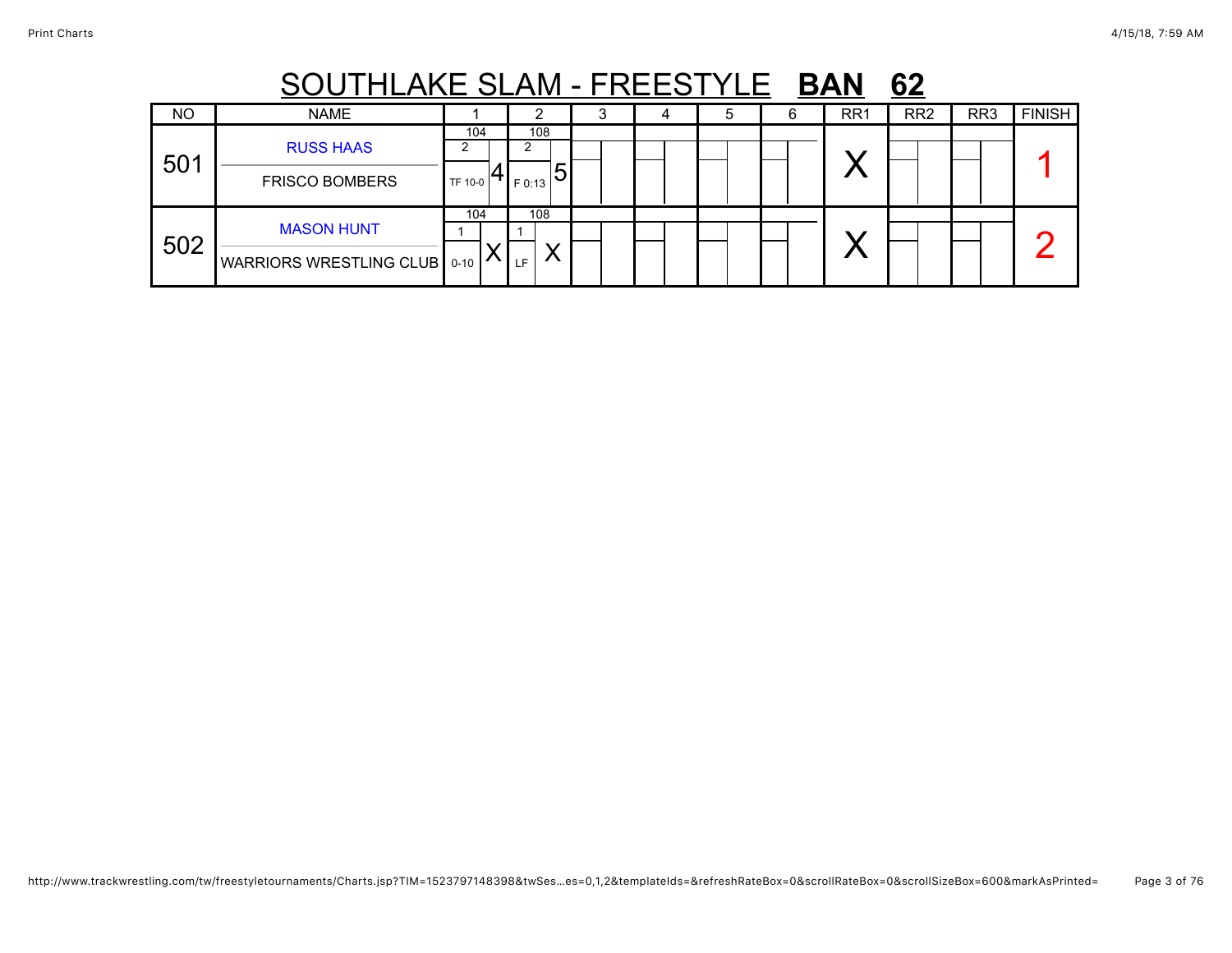# SOUTHLAKE SLAM - FREESTYLE **INT 56**

| <b>NO</b> | <b>NAME</b>                                             |                |                      |  | ა | 6 | RR <sub>1</sub> | RR <sub>2</sub> | RR <sub>3</sub> | <b>FINISH</b> |
|-----------|---------------------------------------------------------|----------------|----------------------|--|---|---|-----------------|-----------------|-----------------|---------------|
| 301       | <b>DYLAN OTA</b><br><b>TEAM PUNISHER WRESTLING</b> 2-12 | 201            | 207<br>ົ<br>$1 - 11$ |  |   |   |                 |                 |                 |               |
| 302       | <b>IZAYIAH CHAVEZ</b><br><b>SPARTAN MAT CLUB</b>        | 201<br>TF 12-2 | 207<br>TF 11-1       |  |   |   |                 |                 |                 |               |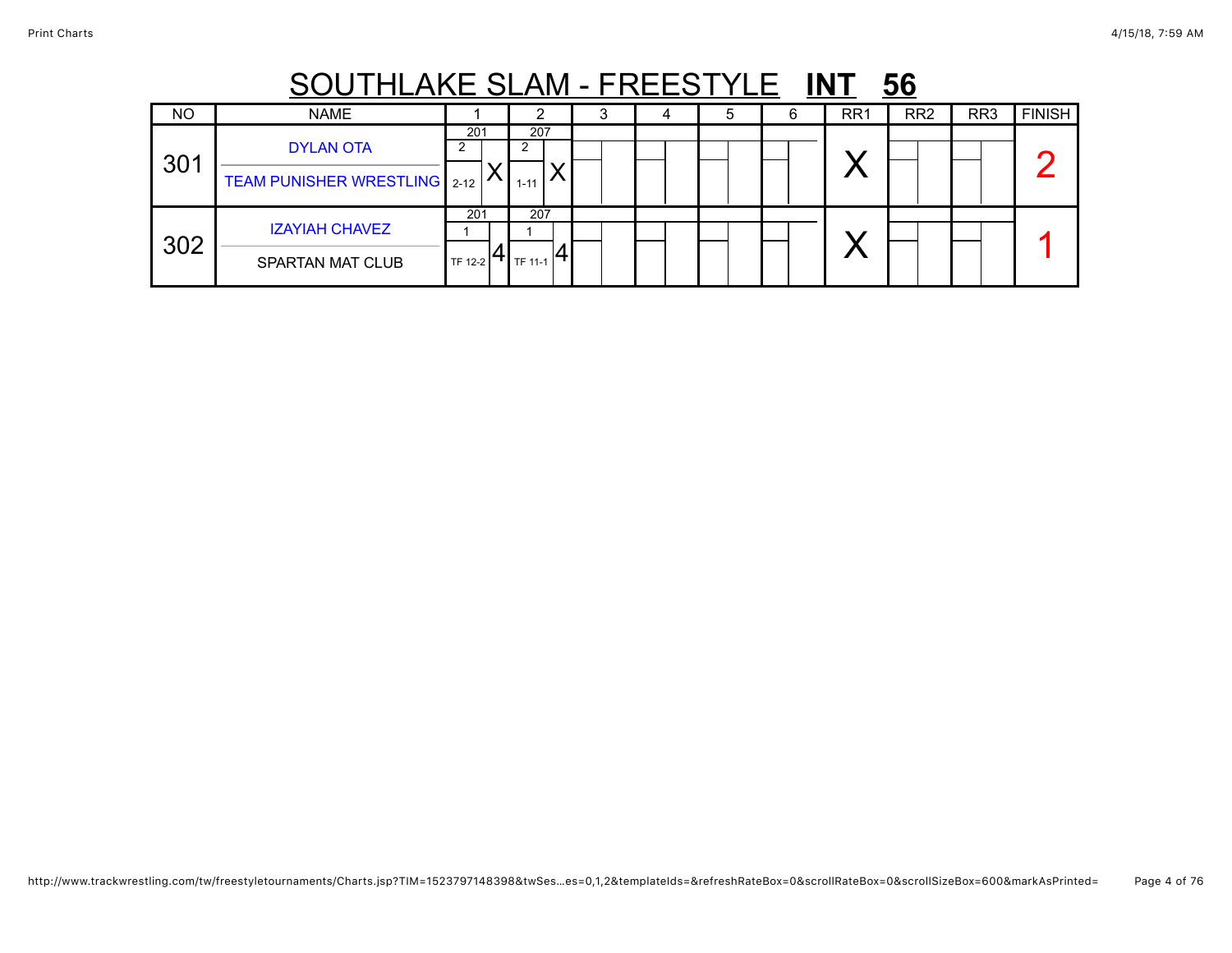# SOUTHLAKE SLAM - FREESTYLE **INT 59-61**

| <b>NO</b> | <b>NAME</b>                                             |  | 3 | 4 | 5 | 6 | RR <sub>1</sub> | RR <sub>2</sub>                        | RR <sub>3</sub>        | <b>FINISH</b> |
|-----------|---------------------------------------------------------|--|---|---|---|---|-----------------|----------------------------------------|------------------------|---------------|
| 401       | <b>OLIVER PULLIAM</b><br>THE BOMBERS OF FRISCO WRESTLIN |  |   |   |   |   | 202<br>TF 10-0  | 208<br>3<br>F 1:08                     | <b>BYE</b><br>U        |               |
| 402       | <b>GIANNI DIAZ</b><br><b>FRISCO WRESTLING CLUB</b>      |  |   |   |   |   | 202<br>$0 - 10$ | <b>BYE</b><br>$\overline{\phantom{a}}$ | 215<br>OT 9-5          | ◠             |
| 403       | <b>CAYDEN PERSON</b><br>ARLINGTON MARTIN HIGH SCHOOL W  |  |   |   |   |   | <b>BYE</b>      | 208<br>LF                              | 215<br>$\sim$<br>$5-9$ | n             |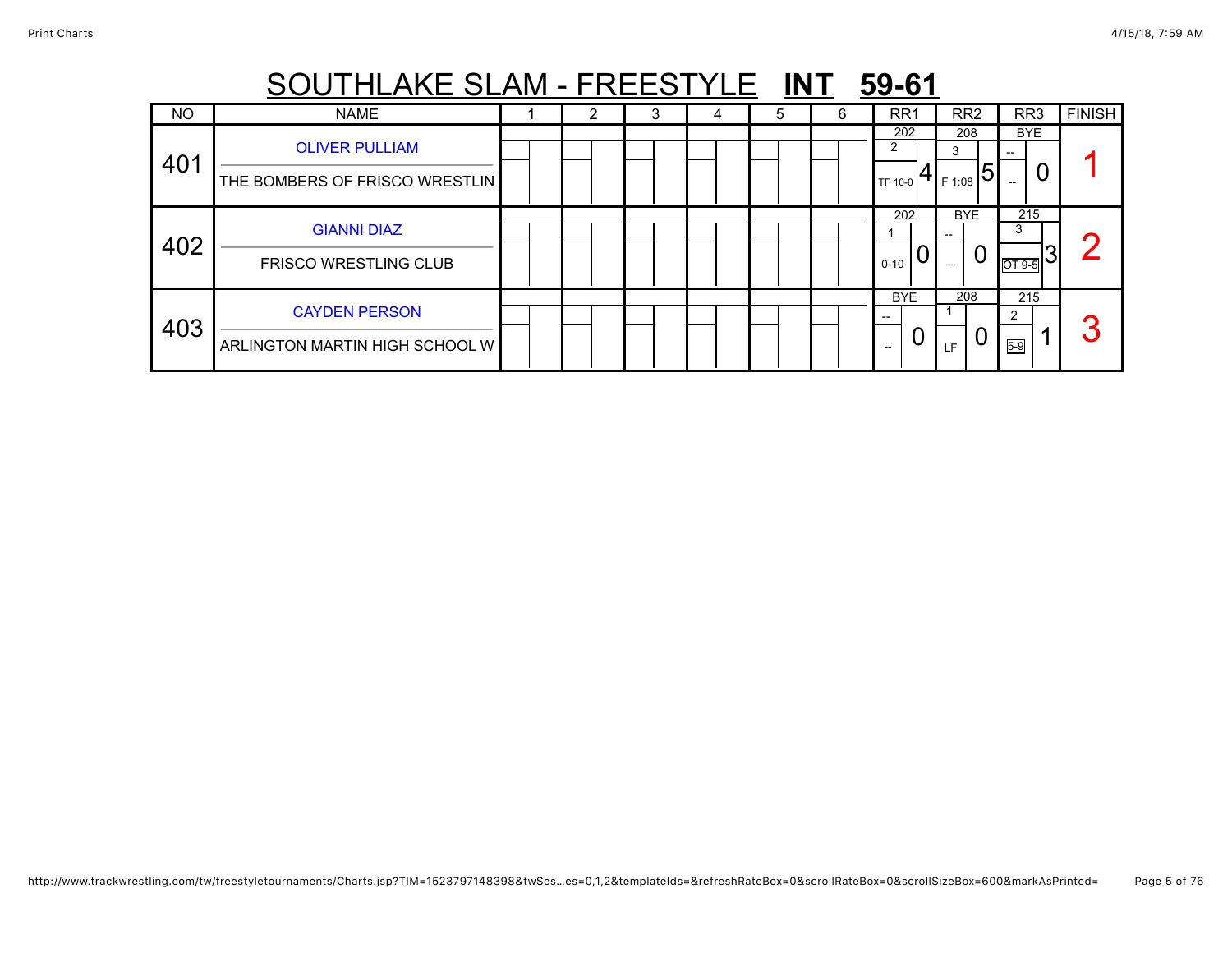# SOUTHLAKE SLAM - FREESTYLE **INT 67**

| <b>NO</b> | <b>NAME</b>                                        |                                    | 2                                                          | 3 | 4 | 5 | 6 | RR <sub>1</sub>                | RR <sub>2</sub>           | RR <sub>3</sub>                | <b>FINISH</b> |
|-----------|----------------------------------------------------|------------------------------------|------------------------------------------------------------|---|---|---|---|--------------------------------|---------------------------|--------------------------------|---------------|
| 501       | <b>TYLER MANN</b><br><b>UNATTACHED</b>             | 203<br>2<br>$\frac{3}{10117.14}$ 3 | 210<br>3<br>$0 - 10$<br>0.0                                |   |   |   |   | 210<br>3<br>U<br>$\Rightarrow$ | 216<br>4<br>U<br>$0 - 10$ | <b>BYE</b><br>U                | 3             |
| 502       | <b>JAIME LEE</b><br><b>BEST TRAINED WRESTLING</b>  | 203<br>$14 - 17$                   | 211<br>4<br>Х<br>LF.                                       |   |   |   |   |                                |                           |                                |               |
| 503       | <b>ANGEL PATINO</b><br>ALL AMERICAN WRESTLING CLUB | 204<br>4<br>∧∣<br>$8 - 12$<br>1.0  | 210<br>$\mathbf{I}_{\mathsf{TF}\,10\text{-}0} \mathbf{4} $ |   |   |   |   | 210<br>4<br>$\Rightarrow$      | <b>BYE</b><br>0           | 204<br>╭<br>$\Rightarrow$      |               |
| 504       | <b>CONNOR SURRETTE</b><br><b>RCW WOLFPACK</b>      | 204<br>3<br>β<br>OT 12-8           | 211<br>$\overline{2}$<br>$\overline{5}$<br>F 1:16          |   |   |   |   | <b>BYE</b><br>0<br>$- -$       | 216<br>TF 10-0            | 204<br>3<br>3<br>$\Rightarrow$ |               |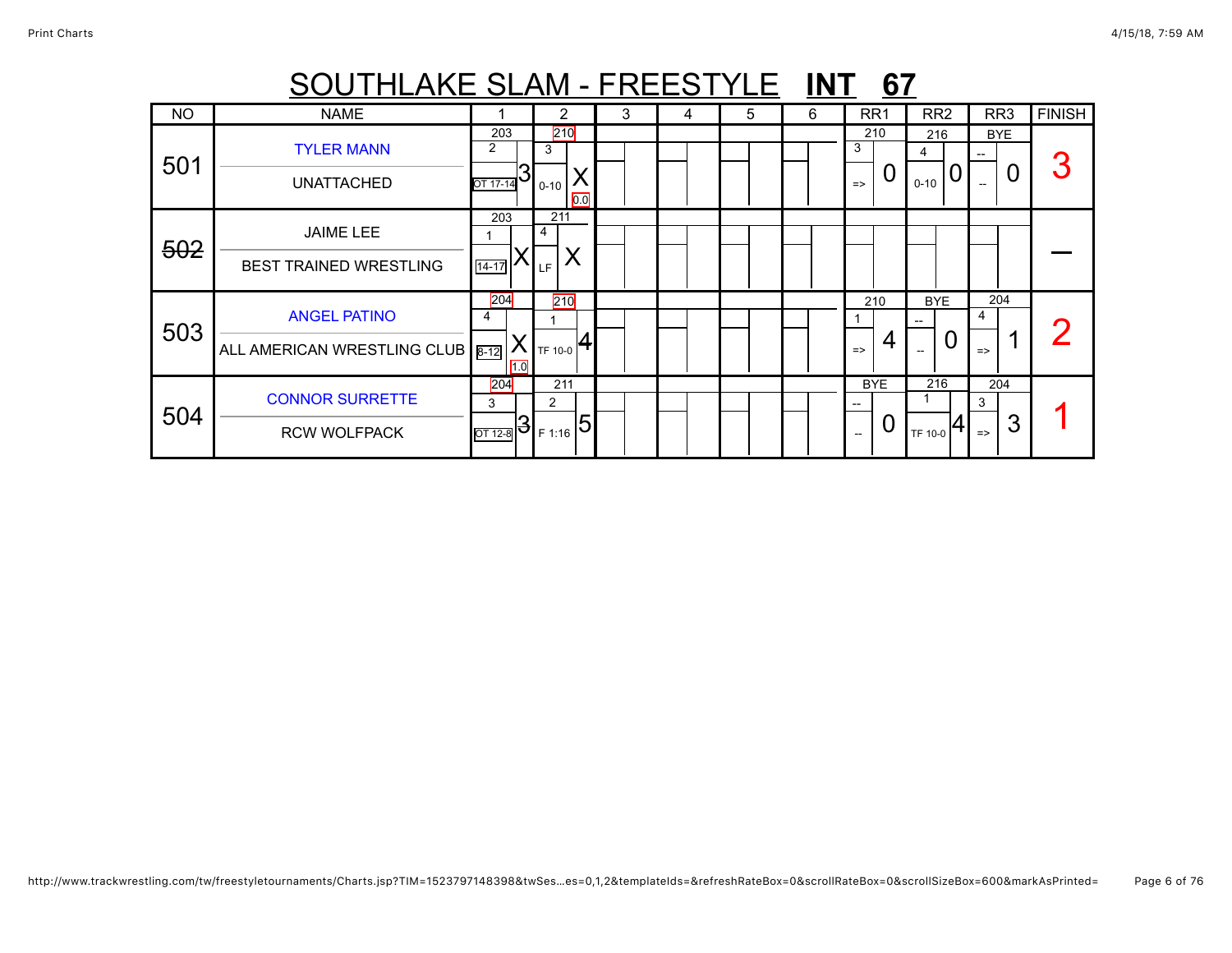# SOUTHLAKE SLAM - FREESTYLE **INT 71-73**

| <b>NO</b> | <b>NAME</b>                                                          |                         | 2                                            | 3                           | 4 | 5 | 6 | RR <sub>1</sub>                | RR <sub>2</sub>                               | RR <sub>3</sub>                | <b>FINISH</b> |
|-----------|----------------------------------------------------------------------|-------------------------|----------------------------------------------|-----------------------------|---|---|---|--------------------------------|-----------------------------------------------|--------------------------------|---------------|
| 601       | <b>JUSTIS JESUROGA</b><br><b>VICTORY WRESTLING CLUB</b>              | 204<br>2<br>TF 10-0     | 210<br>5<br>┭<br>TF 10-0                     | 218<br>3<br>TF 10-0         |   |   |   | 210<br>5<br>4<br>$\Rightarrow$ | <b>BYE</b><br>$-$<br>$\overline{\phantom{a}}$ | 218<br>3<br>4<br>$\Rightarrow$ |               |
| 602       | <b>ELIJAH CALAS</b><br>THE BOMBERS OF FRISCO WRESTLIN                | 204<br>$0 - 10$         | 211<br>3<br>$5-14$                           |                             |   |   |   |                                |                                               |                                |               |
| 603       | <b>HAYDEN UPCHURCH</b><br>MANSFIELD WRESTLING CLUB                   | 205<br>4<br>5<br>F 1:27 | 211<br>$\overline{2}$<br>10 <u>0714-5</u> 31 | 218<br>Λ<br>$0 - 10$<br>0.0 |   |   |   | <b>BYE</b><br>Û<br>$\sim$      | 220<br>5<br>0<br>$0 - 10$                     | 218<br>O<br>$\Rightarrow$      |               |
| 604       | <b>BRANDON MARCUS STAFFORD</b><br><b>MISSION ARLINGTON WRESTLING</b> | 205<br>3<br>Χ<br>LF.    | <b>BYE</b><br>Ő                              | 217<br>5<br>X<br>LF.        |   |   |   |                                |                                               |                                |               |
| 605       | <b>BRADEN TRANG</b><br>DRAGON YOUTH WRESTLING                        | <b>BYE</b><br>0         | 210<br>$\vert X \vert$<br>$0 - 10$<br>0.0    | 217<br>4<br>5<br>F 1:46     |   |   |   | 210<br>O<br>$\Rightarrow$      | 220<br>3<br>$T$ F 10-0 $+$                    | <b>BYE</b><br>0<br>$\sim$      |               |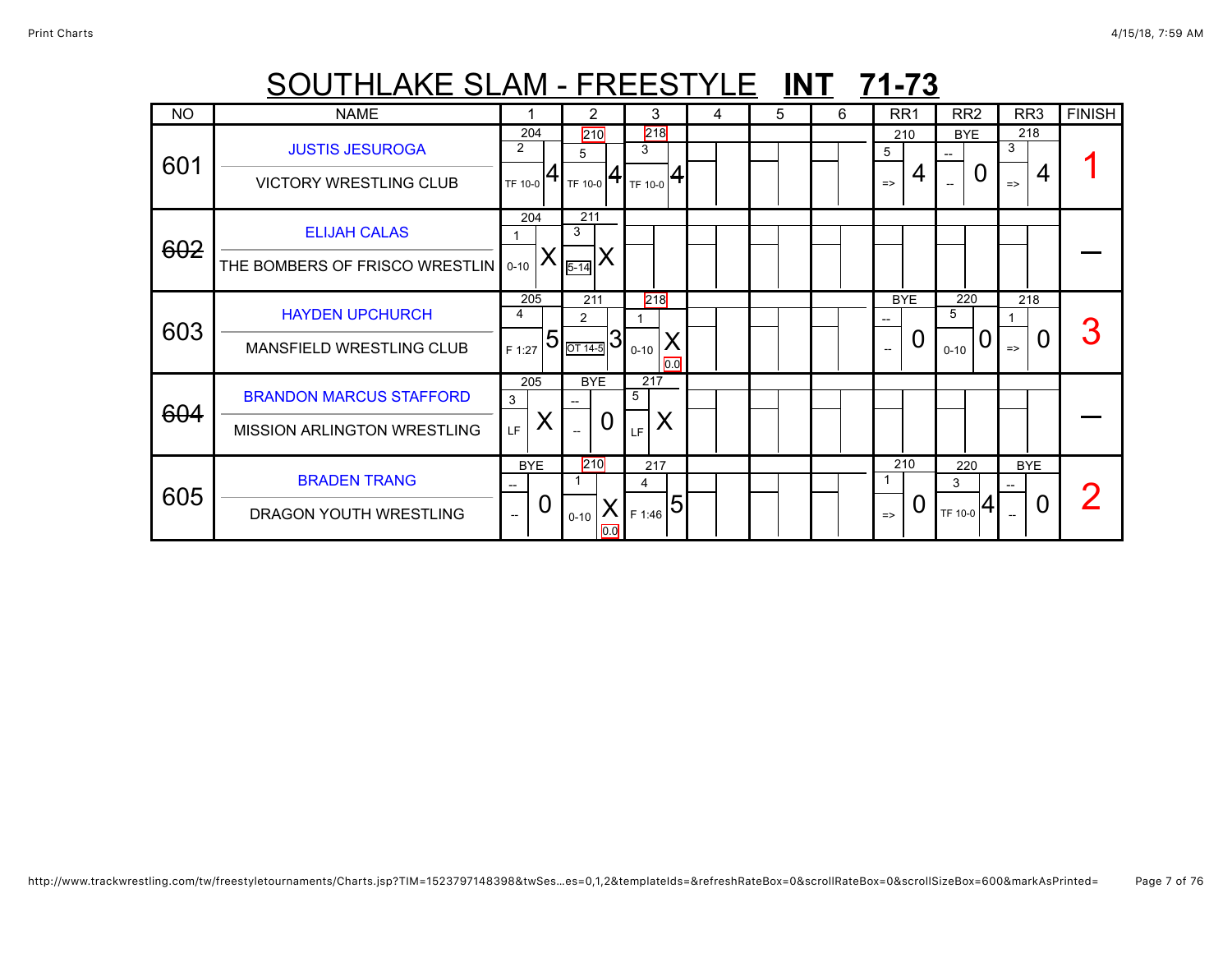# SOUTHLAKE SLAM - FREESTYLE **INT 84-91**

| <b>NO</b> | <b>NAME</b>                                       |  | ◠ | 3 | 4 | 5 | 6 | RR <sub>1</sub>                 | RR <sub>2</sub>      | RR <sub>3</sub>                        | <b>FINISH</b> |
|-----------|---------------------------------------------------|--|---|---|---|---|---|---------------------------------|----------------------|----------------------------------------|---------------|
| 701       | <b>ARAV DESAI</b><br>DRAGON YOUTH WRESTLING       |  |   |   |   |   |   | 206<br>2<br>LF                  | 212<br>3<br>$2 - 14$ | <b>BYE</b><br>$\overline{\phantom{a}}$ | n<br>Ċ.       |
| 702       | <b>XAVIER BROOKS</b><br>MIGHTY EAGLES WRESTLING   |  |   |   |   |   |   | 206<br>5<br>F 0:12              | <b>BYE</b><br>Û      | 219<br>F 0:32                          |               |
| 703       | <b>RICKY IBARRA</b><br>LOFTONSTYLE WRESTLING CLUB |  |   |   |   |   |   | <b>BYE</b><br>$- -$<br>U<br>$-$ | 212<br>TF 14-2       | 219<br>U<br><b>LF</b>                  | ŋ             |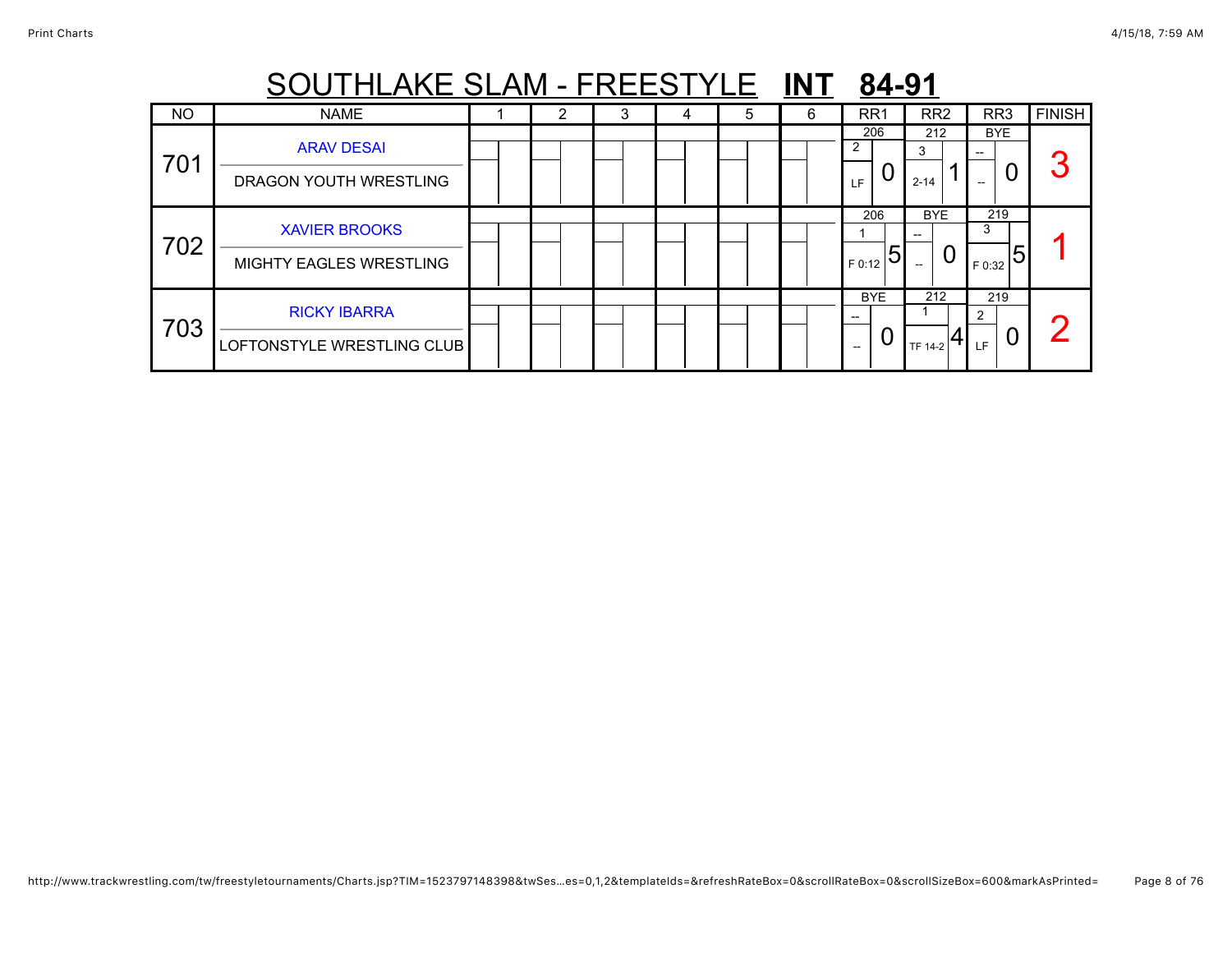# SOUTHLAKE SLAM - FREESTYLE NOV 67

| <b>NO</b> | <b>NAME</b>                                           | 2 | 3 | 4 | 5 | 6 | RR <sub>1</sub>                              | RR <sub>2</sub>     | RR <sub>3</sub>    | <b>FINISH</b> |
|-----------|-------------------------------------------------------|---|---|---|---|---|----------------------------------------------|---------------------|--------------------|---------------|
| 301       | <b>AYDAN STONE THOMAS</b><br><b>GLADIATOR ACADEMY</b> |   |   |   |   |   | 305<br>2<br>D 10-0 $\overline{O}$<br>$0 - 0$ | 323<br>3<br>TF 10-0 | <b>BYE</b><br>U    |               |
| 302       | <b>JACKSON WEEKS</b><br>ALL AMERICAN WRESTLING CLUB   |   |   |   |   |   | 305<br>$0 - 10$<br>$0-0$                     | <b>BYE</b><br>U     | 335<br>3<br>LF     | 2             |
| 303       | <b>CARSON OTA</b><br><b>TEAM PUNISHER WRESTLING</b>   |   |   |   |   |   | <b>BYE</b><br>O<br>$-$                       | 323<br>$0 - 10$     | 335<br>5<br>F 3:04 |               |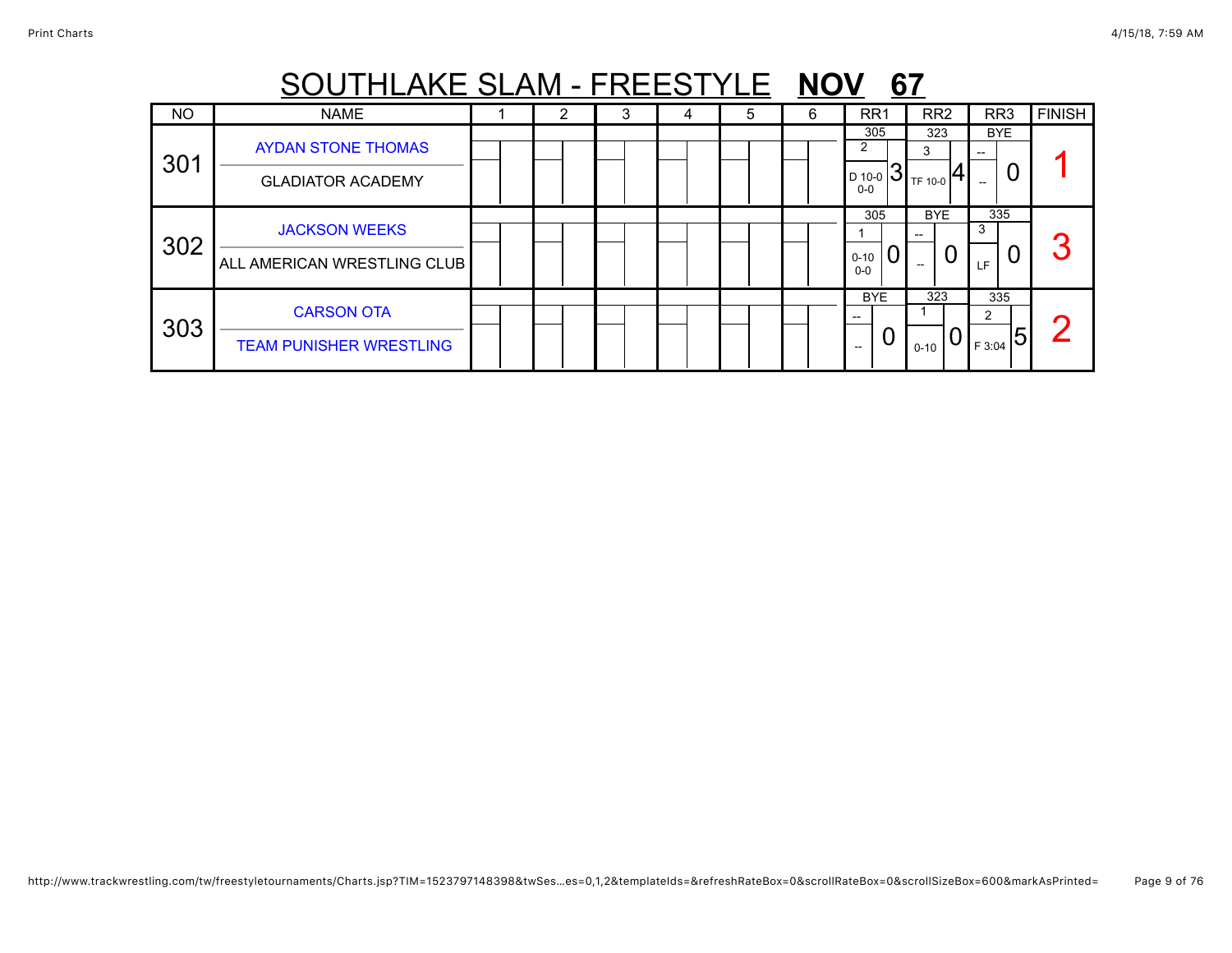# SOUTHLAKE SLAM - FREESTYLE **NOV 70-74**

| <b>NO</b> | <b>NAME</b>                                           |                                  | 2                                                                                                       | 3 | 4 | 5 | 6 | RR <sub>1</sub>                 | RR <sub>2</sub>                 | RR <sub>3</sub>                | <b>FINISH</b> |
|-----------|-------------------------------------------------------|----------------------------------|---------------------------------------------------------------------------------------------------------|---|---|---|---|---------------------------------|---------------------------------|--------------------------------|---------------|
| 401       | <b>BRENNA TRANG</b><br>DRAGON YOUTH WRESTLING         | 306<br>$\overline{2}$<br>TF 10-0 | 324<br>3<br>X<br>LF<br>0.0                                                                              |   |   |   |   | 324<br>3<br>U<br>$\Rightarrow$  | 336<br>4<br>U<br>LF             | <b>BYE</b><br>U                | 3             |
| 402       | <b>MATTHEW REYES</b><br><b>FRISCO WRESTLING CLUB</b>  | 306<br>$0 - 10$                  | 325<br>4<br>$0 - 10$                                                                                    |   |   |   |   |                                 |                                 |                                |               |
| 403       | <b>ETHAN ZACHARY</b><br>ALL AMERICAN WRESTLING CLUB   | 307<br>4<br>$3 - 14$<br>1.0      | 324<br>$\overline{5}$<br>F 0:23                                                                         |   |   |   |   | 324<br>5<br>$\Rightarrow$       | <b>BYE</b><br>0                 | 307<br>$\Rightarrow$           |               |
| 404       | <b>LINCOLN MITTELSTET</b><br><b>GLADIATOR ACADEMY</b> | 307<br>3                         | 325<br>$\overline{2}$<br>$\mathbf{1}_{TF\,14\text{-}3}$ $\mathbf{4}_{TF\,10\text{-}0}$ $\mathbf{4}_{1}$ |   |   |   |   | <b>BYE</b><br>$\bm{0}$<br>$- -$ | 336<br>$\overline{5}$<br>F 0:25 | 307<br>3<br>4<br>$\Rightarrow$ |               |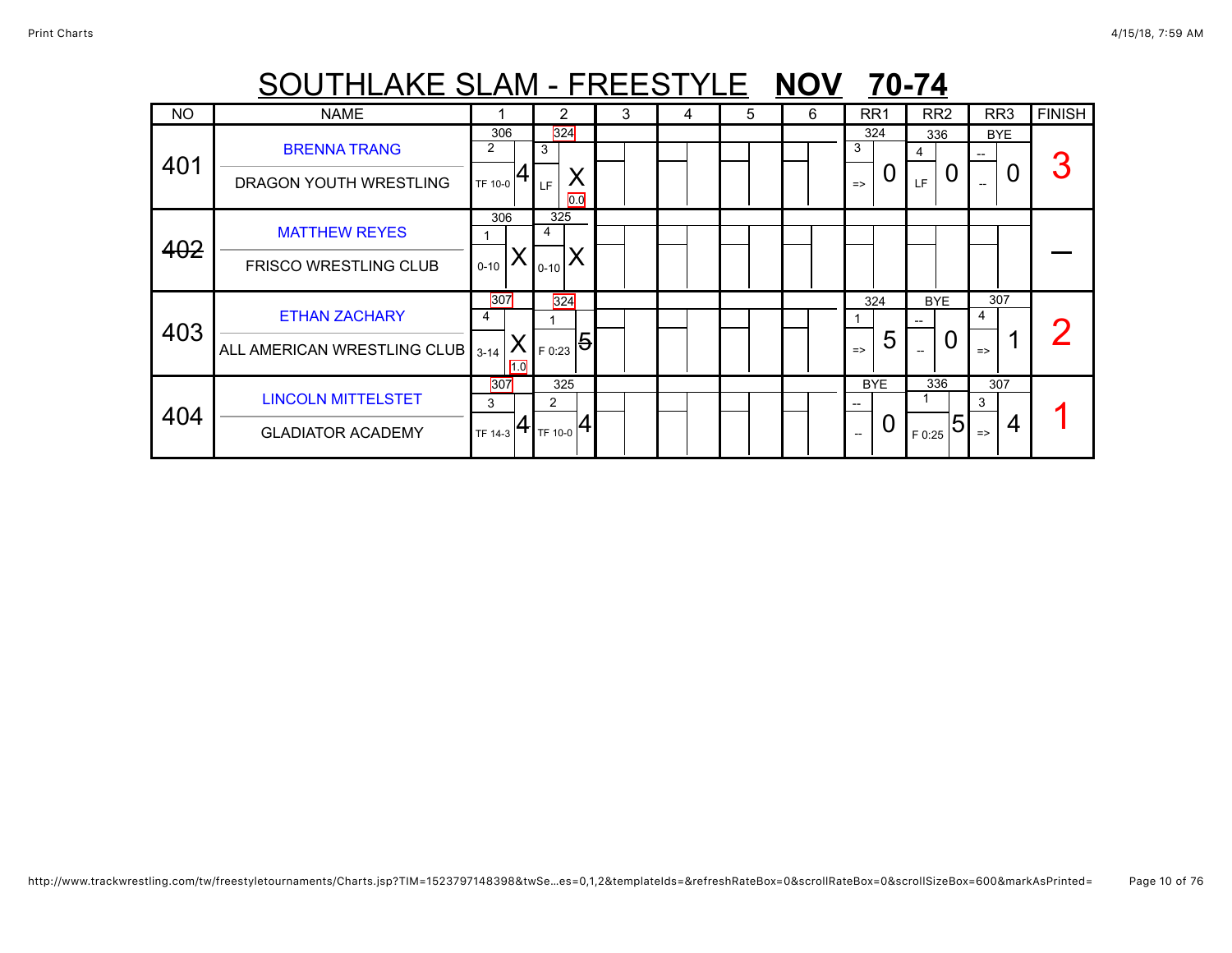### SOUTHLAKE SLAM - FREESTYLE **NOV 78**

| <b>NO</b> | <b>NAME</b>                                                        |                      | 2                                  | 3 | 4 | 5 | 6 | RR <sub>1</sub>                   | RR <sub>2</sub> | RR <sub>3</sub> | <b>FINISH</b> |
|-----------|--------------------------------------------------------------------|----------------------|------------------------------------|---|---|---|---|-----------------------------------|-----------------|-----------------|---------------|
| 501       | <b>NICHOLAS ZAMORA</b><br>ARLINGTON STORM WRESTLING CLUB   TF 10-0 | 308<br>2             | 326<br>3<br>J <sup>4</sup> TF 10-0 |   |   |   |   | 337<br>4<br>$\frac{1}{153:12}$ 51 |                 |                 |               |
| 502       | <b>JOSHUA PATINO</b><br>ALL AMERICAN WRESTLING CLUB                | 308<br>$0 - 10$      | 327<br>4<br>$13 - 18$              |   |   |   |   |                                   |                 |                 | 3             |
| 503       | <b>ELIJAH GARCIA</b><br>ALL AMERICAN WRESTLING CLUB                | 309<br>4<br>$0 - 10$ | 326<br>$0 - 10$                    |   |   |   |   |                                   |                 |                 |               |
| 504       | <b>MERRITT-ALLEN CLINTON</b><br>ROCKWALL-HEATH ELITE               | 309<br>3<br>TF 10-0  | 327<br>$\mathfrak{p}$              |   |   |   |   | 337<br>O<br>LF.                   |                 |                 |               |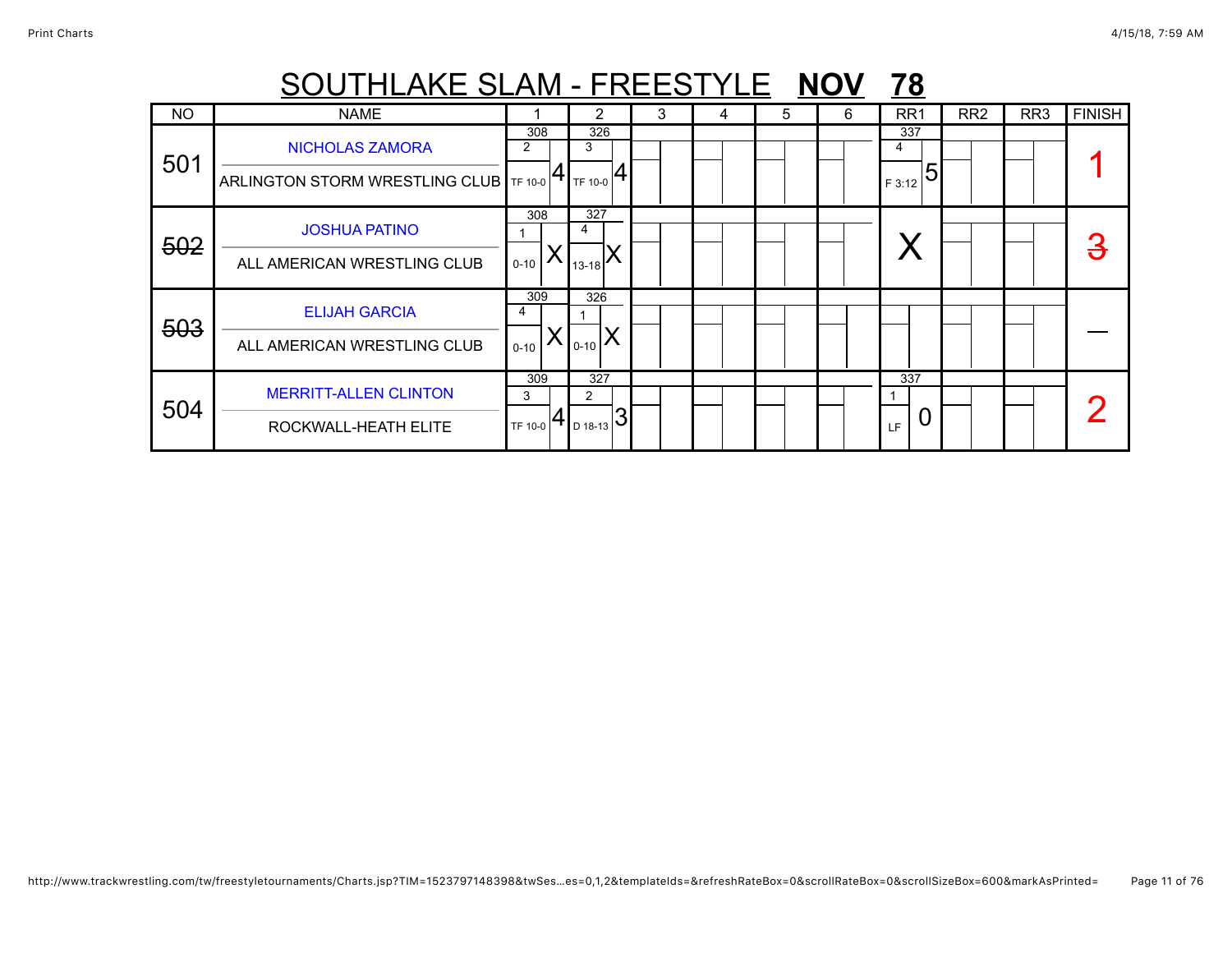### SOUTHLAKE SLAM - FREESTYLE **NOV 82**

| <b>NO</b> | <b>NAME</b>                                        |                                   | 2                                      | 3 | 4 | 5 | 6 | RR <sub>1</sub>                                    | RR <sub>2</sub>           | RR <sub>3</sub>                  | <b>FINISH</b> |
|-----------|----------------------------------------------------|-----------------------------------|----------------------------------------|---|---|---|---|----------------------------------------------------|---------------------------|----------------------------------|---------------|
| 601       | <b>LEVI ABSHEAR</b><br>CHARGERS WRESTLING ACADEMY  | 301<br>$\overline{2}$<br>X<br>LF. | $\overline{313}$<br>3<br>X<br>LF.      |   |   |   |   |                                                    |                           |                                  |               |
| 602       | <b>NATHAN LEE</b><br><b>BEST TRAINED WRESTLING</b> | 301<br>$_{F_{0:00}} 5 $           | 314<br>5<br>$T_F$ 12-2 $4$             |   |   |   |   | 328<br>3<br>O<br>LF                                | 338<br>6<br>$2 - 12$      | <b>BYE</b><br>$\overline{0}$     | 3             |
| 603       | <b>MAXWELL RAMER</b><br><b>RCW WOLFPACK</b>        | 302<br>4<br> 4<br>TF 10-0         | 313<br>$\overline{5}$<br>F 0:21        |   |   |   |   | 328<br>2<br>5<br>F 0:25                            | <b>BYE</b><br>O           | 343<br>6<br>5<br>F 0:37          |               |
| 604       | <b>CONNER DAVIS</b><br>AZLE WRESTLING CLUB         | 302<br>3<br>$0 - 10$              | 315<br>6<br>Χ<br>$0 - 10$              |   |   |   |   |                                                    |                           |                                  |               |
| 605       | <b>TY POPEJOY</b><br>MANSFIELD WRESTLING CLUB      | 303<br>6<br>Х<br>$0 - 10$         | 314<br>$\overline{2}$<br>$ I_{2-12} X$ |   |   |   |   |                                                    |                           |                                  |               |
| 606       | <b>LUKE BURGAR</b><br>SPARTAN MAT CLUB             | 303<br>5<br> 4<br>TF 10-0         | 315<br>4<br>$T_{TF\ 10-0}$ $\ket{4}$   |   |   |   |   | <b>BYE</b><br>$\bm{0}$<br>$\overline{\phantom{a}}$ | 338<br>2<br>41<br>TF 12-2 | 343<br>3<br>$\overline{0}$<br>LF |               |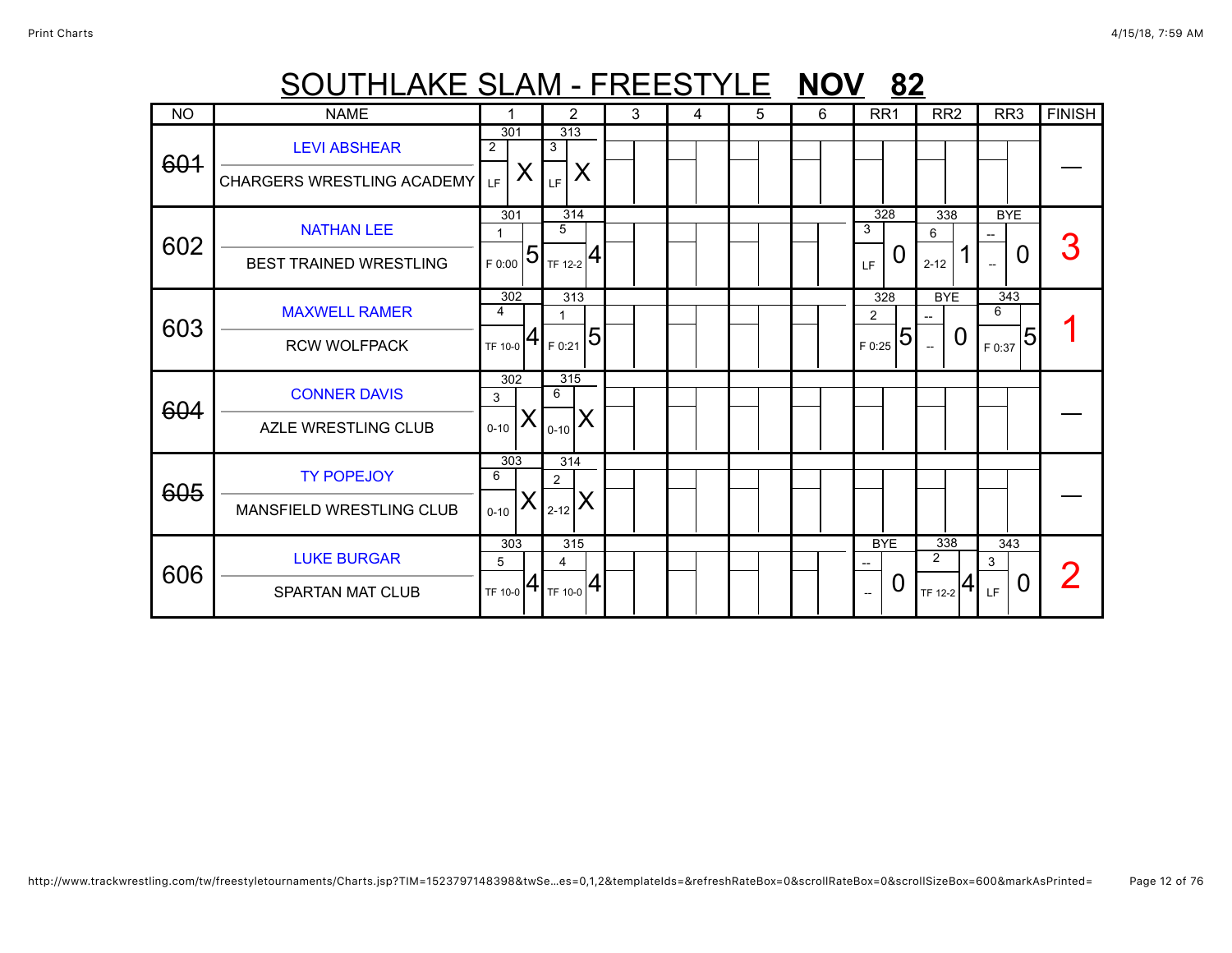# SOUTHLAKE SLAM - FREESTYLE **NOV 86-87**

| N <sub>O</sub> | <b>NAME</b>                                              | 1                                                   | $\overline{2}$                            | 3                                   | 4                                                      | 5 | 6 | RR <sub>1</sub>                             | RR <sub>2</sub> | RR <sub>3</sub> | <b>FINISH</b> |
|----------------|----------------------------------------------------------|-----------------------------------------------------|-------------------------------------------|-------------------------------------|--------------------------------------------------------|---|---|---------------------------------------------|-----------------|-----------------|---------------|
| 701            | <b>ARMANI ZAMORA</b><br><b>TEAM PUNISHER WRESTLING</b>   | 301<br>2<br>$2 - 14$                                | 312<br>3<br>5<br>F 1:18                   | 329<br>$\overline{4}$<br>X<br>LF    |                                                        |   |   |                                             |                 |                 |               |
| 702            | <b>BRODIE BEDFORD</b><br><b>SPARTAN MAT CLUB</b>         | 301<br>$\mathbf{1}$<br>Ħ<br>TF 14-2                 | 313<br>4<br>X<br>$4 - 8$<br>1.0           | 330<br>$\overline{7}$<br>3<br>D 8-6 | 339<br>8<br>5<br>F 1:44                                |   |   | 313<br>$\overline{4}$<br>1<br>$\Rightarrow$ |                 |                 |               |
| 703            | <b>KYLE TROUP</b><br>MANSFIELD WRESTLING CLUB            | $\overline{302}$<br>$\overline{4}$<br>X<br>$0 - 10$ | 312<br>X<br>LF.                           |                                     |                                                        |   |   |                                             |                 |                 |               |
| 704            | <b>JAKE MOON</b><br><b>RCW WOLFPACK</b>                  | 302<br>3<br>TF 10-0                                 | 313<br>$\overline{2}$<br>$\sum_{D.8-4}$ 3 | 329<br>1<br>$I_{F3:40}$ 5           | 340<br>$\overline{7}$<br>$\overline{5}$<br>F 1:14      |   |   | 313<br>$\overline{2}$<br>3<br>$\Rightarrow$ |                 |                 |               |
| 705            | <b>WESTON HARDY</b><br><b>WEST PLANO WRESTLING</b>       | 303<br>6<br>TF 16-6                                 | 314<br>7<br>X<br>LF                       | 331<br>8<br>X<br>LF                 |                                                        |   |   |                                             |                 |                 |               |
| 706            | <b>LUKE HONNILA</b><br><b>CHARGERS WRESTLING ACADEMY</b> | 303<br>5<br>Χ<br>$6 - 16$                           | 315<br>8<br>X<br>$2 - 13$                 |                                     |                                                        |   |   |                                             |                 |                 |               |
| 707            | <b>JACK MCDONALD</b><br><b>TEAM PUNISHER WRESTLING</b>   | 304<br>8<br>5<br>F 0:23                             | 314<br>5<br>$\binom{1}{F}$ 0:24 51        | 330<br>2<br>X<br>$6 - 8$            | 340<br>$\overline{4}$<br>X<br>$\overline{\mathsf{LF}}$ |   |   | X                                           |                 |                 |               |
| 708            | <b>ELIJAH HOUSTON</b><br>LOFTONSTYLE WRESTLING CLUB      | 304<br>$\overline{7}$<br>X<br>IF                    | 315<br>6<br>TF 13-2 <sup>4</sup>          | 331<br>5<br>$I_{F3:07}$ 5           | 339<br>$\overline{2}$<br>X<br>LF                       |   |   |                                             |                 |                 |               |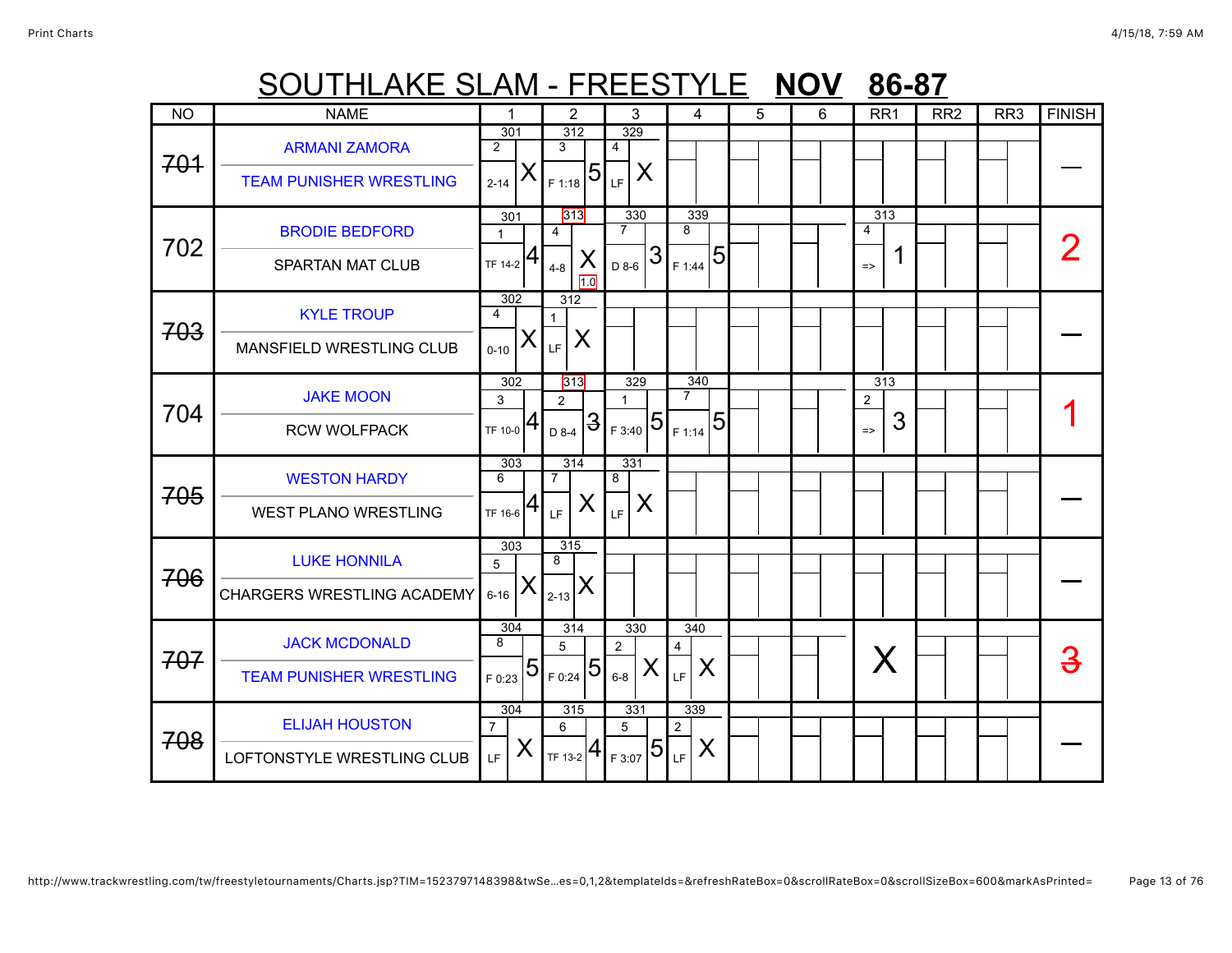# SOUTHLAKE SLAM - FREESTYLE **NOV 94-98**

| <b>NO</b> | <b>NAME</b>                                             |                                      | 2                                              | 3 | 4 | 5.                               | 6 | RR <sub>1</sub>                | RR <sub>2</sub> | RR <sub>3</sub> | <b>FINISH</b>           |
|-----------|---------------------------------------------------------|--------------------------------------|------------------------------------------------|---|---|----------------------------------|---|--------------------------------|-----------------|-----------------|-------------------------|
| 801       | <b>ANTONIO OLIVA</b><br>BEST TRAINED WRESTLING          | 316<br>2<br>5 <sub>l</sub><br>F 3:50 | 332<br>3<br>14<br>TF 10-0                      |   |   |                                  |   | 342<br>4<br><b>5</b><br>F 3:35 |                 |                 |                         |
| 802       | <b>JACOB SALINAS</b><br><b>WRESTLING FACTORY</b>        | 316<br>у<br>LF                       | 333<br>4<br>X<br>LF.                           |   |   | 341<br>3<br>14<br><b>TF 16-4</b> |   |                                |                 |                 | $\overline{\mathbf{3}}$ |
| 803       | <b>JAIYE BELLO</b><br>CHARGERS WRESTLING ACADEMY   0-10 | 317<br>4                             | 332<br>$0 - 10$                                |   |   | 341<br>2<br>$4 - 16$             |   |                                |                 |                 |                         |
| 804       | <b>DYLAN SHARKEY</b><br><b>SPARTAN MAT CLUB</b>         | 317<br>3<br>TF 10-0                  | 333<br>$\overline{2}$<br>$\cdot$ (F 1:42 $ 5 $ |   |   |                                  |   | 342<br>C<br>LF                 |                 |                 |                         |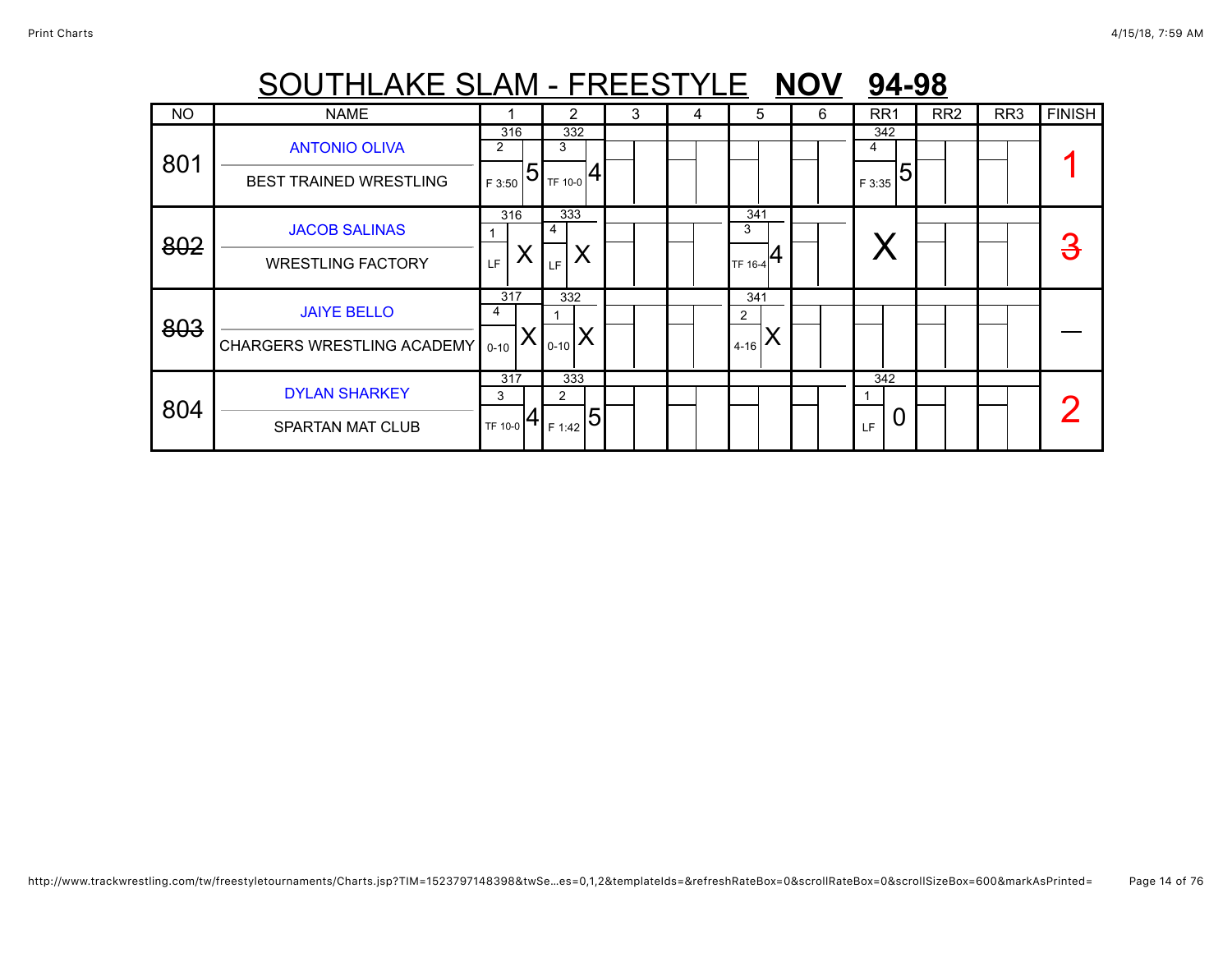| <b>NO</b> | <b>NAME</b> |  |  |  |  |  | ∽ | RR <sub>1</sub> | RR <sub>2</sub> | RR <sub>3</sub> | <b>FINISH</b> |
|-----------|-------------|--|--|--|--|--|---|-----------------|-----------------|-----------------|---------------|
|           |             |  |  |  |  |  |   |                 |                 |                 |               |
|           |             |  |  |  |  |  |   |                 |                 |                 |               |
|           |             |  |  |  |  |  |   |                 |                 |                 |               |
|           |             |  |  |  |  |  |   |                 |                 |                 |               |
|           |             |  |  |  |  |  |   |                 |                 |                 |               |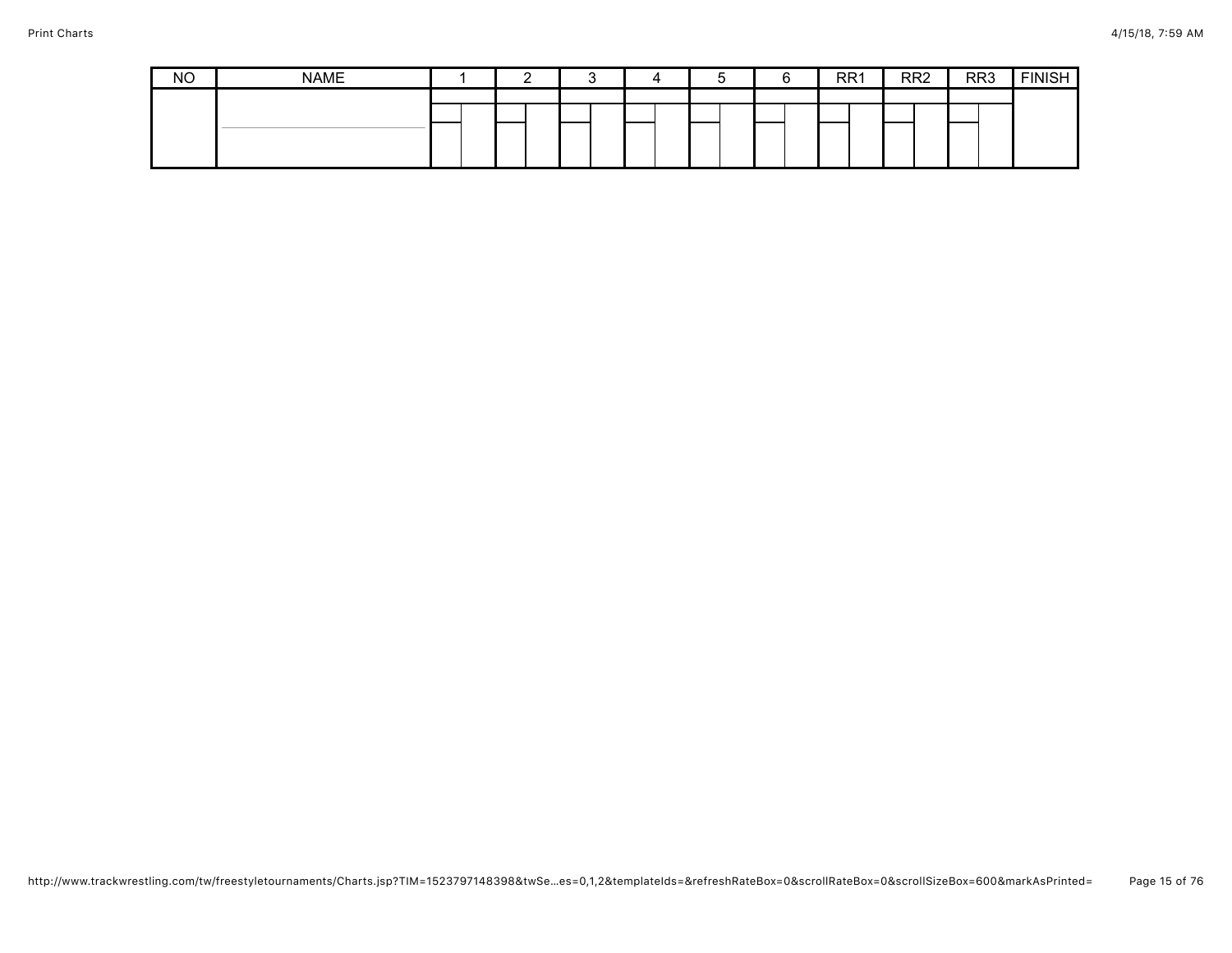### SOUTHLAKE SLAM - FREESTYLE NOV 160

| <b>NO</b> | <b>NAME</b>                                                          |     |            |  |  |  | RR <sub>1</sub> | RR <sub>2</sub> | RR <sub>3</sub> | <b>FINISH</b> |
|-----------|----------------------------------------------------------------------|-----|------------|--|--|--|-----------------|-----------------|-----------------|---------------|
|           | <b>GAGE SWORDS</b>                                                   | 318 | 334        |  |  |  |                 |                 |                 |               |
| 1101      | <b>FRISCO WRESTLING CLUB</b>                                         | LF  | FORF       |  |  |  |                 |                 |                 |               |
|           |                                                                      |     |            |  |  |  |                 |                 |                 |               |
|           | <b>GRAYSON CARPENTER</b>                                             | 318 | 334        |  |  |  |                 |                 |                 |               |
| 1102      |                                                                      |     |            |  |  |  |                 |                 |                 |               |
|           | <b>ARLINGTON MARTIN HIGH SCHOOL W</b> $\mathbf{F}$ 0:40 $\mathbf{5}$ |     | <b>WBF</b> |  |  |  |                 |                 |                 |               |
|           |                                                                      |     |            |  |  |  |                 |                 |                 |               |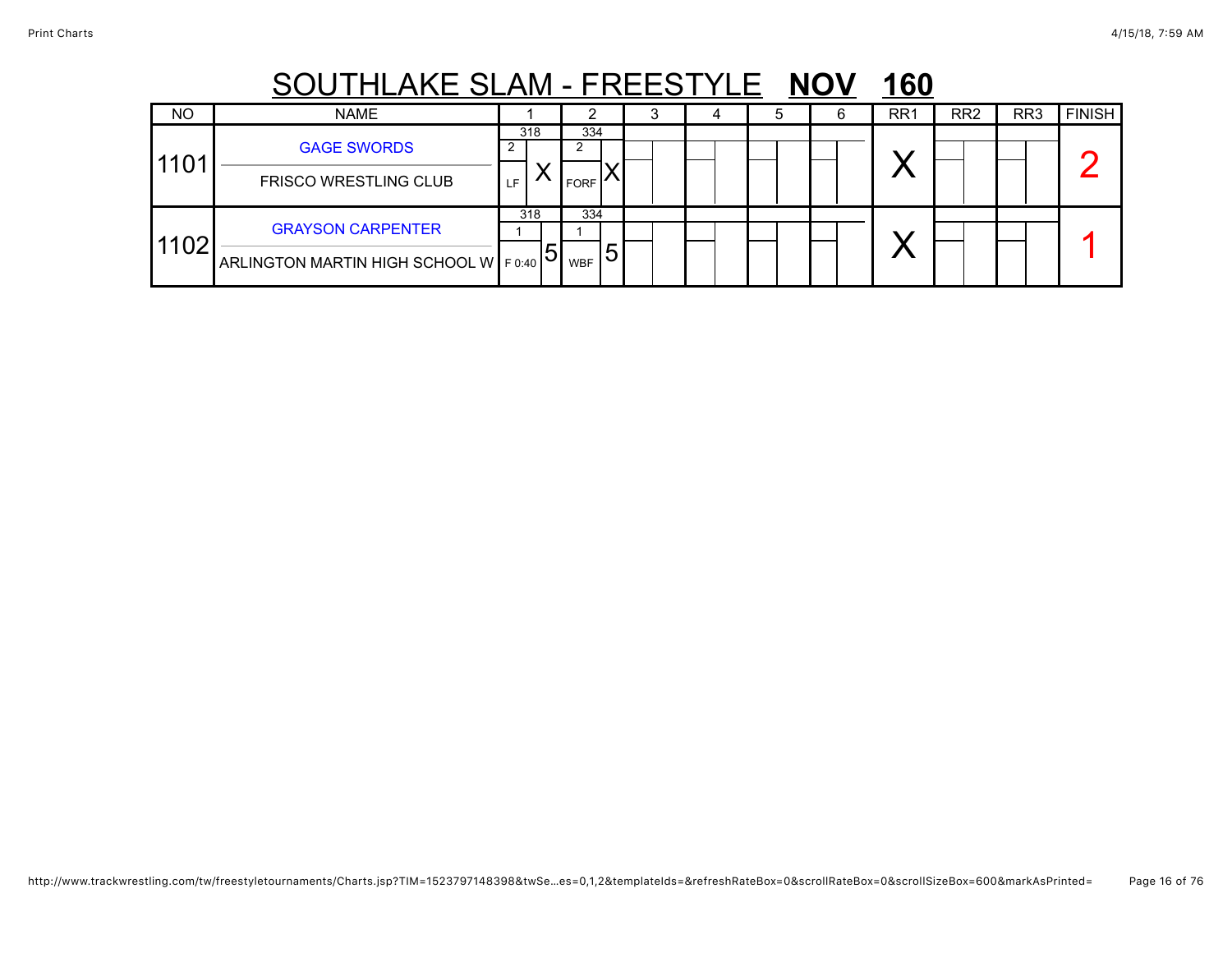| <b>NO</b> | <b>NAME</b>                          |  | 3 | 5 | b | RR <sub>1</sub> | RR <sub>2</sub>          | RR <sub>3</sub>          | <b>FINISH</b> |
|-----------|--------------------------------------|--|---|---|---|-----------------|--------------------------|--------------------------|---------------|
| 101       | <b>JAMES CSOROS</b>                  |  |   |   |   | 4001            | 4015<br>3                | <b>BYE</b>               | n             |
|           | <b>CHARGERS WRESTLING ACADEMY</b>    |  |   |   |   | $0 - 10$        | $1 - 12$                 | $\overline{\phantom{a}}$ |               |
|           | <b>AYDAN STONE THOMAS</b>            |  |   |   |   | 4001            | <b>BYE</b>               | 4031<br>3                |               |
| 102       |                                      |  |   |   |   |                 |                          |                          |               |
|           | <b>TSW-TEXAS SCHOOL OF WRESTLING</b> |  |   |   |   | TF 10-0         | $\overline{\phantom{a}}$ | <b>TF 10-0</b>           |               |
|           |                                      |  |   |   |   | <b>BYE</b>      | 4015                     | 4031                     |               |
| 103       | <b>MYLES RAMER</b>                   |  |   |   |   |                 |                          |                          |               |
|           | <b>RCW WOLFPACK</b>                  |  |   |   |   | U<br>--         | TF 12-1                  | U<br>$0 - 10$            |               |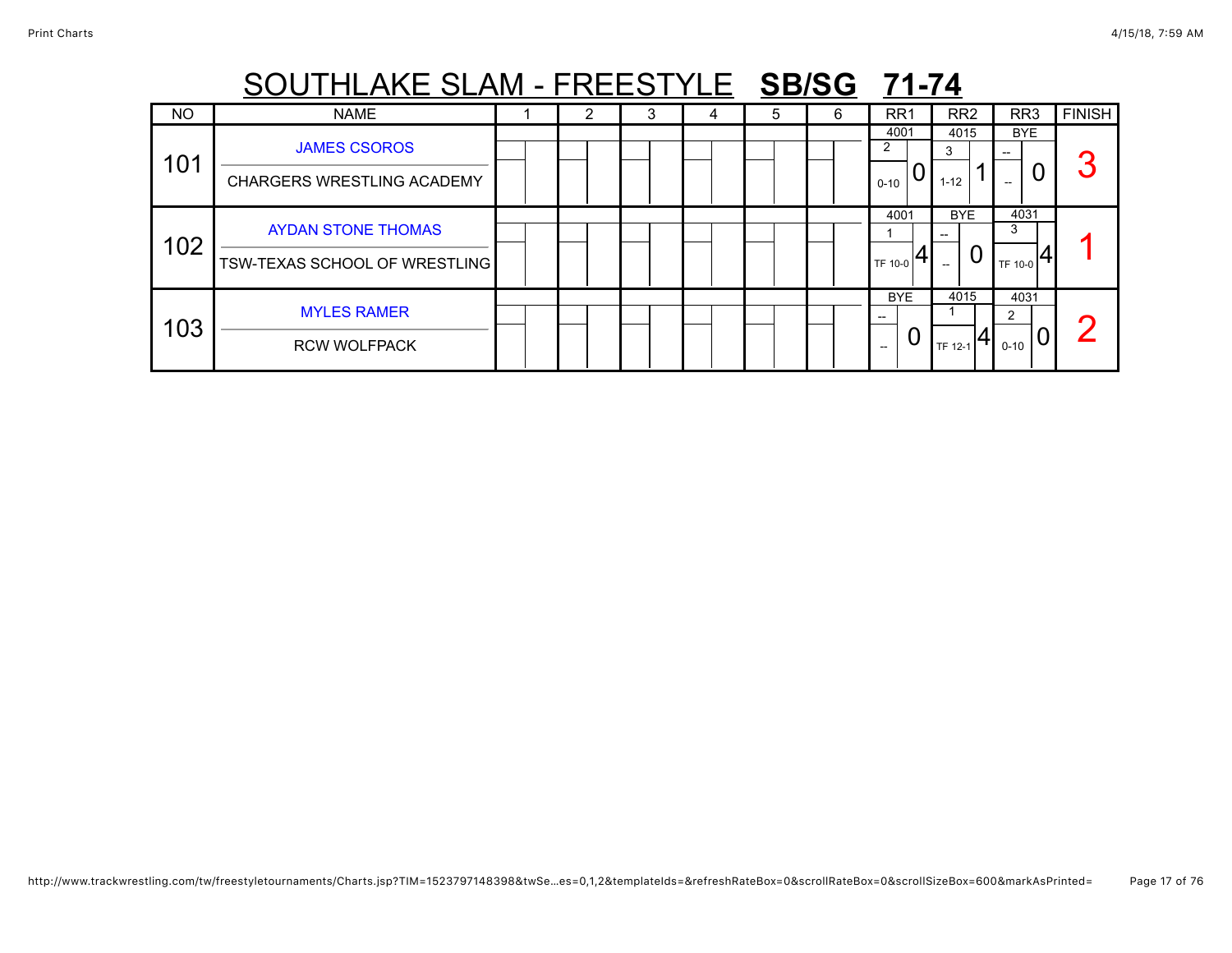| <b>NO</b> | <b>NAME</b>                                          | ົ | 3 | 4 | 5 | 6 | RR <sub>1</sub>           | RR <sub>2</sub>                  | RR <sub>3</sub>                                    | <b>FINISH</b> |
|-----------|------------------------------------------------------|---|---|---|---|---|---------------------------|----------------------------------|----------------------------------------------------|---------------|
| 201       | <b>COLTON TIDWELL</b><br><b>KELLER</b>               |   |   |   |   |   | 4002<br>TF 10-0           | 4016<br>3<br><b>LF</b>           | <b>BYE</b><br>$-$<br>U<br>$\overline{\phantom{a}}$ |               |
| 202       | <b>ANDREW ADAMS</b><br><b>FRISCO WRESTLING CLUB</b>  |   |   |   |   |   | 4002<br>U<br>$0 - 10$     | <b>BYE</b><br>$-$<br>U<br>$\sim$ | 4032<br>3<br>U<br>LF.                              | n<br>æ        |
| 203       | <b>JACOB JORDAN</b><br><b>DRAGON YOUTH WRESTLING</b> |   |   |   |   |   | <b>BYE</b><br>$- -$<br>-- | 4016<br>15<br>F 1:40             | 4032<br>2<br>15<br>F 0:40                          |               |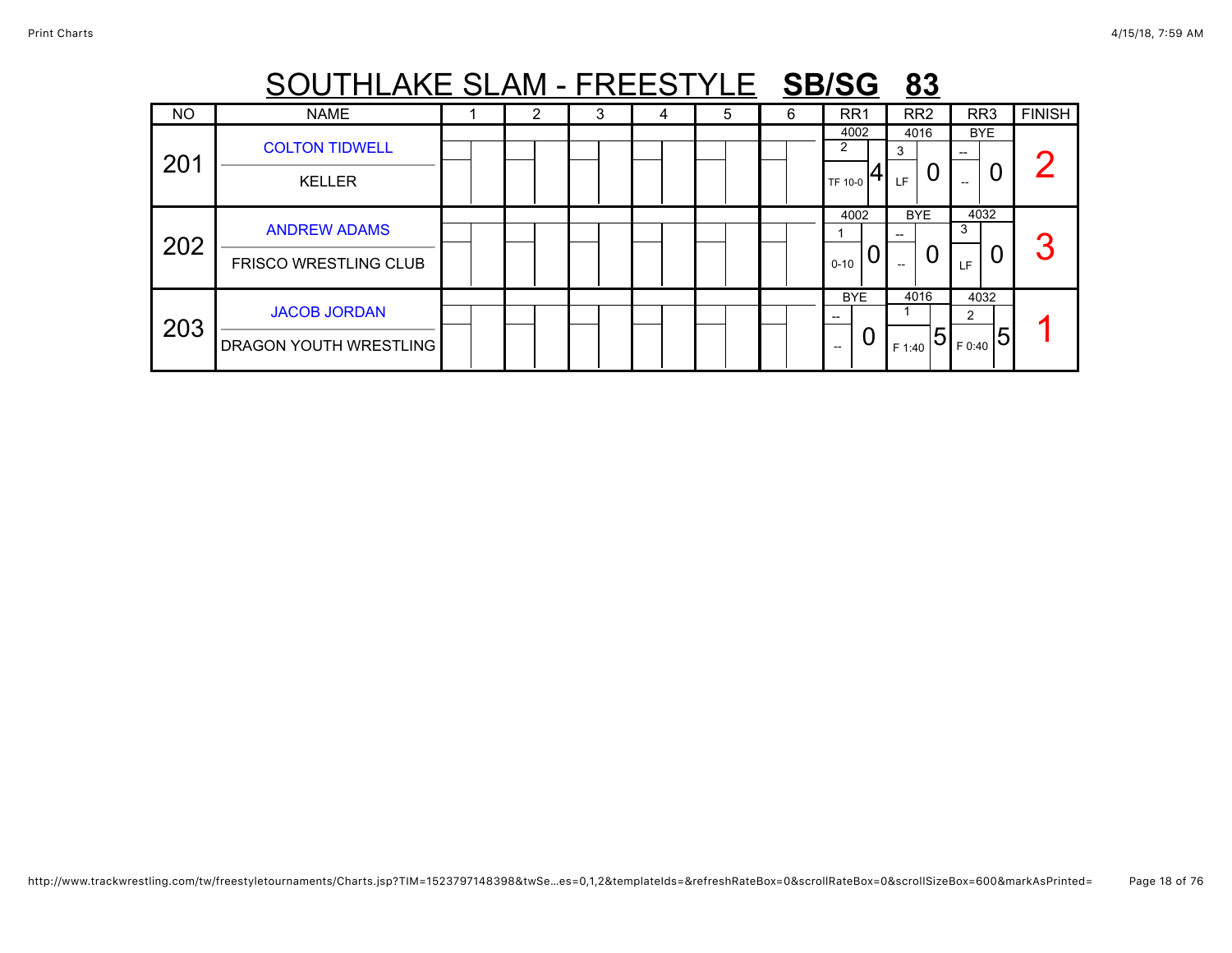| <b>NO</b> | <b>NAME</b>                                       |                          | 2                         | 3 | 4 | 5 | 6 | RR <sub>1</sub>                                      | RR <sub>2</sub>                             | RR <sub>3</sub>                             | <b>FINISH</b> |
|-----------|---------------------------------------------------|--------------------------|---------------------------|---|---|---|---|------------------------------------------------------|---------------------------------------------|---------------------------------------------|---------------|
| 301       | <b>CALEB MONEY</b><br>MANSFIELD WRESTLING CLUB LF | 4003<br>2<br>X<br>0.0    | 4017<br>3<br>4<br>TF 10-0 |   |   |   |   | 4003<br>$\overline{2}$<br>U<br>$\Rightarrow$         | 4017<br>3<br>4<br>$\Rightarrow$             | <b>BYE</b><br>0<br>$\overline{\phantom{a}}$ | 3             |
| 302       | <b>JOHNATHAN HANEISEN</b><br><b>MILE HIGH</b>     | 4003<br>5<br>F 0:59      | 4018<br>4<br>5<br>F 2:23  |   |   |   |   | 4003<br>5<br>$\Rightarrow$                           | <b>BYE</b><br>U<br>$\overline{\phantom{a}}$ | 4033<br>3<br>LF                             | 2             |
| 303       | <b>GRANT HOLLAWAY</b><br>SOUTHLAKE DRAGONS        | 4004<br>4<br>5<br>F 0:40 | 4017<br>$0 - 10$<br>0.0   |   |   |   |   | <b>BYE</b><br>$- -$<br>U<br>$\overline{\phantom{a}}$ | 4017<br>U<br>$\Rightarrow$                  | 4033<br>$\overline{2}$<br>5<br>F 1:28       |               |
| 304       | <b>TOMMY BULLARD</b><br><b>PRINCETON</b>          | 4004<br>3<br>LF          | 4018<br>2<br>Χ<br>LF.     |   |   |   |   |                                                      |                                             |                                             |               |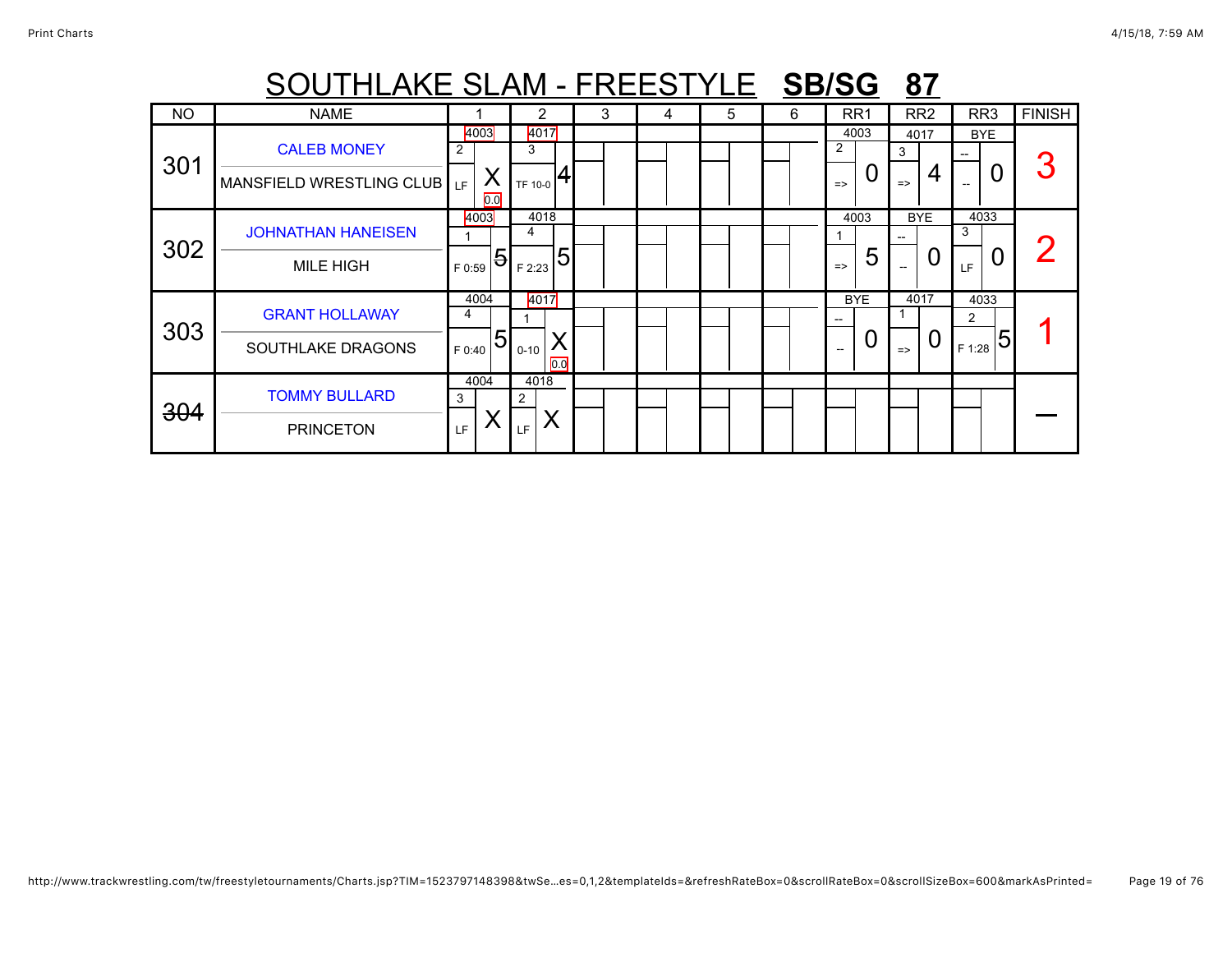| <b>NO</b> | <b>NAME</b>                                                 |                                        | 2                                                        | 3                                      | 4 | 5 | 6 | RR <sub>1</sub>            | RR <sub>2</sub> | RR <sub>3</sub> | <b>FINISH</b> |
|-----------|-------------------------------------------------------------|----------------------------------------|----------------------------------------------------------|----------------------------------------|---|---|---|----------------------------|-----------------|-----------------|---------------|
| 501       | <b>SAMPSON MCCLUNG</b><br><b>CHARGERS WRESTLING ACADEMY</b> | 4005<br>2<br>X<br>$6 - 7$              | 4019<br>5<br>TF 10-0 $\mathbf{4}_{0-10}$                 | 4034<br>4                              |   |   |   | $\bm{\mathsf{X}}$          |                 |                 | 3             |
| 502       | <b>LEIF CLINTON</b><br>ROCKWALL-HEATH ELITE                 | 4005<br>3<br>D 7-6                     | 4020<br>3<br>$T_{F1:07}$ 51.                             | 4035<br>5<br>$\mathsf{I}4'$<br>TF 10-0 |   |   |   | 4043<br>4<br>0<br>$0 - 10$ |                 |                 |               |
| 503       | <b>CHASE ABSHEAR</b><br>CHARGERS WRESTLING ACADEMY          | 4006<br>4<br>$0 - 10$                  | 4020<br>$\overline{2}$<br>Χ<br>LF.                       |                                        |   |   |   |                            |                 |                 |               |
| 504       | NATHANAEL JESUROGA<br><b>VICTORY WRESTLING CLUB</b>         | 4006<br>3<br>$\overline{4}$<br>TF 10-0 | <b>BYE</b><br>$\overline{0}$<br>$\overline{\phantom{a}}$ | 4034<br>14<br>TF 10-0                  |   |   |   | 4043<br>2<br>14<br>TF 10-0 |                 |                 |               |
| 505       | <b>CHASE DAVIS</b><br>SOUTHLAKE CARROLL HIGH SCHOOL         | <b>BYE</b><br>0<br>$-$                 | 4019<br>$0 - 10$                                         | 4035<br>$\overline{2}$<br>$0 - 10$     |   |   |   |                            |                 |                 |               |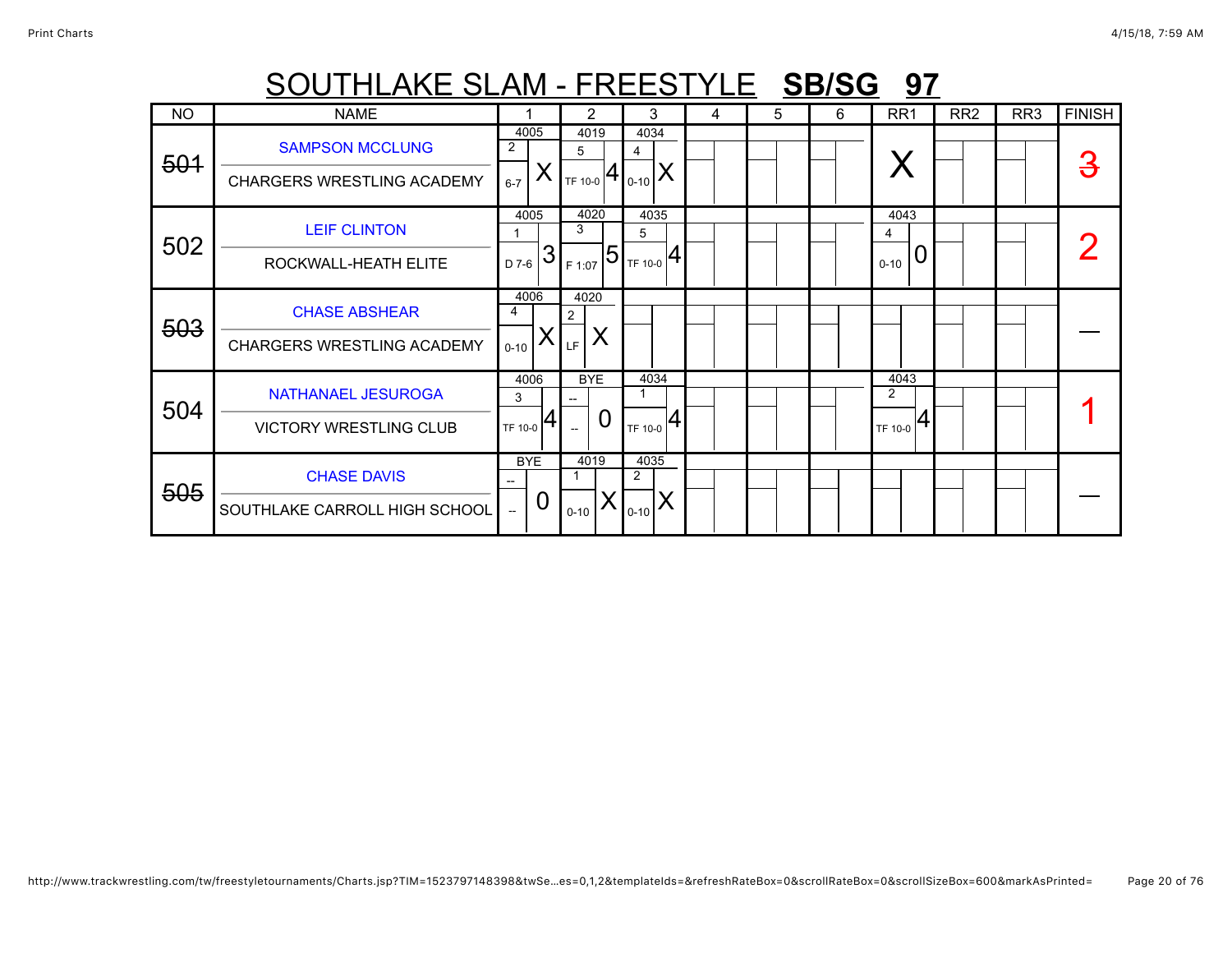|           | SOUTHLAKE SLAM - FREESTYLE SB/SG                     |  |   |   |   |   |                                             | <u> 102-104</u>      |                          |               |
|-----------|------------------------------------------------------|--|---|---|---|---|---------------------------------------------|----------------------|--------------------------|---------------|
| <b>NO</b> | <b>NAME</b>                                          |  | 3 | 4 | 5 | 6 | RR <sub>1</sub>                             | RR <sub>2</sub>      | RR <sub>3</sub>          | <b>FINISH</b> |
| 601       | <b>MASON GORDON</b><br><b>PROSPER</b>                |  |   |   |   |   | 4007<br>2<br>$4 - 8$                        | 4021<br>3<br>U<br>LF | <b>BYE</b>               | C             |
| 602       | <b>NICO CAPUTTO</b><br>LOFTONSTYLE WRESTLING CLUB    |  |   |   |   |   | 4007<br>D 8-4                               | <b>BYE</b><br>U      | 4036<br>3<br>5<br>F 2:52 |               |
| 603       | <b>MAXWELL MORLAND</b><br>LOFTONSTYLE WRESTLING CLUB |  |   |   |   |   | <b>BYE</b><br>O<br>$\overline{\phantom{m}}$ | 4021<br>5<br>F 1:53  | 4036<br>C<br>LF.         | ┍             |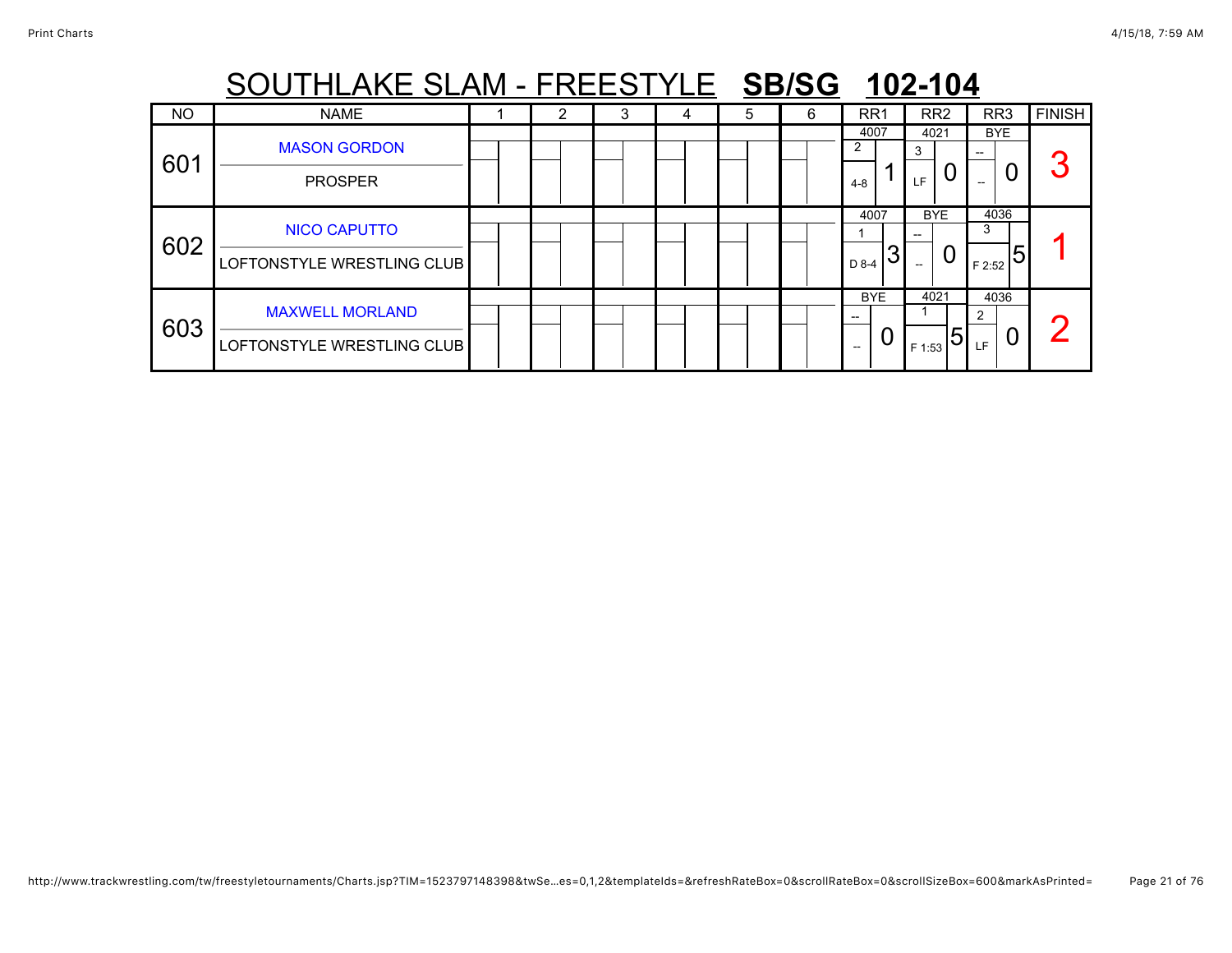| <b>NO</b> | <b>NAME</b>                                            | ົ<br>∠ | 3 | 5 | 6 | RR <sub>1</sub>                      | RR <sub>2</sub>                  | RR <sub>3</sub>          | <b>FINISH</b> |
|-----------|--------------------------------------------------------|--------|---|---|---|--------------------------------------|----------------------------------|--------------------------|---------------|
| 701       | <b>JULIAN MONTELONGO</b><br><b>MOYA WRESTLING CLUB</b> |        |   |   |   | 4008<br>$\mathcal{P}$<br>J.<br>D 7-0 | 4022<br>3<br>U<br>LF             | <b>BYE</b><br>U<br>$- -$ |               |
| 702       | <b>HUNTER ROBEY</b><br>THUNDERCAT WRESTLING CLUB       |        |   |   |   | 4008<br>$0 - 7$                      | <b>BYE</b><br>U                  | 4037<br>$0 - 10$         | ◠             |
| 703       | <b>KALEB MARTINEZ</b><br>EWISVILLE HIGH SCHOOL WRESTLI |        |   |   |   | <b>BYE</b><br>$- -$                  | 4022<br>$\overline{5}$<br>F 1:29 | 4037<br>r +<br>TF 10-0   |               |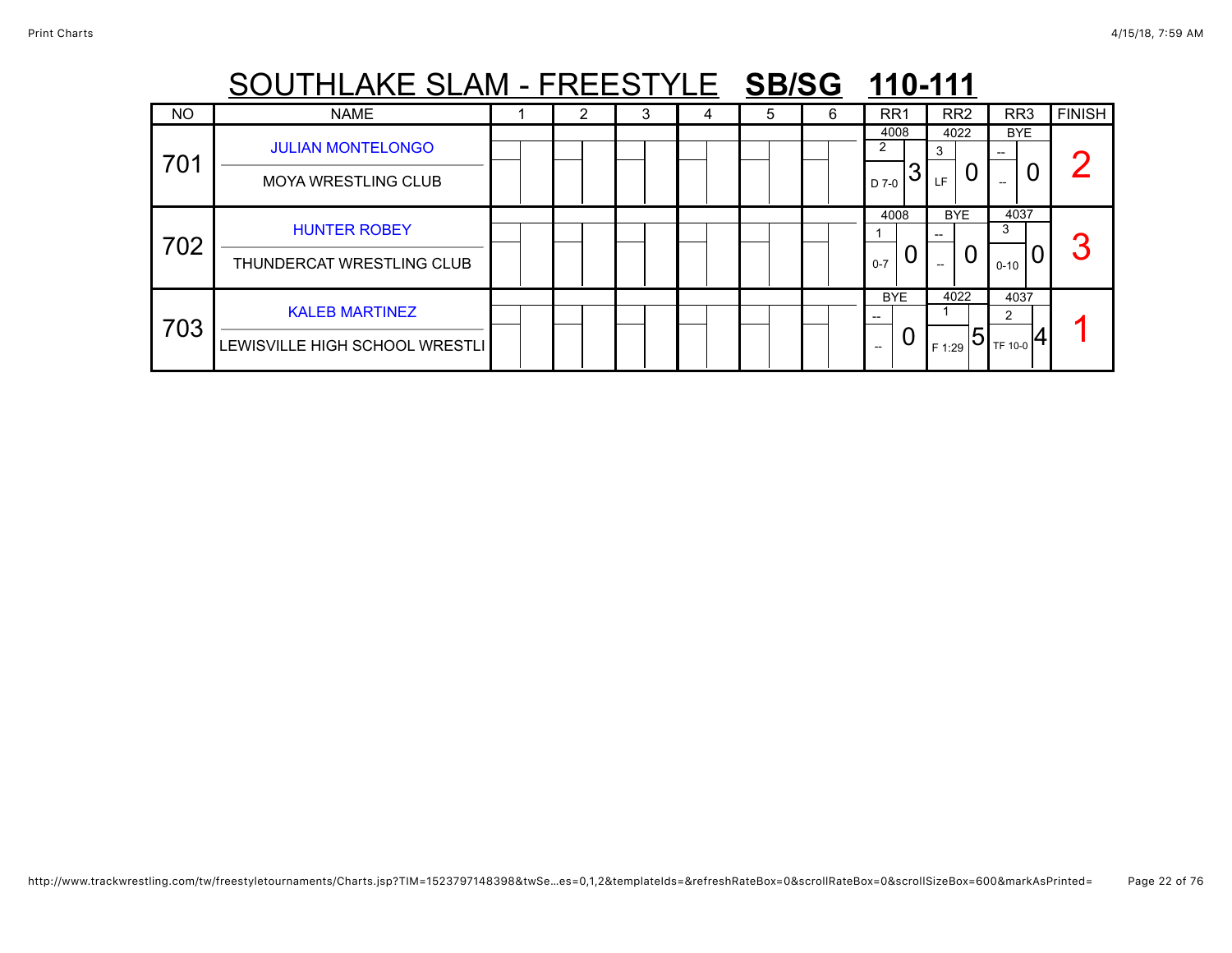| <b>NO</b> | <b>NAME</b>                                                         |             |                        |                                    |                | 3 | 4 | 5 | 6 | RR <sub>1</sub>              | RR <sub>2</sub> | RR <sub>3</sub> | <b>FINISH</b>              |
|-----------|---------------------------------------------------------------------|-------------|------------------------|------------------------------------|----------------|---|---|---|---|------------------------------|-----------------|-----------------|----------------------------|
| 801       | <b>CARTER CAGLE</b><br><b>SPARTAN MAT CLUB</b>                      | 2<br>LF     | 4009                   | 4024<br>3<br>LF                    | X              |   |   |   |   |                              |                 |                 |                            |
| 802       | <b>GRAYSON CARPENTER</b><br>ARLINGTON MARTIN HIGH SCHOOL W   F 0:42 |             | 4009<br>$\overline{5}$ | 4025<br>4<br>TF 11-1               |                |   |   |   |   | 4038<br>3<br>C<br>F 1:20     |                 |                 |                            |
| 803       | <b>ZACHARY EVANS</b><br>ALL AMERICAN WRESTLING CLUB                 | 4<br>F 1:08 | 4010<br> 5             | 4024<br>F 0:38                     | $\overline{5}$ |   |   |   |   | 4038<br>$\overline{2}$<br>LF |                 |                 |                            |
| 804       | <b>LARSON TRAST</b><br><b>RCW WOLFPACK</b>                          | 3<br>LF     | 4010                   | 4025<br>$\overline{2}$<br>$1 - 11$ |                |   |   |   |   |                              |                 |                 | $\boldsymbol{\Omega}$<br>a |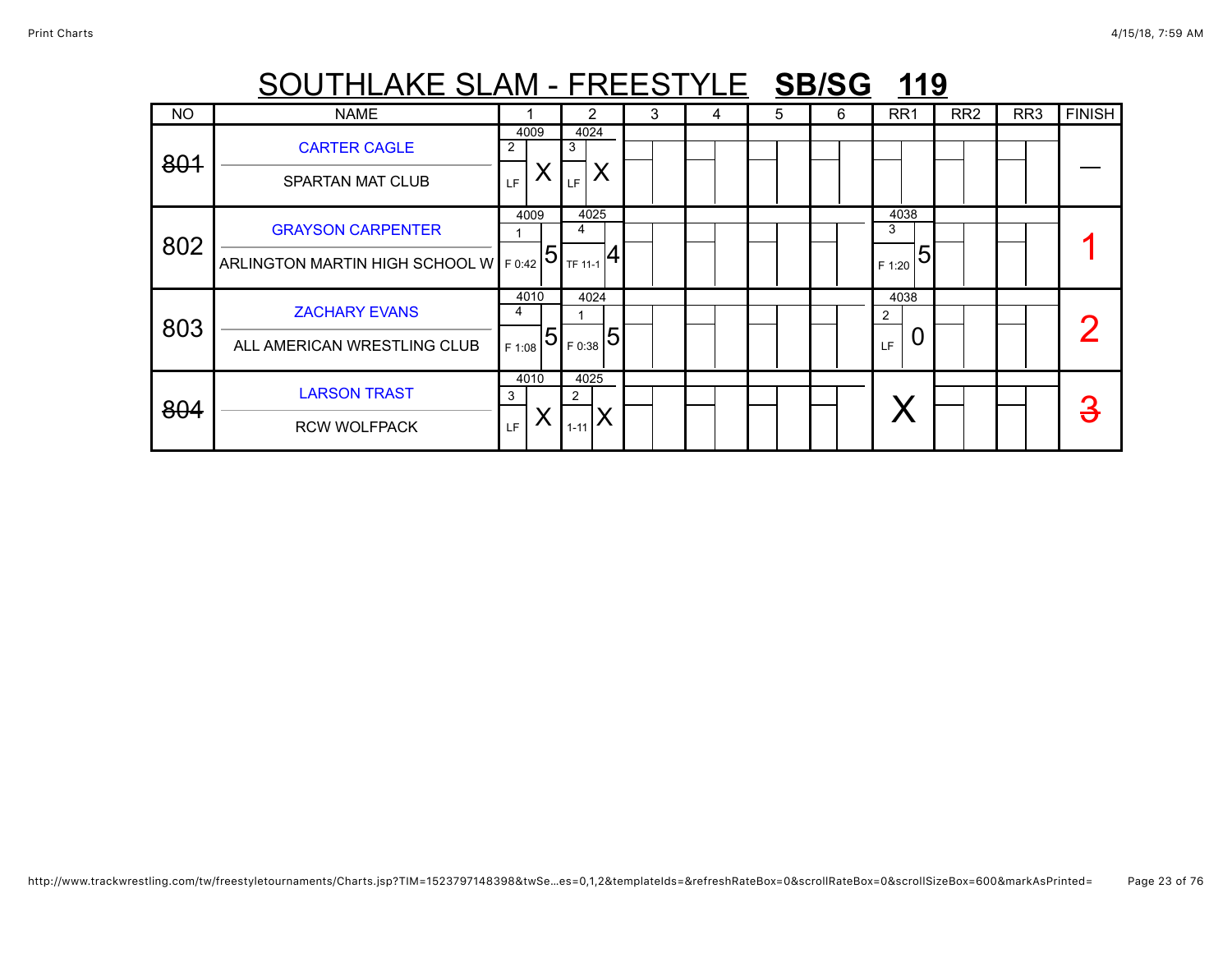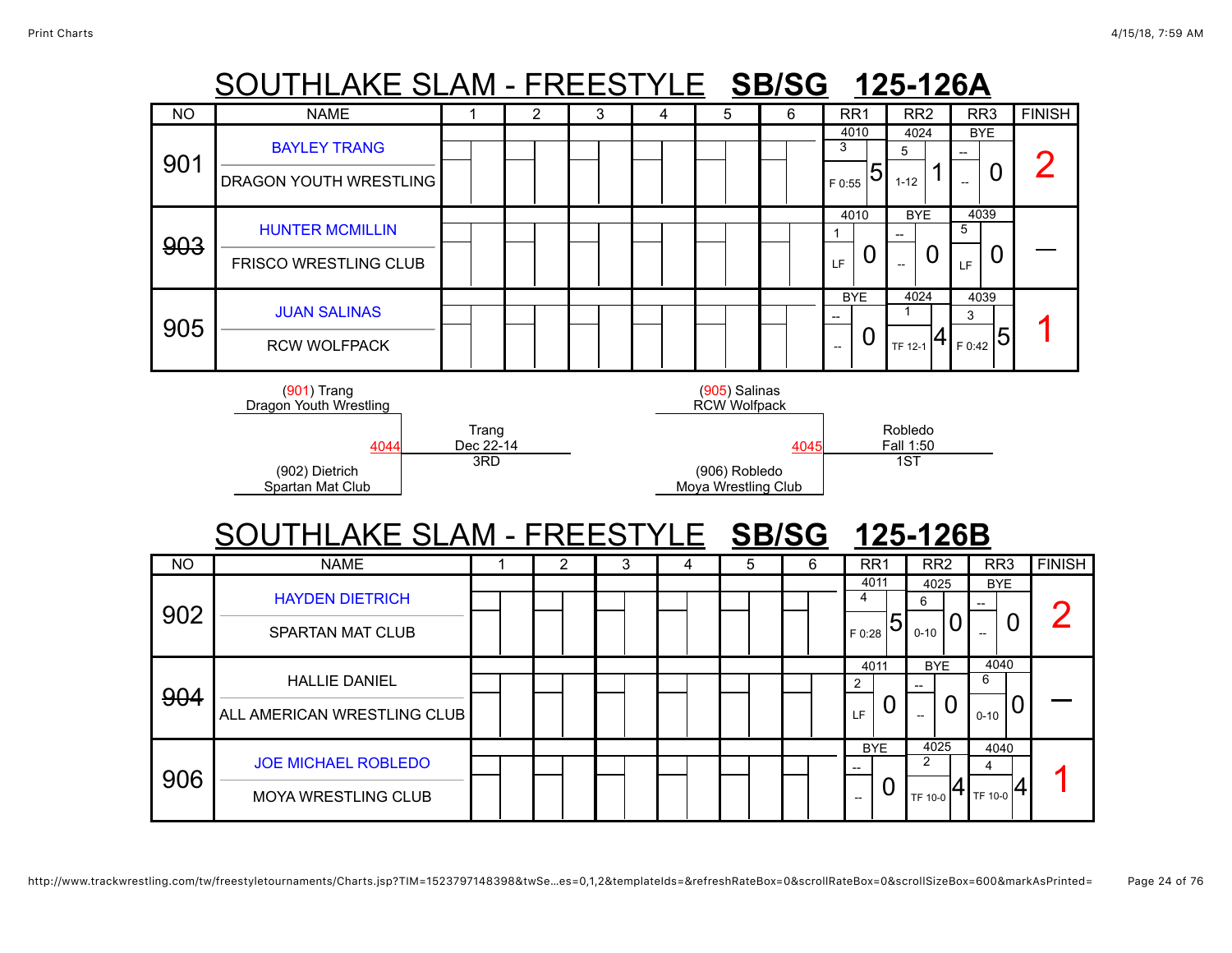|           | THLAKE SLAM - FREESTYLE SB/SG 136-139                 |                  |                  |  |   |                 |                 |                 |               |
|-----------|-------------------------------------------------------|------------------|------------------|--|---|-----------------|-----------------|-----------------|---------------|
| <b>NO</b> | <b>NAME</b>                                           |                  |                  |  | 6 | RR <sub>1</sub> | RR <sub>2</sub> | RR <sub>3</sub> | <b>FINISH</b> |
| 1001      | <b>JULIUS ALFARO</b><br><b>VICTORY WRESTLING CLUB</b> | 4012<br>TF 10-0  | 4026<br>TF 10-0  |  |   |                 |                 |                 |               |
| 1002      | <b>FARID MOBARAK</b><br><b>PLANO WRESTLING</b>        | 4012<br>$0 - 10$ | 4026<br>$0 - 10$ |  |   |                 |                 |                 |               |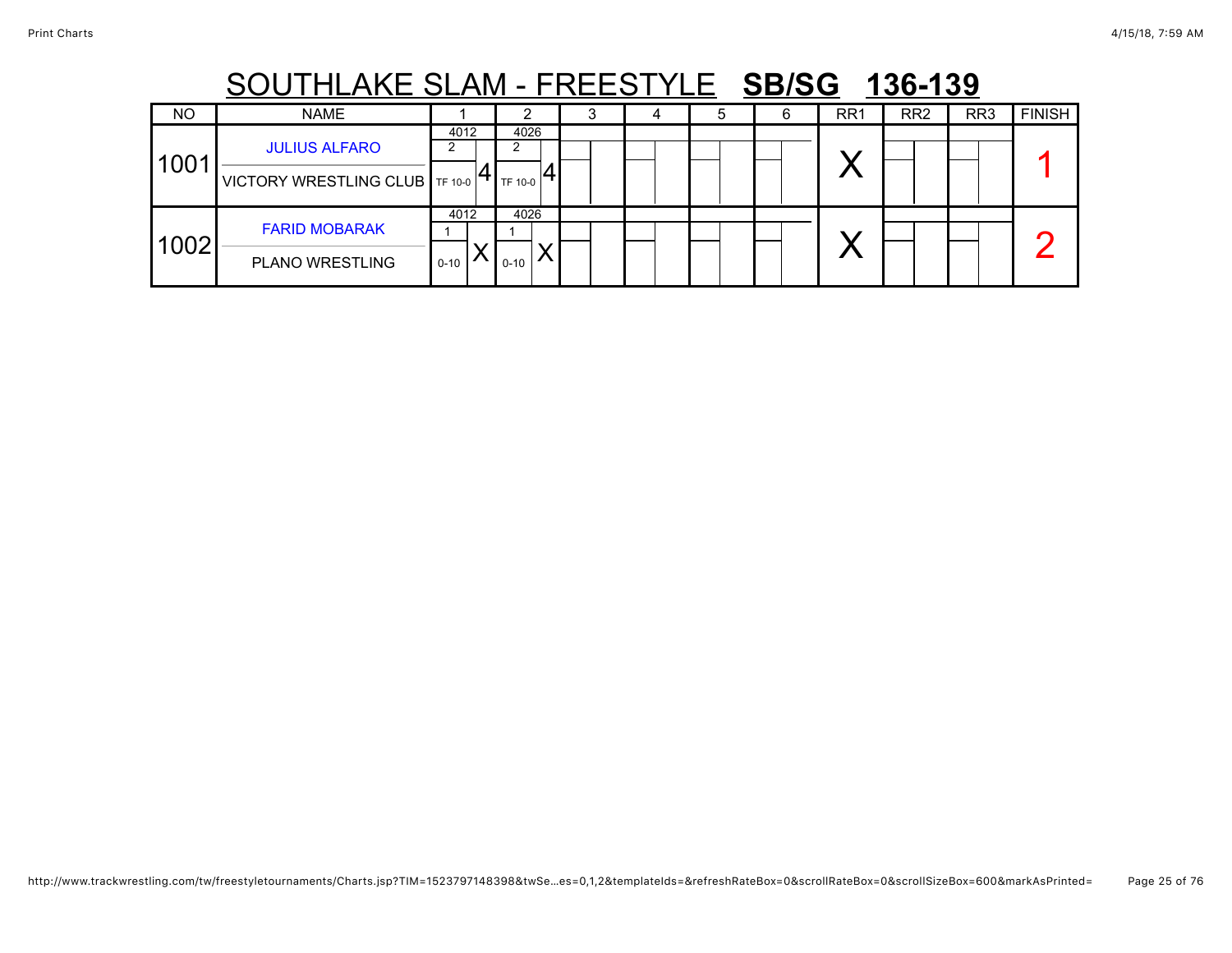| <b>NO</b> | <b>NAME</b>                                           |                                      | 2                                          | 3                                                   | 4 | 5 | 6 | RR1                             | RR <sub>2</sub>          | RR <sub>3</sub>                 | <b>FINISH</b> |
|-----------|-------------------------------------------------------|--------------------------------------|--------------------------------------------|-----------------------------------------------------|---|---|---|---------------------------------|--------------------------|---------------------------------|---------------|
| 1101      | <b>VARUN ENGINEER</b><br><b>GLADIATOR ACADEMY</b>     | 4013<br>$\overline{2}$<br>3<br>D 2-0 | 4027<br>5<br>$\ddot{}$<br>TF 14-4          | 4042<br>3<br>X<br>LF<br>0.0                         |   |   |   | 4027<br>5<br>4<br>$\Rightarrow$ | <b>BYE</b><br>U          | 4042<br>3<br>0<br>$\Rightarrow$ | 2             |
| 1402      | <b>ZACHARY BARNHOUSE</b><br><b>PROSPER</b>            | 4013<br>$0 - 2$                      | 4028<br>3<br>X<br>LF                       |                                                     |   |   |   |                                 |                          |                                 |               |
| 1103      | <b>JETT LUND</b><br><b>CHARGERS WRESTLING ACADEMY</b> | 4014<br>4<br>┭<br>TF 16-6            | 4028<br>$\overline{2}$<br>$T_{F0:20}$ 51 - | 4042<br>$\frac{1}{1}$ $\frac{1}{109}$ $\frac{1}{9}$ |   |   |   | <b>BYE</b><br>$\bf{0}$<br>--    | 4046<br>5<br>5<br>F 0:16 | 4042<br>5<br>$\Rightarrow$      |               |
| 4104      | <b>CARSON COLLINS</b><br><b>FRISCO WRESTLING CLUB</b> | 4014<br>3<br>$6 - 16$                | <b>BYE</b><br>0<br>$\sim$                  | 4041<br>5<br>$6 - 10$                               |   |   |   |                                 |                          |                                 |               |
| 1105      | <b>MOLLY BAUGHER</b><br><b>PROSPER</b>                | <b>BYE</b><br>0<br>$\sim$            | 4027<br>$4 - 14$<br>1.0                    | 4041<br>4<br>$\sum_{p D}$ 10-6 31                   |   |   |   | 4027<br>1<br>$\Rightarrow$      | 4046<br>3<br>0<br>LF.    | <b>BYE</b><br>$\overline{0}$    | З             |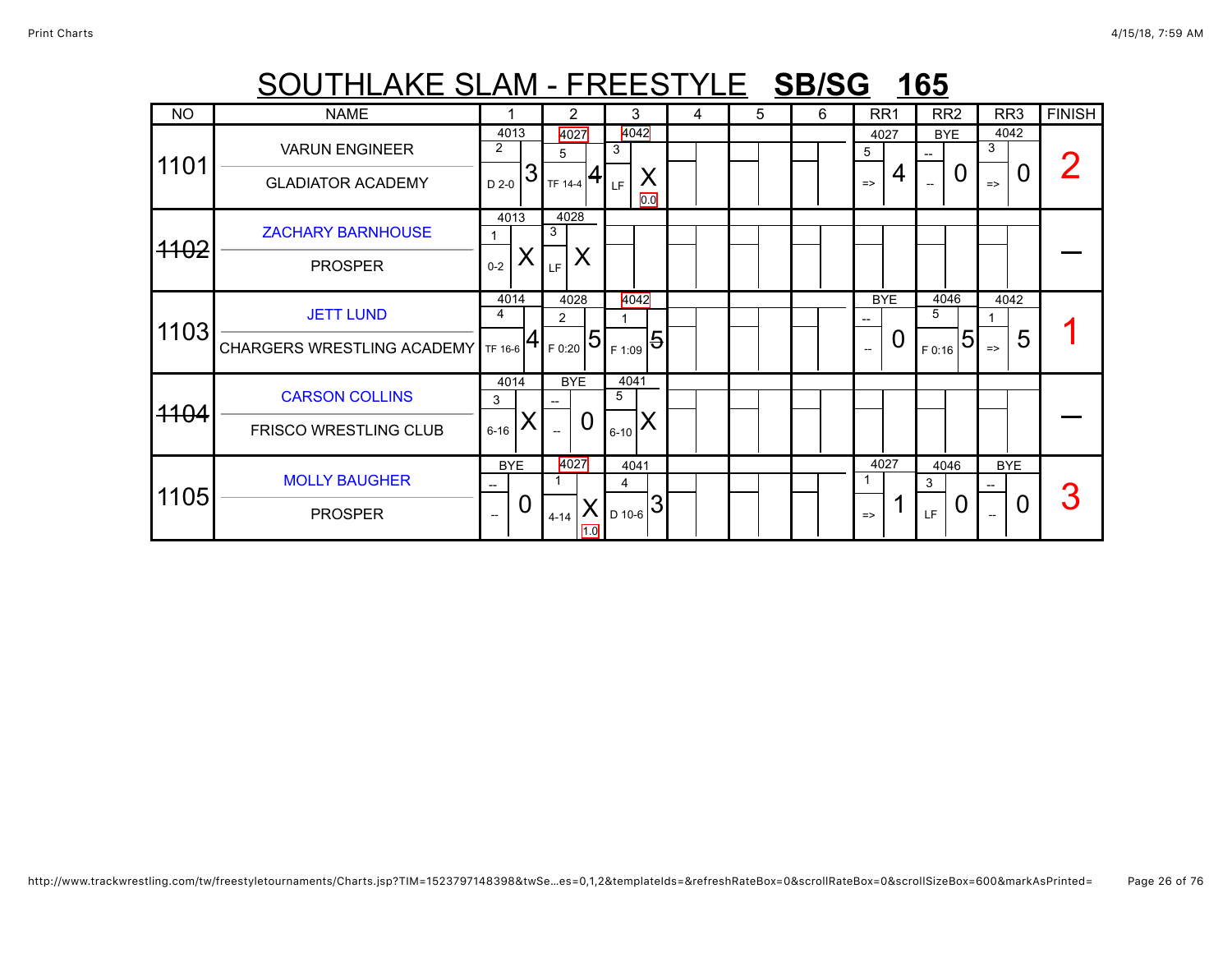# SOUTHLAKE SLAM - FREESTYLE **CD-MEN 88-98**

| <b>NO</b> | <b>NAME</b>                                                |                                         |   | 2                                                                           | 3 | 4 | 5. | 6 | RR1                                 | RR <sub>2</sub> | RR <sub>3</sub> | <b>FINISH</b> |
|-----------|------------------------------------------------------------|-----------------------------------------|---|-----------------------------------------------------------------------------|---|---|----|---|-------------------------------------|-----------------|-----------------|---------------|
| 401       | <b>ZACHARY MILLER</b><br>THE BOMBERS OF FRISCO WRESTLIN LF | 5028<br>$\overline{2}$                  | X | 5066<br>3<br>$0 - 10$                                                       |   |   |    |   |                                     |                 |                 |               |
| 102       | <b>TYTEN VOLK</b><br><b>FRISCO TEXAS JACKS</b>             | 5028<br>F 1:02                          | 5 | 5067<br>4<br>TF 11-0                                                        |   |   |    |   | 5093<br>3<br>F 0:30                 |                 |                 |               |
| 103       | <b>JOSHUA SALAIS</b><br>THE BOMBERS OF FRISCO WRESTLIN     | 5029<br>4<br>TF 14-5 $ 4 $<br>$24 - 15$ |   | 5066<br>$\mathbf{F}_{\mathsf{TF}\,10\text{-}0} \mathbf{4}\mathbf{1}\rangle$ |   |   |    |   | 5093<br>$\overline{2}$<br>ر ،<br>LF |                 |                 |               |
| 404       | <b>JESSE REYES</b><br><b>MOYA WRESTLING CLUB</b>           | 5029<br>3<br>$5 - 14$<br>$15 - 24$      |   | 5067<br>$\mathcal{P}$<br>$0 - 11$                                           |   |   |    |   |                                     |                 |                 | <u>3</u>      |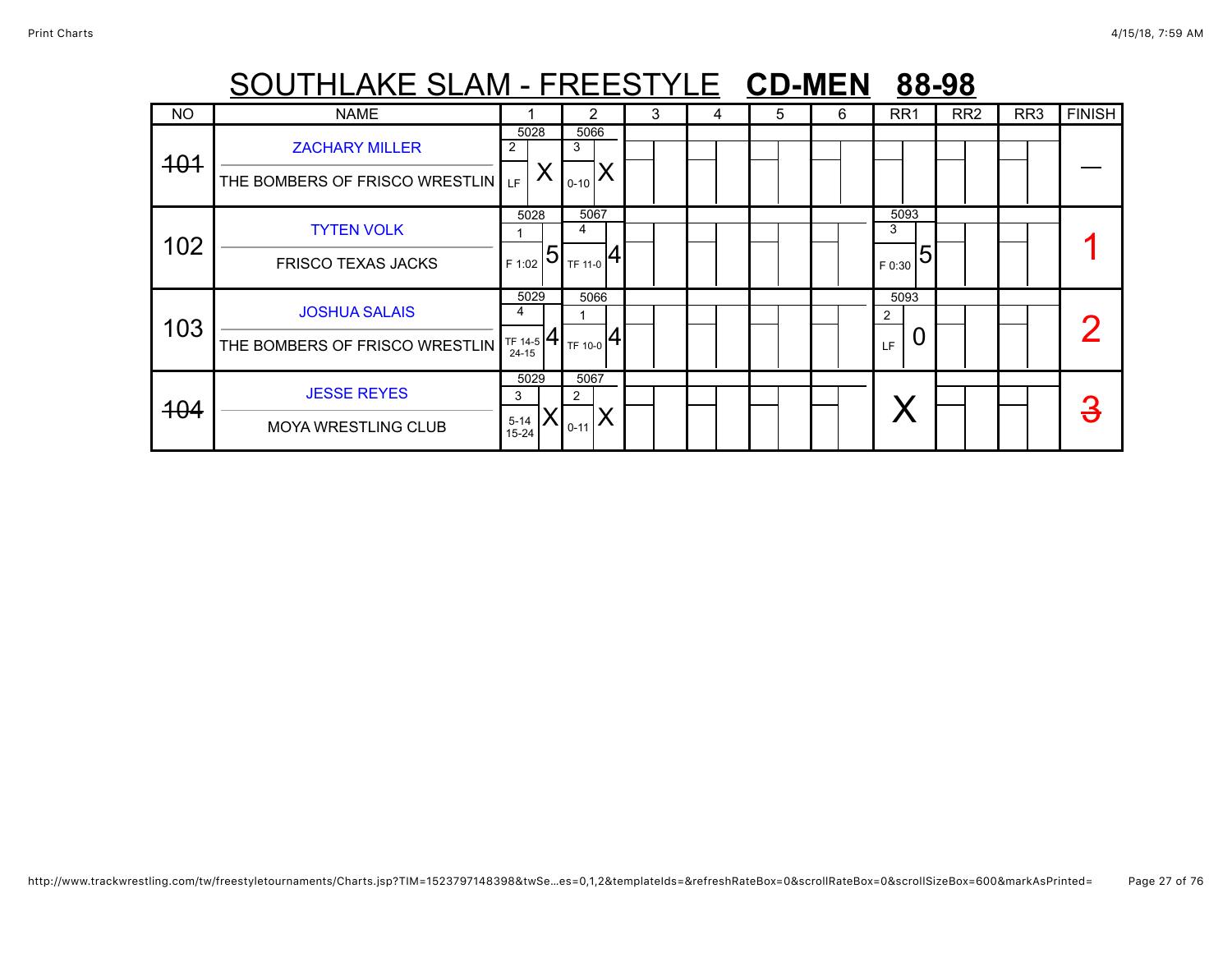# SOUTHLAKE SLAM - FREESTYLE CD-MEN 106

| <b>NO</b> | <b>NAME</b>                                            | 1                                 | 2                                     | 3                                      | 4 | 5 | 6 | RR <sub>1</sub>                 | RR <sub>2</sub>                                          | RR <sub>3</sub>                             | <b>FINISH</b> |
|-----------|--------------------------------------------------------|-----------------------------------|---------------------------------------|----------------------------------------|---|---|---|---------------------------------|----------------------------------------------------------|---------------------------------------------|---------------|
| 201       | <b>JEREMY MCPHERSON</b><br><b>SPARTAN MAT CLUB</b>     | 5001<br>$\overline{2}$<br>TF 10-0 | 5029<br>3<br>4<br>TF 13-2             | 5068<br>4<br>Χ<br>LF<br>0.0            |   |   |   | 5068<br>4<br>0<br>$\Rightarrow$ | 5094<br>6<br>$\Omega$<br>LF                              | <b>BYE</b><br>0<br>$\overline{\phantom{a}}$ |               |
| 202       | <b>BAKER HUNTER</b><br><b>FRISCO TEXAS JACKS</b>       | 5001<br>Χ<br>$0 - 10$             | 5030<br>5<br>5<br>F 1:25              | 5069<br>6<br>X<br>$0 - 11$             |   |   |   |                                 |                                                          |                                             |               |
| 203       | <b>BRANDON LEE</b><br>BEST TRAINED WRESTLING           | 5002<br>4<br>Χ<br>$0 - 10$        | 5029<br>Χ<br>$2 - 13$                 |                                        |   |   |   |                                 |                                                          |                                             |               |
| 204       | <b>LUKE CAMBERE</b><br><b>SPARTAN MAT CLUB</b>         | 5002<br>3<br>l4<br>TF 10-0        | 5031<br>6<br>$\overline{5}$<br>F 2:09 | 5068<br>1<br>$\overline{5}$<br>F 0:33  |   |   |   | 5068<br>5<br>$\Rightarrow$      | <b>BYE</b><br>--<br>$\Omega$<br>$\overline{\phantom{a}}$ | 5031<br>6<br>5<br>$\Rightarrow$             |               |
| 205       | <b>JAKE OLSON</b><br><b>SPARTAN MAT CLUB</b>           | 5003<br>6<br>Χ<br>$0 - 10$        | 5030<br>$\overline{2}$<br>X<br>LF     |                                        |   |   |   |                                 |                                                          |                                             |               |
| 206       | <b>WESLEY GOLEMAN</b><br><b>VICTORY WRESTLING CLUB</b> | 5003<br>5<br>TF 10-0              | 5031<br>4<br>∧<br>LF<br>0.0           | 5069<br>$\overline{2}$<br>4<br>TF 11-0 |   |   |   | <b>BYE</b><br>Ő                 | 5094<br>1<br>5<br>F 1:01                                 | 5031<br>4<br>0<br>$\Rightarrow$             |               |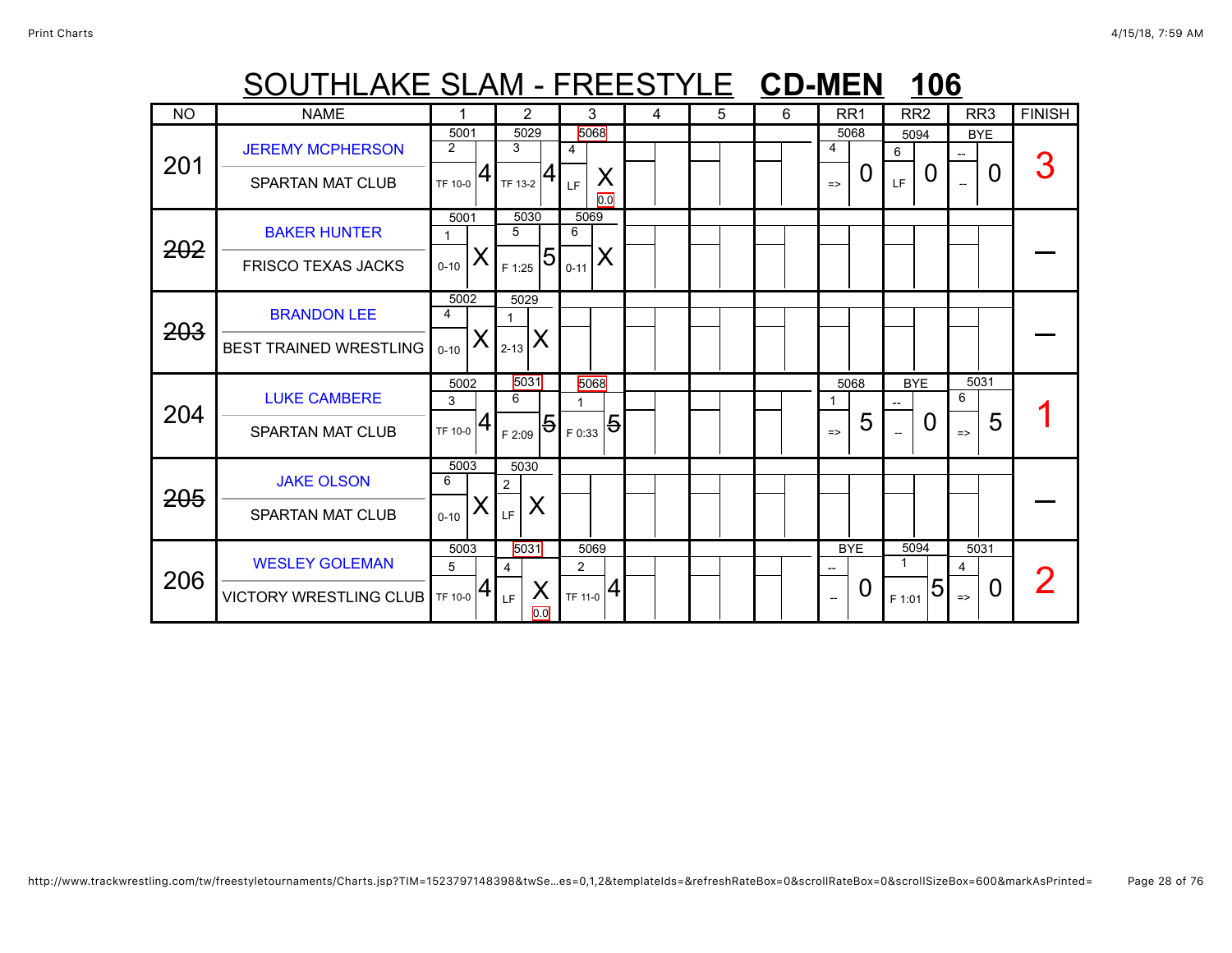# SOUTHLAKE SLAM - FREESTYLE CD-MEN 113

| <b>NO</b> | <b>NAME</b>                                           |                                  | 2                                                                   | 3                                     | 4 | 5 | 6 | RR <sub>1</sub>                              | RR <sub>2</sub>                 | RR <sub>3</sub>                 | <b>FINISH</b> |
|-----------|-------------------------------------------------------|----------------------------------|---------------------------------------------------------------------|---------------------------------------|---|---|---|----------------------------------------------|---------------------------------|---------------------------------|---------------|
| 301       | <b>SAMARA CHAVEZ</b><br><b>SPARTAN MAT CLUB</b>       | 5004<br>2<br>TF 12-2             | 5033<br>3<br>Х<br>$0 - 10$<br>0.0                                   | 5070<br>4<br>4<br><b>TF 10-0</b>      |   |   |   | 5033<br>3<br>$\overline{0}$<br>$\Rightarrow$ | 5095<br>5<br>$T_{TF\ 12-2}$ $4$ | <b>BYE</b><br>0                 |               |
| 302       | <b>AUSTIN GORDON</b><br><b>PROSPER</b>                | 5004<br>$2 - 12$                 | 5034<br>5<br>Х<br>$4 - 14$                                          |                                       |   |   |   |                                              |                                 |                                 |               |
| 303       | <b>JOEL JESUROGA</b><br><b>VICTORY WRESTLING CLUB</b> | 5005<br>4<br>TF 10-0             | 5033<br>H<br>TF 10-0                                                | 5071<br>5<br>$\overline{5}$<br>F 2:29 |   |   |   | 5033<br>4<br>$\Rightarrow$                   | <b>BYE</b><br>0                 | 5071<br>5<br>5<br>$\Rightarrow$ |               |
| 304       | <b>CAMERON CONLEY</b><br>THUNDERCAT WRESTLING CLUB    | 5005<br>3<br>$0 - 10$            | 5035<br>6<br>TF 12-2 $\mathbf{4}$ 0-10                              | 5070<br>IX                            |   |   |   |                                              |                                 |                                 |               |
| 305       | <b>DANIEL COUNTRYMAN</b><br><b>PLANO WRESTLING</b>    | 5006<br>6<br>4<br><b>TF 10-0</b> | 5034<br>2<br>$\mathbf{F}_{\mathsf{TF}\,14\text{-}4}   \mathbf{4}  $ | 5071<br>3<br>X<br>LF.<br>0.0          |   |   |   | <b>BYE</b><br>$\overline{0}$                 | 5095<br>$2 - 12$                | 5071<br>3<br>0<br>$\Rightarrow$ |               |
| 306       | <b>ALEX FABELA</b><br><b>FRISCO TEXAS JACKS</b>       | 5006<br>5<br>$0 - 10$            | 5035<br>4<br>IХ<br>$2 - 12$                                         |                                       |   |   |   |                                              |                                 |                                 |               |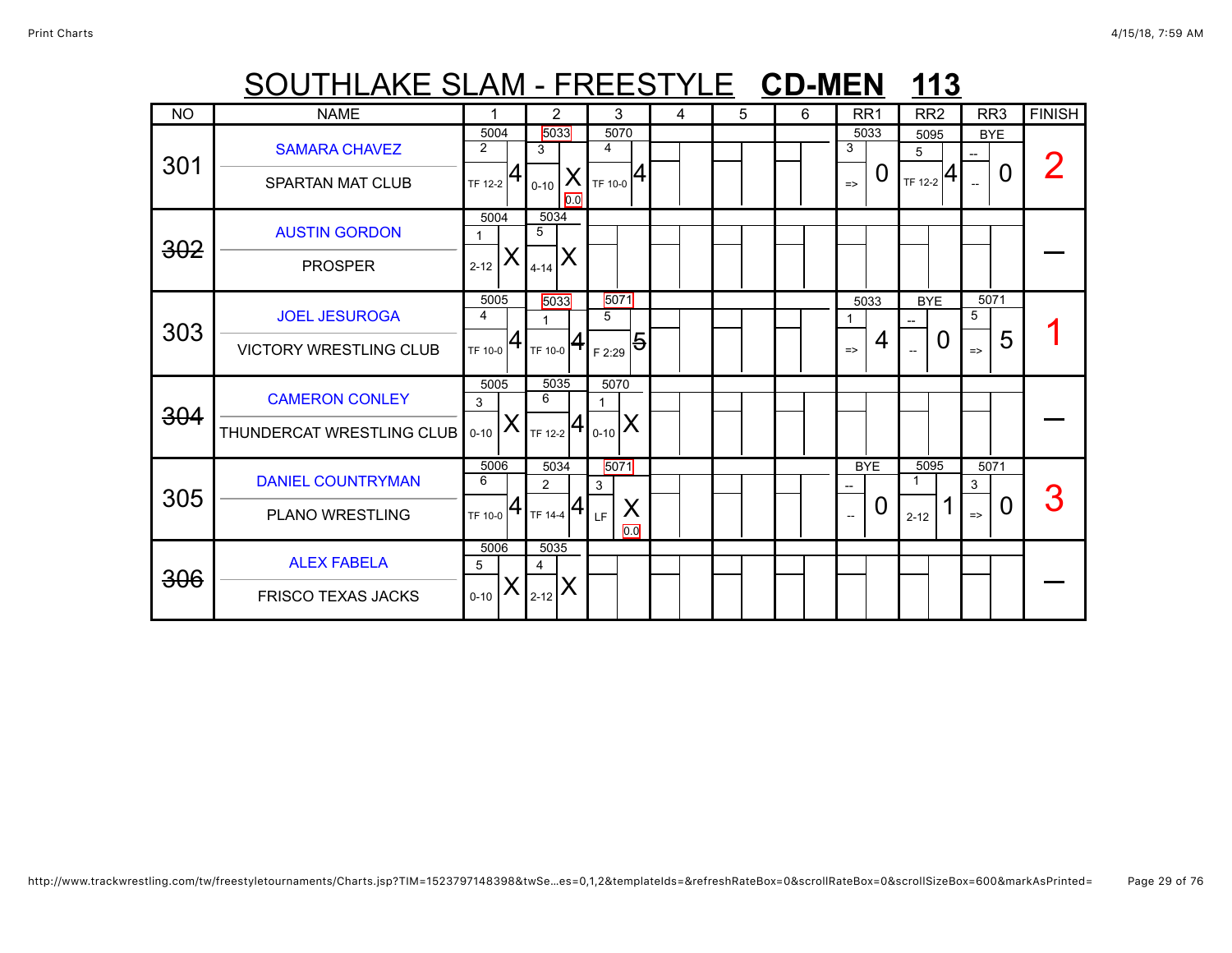# SOUTHLAKE SLAM - FREESTYLE **CD-MEN 120A**

| N <sub>O</sub> | <b>NAME</b>                                                                                      | 1                                      | $\overline{2}$                              | 3                                      | 4 | 5                                                                     | 6    | RR <sub>1</sub>                            | RR <sub>2</sub>                            | RR <sub>3</sub>            | <b>FINISH</b> |
|----------------|--------------------------------------------------------------------------------------------------|----------------------------------------|---------------------------------------------|----------------------------------------|---|-----------------------------------------------------------------------|------|--------------------------------------------|--------------------------------------------|----------------------------|---------------|
| 401            | <b>CALEB FREEMAN</b><br>ALL AMERICAN WRESTLING CLUB                                              | 5007<br>3<br>14<br>TF 13-0             | 5035<br>5<br>X<br>$0 - 10$<br>$0 - 10$      | 5072<br>11<br>5<br>F 1:02              |   |                                                                       |      | 5035<br>5<br>0<br>$\Rightarrow$            | 5072<br>11<br>5<br>$\Rightarrow$           | <b>BYE</b><br>0            | 2             |
| 403            | <b>ISAIAH WASHINGTON</b><br><b>WARRIORS WRESTLING CLUB</b>                                       | 5007<br>$\mathbf{1}$<br>Х<br>$0 - 13$  | 0.0<br>5036<br>9<br>5<br>F 0:28             | 5073<br>5<br>X<br>LF                   |   |                                                                       |      |                                            |                                            |                            |               |
| 405            | <b>PARKER DECKER</b><br><b>SPARTAN MAT CLUB</b>                                                  | 5008<br>$\overline{7}$<br>4<br>TF 10-0 | 5035<br>$\mathbf{1}$<br>TF 10-0 4<br>$10-0$ | 5073<br>3<br>5<br>F 0:56               |   |                                                                       |      | 5035<br>$\mathbf{1}$<br>4<br>$\Rightarrow$ | <b>BYE</b><br>$\overline{0}$               | 5096<br>11<br>4<br>TF 10-0 |               |
| 407            | <b>DOMINIC COOPER</b><br><b>BEST TRAINED WRESTLING</b>                                           | 5008<br>5<br>$0 - 10$                  | 5037<br>11<br>Х<br>$0 - 10$                 |                                        |   |                                                                       |      |                                            |                                            |                            |               |
| 409            | <b>XANDER SIMPKINS</b><br>MIGHTY EAGLES WRESTLING                                                | 5009<br>11<br>X<br>LF.                 | 5036<br>3<br>X<br>LF.                       |                                        |   |                                                                       |      |                                            |                                            |                            |               |
| 411            | <b>GAIGE INMAN</b><br><b>SPARTAN MAT CLUB</b>                                                    | 5009<br>9<br>5<br>F 0:28               | 5037<br>$\overline{7}$<br>4<br>TF 10-0      | 5072<br>$\mathbf{1}$<br>X<br>LF<br>0.0 |   |                                                                       |      | <b>BYE</b><br>0<br>$\sim$                  | 5072<br>$\mathbf{1}$<br>O<br>$\Rightarrow$ | 5096<br>5<br>$0 - 10$      |               |
|                | (401) Freeman<br>All American Wrestling Club<br>5111<br>(410) Bonner<br><b>Rezults Wrestling</b> | Freeman<br>Fall 1:33<br>3RD            |                                             |                                        |   | $(405)$ Decker<br>Spartan Mat Club<br>(406) Brown<br>Spartan Mat Club | 5112 |                                            | Decker<br>TF 10-0,10-0<br>1ST<br>120B      |                            |               |
| <b>NO</b>      | <b>NAME</b>                                                                                      | 1                                      | 2                                           | 3                                      | 4 | 5                                                                     | 6    | RR <sub>1</sub>                            | RR <sub>2</sub>                            | RR <sub>3</sub>            | <b>FINISH</b> |
|                |                                                                                                  | 5010<br>4                              | 5038<br>6                                   |                                        |   |                                                                       |      |                                            |                                            |                            |               |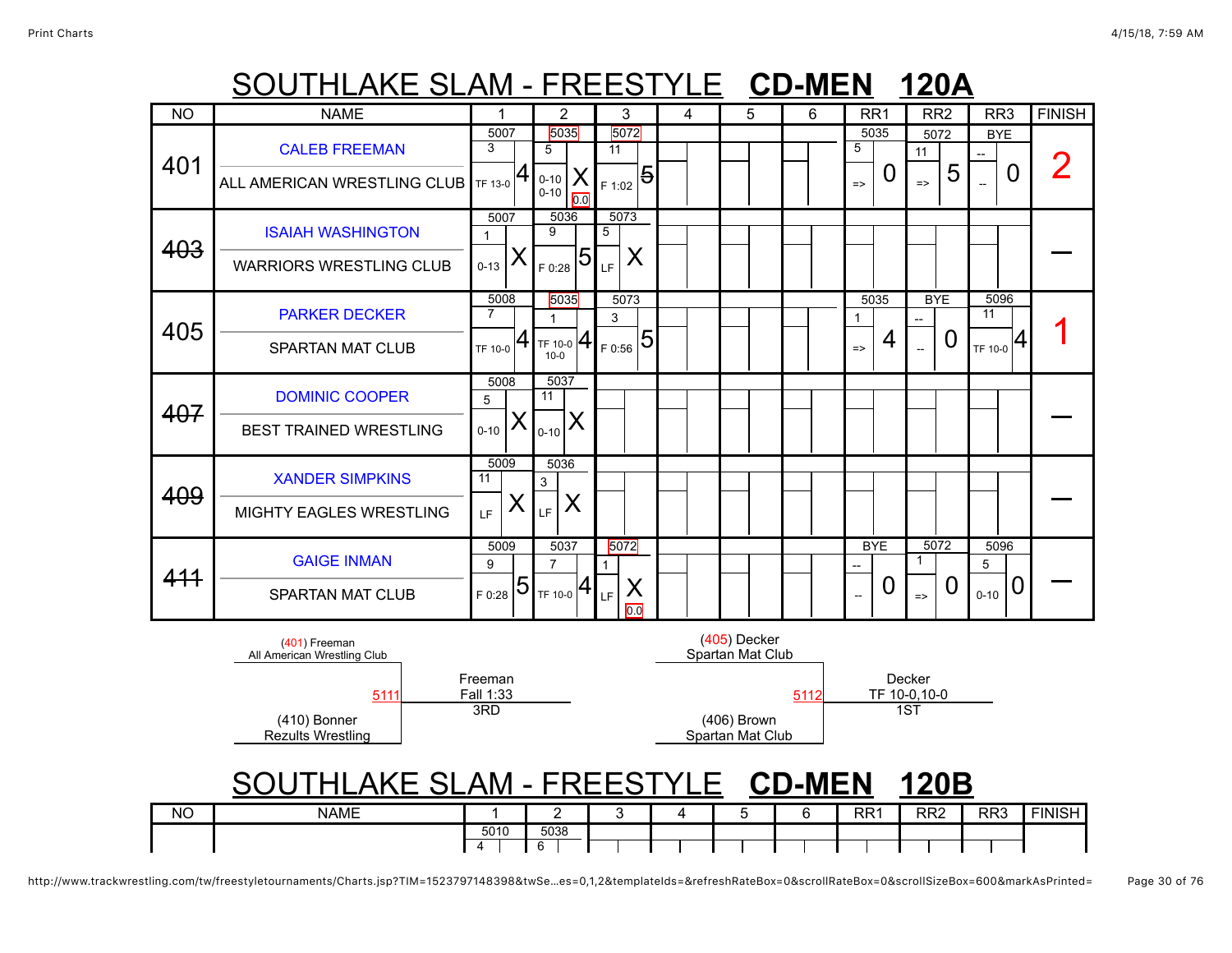| 402 | <b>COLE BIGGS</b><br>THUNDERCAT WRESTLING CLUB                                      | $2 - 12$                                     | Х   | $0 - 10$                            |                        |                                                        |  |  |                                 |           |              |                 |                     |                 |  |
|-----|-------------------------------------------------------------------------------------|----------------------------------------------|-----|-------------------------------------|------------------------|--------------------------------------------------------|--|--|---------------------------------|-----------|--------------|-----------------|---------------------|-----------------|--|
| 404 | <b>BRENDAN BONDY</b><br>LIBERTY REDHAWKS FRISCO, TX $\lceil r_1r_2r_1r_2r_3\rfloor$ | 5010<br>$\overline{2}$                       |     | 10<br>LF.                           | 5039                   | 5074<br>6<br>X<br>$0 - 10$                             |  |  |                                 |           |              |                 |                     |                 |  |
| 406 | <b>LANDON BROWN</b><br>SPARTAN MAT CLUB                                             | 5011<br>8<br>$0 - 11$                        | 0.0 | $\overline{2}$                      | 5038                   | 5074<br>4<br>TF 10-0 <sup>4</sup> TF 10-0 <sup>4</sup> |  |  | 5011<br>8<br>$\Rightarrow$      | $\bm{0}$  | 10<br>F 1:44 | 5097<br>5       |                     | <b>BYE</b><br>0 |  |
| 408 | <b>COLE BENNETT</b><br><b>GLADIATOR ACADEMY</b>                                     | 5011<br>6<br>$\mathbf{F}_{\text{TF 11-0}} 4$ |     | 12<br>$10 - 0$                      | 5040<br>TF 11-0 4      | 5075<br>10<br>X<br>LF<br> 0.0                          |  |  | 6<br>$\Rightarrow$              | 5011<br>4 |              | <b>BYE</b><br>O | 10<br>$\Rightarrow$ | 5075            |  |
| 410 | <b>SEAN BONNER</b><br><b>REZULTS WRESTLING</b>                                      | 5012<br>12<br>TF 14-2 $H$                    |     | 4<br>F 1:44                         | 5039<br>$\overline{5}$ | 5075<br>8<br>$\overline{5}$<br>F 6-8<br>1:04           |  |  | <b>BYE</b><br>$\qquad \qquad -$ | 0         | 6<br>LF      | 5097<br>0       | 8<br>$\Rightarrow$  | 5075<br>5       |  |
| 412 | <b>JASON PEREZ</b><br><b>SPARTAN MAT CLUB</b>                                       | 5012<br>10<br>$2 - 14$                       | X   | 5040<br>8<br>$0-11$ $X$<br>$0 - 10$ |                        |                                                        |  |  |                                 |           |              |                 |                     |                 |  |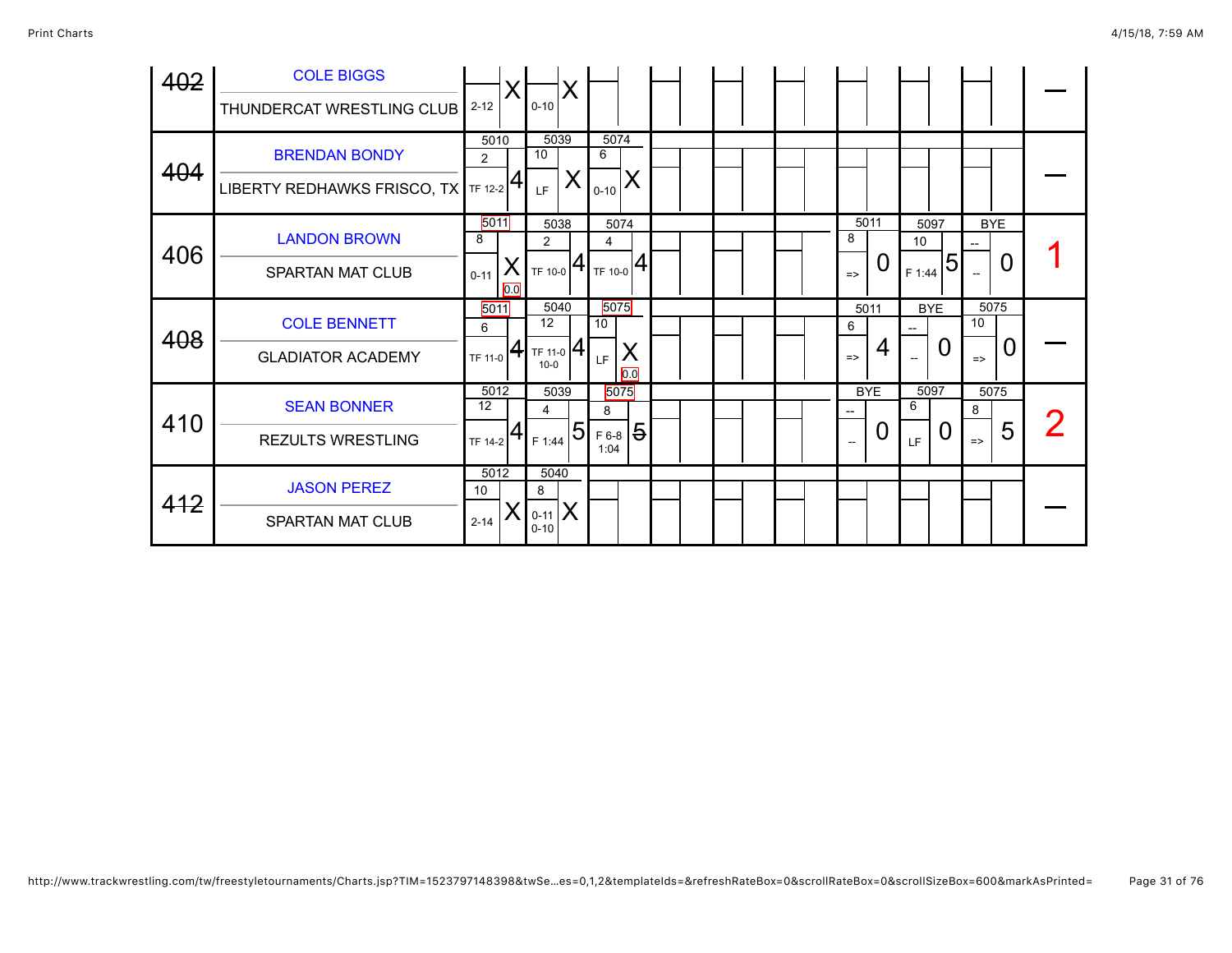# SOUTHLAKE SLAM - FREESTYLE CD-MEN 126

| <b>NO</b> | <b>NAME</b>                                              |                                                                         | 2                                                        | 3                                      | 4 | 5 | 6 | RR1                   | RR <sub>2</sub>                             | RR <sub>3</sub>                 | <b>FINISH</b> |
|-----------|----------------------------------------------------------|-------------------------------------------------------------------------|----------------------------------------------------------|----------------------------------------|---|---|---|-----------------------|---------------------------------------------|---------------------------------|---------------|
| 501       | <b>EVAN ATCHLEY</b><br><b>SPARTAN MAT CLUB</b>           | 5041<br>2<br>4<br>TF 10-0                                               | 5076<br>5<br>TF 17-6 TF 18-5                             | 5098<br>4<br>4                         |   |   |   | <b>BYE</b><br>--      | 5098<br>4<br>4<br>$\Rightarrow$             | 5076<br>5<br>4<br>$\Rightarrow$ |               |
| 502       | <b>ADRIAN SOLORZANO</b><br><b>BEST TRAINED WRESTLING</b> | 5041<br>$0 - 10$                                                        | 5077<br>3<br><b>TF 18-7</b>                              | 5099<br>5<br>$ 4 _{20-20} \wedge$      |   |   |   |                       |                                             |                                 |               |
| 503       | <b>AUSTIN HERLE</b><br>WEATHERFORD HIGH SCHOOL WRESTL    | 5042<br>4<br>Х<br>$2 - 13$                                              | 5077<br>2<br>$_{7-18}$ $\lambda$                         |                                        |   |   |   |                       |                                             |                                 |               |
| 504       | <b>OWEN HOLLAWAY</b><br>SOUTHLAKE DRAGONS                | 5042<br>3<br>4<br>TF 13-2                                               | <b>BYE</b><br>$\overline{0}$<br>$\overline{\phantom{a}}$ | 5098<br>$5 - 18$<br>1.0                |   |   |   | 5113<br>5<br>TF 12-0  | 5098<br>1<br>$\Rightarrow$                  | <b>BYE</b><br>--<br>O<br>$\sim$ |               |
| 505       | <b>SERGIO PALACIOS</b><br>LAKE HIGHLANDS WRESTLING CLUB  | <b>BYE</b><br>$\overline{\phantom{a}}$<br>Û<br>$\overline{\phantom{a}}$ | 5076<br>$6 - 17$<br>1.0                                  | 5099<br>2<br>3<br>$\mathsf{X}$ D 20-20 |   |   |   | 5113<br>4<br>$0 - 12$ | <b>BYE</b><br>0<br>$\overline{\phantom{a}}$ | 5076<br>$\Rightarrow$           |               |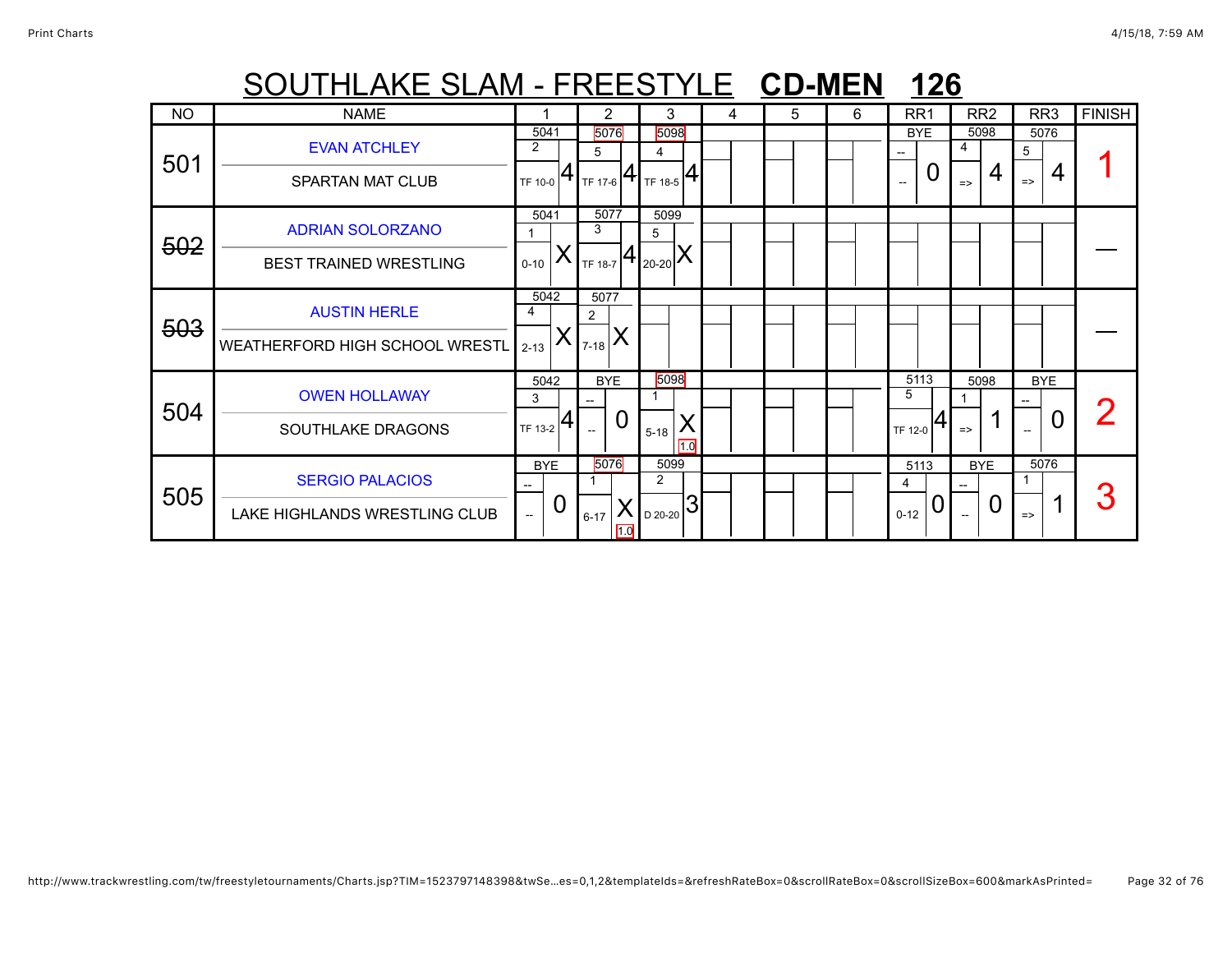# SOUTHLAKE SLAM - FREESTYLE **CD-MEN** 132

| <b>NO</b> | <b>NAME</b>                                                 |                           | 2                                                        | 3 | 4 | 5 | 6 | RR <sub>1</sub>           | RR <sub>2</sub>                             | RR <sub>3</sub>                                    | <b>FINISH</b> |
|-----------|-------------------------------------------------------------|---------------------------|----------------------------------------------------------|---|---|---|---|---------------------------|---------------------------------------------|----------------------------------------------------|---------------|
| 601       | <b>JACOB SCHINDALL</b><br>LIBERTY REDHAWKS FRISCO, TX       | 5043<br>2<br>Χ<br>$0 - 9$ | 5078<br>5<br>X<br>LF.                                    |   |   |   |   |                           |                                             |                                                    |               |
| 602       | <b>DANIEL OVERSTREET</b><br><b>RICHARDSON</b>               | 5043<br>TF 9-0            | 5079<br>3<br>$\mathbf{1}_{\mathsf{F}\,1:39} \mathsf{5} $ |   |   |   |   | <b>BYE</b><br>U<br>$\sim$ | 5114<br>4<br>$\overline{0}$<br>$0 - 10$     | 5120<br>5<br>0<br>LF                               |               |
| 603       | <b>RYLAN FRANKS</b><br><b>SPARTAN MAT CLUB</b>              | 5044<br>4<br>$0 - 10$     | 5079<br>$\overline{2}$<br>$\bm{\lambda}$<br>LF           |   |   |   |   |                           |                                             |                                                    |               |
| 604       | <b>ALEK VELOZ</b><br>FUTURE CHAMPS OF TEXAS/SOUTHSI TF 10-0 | 5044<br>3                 | <b>BYE</b><br>0                                          |   |   |   |   | 5100<br>5<br>$8 - 10$     | 5114<br>2<br>$T_{\text{TF 10-0}} 4$         | <b>BYE</b><br>0<br>$\sim$                          |               |
| 605       | <b>ELI CORDY</b><br><b>FRISCO BOMBERS</b>                   | <b>BYE</b><br>0<br>$\sim$ | 5078<br>5<br>F 0:32                                      |   |   |   |   | 5100<br>4<br>З<br>D 10-8  | <b>BYE</b><br>0<br>$\overline{\phantom{a}}$ | $\overline{5120}$<br>$\overline{2}$<br>5<br>F 0:19 |               |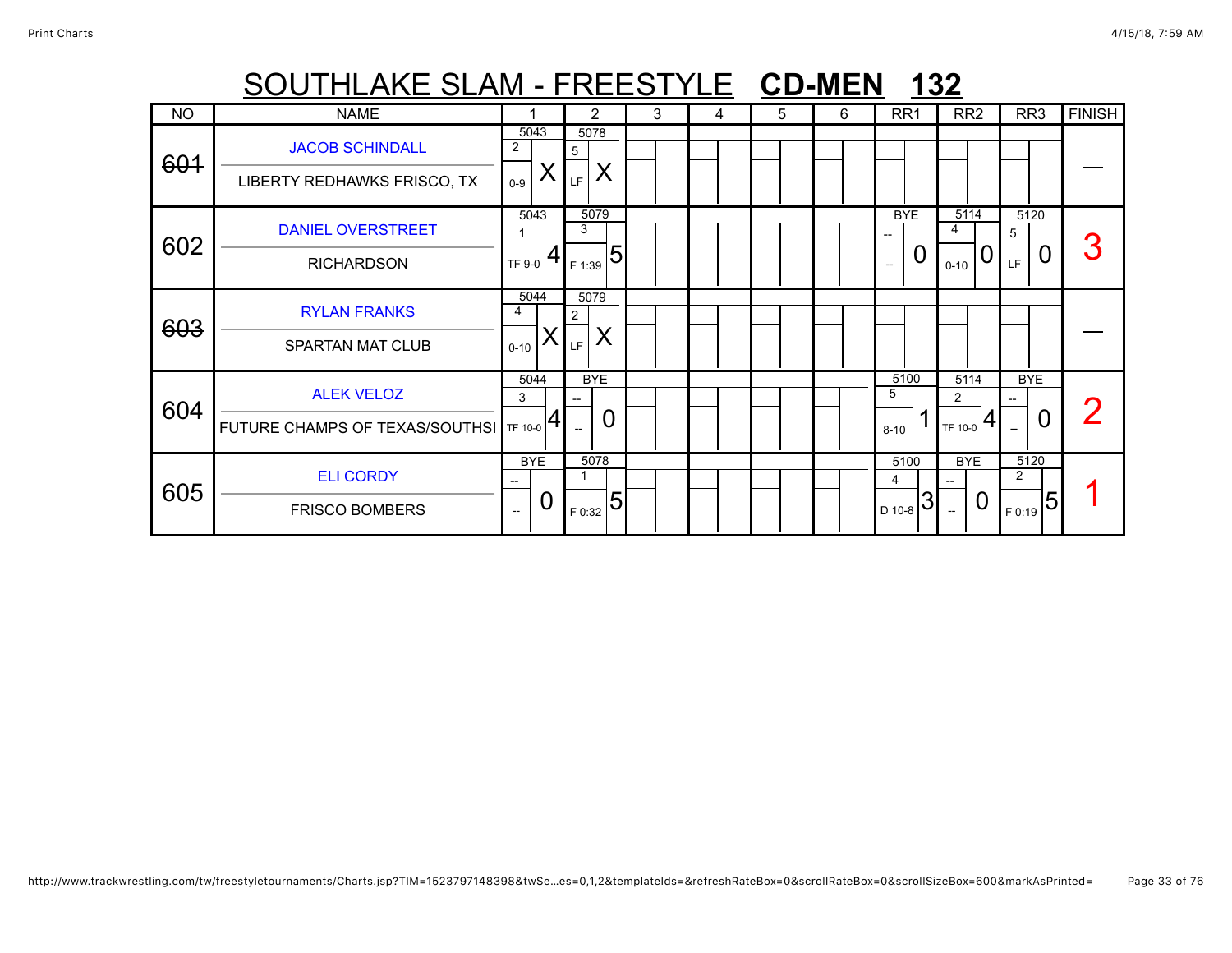### SOUTHLAKE SLAM - FREESTYLE **CD-MEN 138A**

| <b>NO</b> | <b>NAME</b>                                                                                                                           |                        |   | 2                                          | 3 | 4 | 5 | 6 | RR <sub>1</sub>                                  | RR <sub>2</sub>                             | RR <sub>3</sub>                               | <b>FINISH</b> |
|-----------|---------------------------------------------------------------------------------------------------------------------------------------|------------------------|---|--------------------------------------------|---|---|---|---|--------------------------------------------------|---------------------------------------------|-----------------------------------------------|---------------|
| 701       | <b>SCOTT TROUY</b><br>LONE STAR HIGH SCHOOL                                                                                           | 5013<br>3<br>$0 - 10$  |   | 5045<br>5<br>X<br>LF                       |   |   |   |   |                                                  |                                             |                                               |               |
| 703       | <b>PRESTON DECKER</b><br><b>SPARTAN MAT CLUB</b>                                                                                      | 5013                   |   | 5046<br>9<br>' tf 10-0 $ 4 $ tf 10-0 $ 4 $ |   |   |   |   | 5080<br>5<br>5<br>F 1:04                         | 5101<br>11<br>$T_{TF\ 12-0}$ $ 4$           | <b>BYE</b><br>--<br>O<br>$\ddot{\phantom{a}}$ |               |
| 705       | <b>MARCUS MOSEMAN</b><br><b>FRISCO TEXAS JACKS</b>                                                                                    | 5014<br>TF 10-0        |   | 5045<br>$ 4 $ F 8-11 $ 5 $<br>3:00         |   |   |   |   | 5080<br>3<br>O<br>LF                             | <b>BYE</b><br>0<br>$\overline{\phantom{a}}$ | 5115<br>11<br>U<br>LF.                        |               |
| 707       | <b>JOSHUA DICKSON</b><br>ALL AMERICAN WRESTLING CLUB                                                                                  | 5014<br>5<br>$0 - 10$  |   | 5047<br>11<br>IХ<br>$0 - 11$               |   |   |   |   |                                                  |                                             |                                               |               |
| 709       | <b>ALEC MOSLEY</b><br>PLANO WRESTLING                                                                                                 | 5015<br>11<br>$0 - 11$ | ∧ | 5046<br>3<br>$\sum_{0.10}$                 |   |   |   |   |                                                  |                                             |                                               |               |
| 711       | <b>COLTON KERN</b><br>WEATHERFORD HIGH SCHOOL WRESTL $\left  \frac{1}{T}F$ 11-0 $\left  4 \right  \right $ TF 11-0 $\left  4 \right $ | 5015<br>9              |   | 5047<br>$\overline{7}$                     |   |   |   |   | <b>BYE</b><br>$\boldsymbol{0}$<br>$\overline{a}$ | 5101<br>3<br>$\boldsymbol{0}$<br>$0 - 12$   | 5115<br>5<br> 5<br>F 0:58                     |               |

| (711) Kern<br>Weatherford High School Wrestl |                 | $(703)$ Decker<br>Spartan Mat Club |                   |  |
|----------------------------------------------|-----------------|------------------------------------|-------------------|--|
| 5121                                         | Kern<br>TF 10-0 | 5122                               | Decker<br>TF 10-0 |  |
| (712) Ugalde<br>Princeton                    | 3RD             | (702) Maestas<br>Spartan Mat Club  | 1ST               |  |

#### SOUTHLAKE SLAM - FREESTYLE **CD-MEN 138B**

| <b>NO</b> | $\cdots$<br>NAME |      | -    |      |  | RR <sub>1</sub> | RR <sub>2</sub> | RR <sub>3</sub> | <b>CINHOLL</b><br>HUIND H |
|-----------|------------------|------|------|------|--|-----------------|-----------------|-----------------|---------------------------|
|           |                  | 5016 | 5048 | 5081 |  | 5102            |                 |                 |                           |
|           |                  |      |      | 10   |  | $\sim$<br>. .   |                 |                 |                           |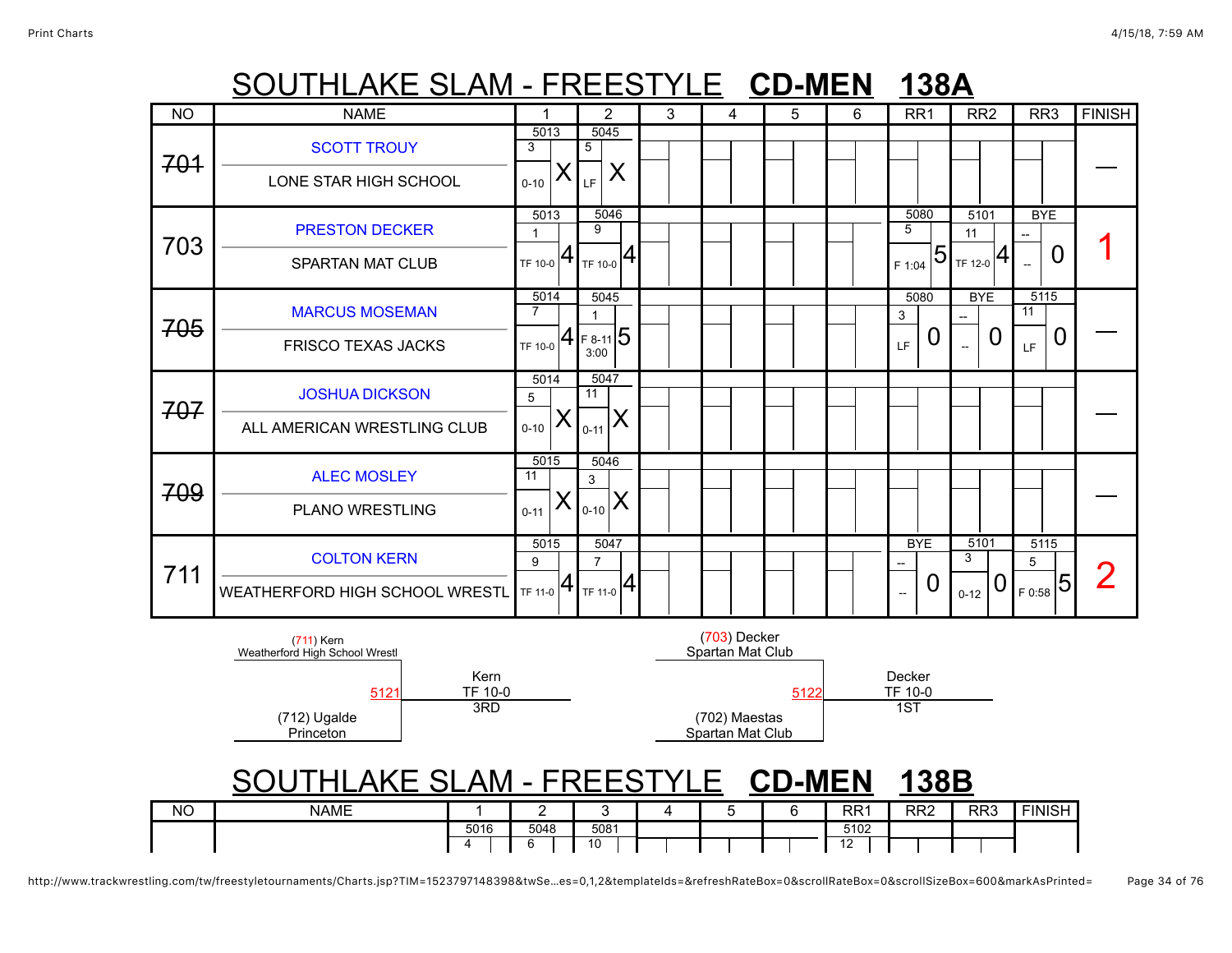| 702 | <b>ALEX MAESTAS</b>        | F 0:42                  | 5    | F 1:32         | $5\overline{)}$ | TF 10-0                |                |  |  |  | TF 10-0 <sup>1</sup>   |   |  |  |   |
|-----|----------------------------|-------------------------|------|----------------|-----------------|------------------------|----------------|--|--|--|------------------------|---|--|--|---|
|     | <b>SPARTAN MAT CLUB</b>    |                         |      |                |                 |                        |                |  |  |  | $10 - 0$               |   |  |  |   |
| 704 | <b>ROLLIN PINA</b>         | 5016<br>$\overline{2}$  |      | 5049<br>10     |                 |                        |                |  |  |  |                        |   |  |  |   |
|     | MANSFIELD WRESTLING CLUB   | LF.                     | X    | LF             | X               |                        |                |  |  |  |                        |   |  |  |   |
| 706 | <b>LONDON SNOW</b>         | 5017<br>8               |      | $\overline{2}$ | 5048            | 12                     | 5082           |  |  |  |                        |   |  |  |   |
|     | <b>FRISCO TEXAS JACKS</b>  | TF 10-0                 | 14 I | LF             | X               | LF                     | X              |  |  |  |                        |   |  |  |   |
| 708 | <b>KYLE ZATOPEK</b>        | 5017<br>6               |      | 5050<br>12     |                 |                        |                |  |  |  |                        |   |  |  |   |
|     | <b>LAKE HIGHLANDS HIGH</b> | $0 - 10$                |      | LF             | X               |                        |                |  |  |  |                        |   |  |  |   |
|     | <b>ANDREW JHO</b>          | 5018<br>$\overline{12}$ |      | 4              | 5049            | 5081<br>$\overline{2}$ |                |  |  |  |                        |   |  |  |   |
| 710 | <b>HIGHLAND VILLAGE</b>    | $0 - 10$                |      | $I_{F1:38}$ 5  |                 | $0 - 10$               | IХ             |  |  |  |                        |   |  |  |   |
|     | <b>ANDRES UGALDE</b>       | 5018<br>10              |      | 8              | 5050            | 6                      | 5082           |  |  |  | 5102<br>$\overline{2}$ |   |  |  |   |
| 712 | <b>PRINCETON</b>           | TF 10-0                 | 14 I | F 1:35         | $\overline{5}$  | F 6-8<br>2:22          | $\overline{5}$ |  |  |  | $0 - 10$<br>$0 - 10$   | 0 |  |  | 2 |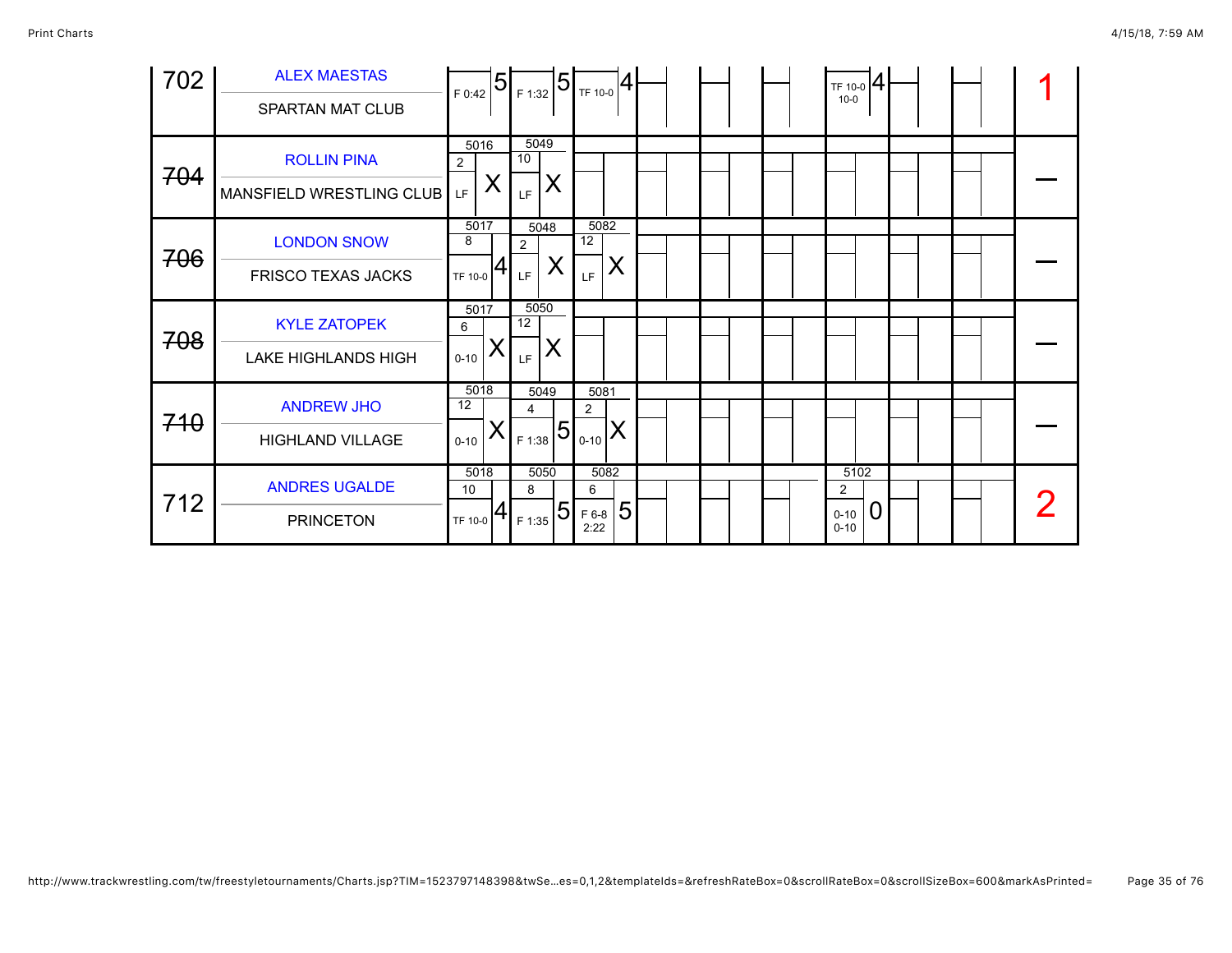# SOUTHLAKE SLAM - FREESTYLE CD-MEN 145

| <b>NO</b> | <b>NAME</b>                                                     |                               | $\overline{2}$                            | 3 | 4 | 5 | 6 | RR <sub>1</sub>                             | RR <sub>2</sub>                  | RR <sub>3</sub>                 | <b>FINISH</b> |
|-----------|-----------------------------------------------------------------|-------------------------------|-------------------------------------------|---|---|---|---|---------------------------------------------|----------------------------------|---------------------------------|---------------|
| 801       | <b>SETH COX</b><br>THUNDERCAT WRESTLING CLUB                    | 5051<br>2<br>5<br>F 0:24      | 5083<br>3<br>∧<br>LF<br>0.0               |   |   |   |   | 5083<br>3<br>U<br>$\Rightarrow$             | 5103<br>4<br>$16 - 17$           | <b>BYE</b><br>$\sim$            | 3             |
| 802       | <b>CREASE HAMBLIN</b><br>WARRIORS WRESTLING CLUB                | 5051<br>⋏<br>LF.              | 5084<br>4<br>ᄉ<br>LF                      |   |   |   |   |                                             |                                  |                                 |               |
| 803       | <b>WILLIAM AUSTIN</b><br><b>PLANO WRESTLING</b>                 | 5052<br>4<br>TF 12-0          | 5083<br>$\cdot$ ( $_{\rm{F}\,2:09}$ $ 5 $ |   |   |   |   | 5083<br>5<br>$\Rightarrow$                  | <b>BYE</b><br>$\Omega$<br>$\sim$ | 5052<br>4<br>4<br>$\Rightarrow$ |               |
| 804       | <b>KEENO THEADFORD</b><br>ARLINGTON STORM WRESTLING CLUB   0-12 | 5052<br>3<br>$\lambda$<br>0.0 | 5084<br>2<br>$\mathbf{1}_{F\,0:27}$ 51    |   |   |   |   | <b>BYE</b><br>U<br>$\overline{\phantom{a}}$ | 5103<br>D 17-16                  | 5052<br>3<br>U<br>$\Rightarrow$ | η             |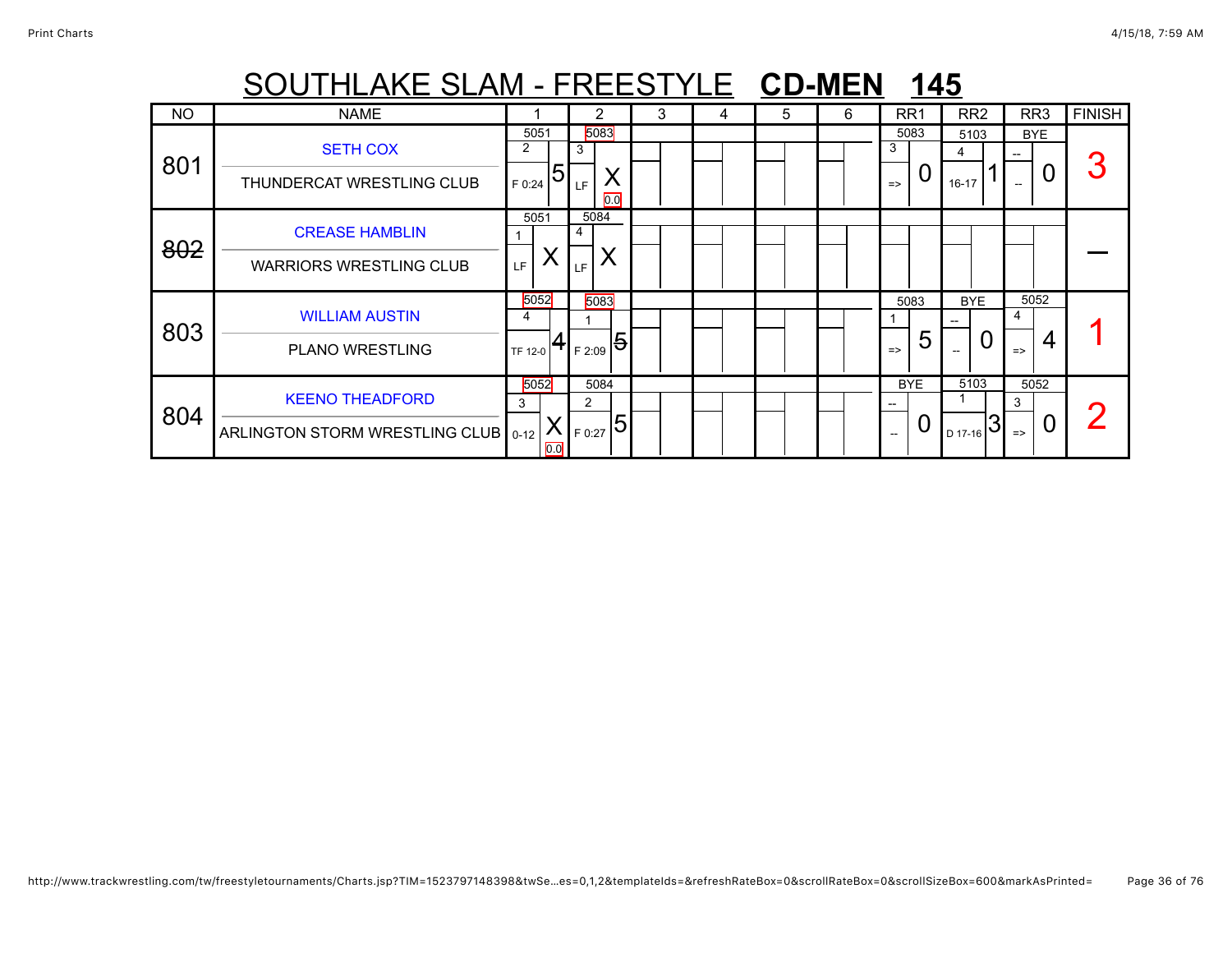| $\overline{NO}$ | <b>NAME</b>                                               | 1                                               | $\overline{2}$                          | 3                                         | 4                                                                 | 5 | 6 | RR <sub>1</sub>                   | RR <sub>2</sub>                 | RR <sub>3</sub>                              | <b>FINISH</b> |
|-----------------|-----------------------------------------------------------|-------------------------------------------------|-----------------------------------------|-------------------------------------------|-------------------------------------------------------------------|---|---|-----------------------------------|---------------------------------|----------------------------------------------|---------------|
| 901             | <b>ANDREW MOORE</b><br>CHISHOLM TRAIL HIGH SCHOOL         | 5019<br>2<br>Х<br>$2 - 15$                      | 5053<br>$\overline{7}$<br>$_{0-10}$ $X$ |                                           |                                                                   |   |   |                                   |                                 |                                              |               |
| 902             | <b>LEVI OLSEN</b><br><b>SPARTAN MAT CLUB</b>              | 5019<br>1<br>$T_{TF\ 15-2}$ $ 4$ )              | 5054<br>3<br>5<br>F 1:27                | 5086<br>4<br>F 2:22                       | 5104<br>6<br>$\overline{5}$<br>$\left  5 \right _{{\rm F\,1:49}}$ |   |   | 5116<br>$\overline{7}$<br>F 0:34  | <b>BYE</b><br>0                 | 5086<br>$\overline{4}$<br>5<br>$\Rightarrow$ |               |
| 903             | <b>GEORGE ALEJANDRO</b><br><b>FRISCO WRESTLING CLUB</b>   | 5020<br>4<br>X<br>LE.                           | 5054<br>$\overline{2}$<br>X<br>LF       |                                           |                                                                   |   |   |                                   |                                 |                                              |               |
| 904             | <b>MICHAEL CLARK</b><br>MANSFIELD WRESTLING CLUB          | 5020<br>3<br>5<br>F 0:46                        | 5055<br>5<br>5<br>F 0:42                | 5086<br>$\overline{2}$<br>X<br>LF.<br>0.0 | 5105<br>$\overline{7}$<br>5<br>F 1:48                             |   |   | <b>BYE</b><br>0                   | 5105<br>7<br>5<br>$\Rightarrow$ | 5086<br>$\overline{2}$<br>0<br>$\Rightarrow$ |               |
| 905             | <b>HOUSTON DIETRICH</b><br><b>SPARTAN MAT CLUB</b>        | 5021<br>6<br>$10 - 16$<br>$12 - 24$             | 5055<br>$\overline{4}$<br>Χ<br>LF.      |                                           |                                                                   |   |   |                                   |                                 |                                              |               |
| 906             | <b>THADDEUS SOONTIRARATN</b><br>THUNDERCAT WRESTLING CLUB | 5021<br>5<br>TF 16-10 <sup>4</sup><br>$24 - 12$ | <b>BYE</b><br>$\Omega$                  | 5085<br>7<br>X<br>LF.                     | 5104<br>$\overline{2}$<br>Χ<br>LF                                 |   |   |                                   |                                 |                                              |               |
| 907             | <b>TYLER TROUP</b><br>MANSFIELD WRESTLING CLUB            | <b>BYE</b><br>$\overline{0}$                    | 5053<br>1<br>TF 10-0                    | 5085<br>6<br>5<br>$\mathbf{H}_{F 5:39}$   | 5105<br>4<br>X<br>LF<br>0.0                                       |   |   | 5116<br>$\overline{2}$<br>0<br>LF | 5105<br>4<br>O<br>$\Rightarrow$ | <b>BYE</b><br>$\overline{0}$                 |               |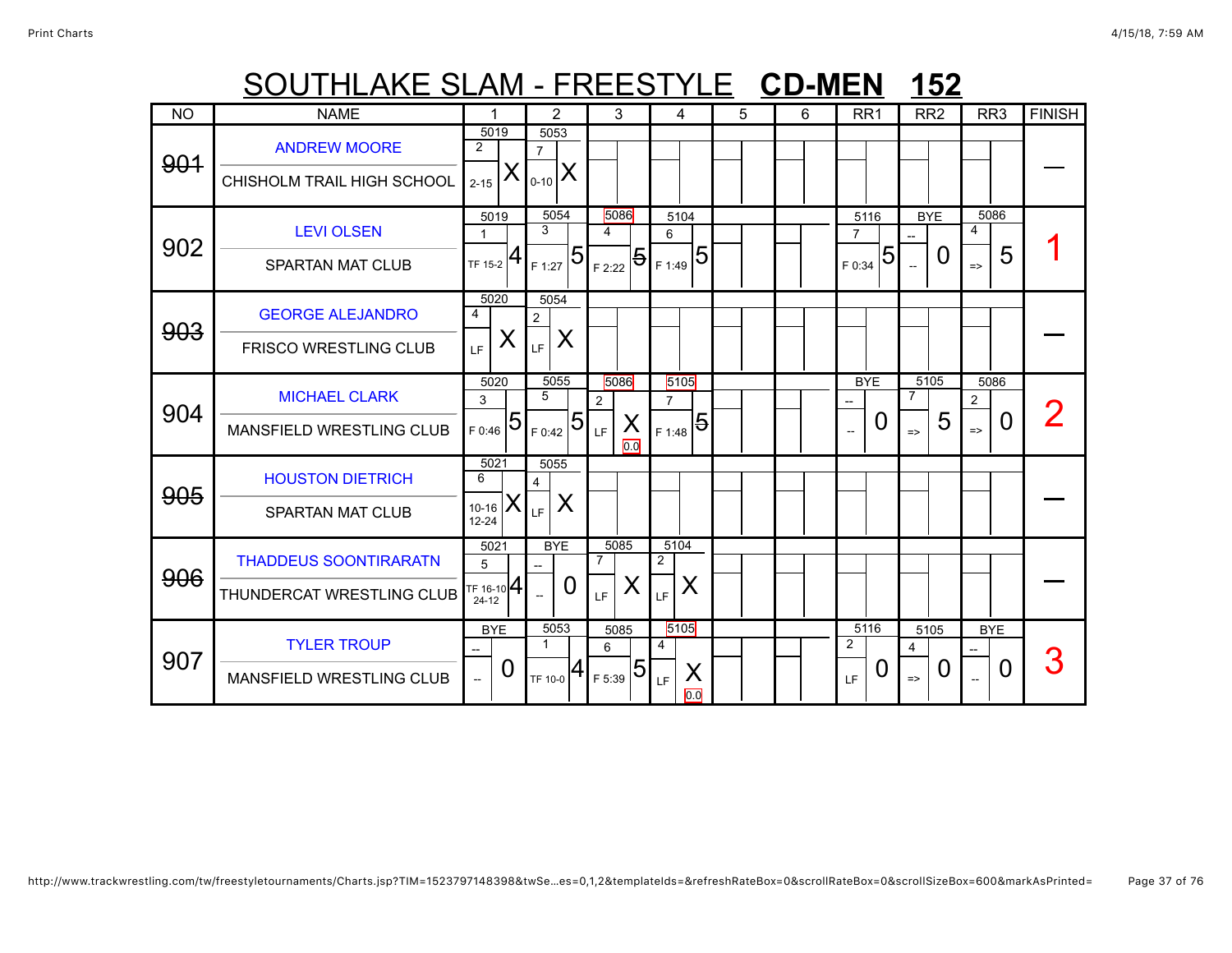| N <sub>O</sub>  | <b>NAME</b>                                             | 1                                      | $\overline{2}$                    | 3                                                | 4                                             | 5 | 6 | RR <sub>1</sub>                 | RR <sub>2</sub>                              | RR <sub>3</sub>                       | <b>FINISH</b> |
|-----------------|---------------------------------------------------------|----------------------------------------|-----------------------------------|--------------------------------------------------|-----------------------------------------------|---|---|---------------------------------|----------------------------------------------|---------------------------------------|---------------|
| 4004            | <b>DAVID CARLAN</b><br>CHARGERS WRESTLING ACADEMY       | 5022<br>2<br>Χ<br>LE.                  | 5056<br>7<br>X<br>$0 - 10$        |                                                  |                                               |   |   |                                 |                                              |                                       |               |
| 1002            | <b>JAKOB UNDERWOOD</b><br>LOVEJOY WRESTLING CLUB        | 5022<br>1<br>5<br>F 1:40               | 5057<br>3<br>$T_{F1:19}$ 51       | 5087<br>6<br>$6-10$<br>$11-21$ $1.0$             | 5106<br>5<br>$\underline{X}_{F\ 0:33}$ 5      |   |   | <b>BYE</b><br>0<br>Ш,           | 5087<br>6<br>1<br>$\Rightarrow$              | 5117<br>$\overline{7}$<br>0<br>LF     | 3             |
| <del>1003</del> | <b>LOGAN MANUEL</b><br><b>SPARTAN MAT CLUB</b>          | 5023<br>4<br>3<br>$D$ 4-4<br>$14 - 12$ | 5057<br>$\overline{2}$<br>X<br>LF | 5088<br>$\overline{7}$<br>X<br>$0 - 10$          |                                               |   |   |                                 |                                              |                                       |               |
| 1004            | <b>RYAN OGDEN</b><br><b>MILE HIGH</b>                   | 5023<br>3<br>$4 - 4$<br>$12 - 14$      | 5058<br>5<br>X<br>$2 - 12$        |                                                  |                                               |   |   |                                 |                                              |                                       |               |
| 1005            | <b>JAMES MCCREERY</b><br>MANSFIELD WRESTLING CLUB       | 5024<br>6<br>X<br>LF.                  | 5058<br>4<br>4<br>TF 12-2         | <b>BYE</b><br>O                                  | 5106<br>2<br>X<br>LF                          |   |   |                                 |                                              |                                       |               |
| 1006            | <b>ELISE BROWN TON</b><br><b>BEST TRAINED WRESTLING</b> | 5024<br>5<br>5<br>F 0:42               | <b>BYE</b><br>$\overline{0}$      | 5087<br>$\overline{2}$<br>TF 10-6 4<br>$21 - 11$ | 5107<br>7<br>X<br>$7 - 8$<br>1.0              |   |   | 5107<br>1<br>$\Rightarrow$      | 5087<br>$\overline{2}$<br>4<br>$\Rightarrow$ | <b>BYE</b><br>$\overline{0}$          |               |
| 1007            | <b>HANK MEYER</b><br><b>VICTORY WRESTLING CLUB</b>      | <b>BYE</b><br>O                        | 5056<br>1<br>4<br>TF 10-0         | 5088<br>3<br>↬<br>TF 10-0                        | 5107<br>6<br>$\overline{\mathbf{3}}$<br>D 8-7 |   |   | 5107<br>6<br>3<br>$\Rightarrow$ | <b>BYE</b><br>$\overline{0}$                 | 5117<br>$\overline{2}$<br>5<br>F 2:11 |               |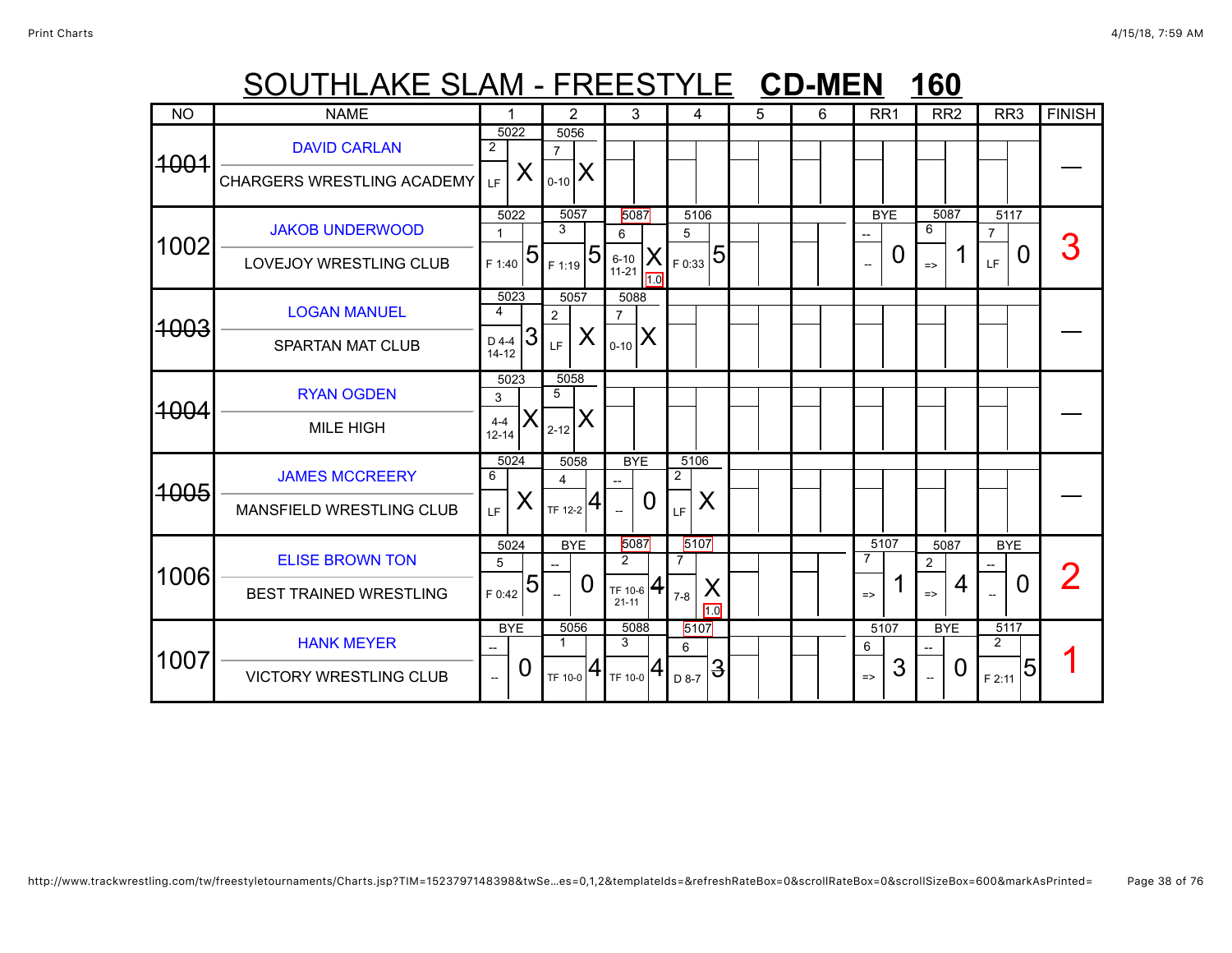| <b>NO</b>       | <b>NAME</b>                                          |                                   | $\overline{2}$                        | 3 | 4 | 5 | 6 | RR <sub>1</sub>                             | RR <sub>2</sub>            | RR <sub>3</sub>       | <b>FINISH</b> |
|-----------------|------------------------------------------------------|-----------------------------------|---------------------------------------|---|---|---|---|---------------------------------------------|----------------------------|-----------------------|---------------|
| 1101            | <b>MAX HAMPTON</b><br><b>FRISCO WRESTLING CLUB</b>   | 5025<br>$\overline{2}$<br>TF 10-0 | 5059<br>3<br>5<br>F 0:26              |   |   |   |   | 5089<br>4<br>TF 10-2<br>$14 - 4$            | 5108<br>5<br>TF 10-0       | <b>BYE</b><br>0       |               |
| <del>1102</del> | <b>CAIN BRENTNALL</b><br><b>PRINCETON</b>            | 5025<br>Х<br>$0 - 10$             | 5060<br>5<br>X<br>LF                  |   |   |   |   |                                             |                            |                       |               |
| 4103            | <b>BRANDON WILKINS</b><br>BEST TRAINED WRESTLING     | 5026<br>4<br>X<br>LF              | 5059<br>X<br>LF                       |   |   |   |   |                                             |                            |                       |               |
| 1104            | <b>PRESTON HASS</b><br><b>FRISCO WRESTLING CLUB</b>  | 5026<br>3<br>5<br>F 0:22          | 5061<br>6<br>5<br>F 0:15              |   |   |   |   | 5089<br>$2 - 10$<br>$4 - 14$                | <b>BYE</b><br>--<br>O      | 5118<br>5<br>TF 12-2  |               |
| 1105            | <b>JOHN THORNTON</b><br><b>FRISCO WRESTLING CLUB</b> | 5027<br>6<br>3<br>D 12-6          | 5060<br>$\overline{2}$<br>5<br>F 0:28 |   |   |   |   | <b>BYE</b><br>0<br>$\overline{\phantom{a}}$ | 5108<br>1<br>0<br>$0 - 10$ | 5118<br>4<br>$2 - 12$ |               |
| 4106            | <b>GABRIEL WILD</b><br><b>FRISCO TEXAS JACKS</b>     | 5027<br>5<br>$6 - 12$             | 5061<br>4<br>X<br>LF                  |   |   |   |   |                                             |                            |                       |               |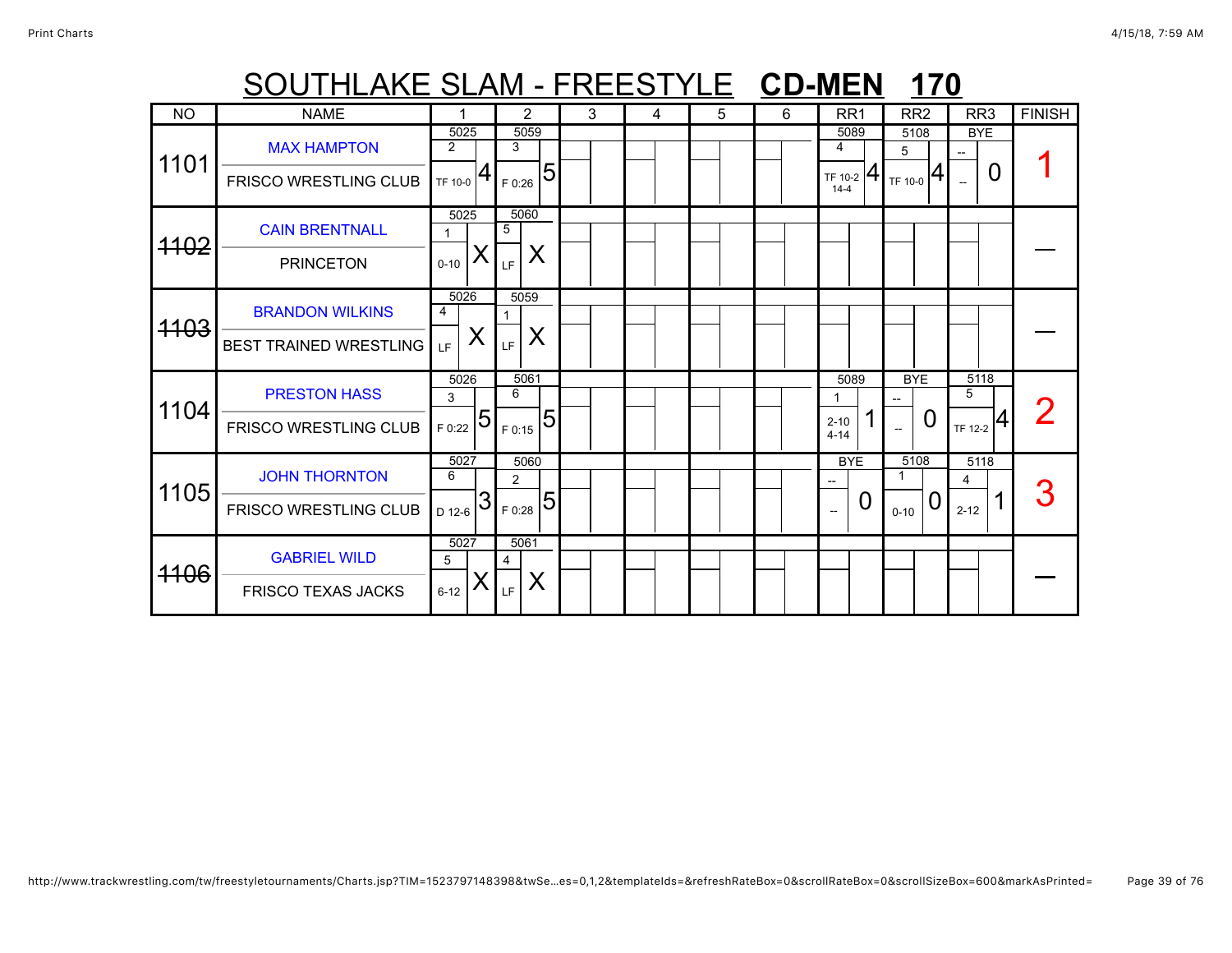#### SOUTHLAKE SLAM - FREESTYLE CD-MEN 182-187

| <b>NO</b>       | <b>NAME</b>                                                  |             |                        | 2                                      |                  | 3                                            |                           | 4 | 5 | 6 | RR <sub>1</sub>                              |                         | RR <sub>2</sub> | RR <sub>3</sub>                 | <b>FINISH</b>     |
|-----------------|--------------------------------------------------------------|-------------|------------------------|----------------------------------------|------------------|----------------------------------------------|---------------------------|---|---|---|----------------------------------------------|-------------------------|-----------------|---------------------------------|-------------------|
| <del>1201</del> | <b>RYAN ZATOPEK</b><br>LAKE HIGHLANDS HIGH                   | 2<br>LF     | 5062<br>X              | 5090<br>5<br>$0 - 10$                  |                  |                                              |                           |   |   |   |                                              |                         |                 |                                 |                   |
| 1202            | <b>JAYDON COOK</b><br><b>RUFF RYDER'S</b>                    | F 0:44      | 5062<br>5              | 5091<br>3<br>LF.                       | $\Lambda$<br>0.0 | 5109<br>4<br>TF 8-4 4<br>$14 - 4$            |                           |   |   |   | 5119<br>5<br>LF                              | U<br>Ξ.                 | <b>BYE</b><br>O | 5091<br>3<br>O<br>$\Rightarrow$ | З                 |
| 1203            | <b>CHASE PARHAM</b><br><b>PROSPER</b>                        | 4<br>F 1:22 | 5063<br>$\overline{5}$ | 5091<br>2<br>$F 1:15$ 5                |                  | 5110<br>5<br>$\cdot$ ( <sub>D 12-3</sub> $3$ |                           |   |   |   | <b>BYE</b><br>--<br>$\overline{\phantom{a}}$ | 5<br>$\Rightarrow$      | 5110<br>3       | 5091<br>2<br>5<br>$\Rightarrow$ |                   |
| <del>1204</del> | <b>MARCOS RIVERA</b><br><b>KELLER</b>                        | 3<br>LF     | 5063<br>X              | <b>BYE</b><br>$\overline{\phantom{a}}$ | O                | 5109<br>2<br>$4 - 8$<br>$4 - 14$             | Χ                         |   |   |   |                                              |                         |                 |                                 |                   |
| 1205            | <b>XAVIER ROGERS</b><br><b>PROSPER HIGH SCHOOL WRESTLING</b> | --          | <b>BYE</b><br>O        | 5090<br>TF 10-0                        | Ι4               | 5110<br>3<br>$3 - 12$                        | $\mathsf{X}% _{0}$<br>1.0 |   |   |   | 5119<br>$\overline{2}$<br>F 0:58             | 3<br>5<br>$\Rightarrow$ | 5110            | <b>BYE</b><br>0<br>--           | $\mathbf{\Omega}$ |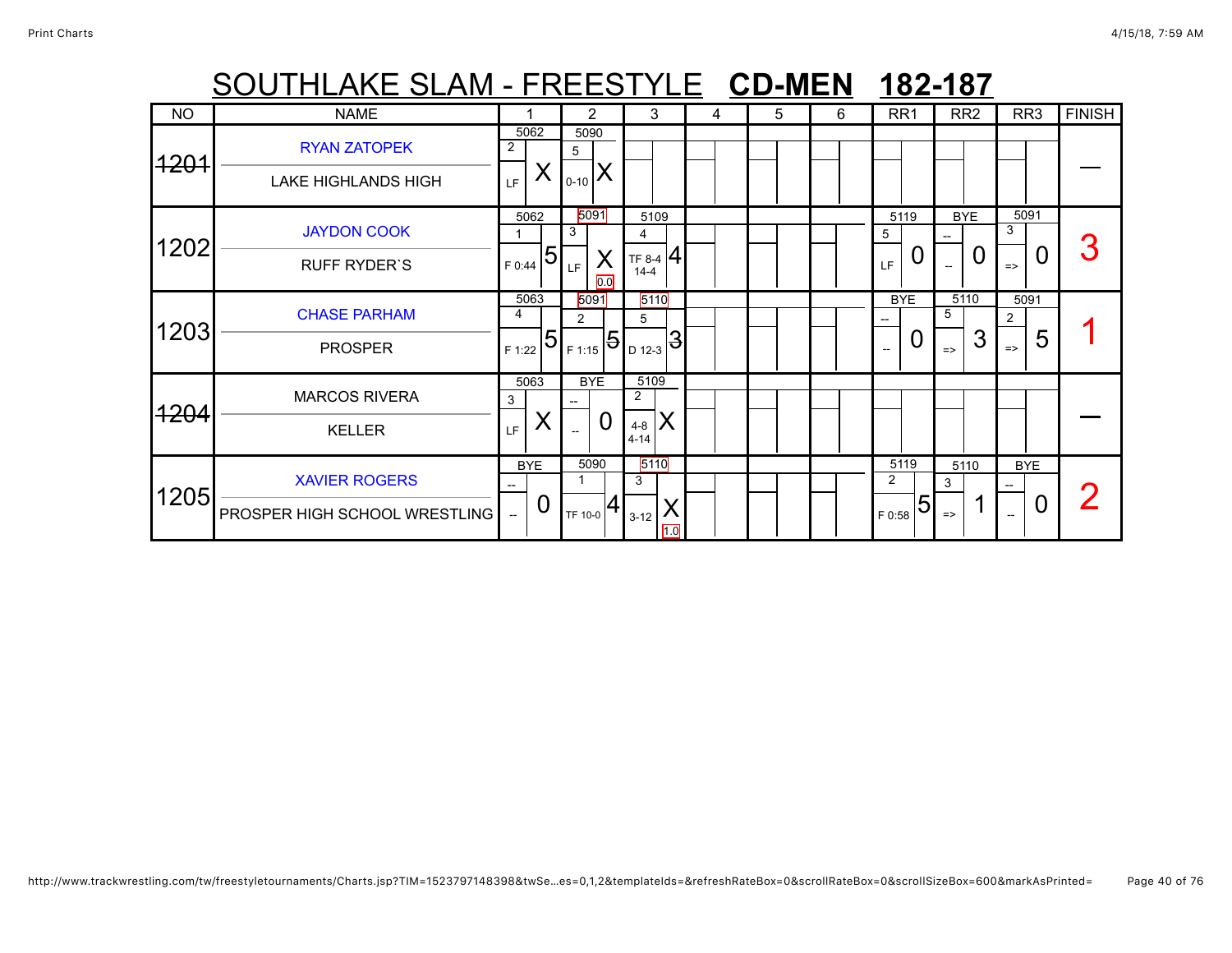|           | <b>THLAKE SLAM - FREESTYLE</b>                  |                |        |        |      |   |   |   | <b>CD-MEN</b>   | 285             |                 |               |
|-----------|-------------------------------------------------|----------------|--------|--------|------|---|---|---|-----------------|-----------------|-----------------|---------------|
| <b>NO</b> | <b>NAME</b>                                     |                |        |        | ົ    | 4 | 5 | 6 | RR <sub>1</sub> | RR <sub>2</sub> | RR <sub>3</sub> | <b>FINISH</b> |
| 1401      | <b>JEDI IRIZARRY</b><br><b>COPPELL STARS</b>    | 5064<br>F 1:44 |        | F 1:17 | 5092 |   |   |   |                 |                 |                 |               |
| 1402      | <b>JASON STAPP</b><br>THUNDERCAT WRESTLING CLUB | 5064<br>LF.    | v<br>Λ | LF     | 5092 |   |   |   |                 |                 |                 |               |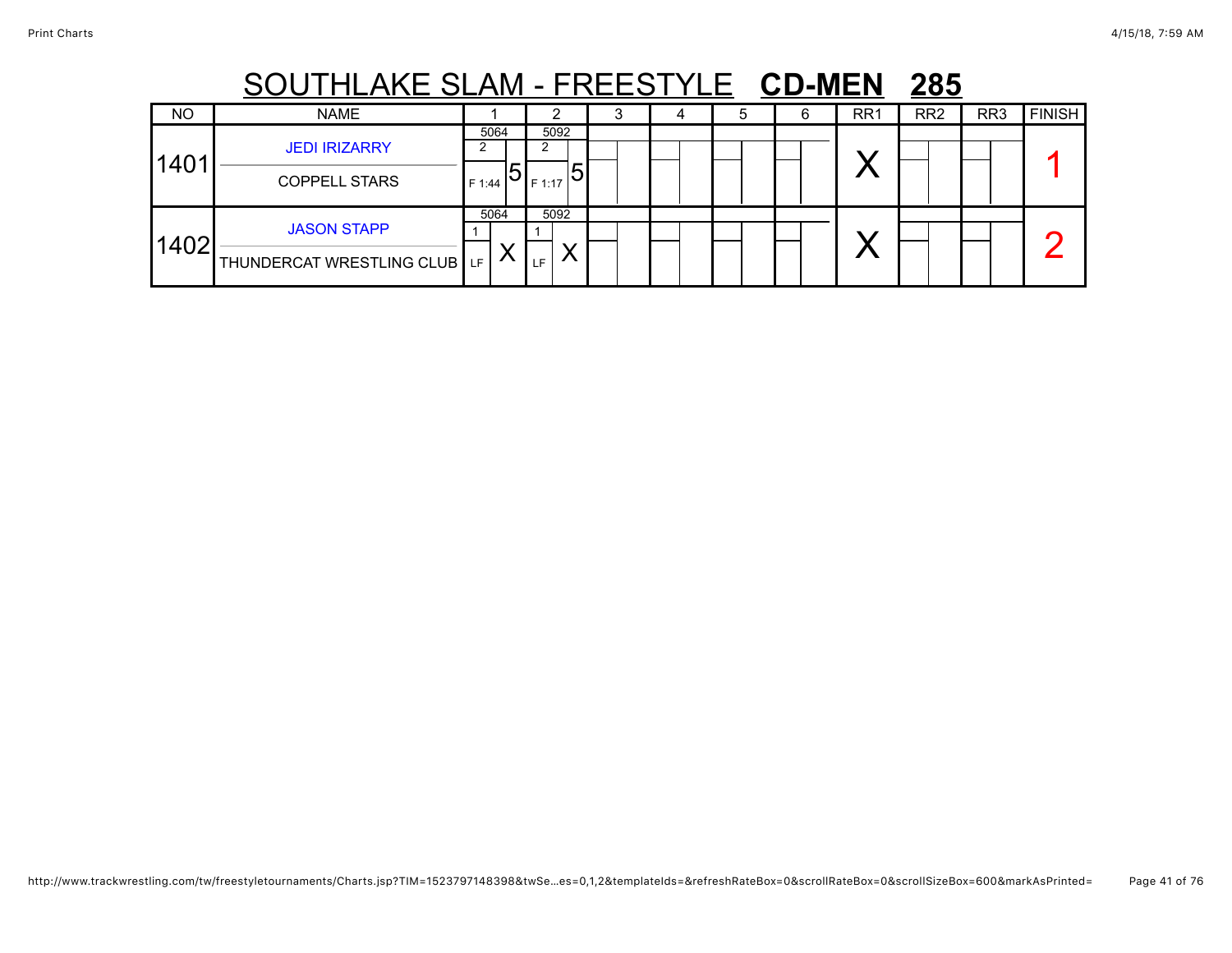| <b>NO</b> | <b>NAME</b>                        |                |          |  | b | RR <sub>1</sub> | RR <sub>2</sub> | RR <sub>3</sub> | <b>FINISH</b> |
|-----------|------------------------------------|----------------|----------|--|---|-----------------|-----------------|-----------------|---------------|
|           | ALEC MARQUEZ DE LA PLATA           | 6038           | 6089     |  |   |                 |                 |                 |               |
| 301       |                                    |                |          |  |   |                 |                 |                 |               |
|           | LAKE HIGHLANDS WRESTLING CLUB 0-10 |                | $0 - 13$ |  |   |                 |                 |                 |               |
|           |                                    | 6038           | 6089     |  |   |                 |                 |                 |               |
|           | <b>TREY REED</b>                   |                |          |  |   |                 |                 |                 |               |
| 302       | ALL AMERICAN WRESTLING CLUB        | <b>TF 10-0</b> | TF 13-0  |  |   |                 |                 |                 |               |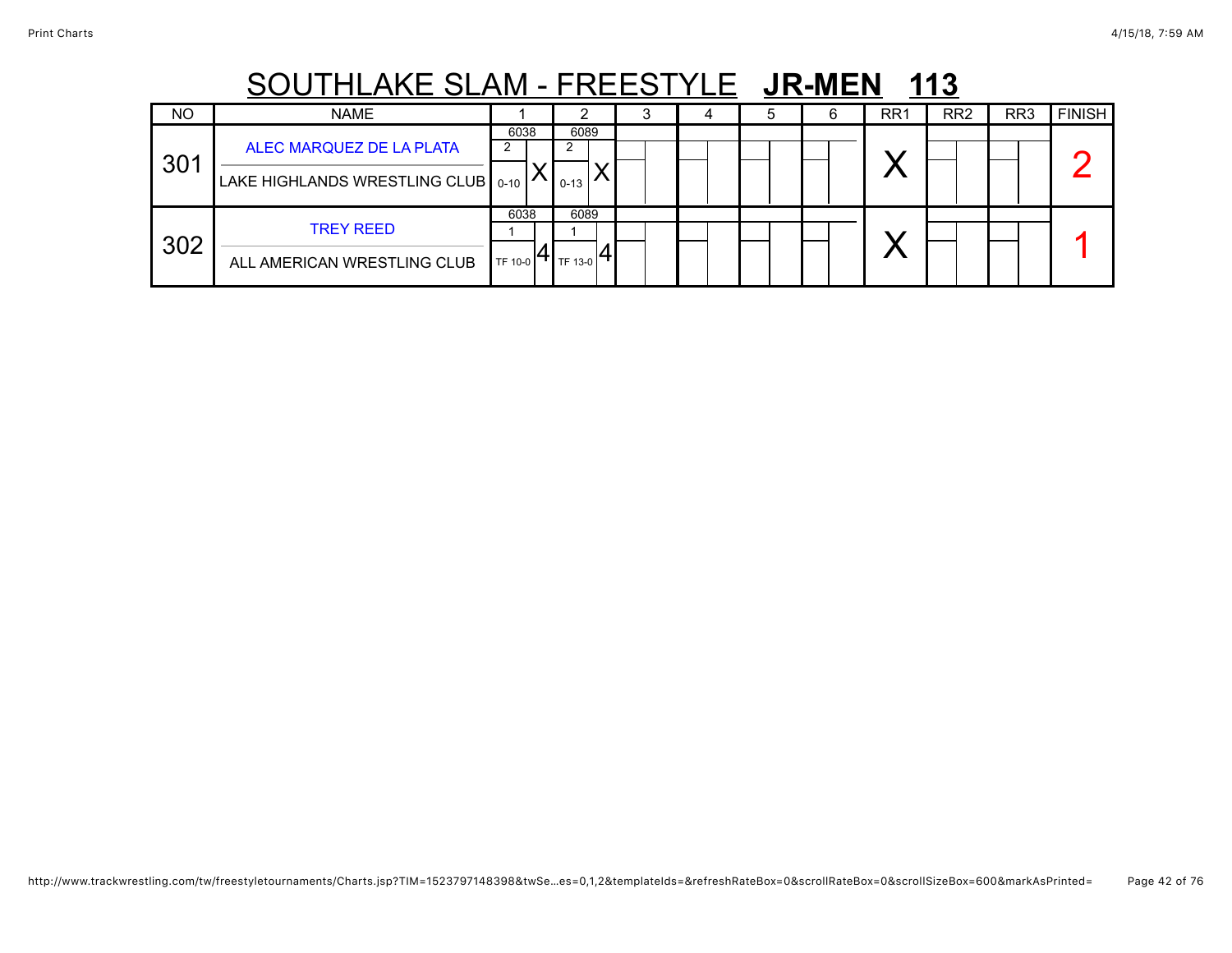| <b>NO</b> | <b>NAME</b>                                                | $\mathbf 1$                                                   | $\overline{2}$                          | 3                                      | 4 | 5 | 6 | RR <sub>1</sub>                   | RR <sub>2</sub>                | RR <sub>3</sub>                               | <b>FINISH</b> |
|-----------|------------------------------------------------------------|---------------------------------------------------------------|-----------------------------------------|----------------------------------------|---|---|---|-----------------------------------|--------------------------------|-----------------------------------------------|---------------|
| 501       | <b>DOMINIC CHAVEZ</b><br><b>SPARTAN MAT CLUB</b>           | 6039<br>$\overline{2}$<br>H١<br><b>TF 11-0</b>                | 6090<br>7<br>TF 10-0                    | 6131<br>3<br>Ι4<br>TF 10-0             |   |   |   | <b>BYE</b><br>0<br>ш,             | 6172<br>4<br>5<br>F 0:45       | 6183<br>6<br>TF 10-0 <sup>1</sup><br>$10 - 0$ |               |
| 502       | <b>ADAM ARREDONDO</b><br>AZLE WRESTLING CLUB               | 6039<br>$\mathbf{1}$<br>Χ<br>$0 - 11$                         | 6091<br>3<br>$1 - 12$                   |                                        |   |   |   |                                   |                                |                                               |               |
| 503       | <b>STEVEN WEATHERALL</b><br><b>SPARTAN MAT CLUB</b>        | 6040<br>$\overline{4}$<br>∧<br>$3 - 14$                       | 6091<br>$\overline{2}$<br>I4<br>TF 12-1 | 6131<br>X<br>$0 - 10$                  |   |   |   |                                   |                                |                                               |               |
| 504       | <b>JAREN POWELL</b><br><b>VICTORY WRESTLING CLUB</b>       | 6040<br>3<br>TF 14-3 $\vert 4 \vert$                          | 6092<br>5<br>↤<br>TF 10-0               | <b>BYE</b><br>$\overline{0}$<br>$\sim$ |   |   |   | 6156<br>6<br>5<br>F 0:31          | 6172<br>$\mathbf 1$<br>0<br>LF | <b>BYE</b><br>0                               | 2             |
| 505       | <b>TRISTAN MACIEJACK</b><br><b>WARRIORS WRESTLING CLUB</b> | 6041<br>6<br>$2 - 13$                                         | 6092<br>4<br>$0 - 10$                   |                                        |   |   |   |                                   |                                |                                               |               |
| 506       | <b>HARLEY WILLIAMSON</b><br>ALL AMERICAN WRESTLING CLUB    | 6041<br>5<br>TF 13-2                                          | <b>BYE</b><br>$\overline{0}$<br>μ.      | 6130<br>$\overline{7}$<br>4<br>TF 12-0 |   |   |   | 6156<br>$\overline{4}$<br>0<br>LF | <b>BYE</b><br>$\Omega$         | 6183<br>1<br>$\Omega$<br>$0 - 10$<br>$0 - 10$ | 3             |
| 507       | <b>ELISHA SANCHEZ</b><br><b>BOBCAT WRESTLING CLUB</b>      | <b>BYE</b><br>$\overline{\phantom{a}}$<br>O<br>$\overline{a}$ | 6090<br>-1<br>Л<br>$0 - 10$             | 6130<br>6<br>IХ<br>$0 - 12$            |   |   |   |                                   |                                |                                               |               |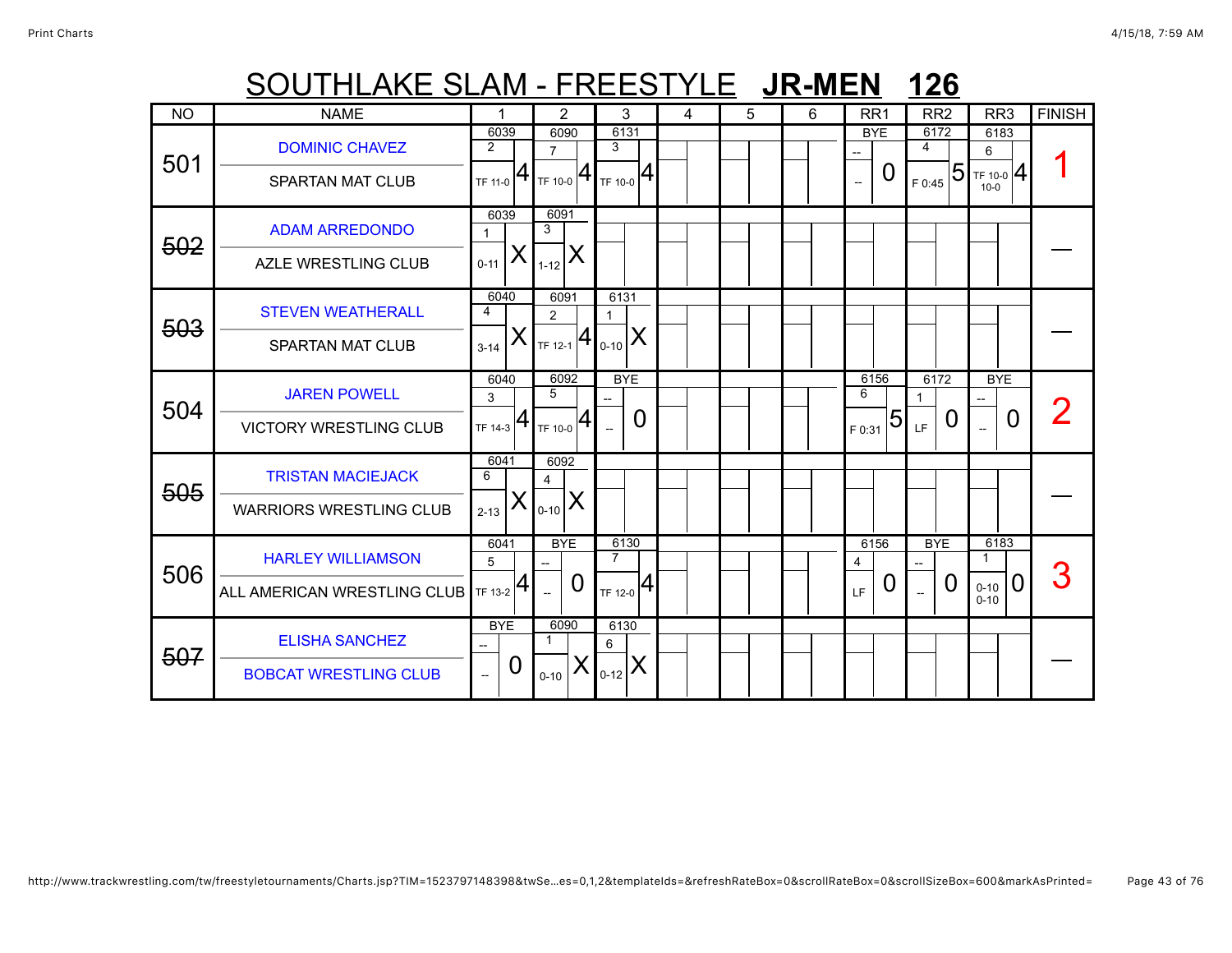| <b>NO</b> | <b>NAME</b>                                                       | 1                                                         |                |                               | $\overline{2}$ |                                       | 3         | 4                                                                    | 5 | 6 | RR <sub>1</sub>                        | RR <sub>2</sub> | RR <sub>3</sub> | <b>FINISH</b> |
|-----------|-------------------------------------------------------------------|-----------------------------------------------------------|----------------|-------------------------------|----------------|---------------------------------------|-----------|----------------------------------------------------------------------|---|---|----------------------------------------|-----------------|-----------------|---------------|
| 601       | <b>BOWEN BRADSHAW</b><br><b>WARRIORS WRESTLING CLUB</b>           | 6001<br>3<br>LF                                           | X              | 6042<br>5<br>LF.              | X              |                                       |           |                                                                      |   |   |                                        |                 |                 |               |
| 603       | <b>ANTHONY MASHBURN</b><br><b>MILE HIGH</b>                       | 6001<br>$\mathbf{1}$<br>$\frac{1}{2}$ <sub>F 0:17</sub> 5 |                | $\overline{7}$<br><b>FORF</b> | 6043           | 6093<br>$\overline{5}$<br><b>FORF</b> | Х         |                                                                      |   |   |                                        |                 |                 |               |
| 605       | <b>THOMAS HOLLEY</b><br><b>FRISCO WRESTLING CLUB</b>              | 6002<br>7<br>$0 - 10$                                     | Λ              | $\mathbf{1}$<br>F 2:21        | 6042<br>5      | 3<br><b>WBF</b>                       | 6093<br>5 | 6133<br>9<br>X<br>$0 - 10$                                           |   |   |                                        |                 |                 |               |
| 607       | <b>JUSTIN CRUMP</b><br><b>HIGHLAND PARK SCOTS</b>                 | 6002<br>5<br>TF 10-0                                      | 4              | 6043<br>3<br><b>WBF</b>       | 5              | 6094<br>9<br>$0 - 10$                 | Х         | 6132<br>15<br>X<br>LF                                                |   |   |                                        |                 |                 |               |
| 609       | <b>JORDAN HASKINS</b><br>LEWISVILLE HIGH SCHOOL WRESTLI           | 6003<br>11<br>TF 12-1                                     | 4              | 6044<br>13<br>TF 10-0         | 4              | 6094<br>$\overline{7}$<br>TF 10-0     | 4         | 6133<br>$\overline{5}$<br>$\mathbf{1}_{TF\ 10\text{-}0} \mathbf{4} $ |   |   | 6157<br>15<br>1<br>$11 - 13$           |                 |                 |               |
| 611       | <b>AIDEN CONNORS</b><br><b>GRAPEVINE WRESTLING CLUB</b>           | 6003<br>9<br>$1 - 12$                                     |                | 6045<br>15<br>$1 - 12$        | Х              |                                       |           |                                                                      |   |   |                                        |                 |                 |               |
| 613       | <b>ADAM ARREDONDO</b><br>PROSPER HIGH SCHOOL WRESTLING            | 6004<br>15<br>LF                                          | X              | 6044<br>9<br>$0 - 10$         | IХ             |                                       |           |                                                                      |   |   |                                        |                 |                 |               |
| 615       | <b>PEYTON BASS</b><br><b>NWLA WARRIORS</b>                        | 6004<br>13<br>F 4:54                                      | $\overline{5}$ | 11<br>TF 12-1                 | 6045<br>4      | <b>BYE</b><br>$\sim$                  | O         | 6132<br>7<br>5<br>F 1:34                                             |   |   | 6157<br>$\overline{9}$<br>3<br>D 13-11 |                 |                 |               |
|           | (609) Haskins<br>Lewisville High School Wrestli<br><b>Haskins</b> |                                                           |                |                               |                |                                       |           | $(615)$ Bass<br><b>NWLA Warriors</b>                                 |   |   | Rivera                                 |                 |                 |               |

http://www.trackwrestling.com/tw/freestyletournaments/Charts.jsp?TIM=1523797148398&twSe…es=0,1,2&templateIds=&refreshRateBox=0&scrollRateBox=0&scrollSizeBox=600&markAsPrinted= Page 44 of 76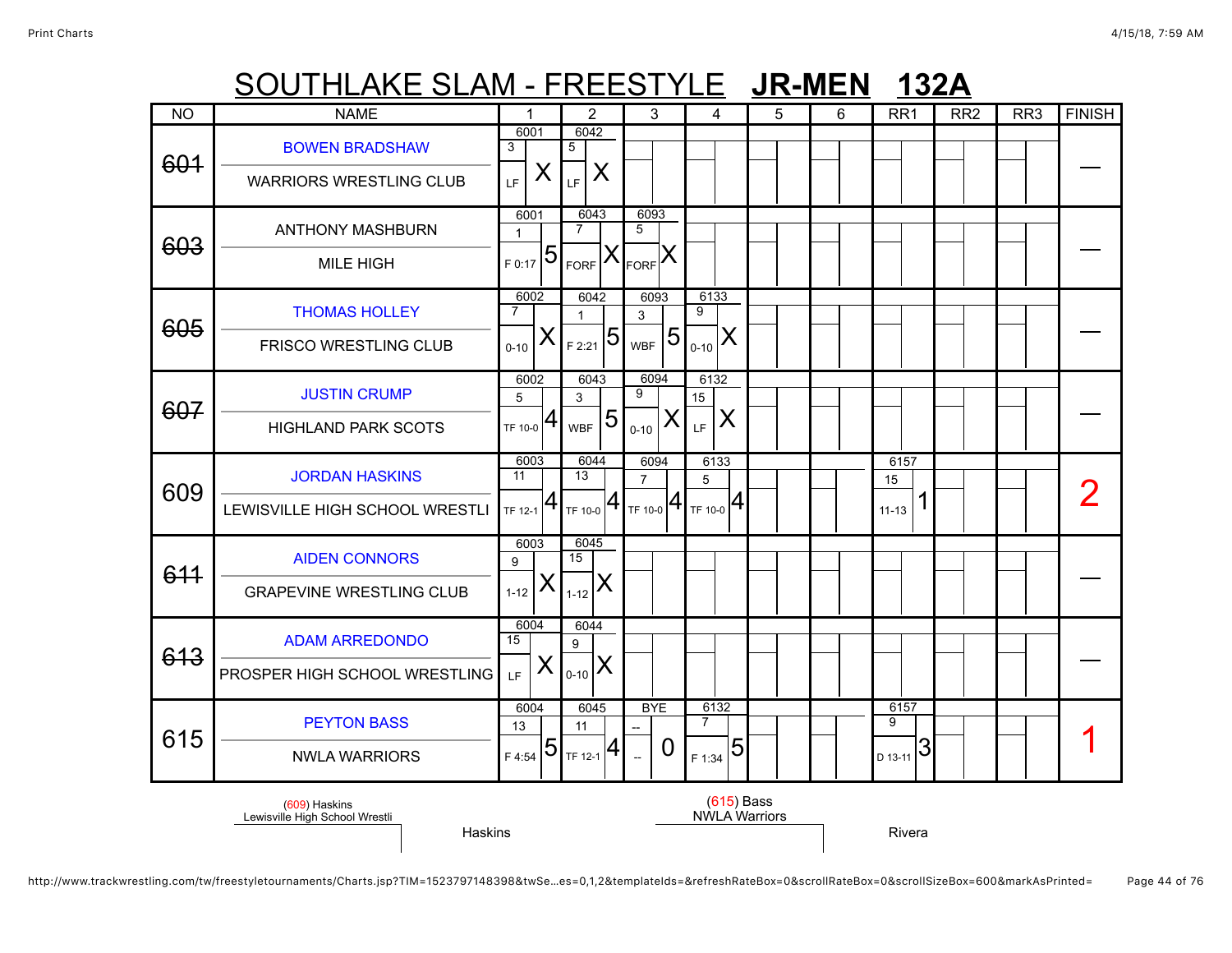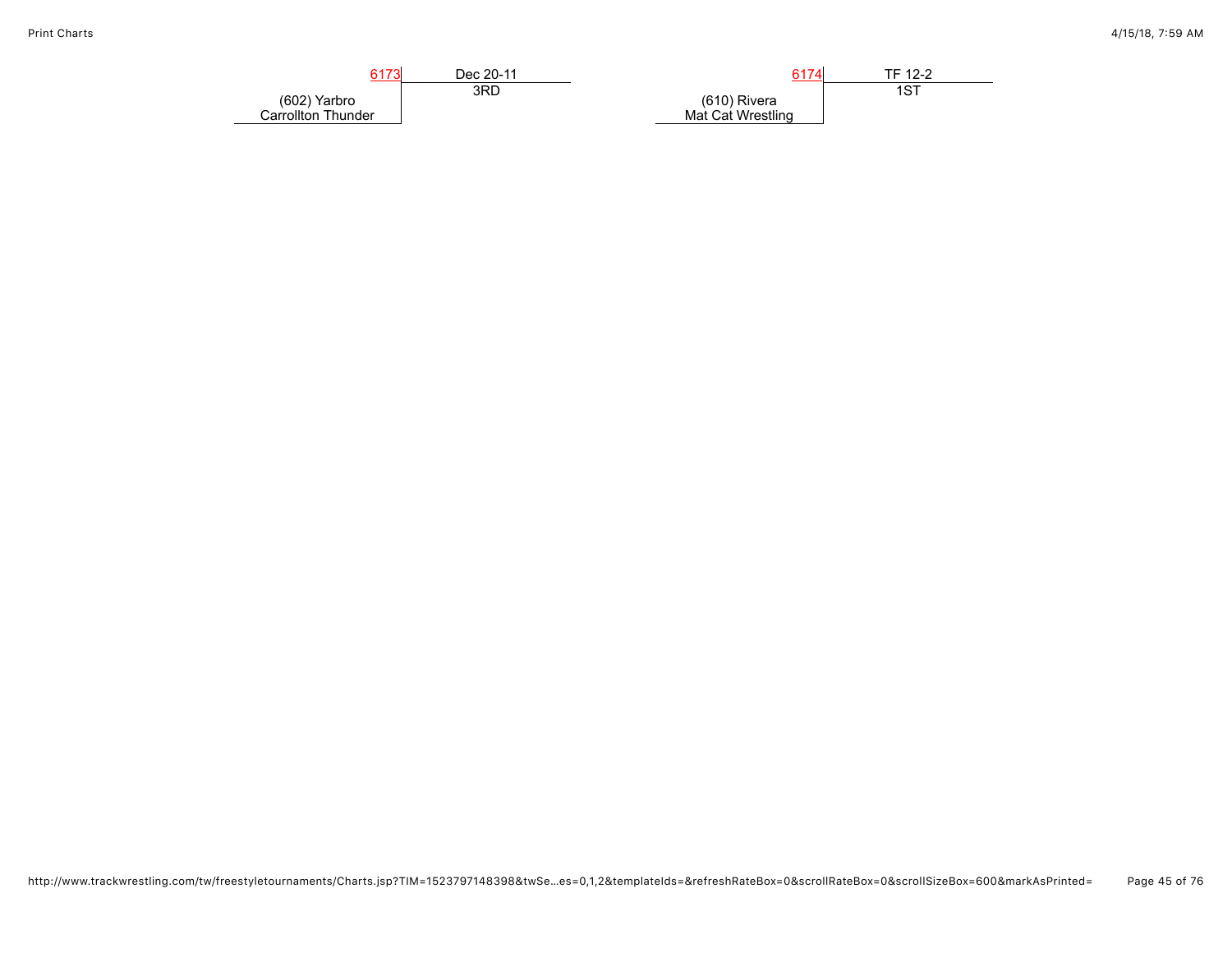| $\overline{NO}$ | <b>NAME</b>                                               | 1                           |                | $\overline{2}$                            | 3                                         |                | 4 | 5 | 6 | RR <sub>1</sub>                                 |   | RR <sub>2</sub>                       |          |                             | $\overline{RR3}$ | <b>FINISH</b> |
|-----------------|-----------------------------------------------------------|-----------------------------|----------------|-------------------------------------------|-------------------------------------------|----------------|---|---|---|-------------------------------------------------|---|---------------------------------------|----------|-----------------------------|------------------|---------------|
| 602             | <b>JAMES YARBRO</b><br><b>CARROLLTON THUNDER</b>          | 6005<br>4<br>TF 10-0        |                | 6046<br>6<br>$\frac{1}{1.34}$ 5           | 6095<br>8<br>F 1:21                       | $\overline{5}$ |   |   |   | 6134<br>10<br>$10 - 21$                         |   | 6158<br>12<br><b>WBF</b>              | 5        | <b>BYE</b>                  | $\overline{0}$   |               |
| 604             | <b>NICHOLAS THOMPSON</b><br><b>VICTORY WRESTLING CLUB</b> | 6005<br>2<br>X<br>$0 - 10$  |                | 6047<br>8<br>TF 16-5                      | 6096<br>12<br>14 0-10 X<br>$0 - 10$       |                |   |   |   |                                                 |   |                                       |          |                             |                  |               |
| 606             | <b>WARREN ASIRE</b><br>ALL AMERICAN WRESTLING CLUB        | 6006<br>8<br>X<br>LE.       |                | 6046<br>$\overline{2}$<br>X<br>LF.        |                                           |                |   |   |   |                                                 |   |                                       |          |                             |                  |               |
| 608             | <b>GAGE VINCENT</b><br><b>GLADIATOR ACADEMY</b>           | 6006<br>6<br>F 4:27         | 5              | 6047<br>$\overline{4}$<br>X<br>$5 - 16$   | 6095<br>2<br><b>IF</b>                    | X              |   |   |   |                                                 |   |                                       |          |                             |                  |               |
| 610             | <b>DARIO RIVERA</b><br><b>MAT CAT WRESTLING</b>           | 6007<br>12<br>TF 11-0       |                | 6048<br>14<br>TF 10-0                     | 6097<br>16<br><sup>4</sup> TF 28-18       |                |   |   |   | 6134<br>$\overline{2}$<br>TF 21-10 <sup>4</sup> |   | <b>BYE</b>                            | $\Omega$ | 6007<br>12<br>$\Rightarrow$ | 4                |               |
| 612             | <b>ROBERT CAILLET</b><br>TIMBER CREEK HIGH SCHOOL WREST   | 6007<br>10<br>X<br>$0 - 11$ | 0.0            | 6049<br>16<br>TF 10-0                     | 6096<br>4<br><b>4 TF 10-0 4</b><br>$10-0$ |                |   |   |   | <b>BYE</b>                                      | O | 6158<br>$\overline{2}$<br><b>FORF</b> |          | 6007<br>10<br>$\Rightarrow$ | $\overline{0}$   |               |
| 614             | <b>JOSHUA PORTER</b><br><b>FRISCO WRESTLING CLUB</b>      | 6008<br>16<br>X<br>LF       |                | 6048<br>10 <sup>1</sup><br>IX<br>$0 - 10$ |                                           |                |   |   |   |                                                 |   |                                       |          |                             |                  |               |
| 616             | <b>KYLER WOODS</b><br>THUNDERCAT WRESTLING CLUB           | 6008<br>14<br>F 2:27        | $\overline{5}$ | 6049<br>12<br>X<br>$0 - 10$               | 6097<br>10<br>$ 18-28 X $                 |                |   |   |   |                                                 |   |                                       |          |                             |                  |               |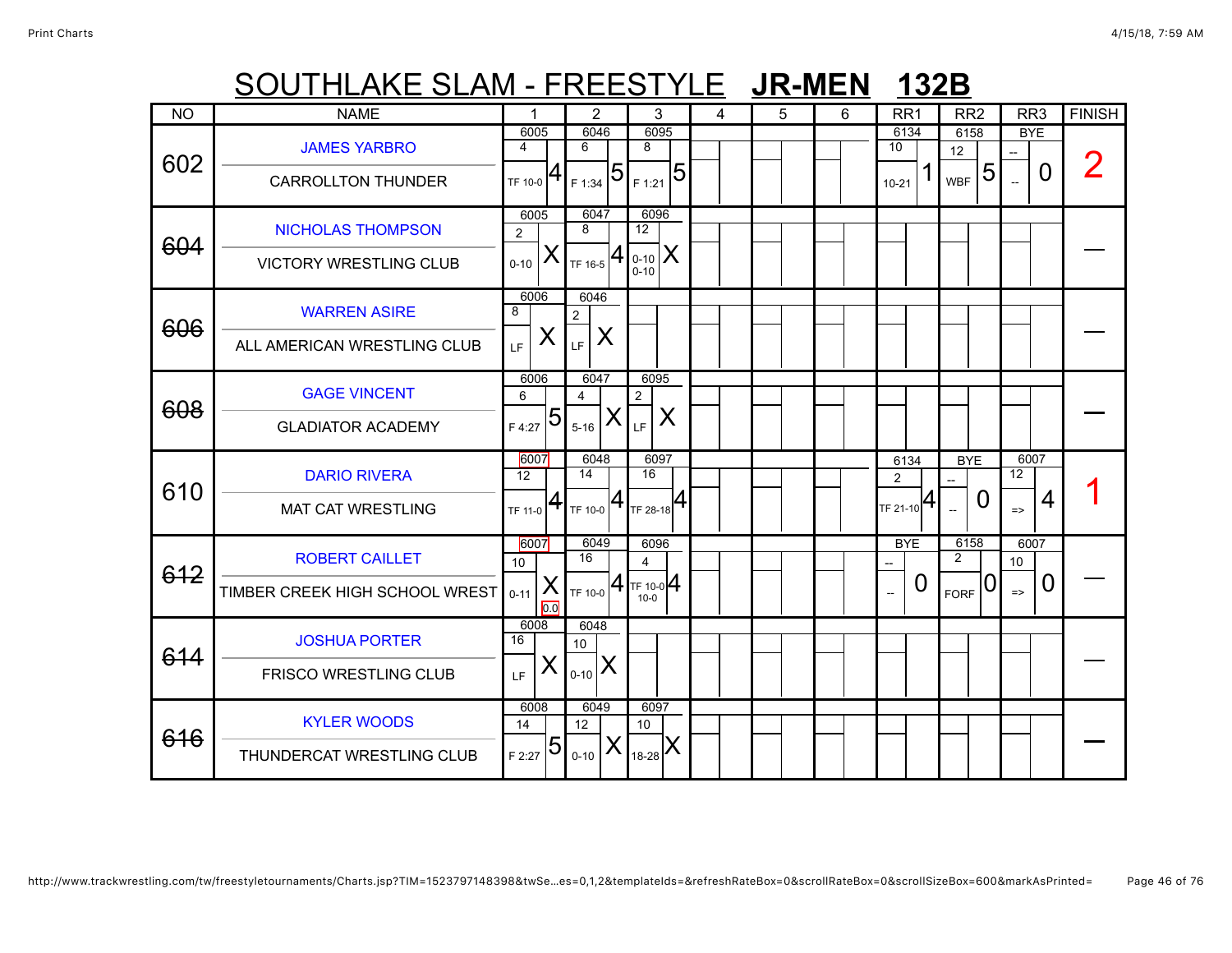| $\overline{NO}$ | <b>NAME</b>                     | $\mathbf 1$            |          | $\overline{2}$                                                          |                |                                                         | 3        | 4                          |   |                          | 5              | 6 | RR <sub>1</sub> |          | RR <sub>2</sub> |     | RR <sub>3</sub> |                  | <b>FINISH</b> |
|-----------------|---------------------------------|------------------------|----------|-------------------------------------------------------------------------|----------------|---------------------------------------------------------|----------|----------------------------|---|--------------------------|----------------|---|-----------------|----------|-----------------|-----|-----------------|------------------|---------------|
|                 |                                 | 6009<br>$\overline{2}$ |          | 6050                                                                    |                |                                                         |          |                            |   |                          |                |   |                 |          |                 |     |                 |                  |               |
| 701             | <b>CHRISTOPHER HELMSTAEDTER</b> |                        |          | 9                                                                       |                |                                                         |          |                            |   |                          |                |   |                 |          |                 |     |                 |                  |               |
|                 | <b>FORT WORTH</b>               | $0 - 10$               |          | $6 - 17$                                                                | X              |                                                         |          |                            |   |                          |                |   |                 |          |                 |     |                 |                  |               |
|                 |                                 | 6009                   |          | 6051                                                                    |                | 6099                                                    |          | 6135                       |   |                          | <b>BYE</b>     |   |                 | 6099     | 6175            |     | <b>BYE</b>      |                  |               |
| 702             | <b>FIDEL TINAJERO</b>           | $\mathbf{1}$           |          | 3                                                                       |                | 5                                                       |          | $\overline{7}$             |   |                          |                |   | 5               |          | 6               |     |                 |                  |               |
|                 | FUTURE CHAMPS OF TEXAS/SOUTHSI  | $T_F$ 10-0 $ 4 $       |          | TF 11-0                                                                 | 4              | $1 - 12$                                                | X<br>1.0 | $\mathbf{1}_{F_{2:44}} 5 $ |   |                          | $\overline{0}$ |   | $\Rightarrow$   | 1        | $4 - 14$        | 1   |                 | 0                |               |
|                 |                                 | 6010                   |          | 6051                                                                    |                | 6100                                                    |          |                            |   |                          |                |   |                 |          |                 |     |                 |                  |               |
| 703             | <b>JAMES SCOTT</b>              | $\overline{4}$         |          | 2                                                                       |                | 6                                                       |          |                            |   |                          |                |   |                 |          |                 |     |                 |                  |               |
|                 | WEATHERFORD HIGH SCHOOL WRESTL  | TF 12-2 $ 4$           |          | $0 - 11$                                                                |                | $4 - 15$                                                | X        |                            |   |                          |                |   |                 |          |                 |     |                 |                  |               |
|                 |                                 | 6010                   |          | 6052                                                                    |                |                                                         |          |                            |   |                          |                |   |                 |          |                 |     |                 |                  |               |
| 704             | <b>BRENNER SANDVIG</b>          | 3                      |          | 5                                                                       |                |                                                         |          |                            |   |                          |                |   |                 |          |                 |     |                 |                  |               |
|                 | ALL AMERICAN WRESTLING CLUB     | $2 - 12$               |          | $0 - 10$                                                                | X              |                                                         |          |                            |   |                          |                |   |                 |          |                 |     |                 |                  |               |
|                 |                                 | 6011                   |          | 6052                                                                    |                | 6099                                                    |          | 6136                       |   |                          | <b>BYE</b>     |   |                 | 6099     | <b>BYE</b>      |     | 6011            |                  |               |
| 705             | <b>JOSE ZAMORA</b>              | 6                      |          | 4                                                                       |                | $\overline{c}$                                          |          | 9                          |   |                          |                |   | $\overline{2}$  |          |                 |     | 6               |                  |               |
|                 | ARLINGTON MARTIN HIGH SCHOOL W  | <b>TF 10-0</b>         |          | $ 4 $ <sub>TF 10-0</sub>                                                | 4              | TF 12-1 $ 4 $                                           |          | TF 10-0                    | ┭ | $\overline{\phantom{a}}$ | O              |   | $\Rightarrow$   | 4        |                 | O   | $\Rightarrow$   | $\overline{4}$   |               |
|                 |                                 | 6011                   |          | 6053                                                                    |                | 6100                                                    |          | <b>BYE</b>                 |   |                          | 6159           |   | <b>BYE</b>      |          | 6175            |     | 6011            |                  |               |
| 706             | <b>NATHANIEL HARKINS</b>        | 5                      |          | 7                                                                       |                | 3                                                       |          |                            |   | 9                        |                |   |                 |          | $\overline{2}$  |     | 5               |                  |               |
|                 | <b>GLADIATOR ACADEMY</b>        | $0 - 10$               | Х<br>0.0 | D 17-16                                                                 | S              | $\mathbf{1}_{\mathsf{TF}\; 15\text{-}4}   \mathbf{4}  $ |          | $\ddot{\phantom{a}}$       | 0 | <b>WBF</b>               | 5              |   |                 | $\bf{0}$ | TF 14-4         | l4l | $\Rightarrow$   | $\boldsymbol{0}$ |               |
|                 |                                 | 6012                   |          | 6053                                                                    |                | <b>BYE</b>                                              |          | 6135                       |   |                          |                |   |                 |          |                 |     |                 |                  |               |
| 707             | <b>NOAH JACOBS</b>              | 8                      |          | 6                                                                       |                |                                                         |          | 2                          |   |                          |                |   |                 |          |                 |     |                 |                  |               |
|                 | <b>SPARTAN MAT CLUB</b>         | TF 10-0                |          | $16 - 17$                                                               |                |                                                         | 0        | LE.                        | X |                          |                |   |                 |          |                 |     |                 |                  |               |
|                 |                                 | 6012                   |          | <b>BYE</b>                                                              |                | 6098                                                    |          |                            |   |                          |                |   |                 |          |                 |     |                 |                  |               |
| 708             | <b>JOHN BENNETT</b>             | $\overline{7}$         |          |                                                                         |                | 9                                                       |          |                            |   |                          |                |   |                 |          |                 |     |                 |                  |               |
|                 | <b>FRISCO TEXAS JACKS</b>       | $0 - 10$               | Х        | $\sim$                                                                  | $\overline{0}$ | $\mathbf{X}_{\mathsf{FORF}}$                            |          |                            |   |                          |                |   |                 |          |                 |     |                 |                  |               |
|                 |                                 | <b>BYE</b>             |          | 6050                                                                    |                | 6098                                                    |          | 6136                       |   | 6159                     |                |   |                 |          |                 |     |                 |                  |               |
| 709             | <b>PEYTON MCCALLISTER</b>       |                        |          |                                                                         |                | 8                                                       |          | 5                          |   | 6                        |                |   |                 |          |                 |     |                 |                  |               |
|                 | <b>FRISCO TEXAS JACKS</b>       |                        | 0        | $\left  \begin{smallmatrix} 1 \\ 1 \\ 7 \\ 6 \end{smallmatrix} \right $ |                | $\vert$ wbf $\vert$ 5                                   |          | $\sum_{0-10}$ $X$ Forf $X$ |   |                          |                |   |                 |          |                 |     |                 |                  |               |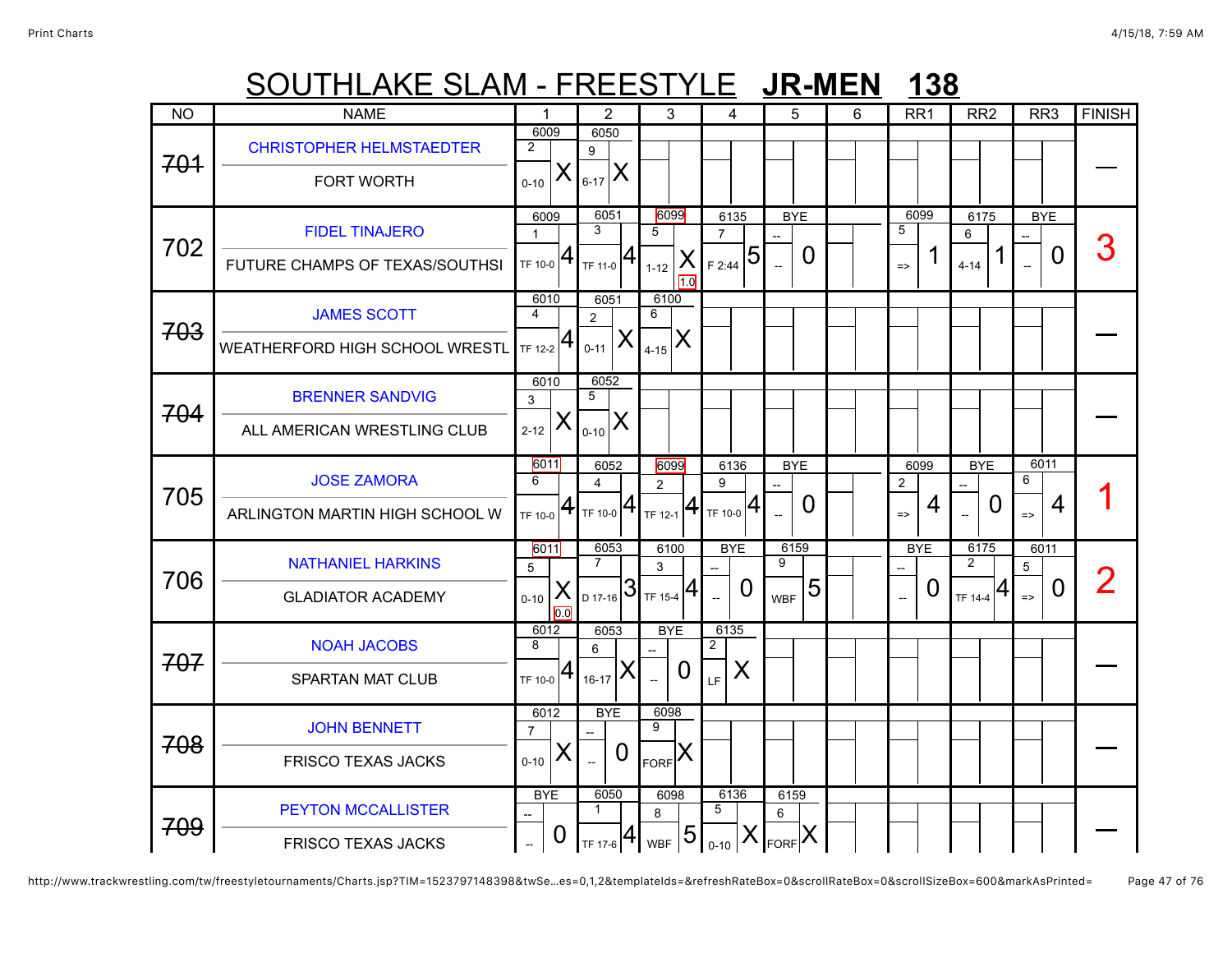#### 111111111111111  $\blacksquare$  $\mathbf{1}$ ×. **Committee Committee**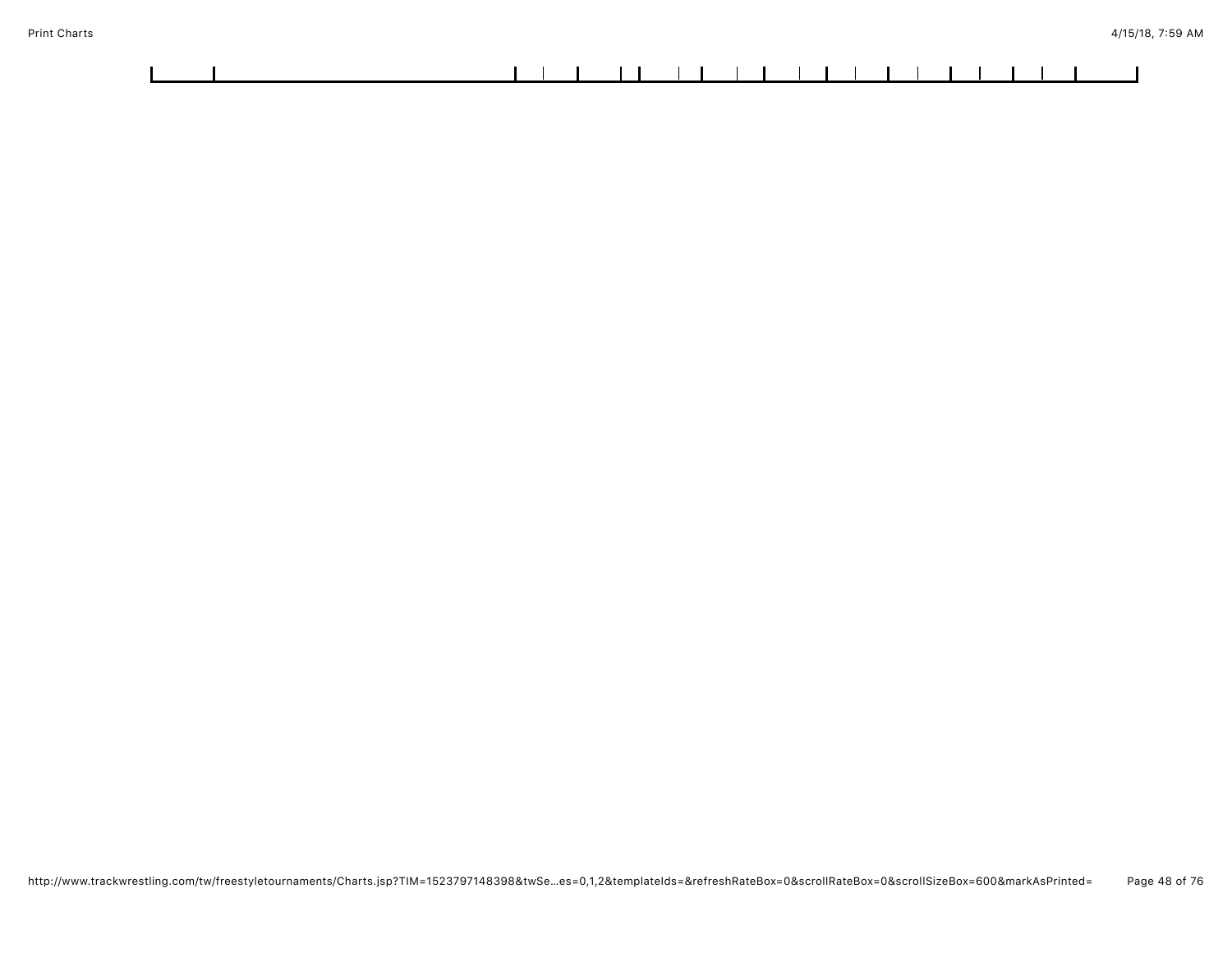| <b>NO</b>      | <b>NAME</b>                                                                                                                                                          | 1                                             | $\overline{2}$                             | 3                                      | 4                                                                    | 5    | 6 | RR1                                        | $\overline{RR2}$                           | RR <sub>3</sub>                | <b>FINISH</b> |
|----------------|----------------------------------------------------------------------------------------------------------------------------------------------------------------------|-----------------------------------------------|--------------------------------------------|----------------------------------------|----------------------------------------------------------------------|------|---|--------------------------------------------|--------------------------------------------|--------------------------------|---------------|
| 801            | <b>MASSOMA ENDENE</b><br>ARLINGTON MARTIN HIGH SCHOOL W                                                                                                              | 6013<br>3<br>4<br>TF 12-2                     | 6054<br>5<br>$\overline{\theta}$<br>F 4:57 | 6101<br>11<br>Х<br>$0 - 10$<br>0.0     |                                                                      |      |   | 6054<br>5<br>5<br>$\Rightarrow$            | 6101<br>11<br>$\bf{0}$<br>$\Rightarrow$    | <b>BYE</b><br>Ü                | 2             |
| 803            | <b>TRENT COLLINS</b><br><b>SPARTAN MAT CLUB</b>                                                                                                                      | 6013<br>$\mathbf{1}$<br>Х<br>$2 - 12$         | 6055<br>9<br>5<br>F 2:51                   | 6102<br>5<br>X<br>$0 - 12$             |                                                                      |      |   |                                            |                                            |                                |               |
| 805            | <b>LOGAN VASQUEZ</b><br>MANSFIELD WRESTLING CLUB                                                                                                                     | 6014<br>$\overline{7}$<br>4<br><b>TF 10-0</b> | 6054<br>$\mathbf{1}$<br>X<br>LF<br>0.0     | 6102<br>3<br>$T_{TF\ 12-0}$ 4          |                                                                      |      |   | 6054<br>$\mathbf{1}$<br>0<br>$\Rightarrow$ | <b>BYE</b><br>$\overline{0}$               | 6137<br>11<br>O<br>$0 - 10$    |               |
| 807            | <b>DYLAN ARREDONDO</b><br>AZLE WRESTLING CLUB                                                                                                                        | 6014<br>$\overline{5}$<br>$0 - 10$            | 6056<br>11<br>Χ<br>LF                      |                                        |                                                                      |      |   |                                            |                                            |                                |               |
| 809            | <b>DYLAN LYLES</b><br><b>FRISCO TEXAS JACKS</b>                                                                                                                      | 6015<br>11<br>$4 - 15$                        | 6055<br>3<br>X<br>LF                       |                                        |                                                                      |      |   |                                            |                                            |                                |               |
| 811            | <b>AARON GOLDMAN</b><br><b>SPARTAN MAT CLUB</b>                                                                                                                      | 6015<br>9<br>TF 15-4                          | 6056<br>$\overline{7}$<br>5<br>F 0:21      | 6101<br>$\overline{1}$<br>4<br>TF 10-0 |                                                                      |      |   | <b>BYE</b><br>0                            | 6101<br>$\mathbf{1}$<br>4<br>$\Rightarrow$ | 6137<br>$\mathbf 5$<br>TF 10-0 | ◀             |
|                | $(801)$ Endene<br>Arlington Martin High School W<br>Endene<br>Fall 2:56<br>6160<br>3RD<br>(810) Mumtaz<br>Spartan Mat Club<br>SOUTHLAKE SLAM - FREESTYLE JR-MEN 145B |                                               |                                            |                                        | (811) Goldman<br>Spartan Mat Club<br>(806) Costa<br>Spartan Mat Club | 6161 |   | Goldman<br>TF 13-3<br>1ST                  |                                            |                                |               |
| N <sub>O</sub> | <b>NAME</b>                                                                                                                                                          | 1                                             | $\overline{2}$                             | 3                                      | 4                                                                    | 5    | 6 | $\overline{RR1}$                           | $\overline{RR2}$                           | $\overline{RR3}$               | <b>FINISH</b> |
|                |                                                                                                                                                                      | 6016<br>$\overline{4}$                        | 6057                                       |                                        |                                                                      |      |   |                                            |                                            |                                |               |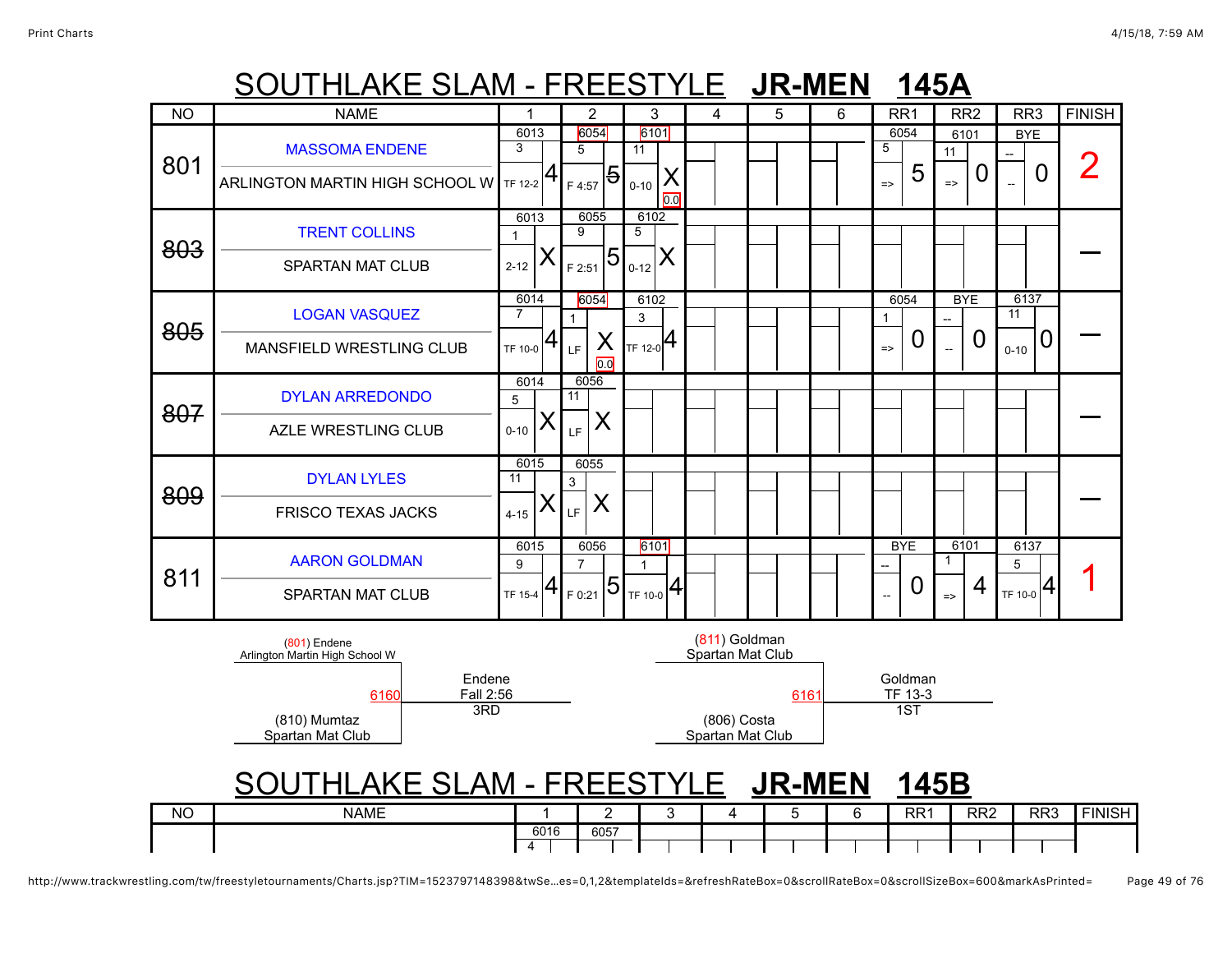| 802 | <b>PHILLIP PHAM</b><br>CHARGERS WRESTLING ACADEMY    | $2 - 10$                                    | 10<br>lX<br><b>FORF</b>                |                                                             |                           |                                  |                                 |  |
|-----|------------------------------------------------------|---------------------------------------------|----------------------------------------|-------------------------------------------------------------|---------------------------|----------------------------------|---------------------------------|--|
| 804 | <b>KIT SANDERS</b><br>WEATHERFORD HIGH SCHOOL WRESTL | 6016<br>$\overline{2}$<br>$T_{TF 10-2}$ $4$ | 6058<br>6<br>$2 - 13$<br>1.0           | 6103<br>8<br>$X _{TF 10-0}$ <sup>4</sup>                    | 6138<br>10<br>U<br>LF     | <b>BYE</b><br>$\boldsymbol{0}$   | 6058<br>6<br>$\Rightarrow$      |  |
| 806 | <b>IGOR COSTA</b><br><b>SPARTAN MAT CLUB</b>         | 6017<br>8<br>14 I<br>TF 13-2                | 6058<br>4                              | 6104<br>10<br>TF 13-2 $ \mathbf{4} $ TF 12-2 $ \mathbf{4} $ | <b>BYE</b><br>U<br>$\sim$ | 6104<br>10<br>4<br>$\Rightarrow$ | 6058<br>4<br>4<br>$\Rightarrow$ |  |
| 808 | <b>LAWSON NAGEL</b><br>AZLE WRESTLING CLUB           | 6017<br>6<br>$2 - 13$                       | <b>BYE</b><br>$\overline{\phantom{a}}$ | 6103<br>4<br>$1_{0-10}$ $\Lambda$                           |                           |                                  |                                 |  |
| 810 | <b>ASAAD MUMTAZ</b><br><b>SPARTAN MAT CLUB</b>       | <b>BYE</b><br>U<br>$\overline{\phantom{a}}$ | 6057<br>2<br>5<br><b>WBF</b>           | 6104<br>6<br>∧<br>$2 - 12$<br>1.0                           | 6138<br>4<br>5<br>F 2:46  | 6104<br>6<br>$\Rightarrow$       | <b>BYE</b><br>U                 |  |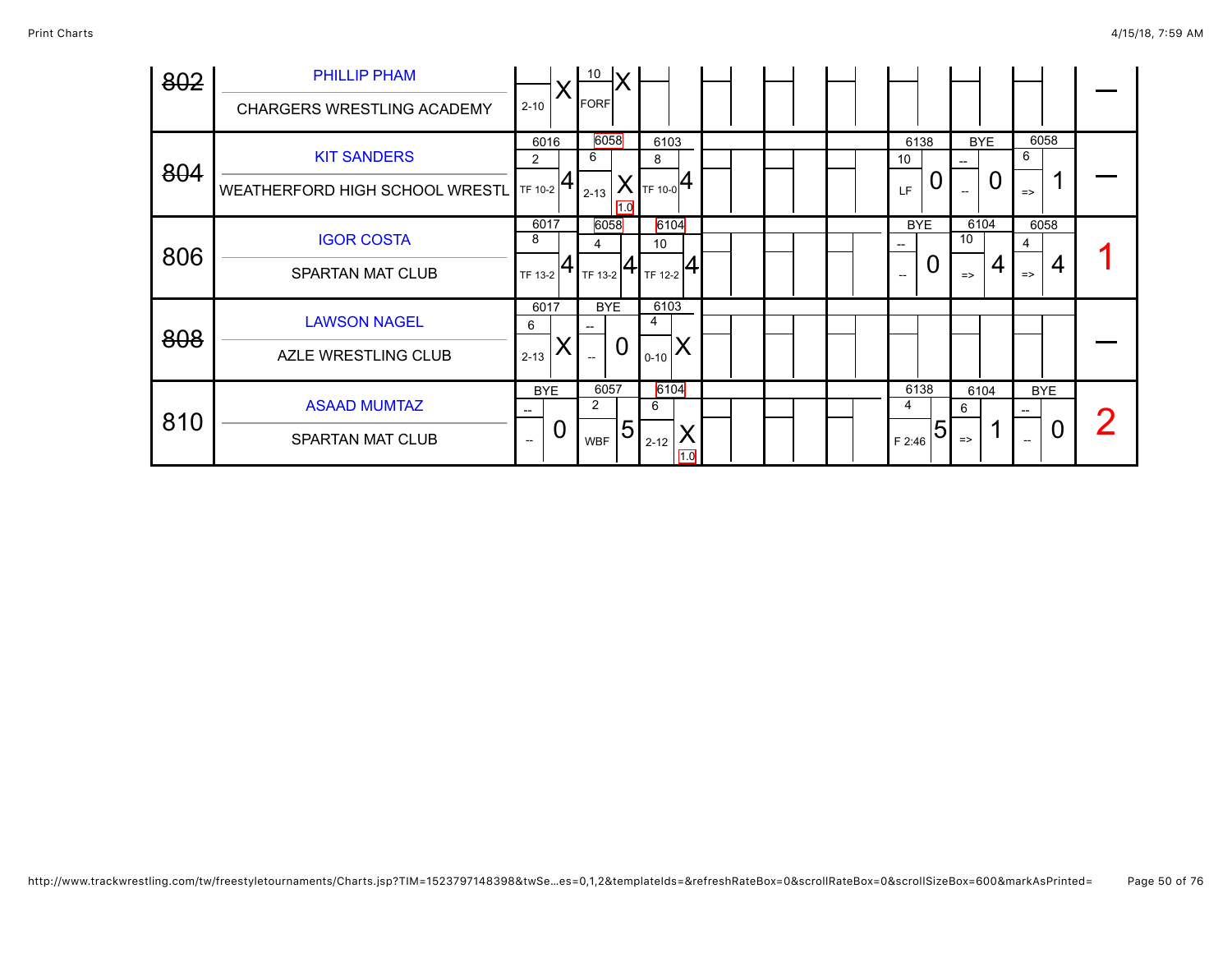| <b>NO</b> | <b>NAME</b>                                                   |                                             | 2                                      | 3                                             | 4 | 5 | 6 | RR <sub>1</sub>                             | RR <sub>2</sub>                 | RR3                             | <b>FINISH</b> |
|-----------|---------------------------------------------------------------|---------------------------------------------|----------------------------------------|-----------------------------------------------|---|---|---|---------------------------------------------|---------------------------------|---------------------------------|---------------|
| 901       | <b>DABRION COCKERHAM</b><br>ALL AMERICAN WRESTLING CLUB       | 6059<br>3<br>$1 - 12$                       | 6105<br>9<br>↗<br>LF                   |                                               |   |   |   |                                             |                                 |                                 |               |
| 903       | <b>WILL BURCH</b><br>TIMBER CREEK HIGH SCHOOL WREST   TF 12-1 | 6059                                        | 6106<br>5<br>$\overline{3}$<br>$D_8-4$ | 6139<br>7<br>5<br><b>WBF</b>                  |   |   |   | 6162<br>9<br>3<br>D 13-4                    | <b>BYE</b><br>$\Box$<br>$\sim$  | 6106<br>5<br>З<br>$\Rightarrow$ |               |
| 905       | <b>KUNDANE ANGE</b><br>FUTURE CHAMPS OF TEXAS/SOUTHSI TF 12-1 | 6060<br>7                                   | 6106<br>3<br>Χ<br>$4 - 8$<br>1.0       | 6140<br>9<br>$\overline{\mathbf{3}}$<br>D 4-3 |   |   |   | <b>BYE</b><br>U<br>$\overline{\phantom{a}}$ | 6140<br>9<br>3<br>$\Rightarrow$ | 6106<br>3<br>$\Rightarrow$      |               |
| 907       | <b>JACOB GUZMAN</b><br>MANSFIELD WRESTLING CLUB               | 6060<br>5<br>$1 - 12$                       | <b>BYE</b><br>0                        | 6139<br>3<br><b>FORF</b>                      |   |   |   |                                             |                                 |                                 |               |
| 909       | <b>BLAKE GASKILL</b><br>SOUTHLAKE CARROLL HIGH SCHOOL         | <b>BYE</b><br>0<br>$\overline{\phantom{a}}$ | 6105<br>$\frac{1}{152.37}$ 51          | 6140<br>5<br>X<br>$3 - 4$<br>1.0              |   |   |   | 6162<br>3<br>$4 - 13$                       | 6140<br>5<br>$\Rightarrow$      | <b>BYE</b><br>C<br>$\sim$       |               |



| <b>NO</b> | <b>NAME</b>                            |                             | _                         |                     | J | RR <sub>1</sub>             | RR <sub>2</sub>                   | RR3                                    | <b>FINISH</b> |
|-----------|----------------------------------------|-----------------------------|---------------------------|---------------------|---|-----------------------------|-----------------------------------|----------------------------------------|---------------|
| 902       | <b>ISAIAH AYALA</b><br>PLANO WRESTLING | 6061<br>4<br><b>TF 11-0</b> | 6107<br>-10<br>1-1<br>יין | 6142<br>о<br>F 2:13 |   | 6107<br>10<br>$\Rightarrow$ | <b>BYE</b><br>$- -$<br>◡<br>$- -$ | 6142<br>- 6<br>∽<br>◡<br>$\Rightarrow$ |               |
|           |                                        | 6061                        | 6108                      |                     |   |                             |                                   |                                        |               |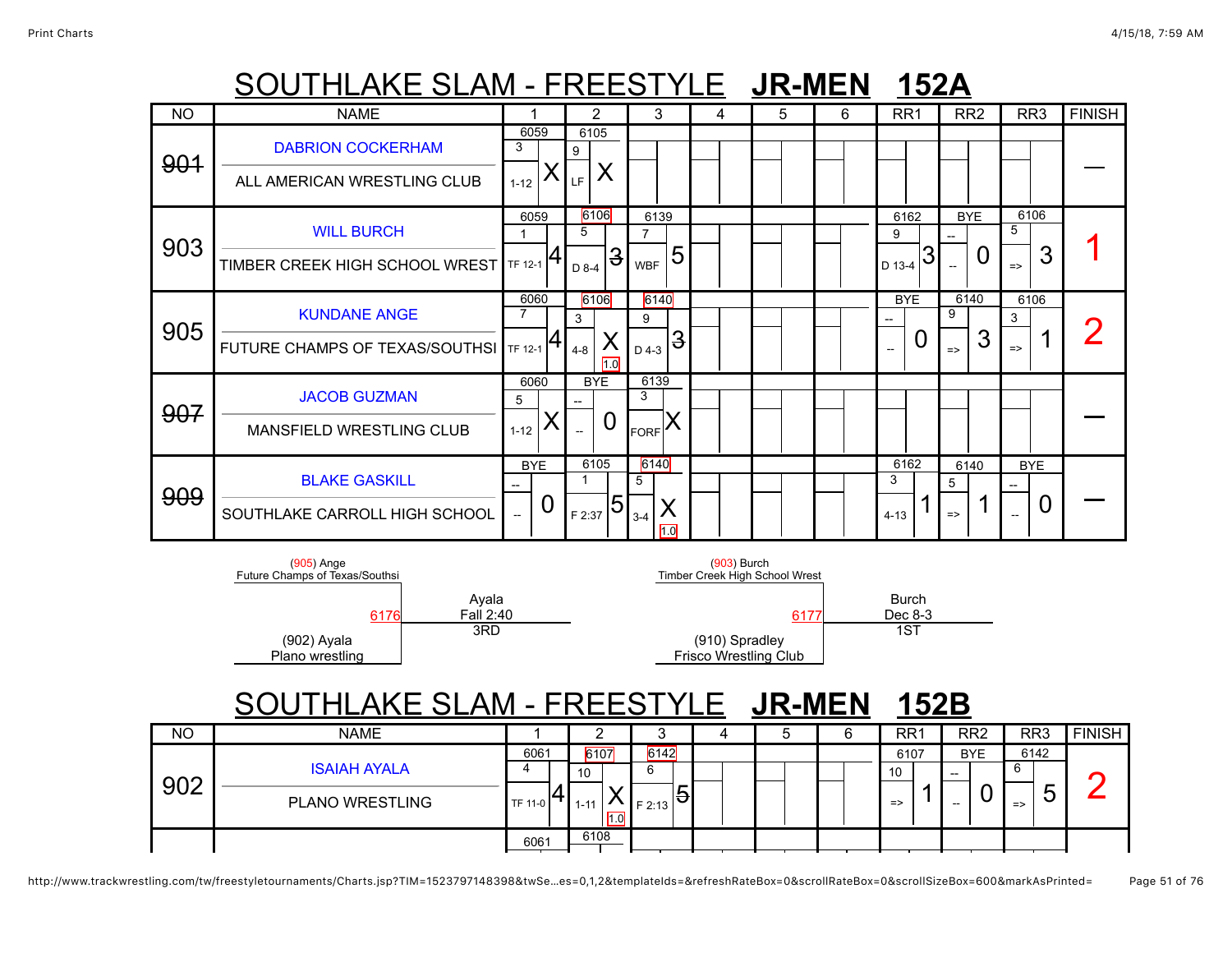| 904 | <b>REUBEN GARCIA</b>           | $\overline{2}$           |                | 6        |                      |                |            |     |  |  |  |               |            |            |                |            |  |
|-----|--------------------------------|--------------------------|----------------|----------|----------------------|----------------|------------|-----|--|--|--|---------------|------------|------------|----------------|------------|--|
|     | <b>REZULTS WRESTLING</b>       | $0 - 11$                 |                | $2 - 12$ |                      |                |            |     |  |  |  |               |            |            |                |            |  |
|     | <b>THOMAS HANEISEN</b>         | 8                        | 6062           | 4        | 6108                 | $\overline{2}$ | 6142       |     |  |  |  |               | <b>BYE</b> | 6163<br>10 | $\mathfrak{p}$ | 6142       |  |
| 906 | <b>MILE HIGH</b>               | F 2:42                   | $\overline{5}$ |          | TF 12-2 <sup>-</sup> | LF             |            | 0.0 |  |  |  |               | U          | $3 - 14$   | $\Rightarrow$  | U          |  |
|     | <b>GERARDO LOPEZ</b>           | 6                        | 6062           |          | <b>BYE</b>           |                | 6141<br>10 |     |  |  |  |               |            |            |                |            |  |
| 908 |                                |                          | Χ              |          | $\Box$               |                |            |     |  |  |  |               |            |            |                |            |  |
|     | ARLINGTON STORM WRESTLING CLUB | LF                       |                |          |                      |                | $6 - 16$   |     |  |  |  |               |            |            |                |            |  |
|     |                                |                          | <b>BYE</b>     |          | 6107                 |                | 6141       |     |  |  |  | 2             | 6107       | 6163       |                | <b>BYE</b> |  |
| 910 | <b>TUCKER SPRADLEY</b>         |                          |                | 2        |                      |                | 8          |     |  |  |  |               |            | 6          |                |            |  |
|     | <b>FRISCO WRESTLING CLUB</b>   | $\overline{\phantom{a}}$ | 0              | TF 11-1  |                      |                | TF 16-6    | 14  |  |  |  | $\Rightarrow$ | 4          | TF 14-3    |                | C          |  |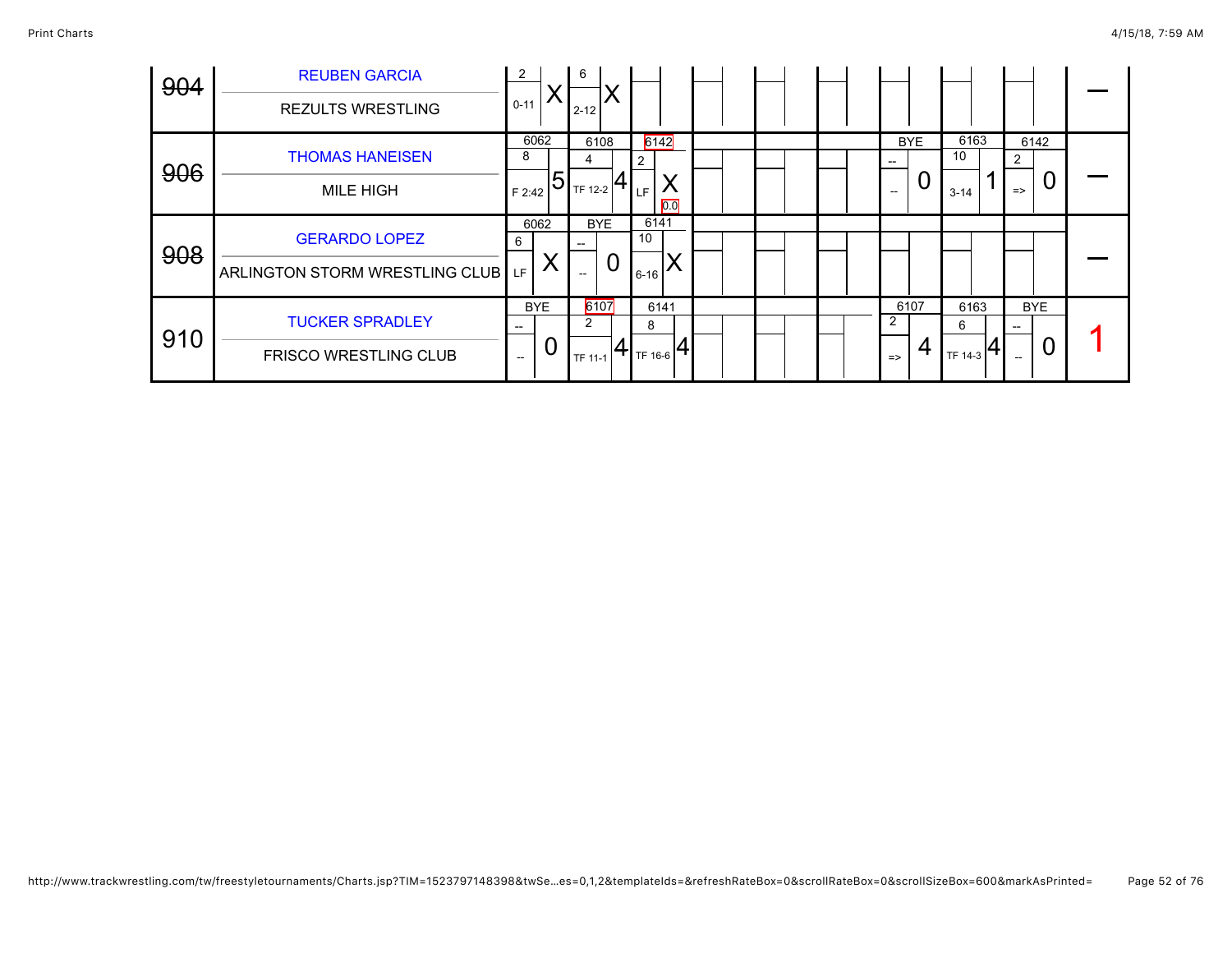| $\overline{NO}$ | <b>NAME</b>                                                             | 1                                              | $\overline{2}$                         | 3                                     | $\overline{4}$              | 5                                                                   | 6    | RR <sub>1</sub>           | RR <sub>2</sub>            | RR <sub>3</sub> | <b>FINISH</b> |
|-----------------|-------------------------------------------------------------------------|------------------------------------------------|----------------------------------------|---------------------------------------|-----------------------------|---------------------------------------------------------------------|------|---------------------------|----------------------------|-----------------|---------------|
| 1001            | <b>JACKSON ALLEN</b><br><b>BOBCAT WRESTLING CLUB</b>                    | 6018<br>3<br>X<br>LF.                          | 6063<br>13<br>X<br>LF                  |                                       |                             |                                                                     |      |                           |                            |                 |               |
| 1003            | <b>AJ HENNING</b><br>SPARTAN MAT CLUB                                   | 6018<br>$\mathbf{1}$<br>5<br>F 4:00            | 6064<br>5<br>TF 12-2                   | 6110<br>7<br>X<br>LF                  | 6143<br>9<br>Χ<br>$0 - 10$  |                                                                     |      |                           |                            |                 |               |
| <b>1005</b>     | <b>ANTHONY MCDONALD</b><br><b>FRISCO TEXAS JACKS</b>                    | 6019<br>7<br>X<br>LF                           | 6064<br>3<br>Χ<br>$2 - 12$             |                                       |                             |                                                                     |      |                           |                            |                 |               |
| 1007            | <b>JEFFREY HARP</b><br>FRISCO WRESTLING CLUB                            | 6019<br>5<br>5<br>F 2:59                       | 6065<br>9<br>$0 - 10$                  | 6110<br>3<br>$\overline{5}$<br>F 2:04 | 6144<br>13<br>X<br>$0 - 10$ |                                                                     |      |                           |                            |                 |               |
| 1009            | <b>CONNER WILSON</b><br>BEST TRAINED WRESTLING                          | 6020<br>$\overline{11}$<br>H<br><b>TF 10-0</b> | 6065<br>$\overline{7}$<br>−<br>TF 10-0 | <b>BYE</b><br>O<br>$\sim$             | 6143<br>3<br>14<br>TF 10-0  |                                                                     |      | 6164<br>13<br>5<br>F 0:40 |                            |                 |               |
| 4044            | <b>ASHTON MCCABE</b><br><b>WARRIORS WRESTLING CLUB</b>                  | 6020<br>9<br>Х<br>$0 - 10$                     | <b>BYE</b><br>O<br>$\overline{a}$      | 6109<br>13<br>X<br>LF                 |                             |                                                                     |      |                           |                            |                 |               |
| 1013            | <b>ZACHARY TIDWELL</b><br>ALL AMERICAN WRESTLING CLUB                   | <b>BYE</b><br>O<br>$\ddotsc$                   | 6063<br>1<br>5<br>F 1:00               | 6109<br>11<br>$T_{F,0:28}$ 5          | 6144<br>7<br>4<br>TF 10-0   |                                                                     |      | 6164<br>9<br>0<br>LF      |                            |                 | 2             |
|                 | (1013) Tidwell<br>All American Wrestling Club<br>6178<br>(1004) Lisenby | Tidwell<br>FF<br>3RD                           |                                        |                                       |                             | (1009) Wilson<br><b>Best Trained Wrestling</b><br>(1002) Prestridge | 6179 |                           | Wilson<br>Fall 0:52<br>1ST |                 |               |

http://www.trackwrestling.com/tw/freestyletournaments/Charts.jsp?TIM=1523797148398&twSe…es=0,1,2&templateIds=&refreshRateBox=0&scrollRateBox=0&scrollSizeBox=600&markAsPrinted= Page 53 of 76

(1002) Prestridge Fort Worth Wrestling Academy

Spartan Mat Club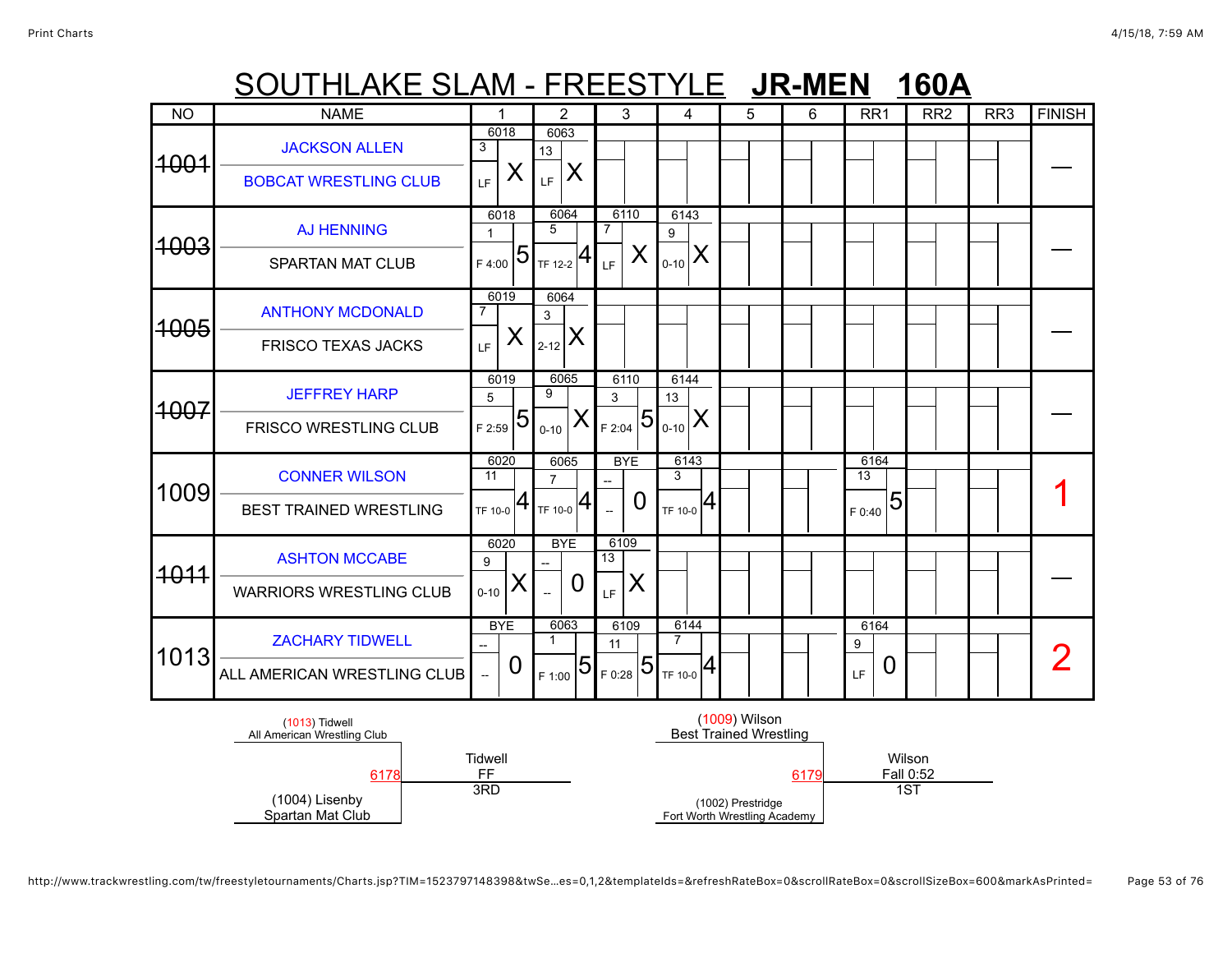| <b>NO</b>       | <b>NAME</b>                                               | 1                                        | 2                                                         | 3                                       | 4 | 5 | 6 | RR <sub>1</sub>           | $\overline{RR2}$                          | $\overline{RR3}$                | <b>FINISH</b> |
|-----------------|-----------------------------------------------------------|------------------------------------------|-----------------------------------------------------------|-----------------------------------------|---|---|---|---------------------------|-------------------------------------------|---------------------------------|---------------|
| 1002            | <b>RENDEN PRESTRIDGE</b><br>FORT WORTH WRESTLING ACADEMY  | 6021<br>4<br>5<br>F 2:36                 | 6066<br>14<br>5<br>F 1:29                                 | 6112<br>8<br>4<br>TF 14-4               |   |   |   | 6145<br>12<br>$10 - 11$   | <b>BYE</b><br>$\mathbf{\Omega}$<br>$\sim$ | 6021<br>4<br>5<br>$\Rightarrow$ |               |
| 1004            | <b>JOHN LISENBY</b><br><b>SPARTAN MAT CLUB</b>            | 6021<br>$\overline{2}$<br>X<br>LF<br>0.0 | 6067<br>6<br>5<br>F 0:21                                  | 6113<br>10<br> 4<br>TF 11-0             |   |   |   | <b>BYE</b><br>O           | 6165<br>12<br>H<br>TF 18-7                | 6021<br>2<br>O<br>$\Rightarrow$ |               |
| <del>1006</del> | <b>SAMUEL ROBERTS</b><br><b>PLANO WRESTLING</b>           | 6022<br>8<br>X<br>LF.                    | 6067<br>$\overline{4}$<br>$\boldsymbol{\mathsf{X}}$<br>LF |                                         |   |   |   |                           |                                           |                                 |               |
| <del>1008</del> | <b>JOSHUA HARVAT-PFEIL</b><br><b>FRISCO TEXAS JACKS</b>   | 6022<br>6<br>$\overline{5}$<br>F 2:04    | 6068<br>10<br>$0 - 10$                                    | 6112<br>$\overline{2}$<br>Χ<br>$4 - 14$ |   |   |   |                           |                                           |                                 |               |
| 1010            | <b>NATHAN CHAPA</b><br>ARLINGTON STORM WRESTLING CLUB     | 6023<br>12<br>$6 - 17$                   | 6068<br>8<br>TF 10-0                                      | 6113<br>4<br>X<br>$0 - 11$              |   |   |   |                           |                                           |                                 |               |
| <del>1012</del> | <b>JOHNATHON HERNANDEZ</b><br>ALL AMERICAN WRESTLING CLUB | 6023<br>10<br>т.<br>TF 17-6              | <b>BYE</b><br>0<br>$\sim$                                 | 6111<br>14<br>4<br><b>TF 15-5</b>       |   |   |   | 6145<br>2<br>3<br>D 11-10 | 6165<br>4<br>$7 - 18$                     | <b>BYE</b><br>O                 |               |
| <del>1014</del> | <b>OTTO RIOS</b><br><b>GRAPEVINE WRESTLING CLUB</b>       | <b>BYE</b><br>0<br>$\overline{a}$        | 6066<br>$\mathbf{2}$<br>X<br>LF.                          | 6111<br>12<br>Χ<br>$5 - 15$             |   |   |   |                           |                                           |                                 |               |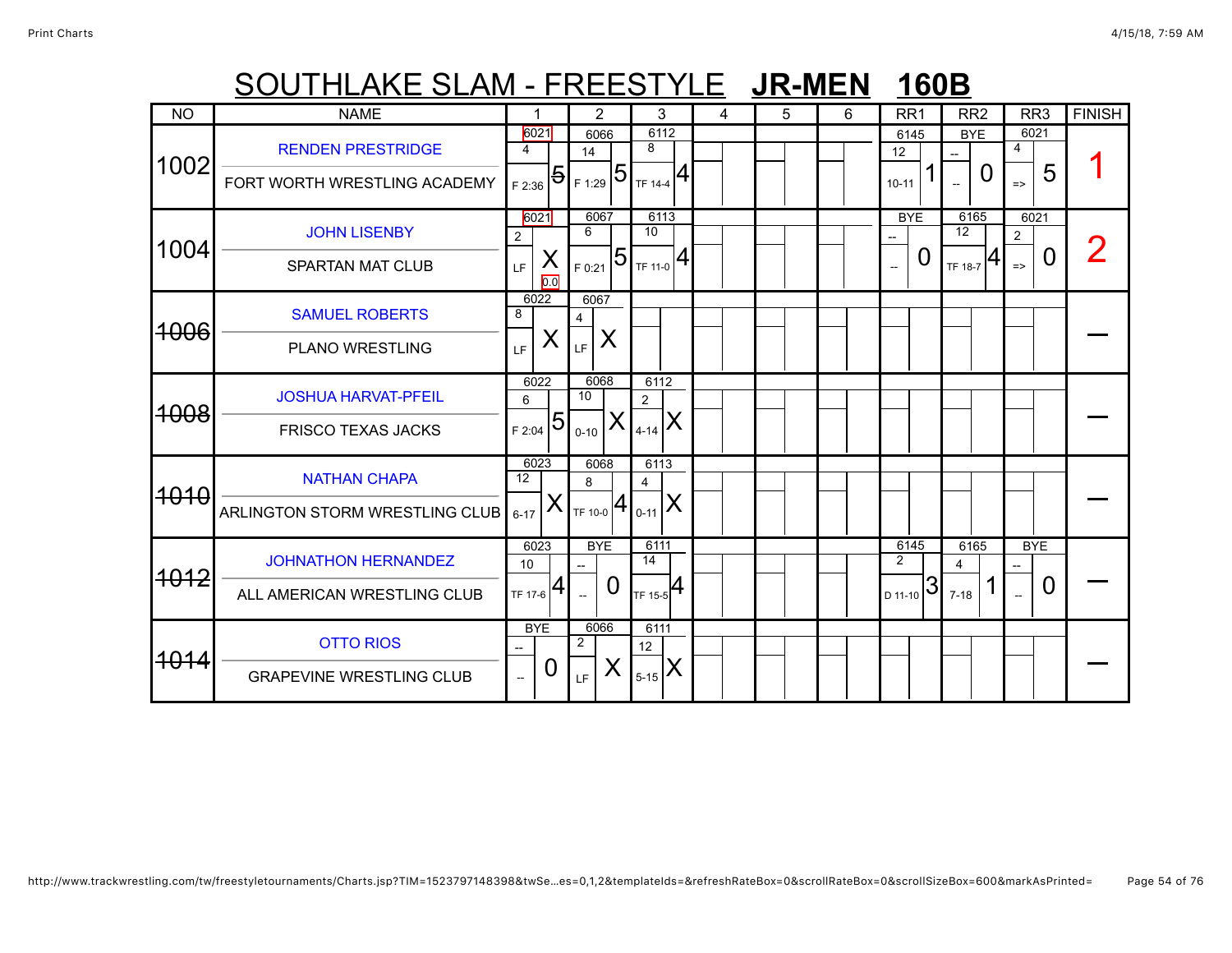| <b>NO</b>   | <b>NAME</b>                                    | 1                      | $\overline{2}$    | 3          | $\overline{\mathbf{4}}$                          | 5                | 6                                | RR <sub>1</sub> | RR <sub>2</sub>    |                | RR <sub>3</sub>  | <b>FINISH</b>      |               |
|-------------|------------------------------------------------|------------------------|-------------------|------------|--------------------------------------------------|------------------|----------------------------------|-----------------|--------------------|----------------|------------------|--------------------|---------------|
|             |                                                |                        |                   |            |                                                  |                  | <b>WITHDRAWN</b>                 |                 |                    |                |                  |                    |               |
|             | <b>SKYLER MALONE</b>                           | 6069<br>3              | 6114<br>9         |            |                                                  |                  |                                  |                 |                    |                |                  |                    |               |
| <b>1101</b> | <b>SPARTAN MAT CLUB</b>                        | TF 16-5                | FORF <sup>X</sup> |            |                                                  |                  |                                  |                 |                    |                |                  |                    |               |
|             | <b>JOSE BOTELLO</b>                            | 6069<br>$\mathbf{1}$   | 6115<br>5         |            |                                                  |                  |                                  | 6146<br>9       |                    |                |                  | $\overline{2}$     |               |
| 1103        | <b>FRISCO WRESTLING CLUB</b>                   | Х<br>$5 - 16$          | 5<br>F 0:48       |            |                                                  |                  |                                  | 0<br>LF         |                    |                |                  |                    |               |
| <b>4105</b> | <b>BLAIR JENSEN</b>                            | 6070<br>$\overline{7}$ | 6115<br>3         |            |                                                  |                  |                                  |                 |                    |                |                  |                    |               |
|             | <b>FRISCO TEXAS JACKS</b>                      | X<br>LF                | X<br>LF           |            |                                                  |                  |                                  |                 |                    |                |                  |                    |               |
|             |                                                |                        |                   |            |                                                  |                  | <b>WITHDRAWN</b>                 |                 |                    |                |                  |                    |               |
|             | <b>CORBIN SCHEE</b>                            | 6070<br>5              | <b>BYE</b>        |            |                                                  |                  |                                  |                 |                    |                |                  |                    |               |
| <b>1107</b> | <b>GLADIATOR ACADEMY</b>                       | 5<br>F 1:24            | 0                 |            |                                                  |                  |                                  |                 |                    |                |                  |                    |               |
|             |                                                | <b>BYE</b>             | 6114              |            |                                                  |                  |                                  | 6146            |                    |                |                  |                    |               |
| 1109        | <b>AUSTIN COOLEY</b>                           |                        | $\mathbf{1}$      |            |                                                  |                  |                                  | 3               |                    |                |                  |                    |               |
|             | BEST TRAINED WRESTLING                         | 0                      | 5<br><b>WBF</b>   |            |                                                  |                  |                                  | F 0:53          | 5                  |                |                  |                    |               |
|             | (1103) Botello<br>Frisco Wrestling Club        |                        |                   |            |                                                  | (1109) Cooley    | <b>Best Trained Wrestling</b>    |                 |                    |                |                  |                    |               |
|             |                                                | Tadeo                  |                   |            |                                                  |                  |                                  |                 | Rodriguez          |                |                  |                    |               |
|             | 6180                                           | Fall 1:13              |                   |            |                                                  |                  | 6181                             |                 | TF 18-8            |                |                  |                    |               |
|             | (1104) Tadeo<br>Arlington Martin High School W | 3RD                    |                   |            |                                                  | (1102) Rodriguez | <b>Thundercat Wrestling Club</b> |                 | 1ST                |                |                  |                    |               |
|             | <b>SOUTHLAKE SLAM - FREESTYLE</b>              |                        |                   |            |                                                  |                  | <b>JR-MEN 170B</b>               |                 |                    |                |                  |                    |               |
| <b>NO</b>   | <b>NAME</b>                                    |                        |                   | 2          | 3                                                | 4                | 5                                | 6               | RR <sub>1</sub>    |                | RR <sub>2</sub>  | RR <sub>3</sub>    | <b>FINISH</b> |
|             | <b>JOSEPH RODRIGUEZ</b>                        |                        | 6071<br>4         | 6116<br>10 | 6147<br>8                                        |                  |                                  |                 | 6147<br>8          |                | <b>BYE</b>       | 6071<br>4          |               |
| 1102        | THUNDERCAT WRESTLING CLUB                      |                        |                   |            | $\frac{1}{2.34}$ 5 $5.005$ 5 $\frac{1}{2.000}$ 5 |                  |                                  |                 | 5<br>$\Rightarrow$ | $\overline{a}$ | $\boldsymbol{0}$ | 5<br>$\Rightarrow$ |               |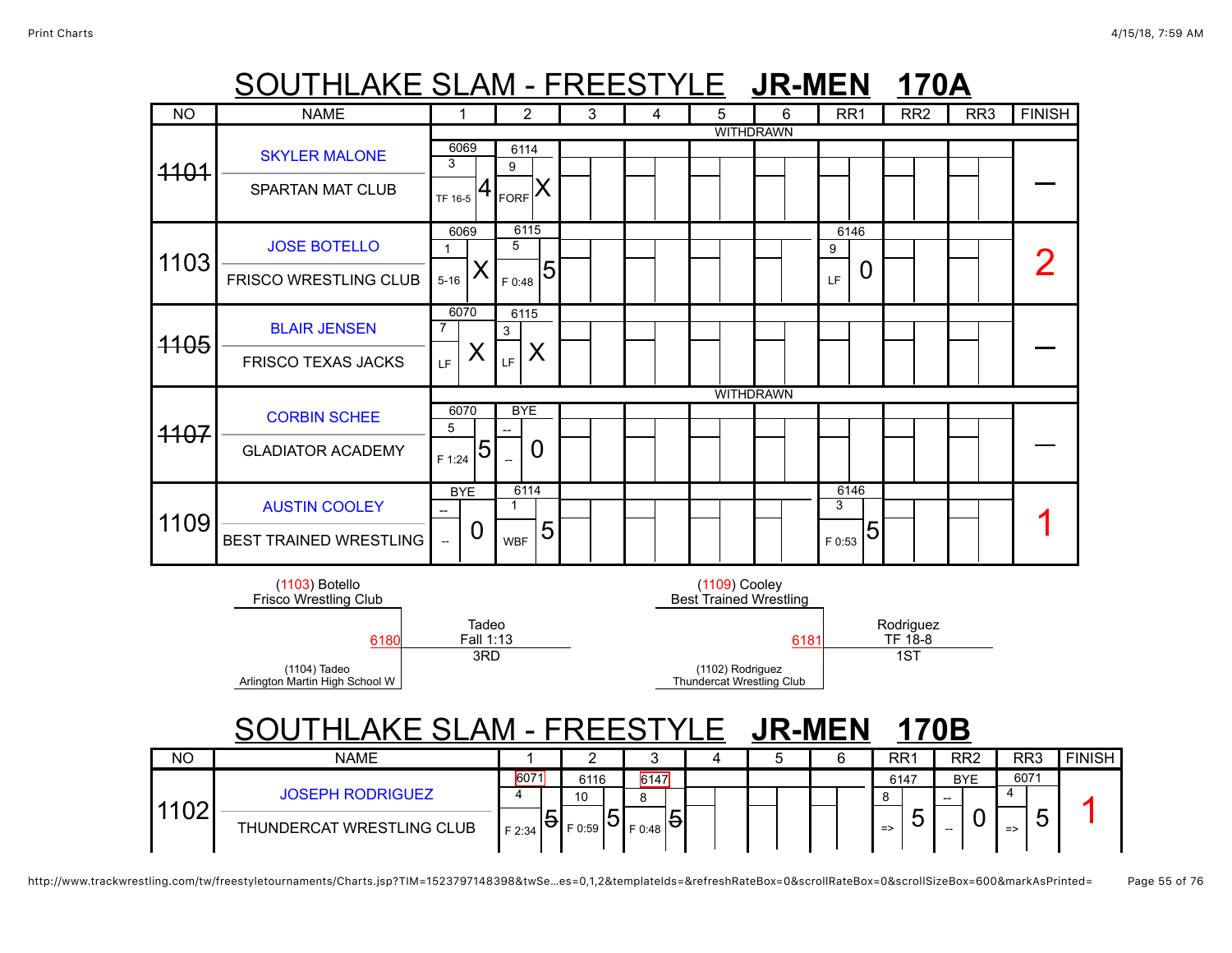|      |                                   |          | 6071       |     | 6117                         |        | 6148                   |  |  |               | <b>BYE</b> | 6166     |   | 6071           |            |  |
|------|-----------------------------------|----------|------------|-----|------------------------------|--------|------------------------|--|--|---------------|------------|----------|---|----------------|------------|--|
|      | <b>TRISTAN TADEO</b>              |          |            | 6   |                              | 10     |                        |  |  |               |            | 8        |   | $\overline{2}$ |            |  |
| 1104 | ARLINGTON MARTIN HIGH SCHOOL WILF |          | Χ<br>0.0   |     | $_{\rm 10:20}$ 5 $_{\rm 70}$ |        | $T_{\text{TF 12-2}} 4$ |  |  | --            | U          | TF 10-0  |   | $\Rightarrow$  |            |  |
| 4106 | <b>MAXWELL ENGLISH</b>            | 8        | 6072       | 4   | 6117                         |        |                        |  |  |               |            |          |   |                |            |  |
|      | <b>BUFFALO WRESTLING CLUB</b>     | $2 - 12$ |            | LF. |                              |        |                        |  |  |               |            |          |   |                |            |  |
|      |                                   |          | 6072       |     | <b>BYE</b>                   |        | 6147                   |  |  |               | 6147       | 6166     |   |                | <b>BYE</b> |  |
|      | <b>MAX HAMPTON</b>                | 6        |            |     |                              | 2      |                        |  |  |               |            | 4        |   |                |            |  |
| 4108 | <b>FRISCO WRESTLING CLUB</b>      | TF 12-2  |            |     | U                            | LF     | ᄉ<br>0.0               |  |  | $\Rightarrow$ | O          | $0 - 10$ | O | $\sim$         | ( )        |  |
|      |                                   |          | <b>BYE</b> |     | 6116                         |        | 6148                   |  |  |               |            |          |   |                |            |  |
|      | <b>HEATH CLINTON</b>              |          |            |     |                              | 4      |                        |  |  |               |            |          |   |                |            |  |
| 4440 | ROCKWALL HEATH HIGH SCHOOL        | $- -$    | 0          | LF. |                              | $2-12$ |                        |  |  |               |            |          |   |                |            |  |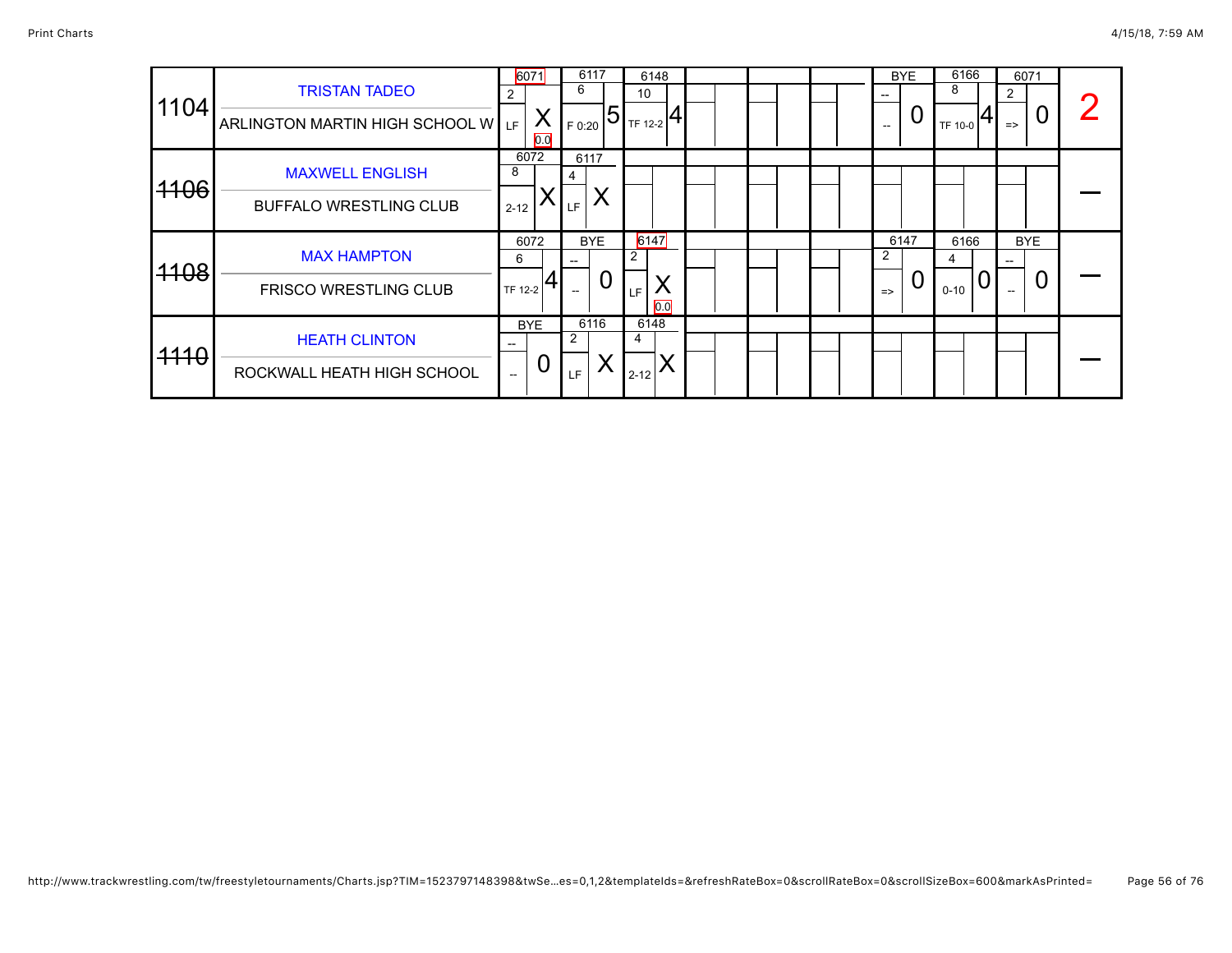| $\overline{NO}$ | <b>NAME</b>                   | 1                      | $\overline{2}$         |                | 3                    |                | 4                      |          | 5                      |                  | 6 | RR <sub>1</sub> |      | RR <sub>2</sub> | RR <sub>3</sub> | <b>FINISH</b> |
|-----------------|-------------------------------|------------------------|------------------------|----------------|----------------------|----------------|------------------------|----------|------------------------|------------------|---|-----------------|------|-----------------|-----------------|---------------|
|                 | <b>ADAM KILGORE</b>           | 6024<br>$\overline{c}$ | 6073<br>9              |                | 6119<br>3            |                | 6149<br>$\overline{7}$ |          | 6167<br>6              |                  |   | $\overline{7}$  | 6149 |                 |                 |               |
| 1201            | <b>VICTORY WRESTLING CLUB</b> | X<br>LE.               | TF 17-7 <sup>4</sup>   |                | TF 10-0              |                | $T$ F 16-5 $ 4 $       |          | TF 11-0                | 4                |   | $\Rightarrow$   | 4    |                 |                 |               |
|                 |                               |                        |                        |                |                      |                |                        |          |                        | <b>WITHDRAWN</b> |   |                 |      |                 |                 |               |
|                 | <b>BRAEDEN REDLIN</b>         | 6024<br>$\mathbf{1}$   | 6074<br>3              |                |                      |                |                        |          |                        |                  |   |                 |      |                 |                 |               |
| <b>1202</b>     | BEST TRAINED WRESTLING        | 5<br>F 2:01            | <b>INJ</b>             | Χ              |                      |                |                        |          |                        |                  |   |                 |      |                 |                 |               |
|                 | <b>GRANT MCMILLIN</b>         | 6025<br>4              | 6074<br>$\overline{2}$ |                | 6119<br>$\mathbf{1}$ |                | 6150<br>9              |          |                        |                  |   |                 |      |                 |                 |               |
| <b>1203</b>     | <b>FRISCO WRESTLING CLUB</b>  | 4<br>TF 13-2           | <b>WBI</b>             | 5              | $0 - 10$             | Х              | $8 - 18$               | X        |                        |                  |   |                 |      |                 |                 |               |
|                 | <b>SUKHJINDER TIWANA</b>      | 6025<br>3              | 6075<br>5              |                | 6120<br>6            |                |                        |          |                        |                  |   |                 |      |                 |                 |               |
| <b>1204</b>     | <b>BOBCAT WRESTLING CLUB</b>  | $2 - 13$               | TF 11-0                |                | $0 - 10$             | X              |                        |          |                        |                  |   |                 |      |                 |                 |               |
|                 | <b>RYAN THOMPSON</b>          | 6026<br>6              | 6075<br>4              |                |                      |                |                        |          |                        |                  |   |                 |      |                 |                 |               |
| <del>1205</del> | <b>FRISCO TEXAS JACKS</b>     | ∧<br>$0 - 10$          | $0 - 11$               | X              |                      |                |                        |          |                        |                  |   |                 |      |                 |                 |               |
|                 | <b>CHRISTIAN KNIGHTON</b>     | 6026<br>5              | 6076                   |                | 6120<br>4            |                | <b>BYE</b>             |          | 6167<br>1              |                  |   |                 |      |                 |                 |               |
| <b>1206</b>     | <b>BEST TRAINED WRESTLING</b> | 4<br>TF 10-0           | LF.                    | X              | TF 10-0              | 14             | $\sim$                 | O        | $0 - 11$               | Х                |   |                 |      |                 |                 |               |
|                 | <b>KURT LENZ</b>              | 6027<br>$\overline{8}$ | 6076<br>6              |                | <b>BYE</b>           |                | 6149<br>$\mathbf{1}$   |          | 6168<br>$\overline{9}$ |                  |   | $\mathbf 1$     | 6149 |                 |                 |               |
| 1207            | <b>FRISCO TEXAS JACKS</b>     | 5<br>F 1:47            | F 2:57                 | $\overline{5}$ | $\sim$               | $\overline{0}$ | $5 - 16$               | X<br>1.0 | F 1:03                 | 5                |   | $\Rightarrow$   | 1    |                 |                 |               |
|                 | <b>MICHAEL WILLINGHAM</b>     | 6027                   | <b>BYE</b>             |                | 6118<br>9            |                |                        |          |                        |                  |   |                 |      |                 |                 |               |
| <b>4208</b>     |                               | $\overline{7}$<br>Х    |                        | $\overline{0}$ |                      | X              |                        |          |                        |                  |   |                 |      |                 |                 |               |
|                 | <b>FRISCO WRESTLING CLUB</b>  | LF                     |                        |                | LF                   |                |                        |          |                        |                  |   |                 |      |                 |                 |               |
|                 | <b>MARDOCHEE NGOIE</b>        | <b>BYE</b>             | 6073<br>$\mathbf{1}$   |                | 6118<br>8            |                | 6150<br>3              |          | 6168<br>7              |                  |   |                 |      |                 |                 |               |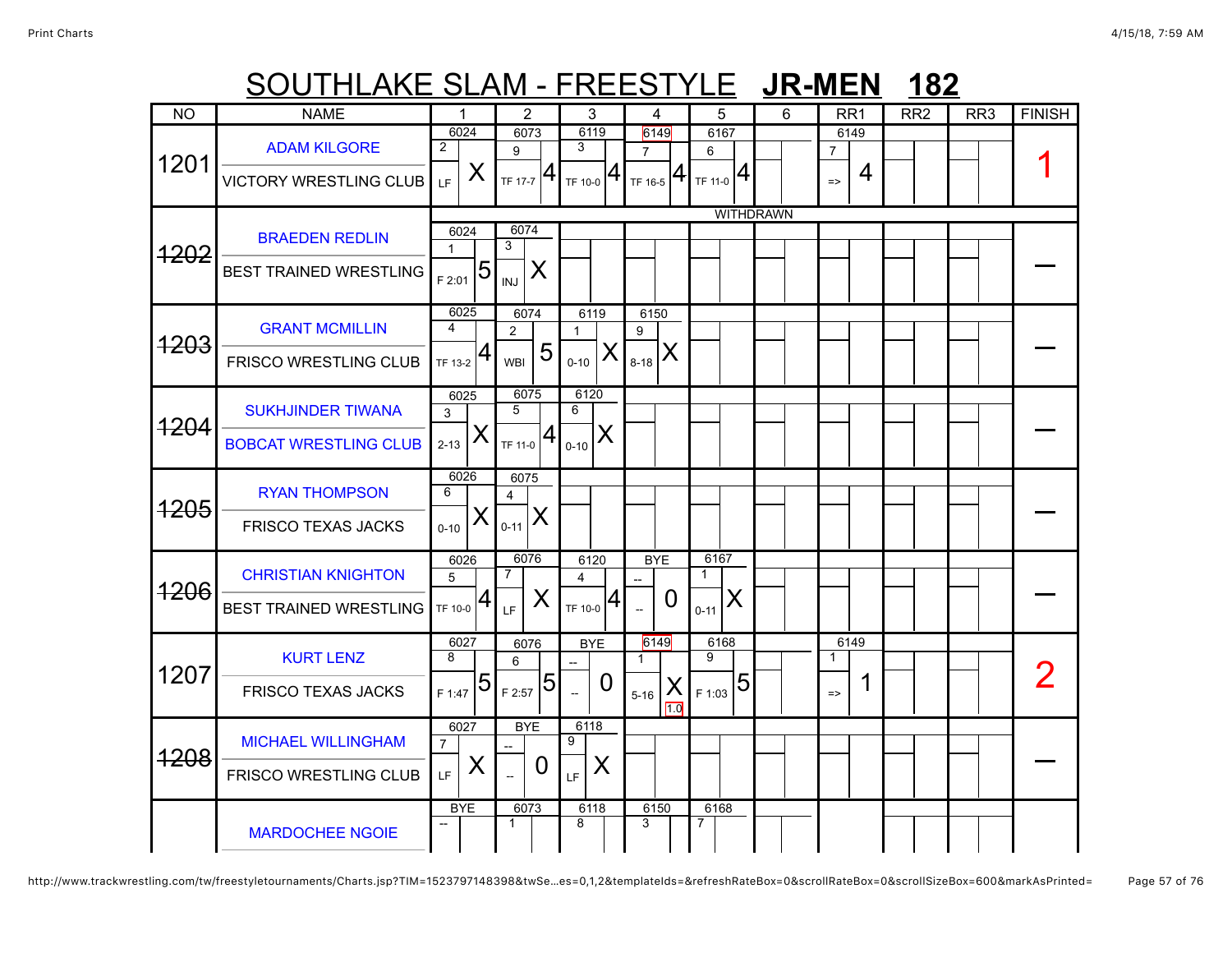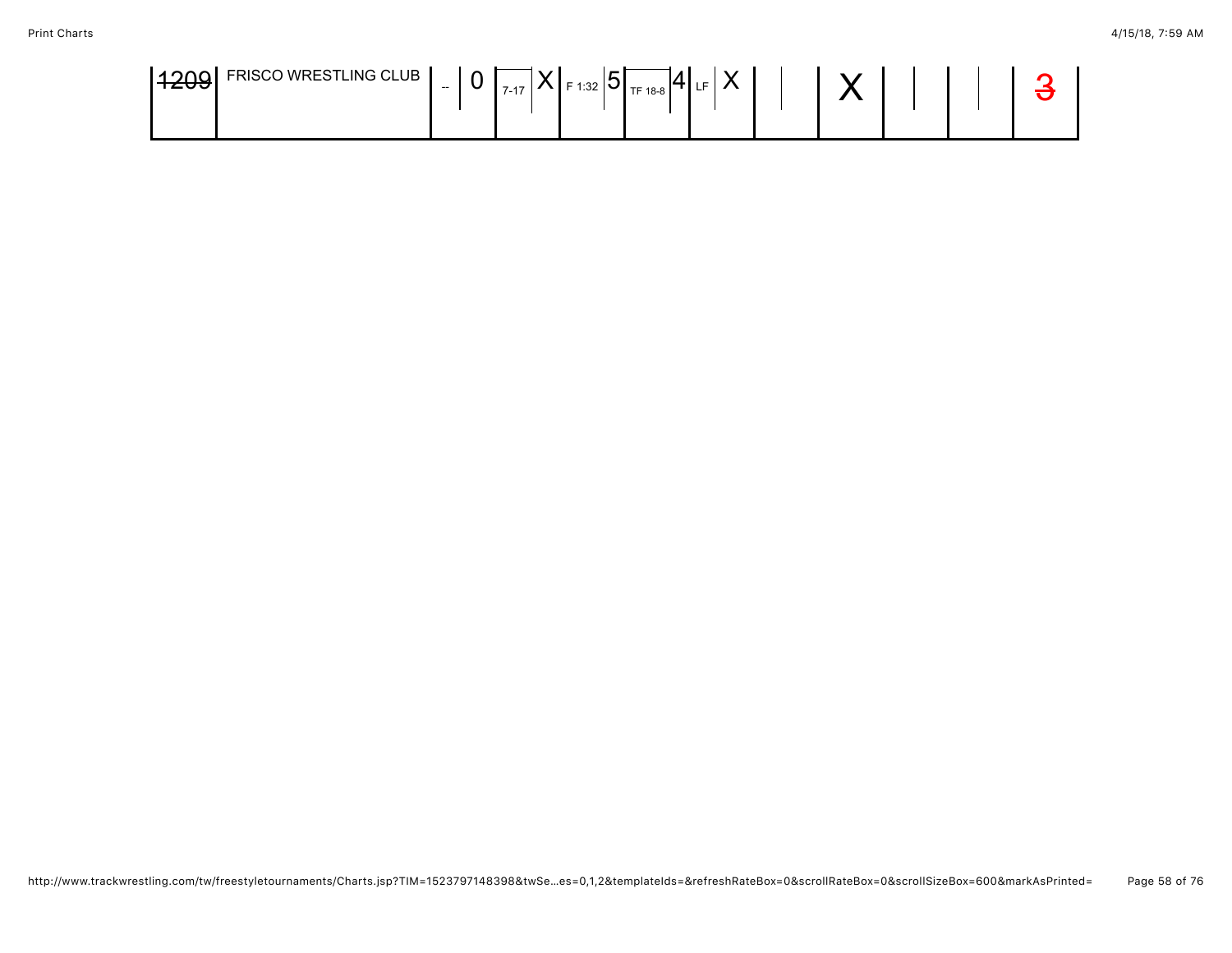| $\overline{NO}$ | <b>NAME</b>                                                                                                                                                     | $\mathbf 1$                              | $\overline{2}$                            | 3                                                     | $\overline{\mathbf{4}}$                                                         | 5                     | 6 | RR <sub>1</sub>                         | RR <sub>2</sub>              | $\overline{RR3}$                 | <b>FINISH</b> |
|-----------------|-----------------------------------------------------------------------------------------------------------------------------------------------------------------|------------------------------------------|-------------------------------------------|-------------------------------------------------------|---------------------------------------------------------------------------------|-----------------------|---|-----------------------------------------|------------------------------|----------------------------------|---------------|
| <del>1301</del> | <b>DIEGO LORENSO</b><br>LIBERTY REDHAWKS FRISCO, TX                                                                                                             | 6028<br>3<br>$4 \vert$<br><b>TF 11-0</b> | 6077<br>$5\overline{)}$<br>X<br>LF<br>0.0 | 6121<br>9<br>$T_{TF\ 13-2}$ 4                         |                                                                                 |                       |   | 6077<br>5<br>O<br>$\Rightarrow$         | 6151<br>11<br>O<br>LF        | <b>BYE</b><br>0                  |               |
| 1303            | <b>JON OGDEH</b><br><b>MILE HIGH</b>                                                                                                                            | 6028<br>$0 - 11$                         | 6078<br>9<br>X<br>LF                      |                                                       |                                                                                 |                       |   |                                         |                              |                                  |               |
| 1305            | <b>COLE REED</b><br><b>BEST TRAINED WRESTLING</b>                                                                                                               | 6029<br>$\overline{7}$<br>TF 12-2        | 6077<br>$\mathbf{1}$<br>5<br>F 2:34       | 6122<br>11<br>$10-20$<br>1.0                          |                                                                                 |                       |   | 6077<br>1<br>5<br>$\Rightarrow$         | <b>BYE</b><br>$\overline{0}$ | 6122<br>11<br>1<br>$\Rightarrow$ | 2             |
| <del>1307</del> | <b>JONATHAN NITISHIN</b><br><b>RICHARDSON</b>                                                                                                                   | 6029<br>5<br>$2 - 12$                    | 6079<br>11<br>X<br>$0 - 12$               |                                                       |                                                                                 |                       |   |                                         |                              |                                  |               |
| 1309            | <b>IGNACIO FERNANDEZ</b><br>ARLINGTON STORM WRESTLING CLUB                                                                                                      | 6030<br>11<br>$0 - 10$                   | 6078<br>3<br>$\overline{5}$<br>F 0:36     | 6121<br>$\mathbf{1}$<br>X<br>$2 - 13$                 |                                                                                 |                       |   |                                         |                              |                                  |               |
| 1311            | <b>HOLDEN FRICKS</b><br><b>SAINTS FREESTYLE</b>                                                                                                                 | 6030<br>9<br>ו ל<br>TF 10-0              | 6079<br>$\overline{7}$<br>TF 12-0         | 6122<br>5<br>$\mathbf{q}_{\mathsf{TF}\,20\text{-}10}$ |                                                                                 |                       |   | <b>BYE</b><br>0                         | 6151<br>1<br>5<br>F 1:55     | 6122<br>5<br>4<br>$\Rightarrow$  |               |
|                 | (1305) Reed<br>Best Trained Wrestling<br>Reed<br>Fall 2:08<br>6169<br>3RD<br>(1306) McCoy<br><b>Best Trained Wrestling</b><br><u>SOUTHLAKE SLAM - FREESTYLE</u> |                                          |                                           |                                                       | $(1311)$ Fricks<br>Saints freestyle<br>(1302) Pelkey<br>Buffalo youth wrestling | 6170<br><u>JR-MEN</u> |   | Fricks<br>TF 10-0<br>1ST<br><u>195B</u> |                              |                                  |               |
| <b>NO</b>       | <b>NAME</b>                                                                                                                                                     | -1                                       | $\overline{2}$                            | 3                                                     | 4                                                                               | 5                     | 6 | $\overline{RR1}$                        | $\overline{RR2}$             | $\overline{RR3}$                 | <b>FINISH</b> |
|                 |                                                                                                                                                                 | 6031                                     | 6080                                      | 6123                                                  |                                                                                 |                       |   | 6080                                    | 6152                         | <b>BYE</b>                       |               |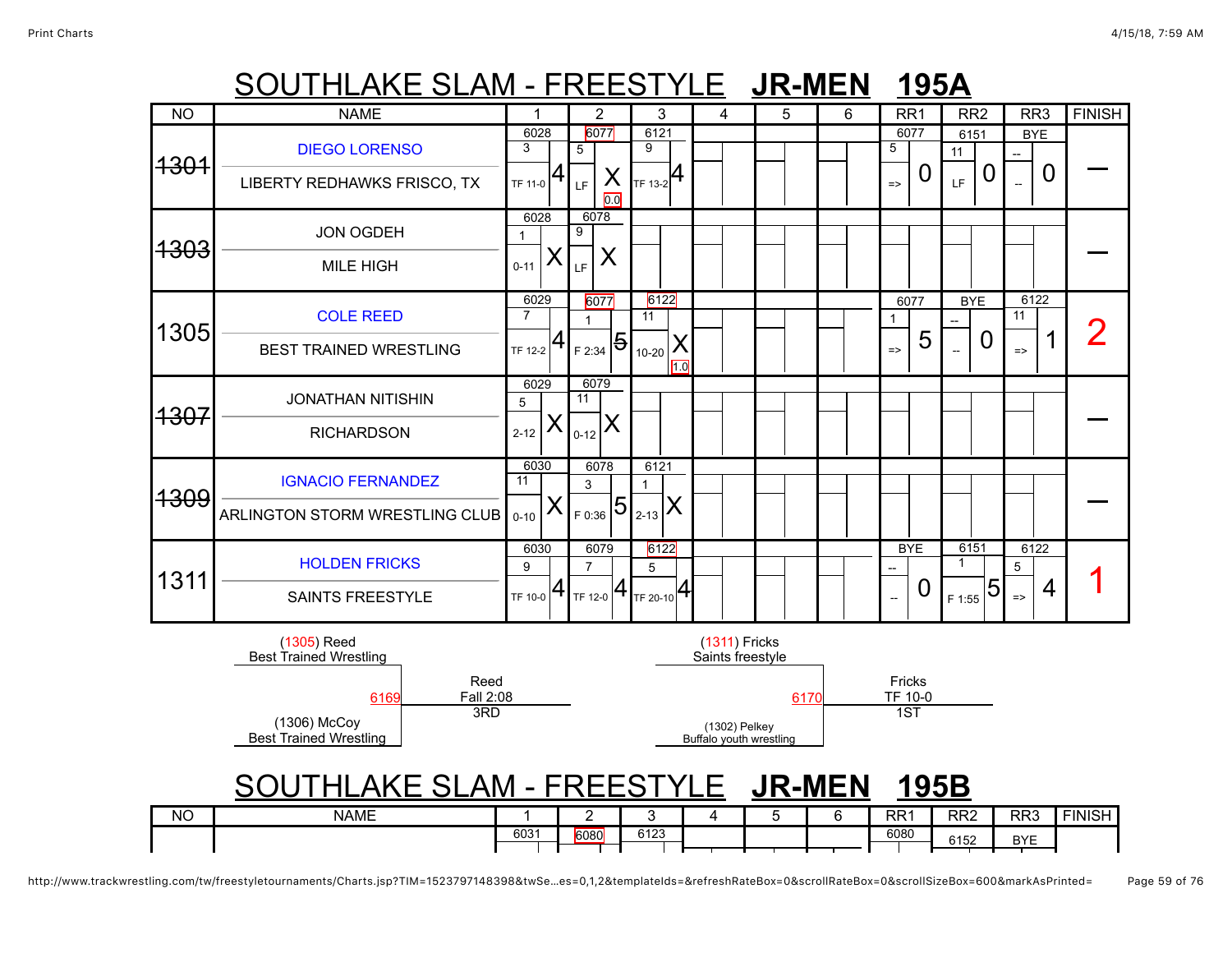| 1302            | <b>CAMERON PELKEY</b>                                     | 4                                  | 5               | 6                      | <u> 51</u>                    | 8                                                                     |          |  |  | 6                               | 5               | 10<br>$0 - 12$            | Û               |                          |           |  |
|-----------------|-----------------------------------------------------------|------------------------------------|-----------------|------------------------|-------------------------------|-----------------------------------------------------------------------|----------|--|--|---------------------------------|-----------------|---------------------------|-----------------|--------------------------|-----------|--|
|                 | <b>BUFFALO YOUTH WRESTLING</b>                            | F 0:31                             |                 | F 1:04                 |                               | TF 11-1                                                               |          |  |  | $\Rightarrow$                   |                 |                           |                 | $\overline{\phantom{a}}$ |           |  |
| 1304            | <b>JACOB WHATLEY</b><br>LAKE HIGHLANDS WRESTLING CLUB     | 6031<br>$\overline{2}$<br>LF.      | Χ               | 6081<br>10<br>$0 - 10$ |                               |                                                                       |          |  |  |                                 |                 |                           |                 |                          |           |  |
| 1306            | <b>WILL MCCOY</b><br>BEST TRAINED WRESTLING               | 6032<br>8<br>F 1:45                | $5\overline{)}$ | 2<br>LF                | 6080<br>X<br>$\overline{0.0}$ | 6124<br>10<br>F 2:20                                                  | 5        |  |  | $\overline{2}$<br>$\Rightarrow$ | 6080            |                           | <b>BYE</b><br>0 | 10<br>$\Rightarrow$      | 6124<br>5 |  |
| <del>1308</del> | <b>ALI FARHAT</b><br><b>BOBCAT WRESTLING CLUB</b>         | 6032<br>6<br>LF.                   | X               | 12<br>F 5:05           | 6082<br>5                     | 6123<br>$\overline{2}$<br>$\mathbf{y}_{_{1\text{-}11}} \mathsf{X} $ . |          |  |  |                                 |                 |                           |                 |                          |           |  |
| <del>1310</del> | <b>SIRQUINCES STEWART</b><br>FORT WORTH WRESTLING ACADEMY | 6033<br>$\overline{12}$<br>TF 16-6 |                 | 6081<br>4              | $T$ F 10-0 $^{4}$             | 6124<br>6<br>LF <sup>1</sup>                                          | X<br>0.0 |  |  |                                 | <b>BYE</b><br>0 | $\overline{2}$<br>TF 12-0 | 6152<br>4       | 6<br>$\Rightarrow$       | 6124      |  |
| <del>1312</del> | <b>IRVIN MUNIZ</b><br>MANSFIELD WRESTLING CLUB            | 6033<br>10<br>$6 - 16$             |                 | 6082<br>8<br>LF        | X                             |                                                                       |          |  |  |                                 |                 |                           |                 |                          |           |  |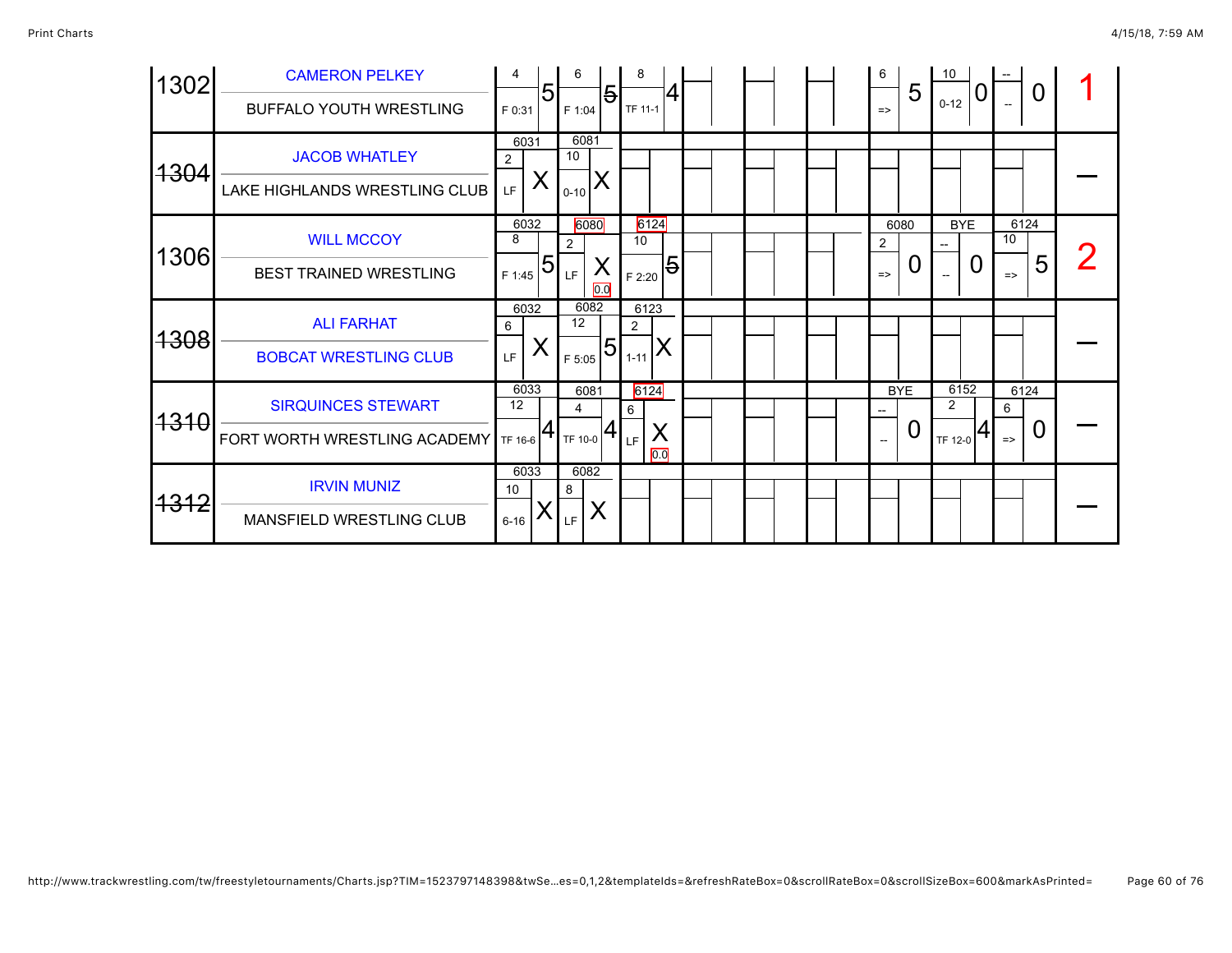| $\overline{NO}$ | <b>NAME</b>                                                | 1                                  |                           | $\overline{2}$                                                | 3                                       | 4                                       | 5 | 6 | RR <sub>1</sub>                                    | RR <sub>2</sub>                    | RR <sub>3</sub>                              | <b>FINISH</b> |
|-----------------|------------------------------------------------------------|------------------------------------|---------------------------|---------------------------------------------------------------|-----------------------------------------|-----------------------------------------|---|---|----------------------------------------------------|------------------------------------|----------------------------------------------|---------------|
| <del>1401</del> | <b>HAYDEN SMITH</b><br><b>BOBCAT WRESTLING CLUB</b>        | 6034<br>$\overline{2}$<br>X<br>IF. | $9\,$<br>LF.              | 6083<br>X                                                     |                                         |                                         |   |   |                                                    |                                    |                                              |               |
| 1402            | <b>SAM NAVARRO</b><br><b>PROSPER</b>                       | 6034<br>$\mathbf{1}$<br>F 2:17     | 5                         | 6084<br>3<br>$\mathbf{1}_{F\,5:03}$ $\mathbf{5}_{\mathbf{1}}$ | 6126<br>5<br>Х<br>$0 - 10$<br>0.0       | 6153<br>8<br>$1_{D 15-13}  3 $          |   |   | 6171<br>$\overline{7}$<br>0<br>LF                  | <b>BYE</b><br>O                    | 6126<br>5<br>O<br>$\Rightarrow$              | 3             |
| <del>1403</del> | <b>CHRISTIAN RODRIGUEZ</b><br>MANSFIELD WRESTLING CLUB     | 6035<br>$\overline{4}$<br>F 3:00   | $\overline{2}$<br>5<br>LF | 6084<br>X                                                     | 6127<br>$\overline{7}$<br>$\sum_{0-10}$ |                                         |   |   |                                                    |                                    |                                              |               |
| 1404            | <b>HUNTER THOMAS</b><br>ROCKWALL HEATH HIGH SCHOOL         | 6035<br>3<br>X<br>LF               | $\overline{5}$<br>LF.     | 6085<br>X                                                     |                                         |                                         |   |   |                                                    |                                    |                                              |               |
| 1405            | <b>DANIEL GOODRICH</b><br><b>SPARTAN MAT CLUB</b>          | 6036<br>6<br>TF 10-0               |                           | 6085<br>$\overline{4}$<br>$T_{F\,0:20}$ 5                     | 6126<br>2<br>$T$ F 10-0 $ 4$            | 6154<br>9<br>$\frac{1}{1}$ te 10-0 $ 4$ |   |   | <b>BYE</b><br>0                                    | 6182<br>7<br>$2 - 13$<br>$2 - 13$  | 6126<br>$\overline{2}$<br>4<br>$\Rightarrow$ |               |
| <del>1406</del> | <b>ROBERT DEIANA</b><br>AZLE WRESTLING CLUB                | 6036<br>5<br>$0 - 10$              | 7                         | 6086<br>Х<br>$0 - 11$                                         |                                         |                                         |   |   |                                                    |                                    |                                              |               |
| 1407            | <b>GUILLERMO LOPEZ</b><br><b>SPARTAN MAT CLUB</b>          | 6037<br>8<br>TF 12-2               |                           | 6086<br>6<br>TF 11-0 $H_{TF 10-0}$                            | 6127<br>3                               | <b>BYE</b><br>0<br>$\sim$               |   |   | 6171<br>$\overline{2}$<br>5 <sup>1</sup><br>F 2:58 | 6182<br>5<br>TF 13-2 4<br>$13 - 2$ | <b>BYE</b><br>0                              |               |
| <del>1408</del> | <b>ALEX VARELA</b><br><b>PROSPER HIGH SCHOOL WRESTLING</b> | 6037<br>$\overline{7}$<br>$2 - 12$ | Х                         | <b>BYE</b><br>Û                                               | 6125<br>9<br>5<br>F 0:49                | 6153<br>$\overline{2}$<br>$13-15$       |   |   |                                                    |                                    |                                              |               |
| <del>1409</del> | <b>ETHAN LONG</b><br><b>FORT WORTH</b>                     | <b>BYE</b><br>$\boldsymbol{0}$     |                           | 6083<br>$\mathbf{1}$<br>$F_{2:52}$ $5$ LF                     | 6125<br>8<br>X                          | 6154<br>5<br>$_{0-10}$ $X$              |   |   |                                                    |                                    |                                              |               |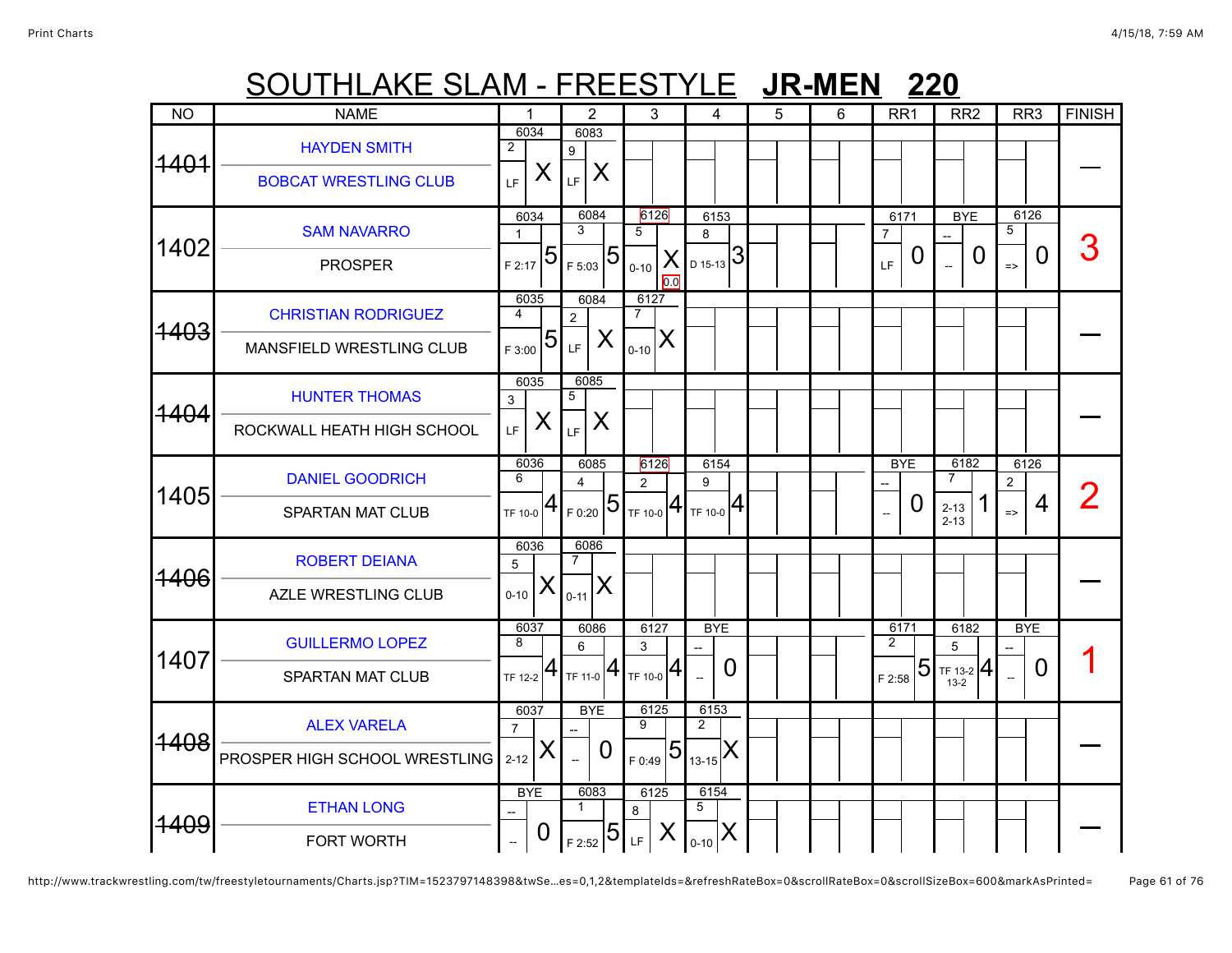#### **T**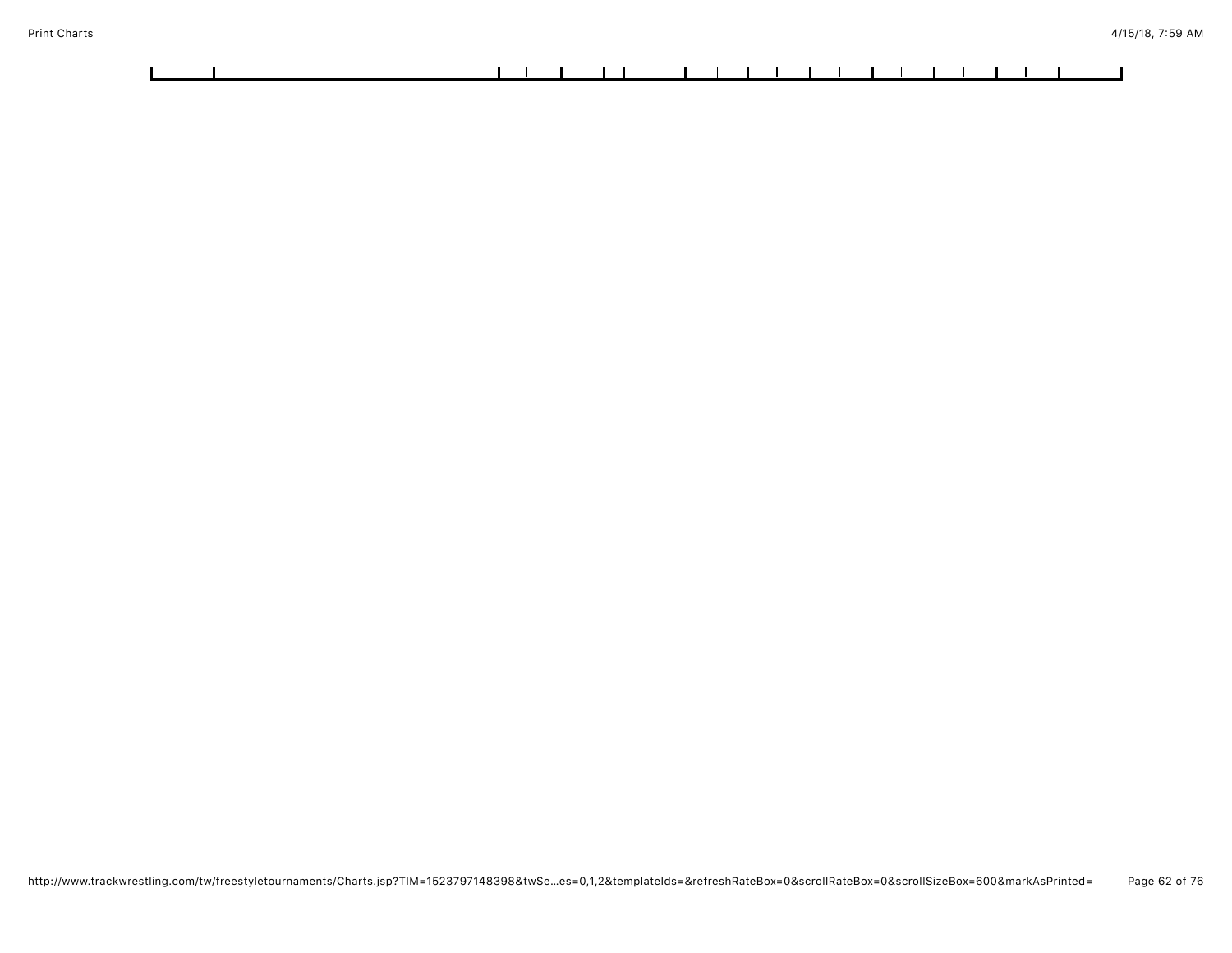| <b>NO</b>   | <b>NAME</b>                                         |                                       | 2                                      | 3 | 4 | 5 | 6 | RR <sub>1</sub>                       | RR <sub>2</sub> | RR <sub>3</sub> | <b>FINISH</b> |
|-------------|-----------------------------------------------------|---------------------------------------|----------------------------------------|---|---|---|---|---------------------------------------|-----------------|-----------------|---------------|
| 1501        | <b>BENEDI SIPE</b><br><b>VICTORY WRESTLING CLUB</b> | 6087<br>2<br>15<br>F 0:48             | 6128<br>3<br>5<br>F 2:28               |   |   |   |   | 6155<br>4<br>$\overline{5}$<br>F 0:15 |                 |                 |               |
| <b>4502</b> | <b>KHALIL CONNOR</b><br><b>SPARTAN MAT CLUB</b>     | 6087<br>Χ<br>LF                       | 6129<br>4<br>$4 - 14$                  |   |   |   |   |                                       |                 |                 | 3             |
| 4503        | <b>QUENTIN BUNTEN</b><br><b>GLADIATOR ACADEMY</b>   | 6088<br>4<br>Χ<br>LF                  | 6128<br>LF                             |   |   |   |   |                                       |                 |                 |               |
| 1504        | <b>AARON SIMPKINS</b><br>PLANO WRESTLING            | 6088<br>3<br>$\overline{5}$<br>F 1:36 | 6129<br>$\overline{c}$<br>4<br>TF 14-4 |   |   |   |   | 6155<br>O<br>LF                       |                 |                 |               |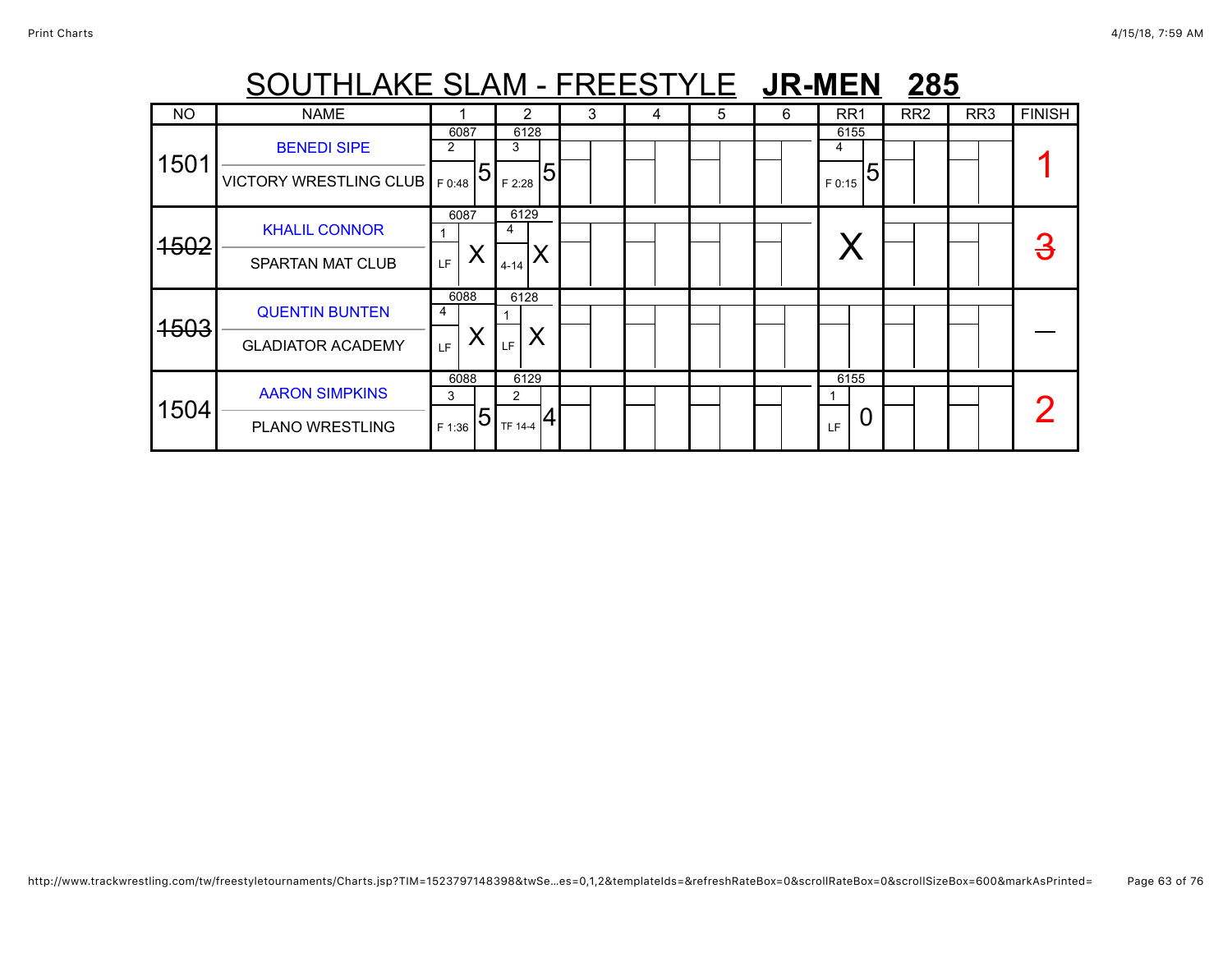| NO  | <b>NAME</b>                                            |                |                 |  | 6 | RR <sub>1</sub> | RR <sub>2</sub> | RR <sub>3</sub> | <b>FINISH</b> |
|-----|--------------------------------------------------------|----------------|-----------------|--|---|-----------------|-----------------|-----------------|---------------|
| 201 | <b>LEXIS VASQUEZ</b><br>ALL AMERICAN WRESTLING CLUB LF | 7001           | 7027<br>ົ<br>LF |  |   |                 |                 |                 |               |
| 202 | <b>KELLY REYES</b><br><b>MAT CAT WRESTLING</b>         | 7001<br>F 1:02 | 7027<br>F 0:52  |  |   |                 |                 |                 |               |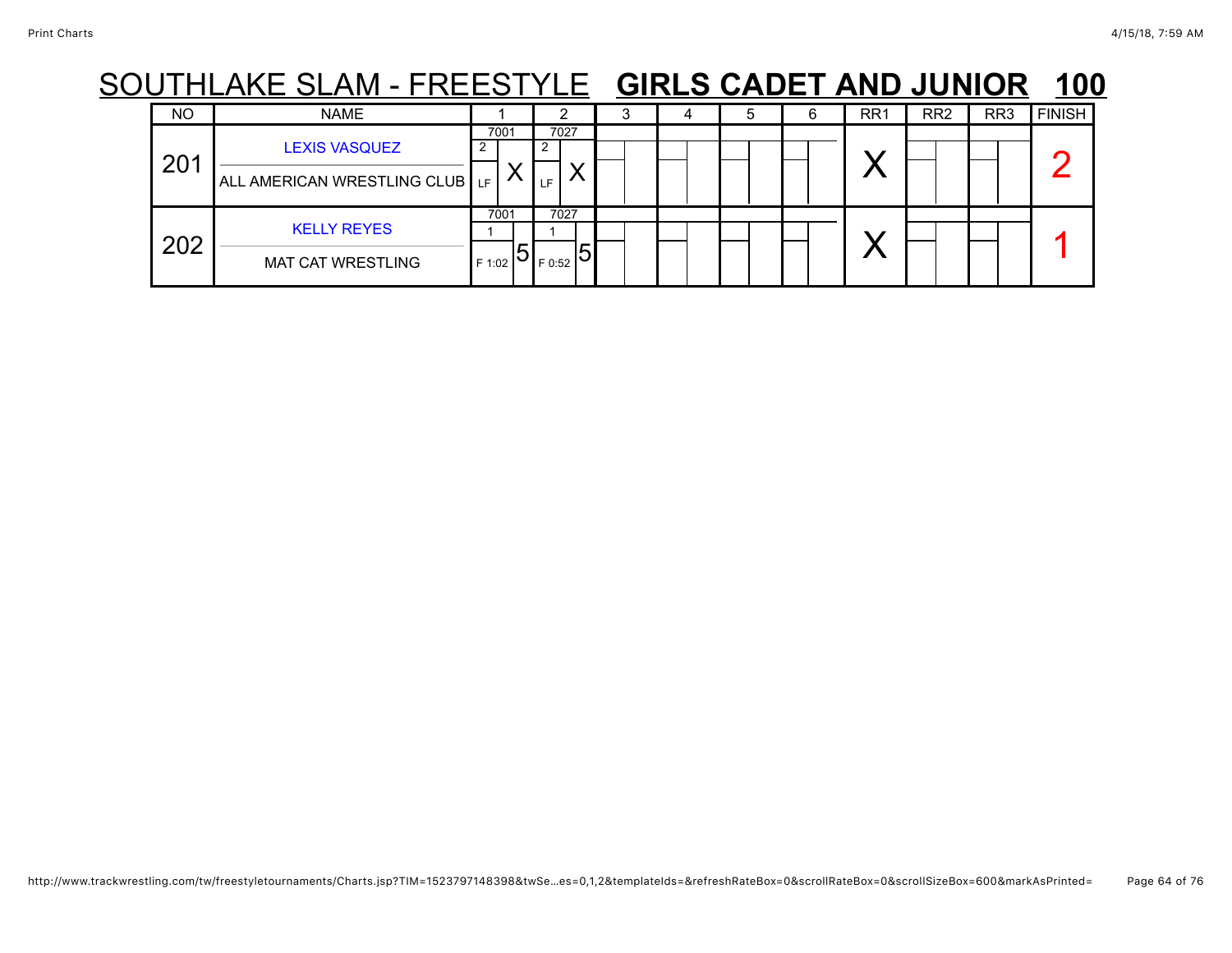| <b>NO</b> | <b>NAME</b>                  |  | 3 | 4 | 5 | 6 | RR <sub>1</sub> | RR <sub>2</sub> | RR <sub>3</sub> | <b>FINISH</b> |
|-----------|------------------------------|--|---|---|---|---|-----------------|-----------------|-----------------|---------------|
|           | <b>JORDAN CARRERAS</b>       |  |   |   |   |   | 7002<br>ົ       | 7028<br>3       | <b>BYE</b>      |               |
| 301       |                              |  |   |   |   |   |                 |                 | U               | σ<br>u        |
|           | <b>BOBCAT WRESTLING CLUB</b> |  |   |   |   |   | LF              | $0 - 10$        |                 |               |
|           |                              |  |   |   |   |   | 7002            | <b>BYE</b>      | 7053            |               |
|           | <b>ISABELLA BURNWORTH</b>    |  |   |   |   |   |                 |                 | 3               | ◠             |
| 302       | <b>SPARTAN MAT CLUB</b>      |  |   |   |   |   | 5<br>F 1:55     | U<br>--         | U<br>LF.        |               |
|           |                              |  |   |   |   |   | <b>BYE</b>      | 7028            | 7053            |               |
|           | <b>MADISON BROWN</b>         |  |   |   |   |   |                 |                 | 2               |               |
| 303       | <b>SPARTAN MAT CLUB</b>      |  |   |   |   |   | --              | TF 10-0         | 15<br>F 1:03    |               |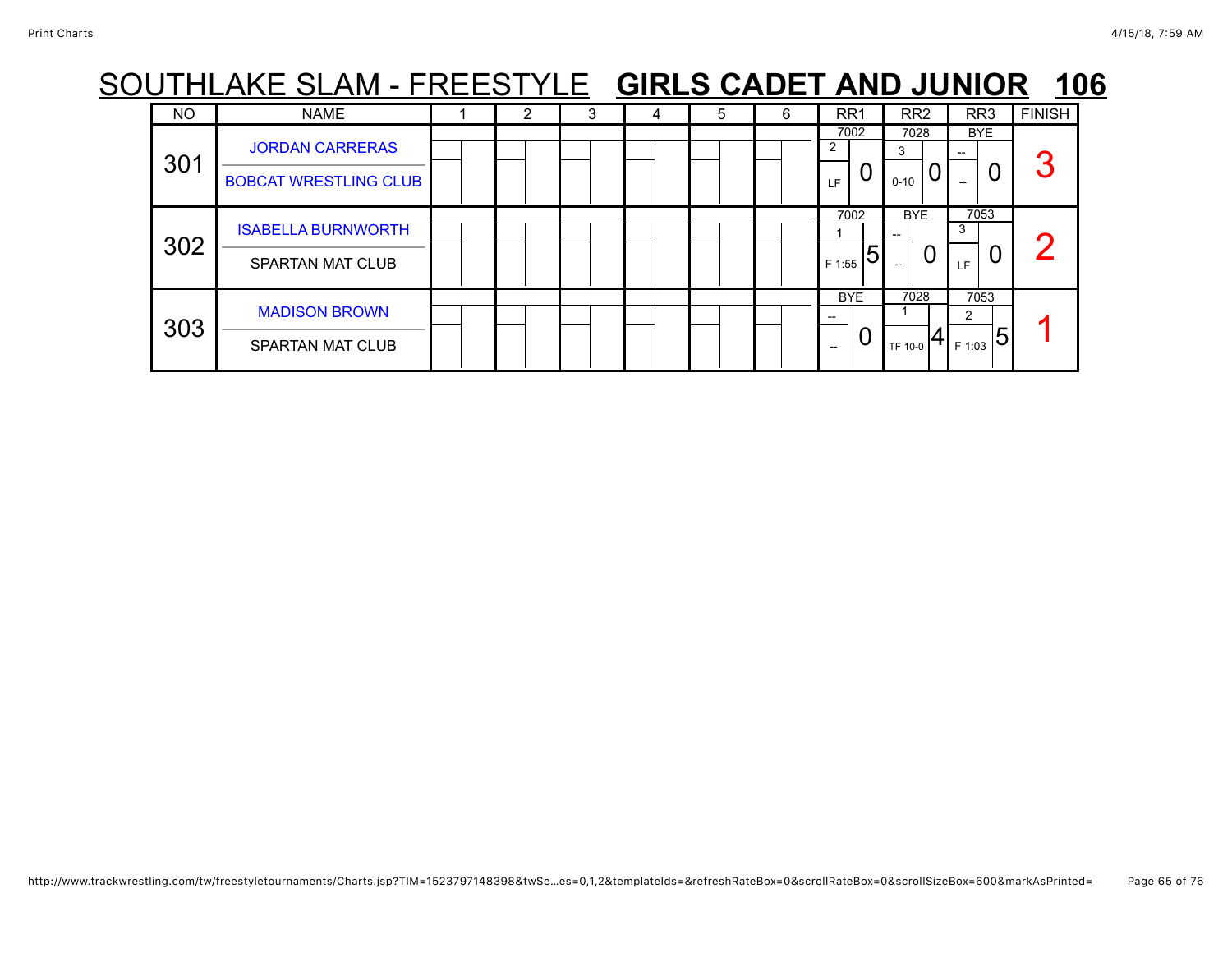| <b>NO</b> | <b>NAME</b>                                             |                                                 | 2                                    | 3 | 4 | 5 | 6 | RR <sub>1</sub>                             | RR <sub>2</sub> | RR <sub>3</sub>                 | <b>FINISH</b> |
|-----------|---------------------------------------------------------|-------------------------------------------------|--------------------------------------|---|---|---|---|---------------------------------------------|-----------------|---------------------------------|---------------|
| 401       | <b>KATHERINE HEATH</b><br>LOVEJOY WRESTLING CLUB        | 7003<br>2<br>3 <sup>1</sup><br>D 6-0<br>$0 - 0$ | 7029<br>3<br>$1012-7$ 31             |   |   |   |   | 7029<br>3<br>3<br>$\Rightarrow$             | 7054<br>$8 - 9$ | <b>BYE</b><br>$\sim$            |               |
| 402       | <b>TATIANNA NIETO</b><br><b>WARRIORS WRESTLING CLUB</b> | 7003<br>$0-6$<br>$0 - 0$                        | 7030<br>4<br>X<br>LF                 |   |   |   |   |                                             |                 |                                 |               |
| 403       | <b>KALI WILLIAMS</b><br>WEATHERFORD HIGH SCHOOL WRESTL  | 7004<br>4<br>$D 5-0$ <sup>3</sup><br>$11 - 2$   | 7029<br>Λ<br>$7 - 12$<br>1.0         |   |   |   |   | 7029<br>$\Rightarrow$                       | <b>BYE</b><br>U | 7004<br>4<br>3<br>$\Rightarrow$ |               |
| 404       | <b>LARISSA FLORES</b><br>PROSPER HIGH SCHOOL WRESTLING  | 7004<br>3<br>$0 - 5$<br>2-11<br>X<br>1.0        | 7030<br>$\frac{1}{2}$   F 2:12 $ 5 $ |   |   |   |   | <b>BYE</b><br>U<br>$\overline{\phantom{a}}$ | 7054<br>D 9-8   | 7004<br>3<br>$\Rightarrow$      |               |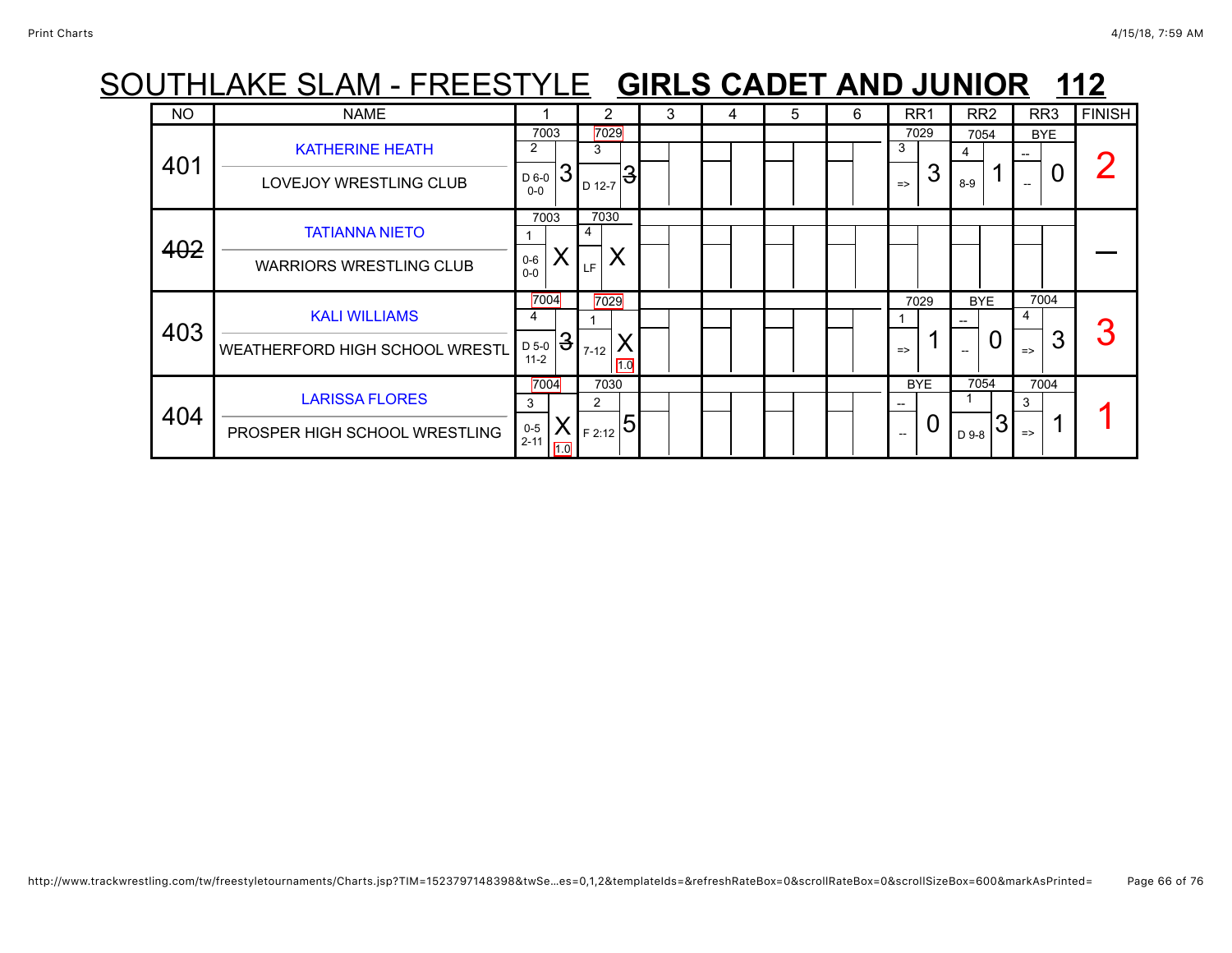| N <sub>O</sub> | <b>NAME</b>                                                           | 1                                              | 2                                       | 3                                             | 4                                           | 5 | 6 | RR <sub>1</sub>       | $\overline{RR2}$ | RR <sub>3</sub> | <b>FINISH</b> |
|----------------|-----------------------------------------------------------------------|------------------------------------------------|-----------------------------------------|-----------------------------------------------|---------------------------------------------|---|---|-----------------------|------------------|-----------------|---------------|
| 501            | <b>ASHLEE FLATT</b><br><b>PRINCETON</b>                               | 7005<br>$\overline{2}$<br>X<br>LF.             | 7031<br>3<br>X<br>$0 - 11$              |                                               |                                             |   |   |                       |                  |                 |               |
| 502            | <b>REMLI JOHNSON</b><br><b>BOBCAT WRESTLING CLUB</b>                  | 7005<br>$\mathbf{1}$<br>5<br>F 1:37            | 7032<br>$\overline{4}$<br>5<br>F 0:54   | 7055<br>3<br>X<br>LF                          | 7070<br>8<br>$_{0-10} X$<br>$0 - 10$        |   |   | X                     |                  |                 | З             |
| 503            | <b>CARMEN ALLRED</b><br>ALL AMERICAN WRESTLING CLUB $ $ TF 10-0 $ ^4$ | 7006<br>4                                      | 7031<br>l4<br>TF 11-0                   | 7055<br>2<br>$\mathbf{I}_{F,0:37}$ 5          | 7071<br>7<br>5<br>F 1:12                    |   |   | 7077<br>8<br>$1 - 12$ |                  |                 |               |
| 504            | <b>KATY BAKER</b><br><b>FRISCO WRESTLING CLUB</b>                     | 7006<br>3<br>X<br>$0 - 10$                     | 7032<br>$\overline{2}$<br>X<br>LF.      |                                               |                                             |   |   |                       |                  |                 |               |
| 505            | <b>GABRIELA SANCHEZ</b><br><b>RICHARDSON</b>                          | 7007<br>6<br>Х<br>$4 - 14$                     | 7033<br>$\overline{7}$<br>X<br>$0 - 10$ |                                               |                                             |   |   |                       |                  |                 |               |
| 506            | <b>TAYAN THOMAS</b><br><b>MILE HIGH</b>                               | 7007<br>5<br>$T_{\text{TF 14-4}} 4$            | 7034<br>8<br>X<br>LF                    | 7056<br>7<br>$_{0-10}$ $X$<br>$0 - 10$        |                                             |   |   |                       |                  |                 |               |
| 507            | <b>LESLIE VARGAS</b><br>RICHLAND COLLEGE CLUB                         | 7008<br>8<br>$5 - 16$                          | 7033<br>5<br>TF 10-0 $ 4$               | 7056<br>6<br>TF 10-0 <sup>4</sup><br>$10 - 0$ | 7071<br>3<br>X<br>LF                        |   |   |                       |                  |                 |               |
| 508            | <b>CAMILLE FOURNIER</b><br><b>SPARTAN MAT CLUB</b>                    | 7008<br>$\overline{7}$<br>TF 16-5 <sup>1</sup> | 7034<br>6<br>$\overline{5}$<br>F 0:56   | <b>BYE</b><br>0                               | 7070<br>2<br>TF 10-0 <sup>1</sup><br>$10-0$ |   |   | 7077<br>3<br>TF 12-1  |                  |                 |               |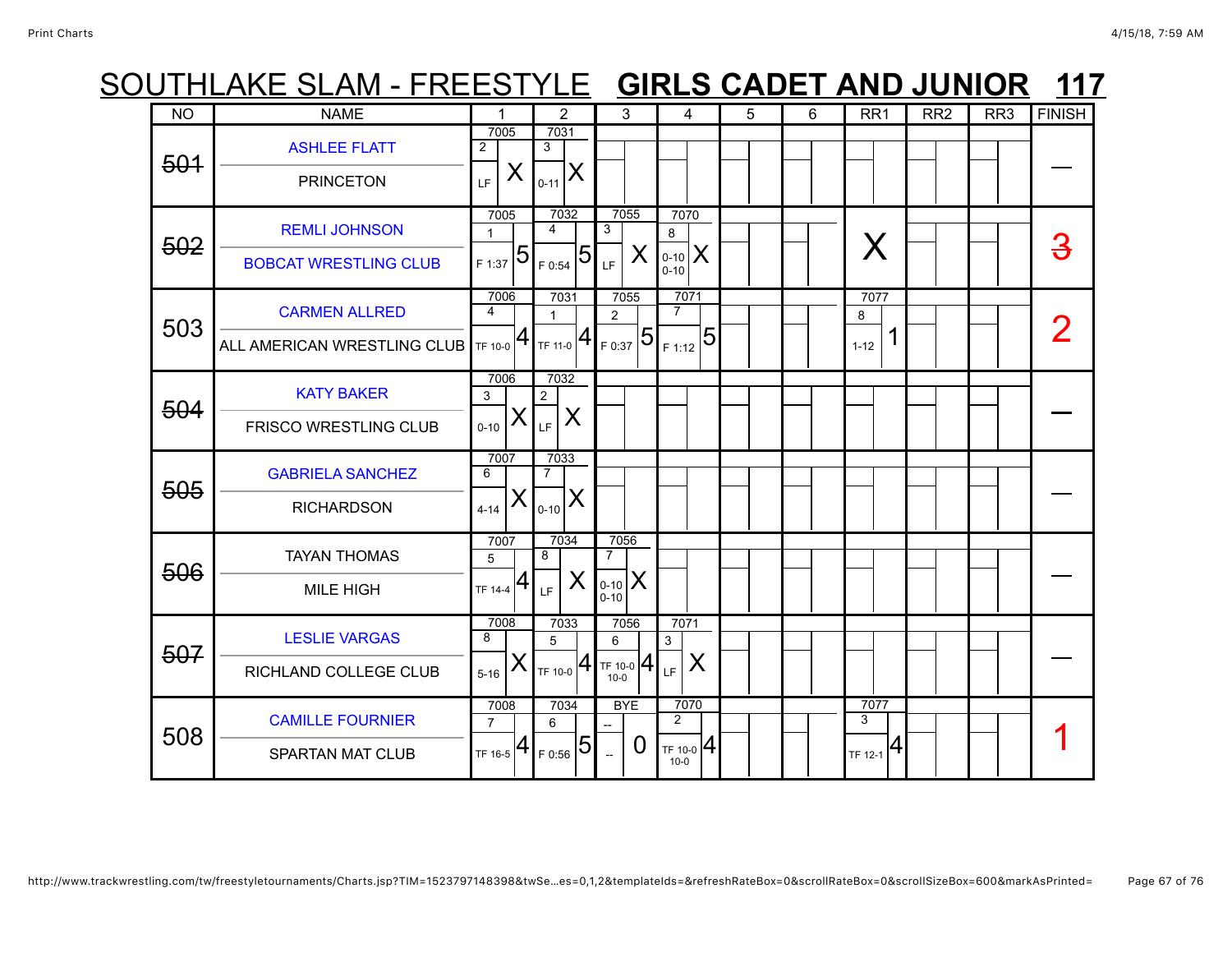| <b>NO</b> | <b>NAME</b>                              |          |                |                       |          | 3 | 4 | 5 | 6 |                   | RR <sub>1</sub> |               | RR <sub>2</sub> |                | RR <sub>3</sub> | <b>FINISH</b> |
|-----------|------------------------------------------|----------|----------------|-----------------------|----------|---|---|---|---|-------------------|-----------------|---------------|-----------------|----------------|-----------------|---------------|
|           |                                          | 7009     |                |                       | 7035     |   |   |   |   | 2                 | 7009            |               | 7035            |                | <b>BYE</b>      |               |
| 601       | <b>DEVIN PATTON</b>                      | 2        |                | 3                     |          |   |   |   |   |                   |                 | 3             |                 |                |                 |               |
|           | <b>COPPELL STARS</b>                     | F 2:06   | $.15^{\prime}$ | F 0:32                | 5        |   |   |   |   | $\Rightarrow$     | 5               | $\Rightarrow$ | 5               | $\sim$         | O               |               |
|           |                                          | 7009     |                |                       | 7036     |   |   |   |   |                   | 7009            |               | <b>BYE</b>      |                | 7057            |               |
| 602       | <b>ALLYSA DRUMMOND</b>                   |          |                | 4                     |          |   |   |   |   |                   |                 |               |                 | 3              |                 | 2             |
|           | <b>BOBCAT WRESTLING CLUB</b>             | LF.      | Χ<br>0.0       | F 1:01                | 5        |   |   |   |   | $\Rightarrow$     |                 | $\sim$        | Û               | F 0:44         | <b>5</b>        |               |
|           |                                          | 7010     |                |                       | 7035     |   |   |   |   |                   | <b>BYE</b>      |               | 7035            |                | 7057            |               |
| 603       | <b>SYDNEE BAKER</b>                      | 4        |                |                       |          |   |   |   |   |                   |                 |               |                 | $\overline{2}$ |                 | σ             |
|           | WEATHERFORD HIGH SCHOOL WRESTL   TF 15-5 |          |                | - լ4  <sub>ւբ</sub> լ | ∧<br>0.0 |   |   |   |   | $\hspace{0.05cm}$ |                 | $\Rightarrow$ | U               | LF.            |                 |               |
|           |                                          | 7010     |                |                       | 7036     |   |   |   |   |                   |                 |               |                 |                |                 |               |
| 604       | <b>JEKAYLA HALL</b>                      | 3        |                |                       |          |   |   |   |   |                   |                 |               |                 |                |                 |               |
|           | <b>SPARTAN MAT CLUB</b>                  | $5 - 15$ |                | LF.                   | X        |   |   |   |   |                   |                 |               |                 |                |                 |               |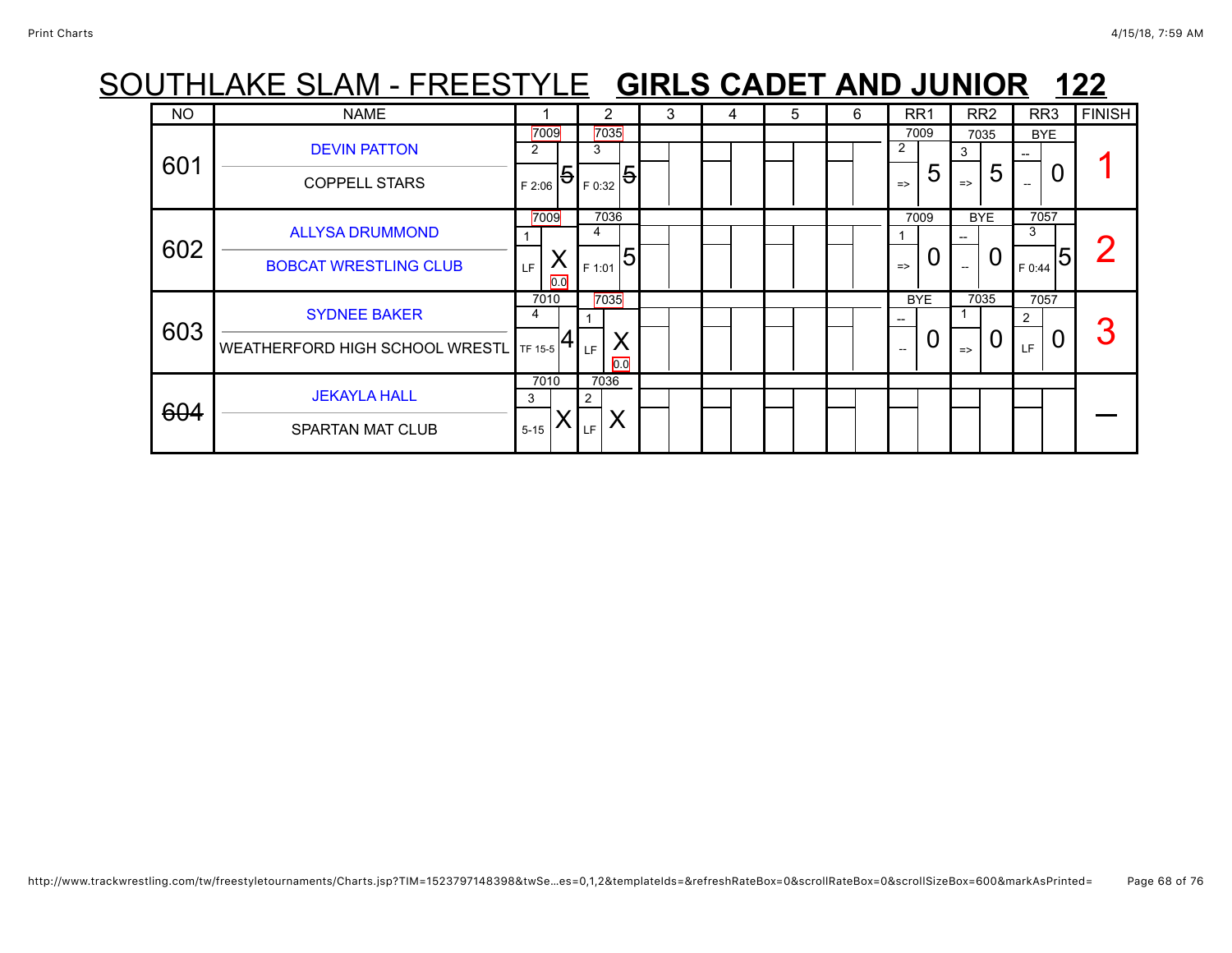| <b>NO</b> | <b>NAME</b>                                                    | 1                                     | 2                                                  | 3                                              | 4                                                 | 5 | 6 | RR <sub>1</sub>                   | RR <sub>2</sub>            | $\overline{RR3}$                             | <b>FINISH</b> |
|-----------|----------------------------------------------------------------|---------------------------------------|----------------------------------------------------|------------------------------------------------|---------------------------------------------------|---|---|-----------------------------------|----------------------------|----------------------------------------------|---------------|
| 701       | <b>CECILIA ADAMS</b><br>PROSPER HIGH SCHOOL WRESTLING          | 7011<br>2<br>$\sqrt{5}$<br>F 1:58     | 7037<br>$\overline{7}$<br>$\frac{1}{T}$ 12-1 $ 4 $ | 7059<br>3<br>$D$ 11-5 $3$<br>$14-9$            | 7072<br>5<br>X<br>$6-6$<br>1.0                    |   |   | <b>BYE</b><br>0<br>$\sim$         | 7072<br>5<br>$\Rightarrow$ | 7037<br>$\overline{7}$<br>4<br>$\Rightarrow$ |               |
| 702       | <b>BRITENY ORELLANA</b><br><b>SPARTAN MAT CLUB</b>             | 7011<br>$\overline{1}$<br>Χ<br>LF     | 7038<br>3<br>$\overline{5}$<br>F 2:54              | 7060<br>4<br>F 1:30                            | 7073<br>$\overline{7}$<br>X<br>$ 5 _{L_{\rm F}} $ |   |   |                                   |                            |                                              |               |
| 703       | <b>SHREEKA KUMAR</b><br><b>FRISCO TEXAS JACKS</b>              | 7012<br>$\overline{4}$<br>5<br>F 2:49 | 7038<br>$\overline{c}$<br>X<br>LF                  | 7059<br>$\mathbf{1}$<br>$5-11$ $X$<br>$9 - 14$ |                                                   |   |   |                                   |                            |                                              |               |
| 704       | <b>KATELYNN SNYDER-JONES</b><br>WEATHERFORD HIGH SCHOOL WRESTL | 7012<br>3<br>X<br>LF                  | 7039<br>5<br><b>TF 14-1</b>                        | 7060<br>X<br>I <sup>4</sup> ∐∟F                |                                                   |   |   |                                   |                            |                                              |               |
| 705       | <b>HANNAH MONTES</b><br>THUNDERCAT WRESTLING CLUB              | 7013<br>6<br>5<br>F 4:33              | 7039<br>$\overline{4}$<br>Х<br>$1 - 14$            | <b>BYE</b><br>0                                | 7072<br>1<br>$\overline{\mathbf{a}}$<br>D 6-6     |   |   | 7078<br>$\overline{7}$<br>O<br>LF | 7072<br>3<br>$\Rightarrow$ | <b>BYE</b><br>$\overline{0}$                 |               |
| 706       | <b>MIA ARMSTRONG</b><br><b>SPARTAN MAT CLUB</b>                | 7013<br>5<br>Х<br>LF                  | <b>BYE</b><br>$\Omega$                             | 7058<br>X<br>LF.                               |                                                   |   |   |                                   |                            |                                              |               |
| 707       | <b>NATALIE BERUMEN</b><br><b>MAT CAT WRESTLING</b>             | <b>BYE</b><br>$\Omega$                | 7037<br>1<br>⋏<br>$1 - 12$<br>1.0                  | 7058<br>6<br>$\overline{5}$<br>F 2:27          | 7073<br>$\overline{2}$<br>5<br>F 1:40             |   |   | 7078<br>5<br>F 3:54               | <b>BYE</b><br>0            | 7037<br>$\Rightarrow$                        |               |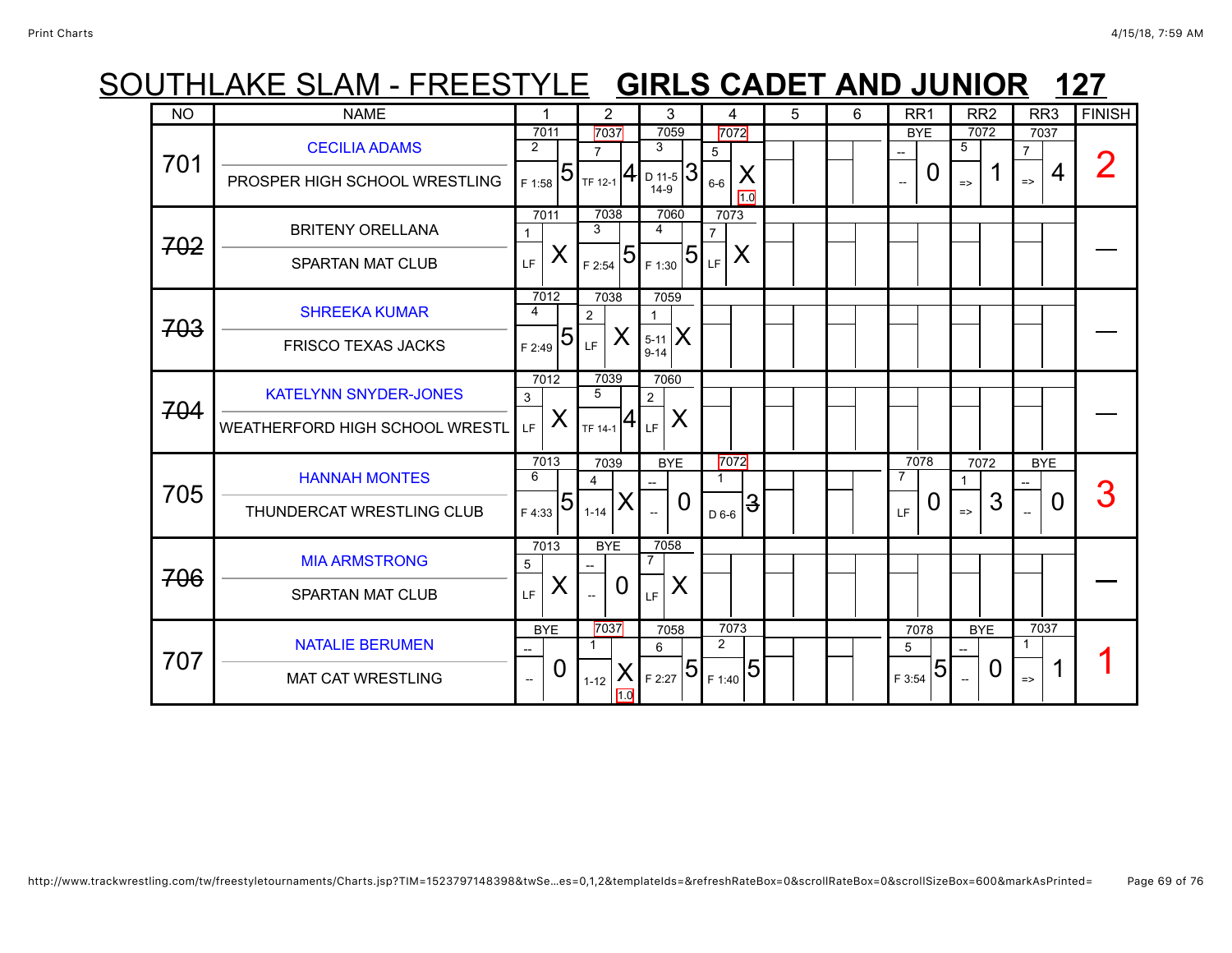| <b>NO</b> | <b>NAME</b>                                                       |                                |                 | 2                                     |                | 3                              |   | 4 | 5 | 6 | RR <sub>1</sub>                                                    |   | RR <sub>2</sub>          |                | RR <sub>3</sub>                                          |                | <b>FINISH</b> |
|-----------|-------------------------------------------------------------------|--------------------------------|-----------------|---------------------------------------|----------------|--------------------------------|---|---|---|---|--------------------------------------------------------------------|---|--------------------------|----------------|----------------------------------------------------------|----------------|---------------|
| 801       | <b>JULIANA BAUGHER</b><br>PROSPER HIGH SCHOOL WRESTLING   TF 10-0 | $\overline{c}$                 | 7014            | 7040<br>$5\,$<br>LF.                  | X              | 7061<br>4<br>X<br>LF.          |   |   |   |   |                                                                    |   |                          |                |                                                          |                |               |
| 802       | <b>EMILY FLATT</b><br><b>PRINCETON</b>                            | $0 - 10$                       | 7014            | 7041<br>3<br><b>WBF</b>               | 5              | 7062<br>5<br>Χ<br>LF.          |   |   |   |   |                                                                    |   |                          |                |                                                          |                |               |
| 803       | <b>SIERRA BROWN TON</b><br><b>DOMINION ACADEMY</b>                | 4<br>TF 10-0                   | 7015            | 7041<br>$\overline{2}$<br><b>FORF</b> |                | <b>BYE</b><br>$\sim$           | 0 |   |   |   | 7015<br>4<br>$\Rightarrow$                                         | 4 | 7074<br>5<br><b>FORF</b> | 0              | <b>BYE</b><br>$\overline{\phantom{a}}$                   | $\overline{0}$ |               |
| 804       | <b>RHETT MARKS</b><br><b>WARRIORS WRESTLING CLUB</b>              | 3<br>$0 - 10$                  | 7015<br>0.0     | <b>BYE</b>                            | O              | 7061<br>F 6-3<br>1:02          | 5 |   |   |   | 7015<br>3<br>$\Rightarrow$                                         | U | <b>BYE</b><br>$\sim$     | $\overline{0}$ | 7079<br>5<br>$4 - 15$                                    |                |               |
| 805       | <b>COLLEEN WEBER</b><br><b>MILE HIGH</b>                          | --<br>$\overline{\phantom{a}}$ | <b>BYE</b><br>0 | 7040<br>F 1:00                        | $\overline{5}$ | 7062<br>$\mathbf{2}$<br>F 0:28 | 5 |   |   |   | <b>BYE</b><br>$\overline{\phantom{a}}$<br>$\overline{\phantom{a}}$ | U | 7074<br>3<br><b>WBF</b>  |                | 7079<br>4<br>$\begin{bmatrix} 5 \end{bmatrix}$ te 15-4 l | ľФ             |               |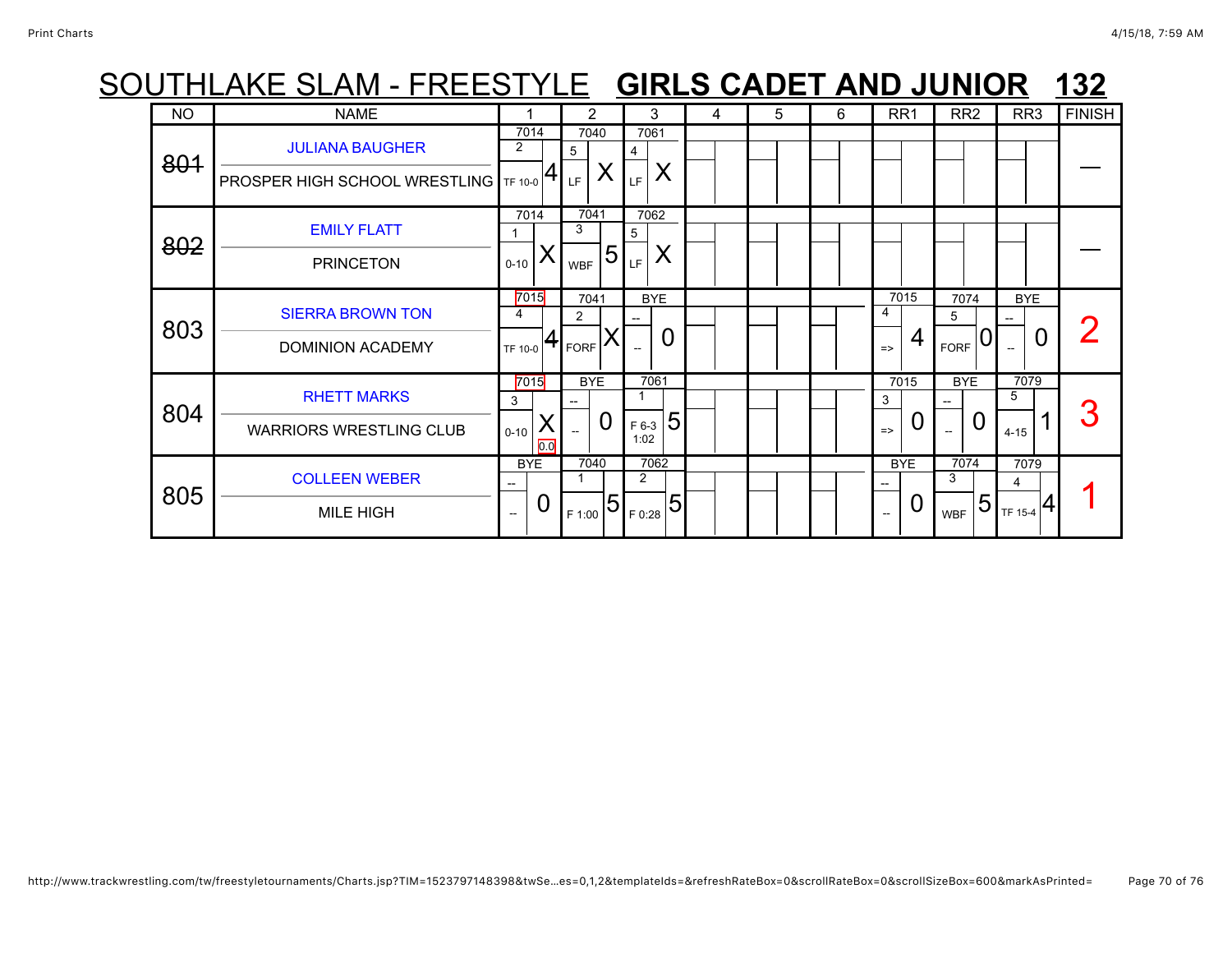|     |                        | 7016                          | 704Z                           |  |  |  |  |  |  |  |  |
|-----|------------------------|-------------------------------|--------------------------------|--|--|--|--|--|--|--|--|
| 901 | <b>JORDAN JOHNSTON</b> |                               |                                |  |  |  |  |  |  |  |  |
|     | <b>FRISCO BOMBERS</b>  | D 10-0 J TF 10-0 H<br>$0 - 0$ | $10-0$                         |  |  |  |  |  |  |  |  |
|     |                        | 7016                          | 7042                           |  |  |  |  |  |  |  |  |
|     | <b>AUBREE WOHLFERD</b> |                               |                                |  |  |  |  |  |  |  |  |
| 902 | SPARTAN MAT CLUB       | $0 - 10$<br>$0 - 0$           | $0-10$ I $\lambda$<br>$0 - 10$ |  |  |  |  |  |  |  |  |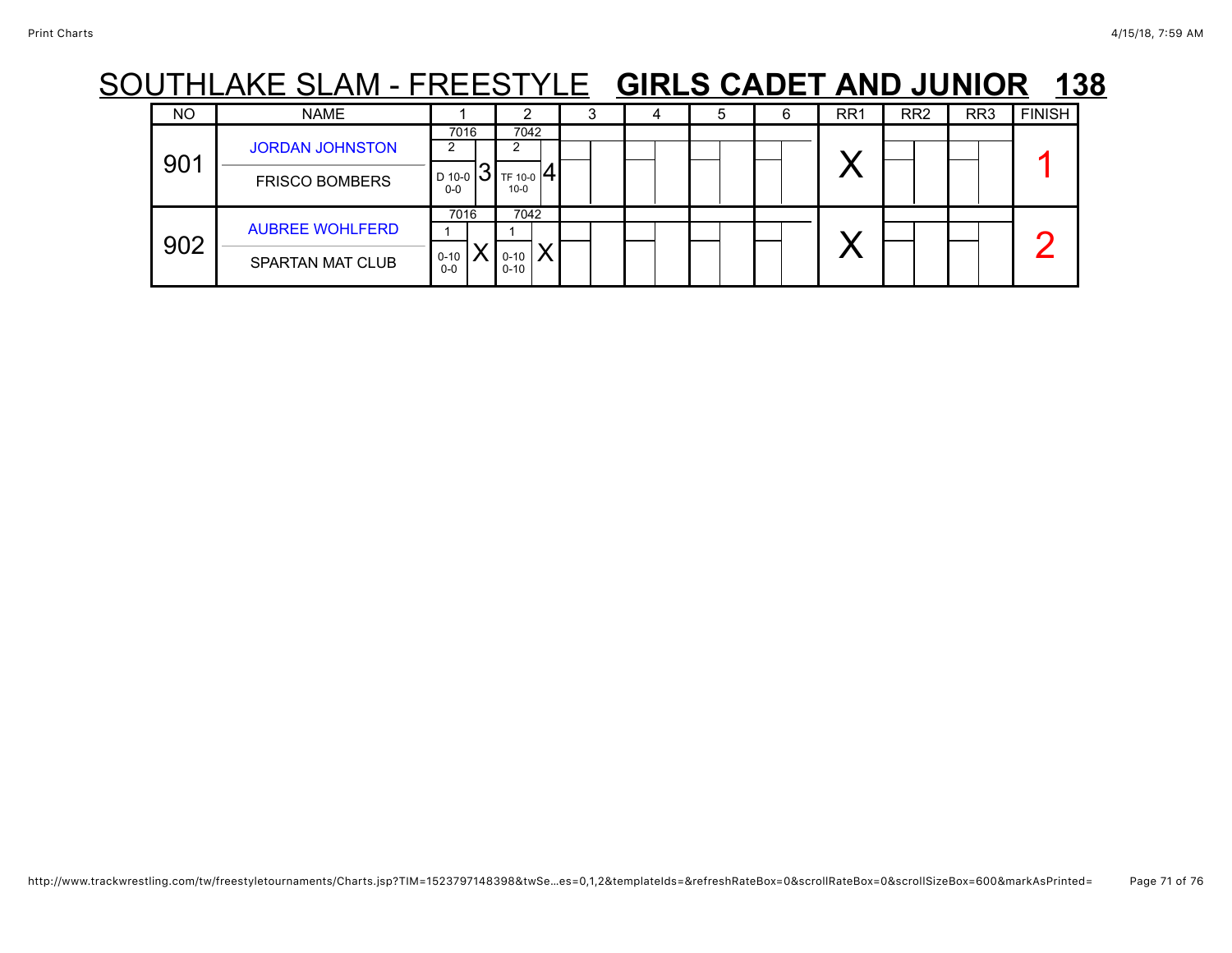| NO          | <b>NAME</b>                                         |                                        | 2                                                                   | 3 | 4 | 5 | 6 | RR <sub>1</sub>                   | RR <sub>2</sub> | RR <sub>3</sub> | <b>FINISH</b> |
|-------------|-----------------------------------------------------|----------------------------------------|---------------------------------------------------------------------|---|---|---|---|-----------------------------------|-----------------|-----------------|---------------|
| <b>4001</b> | <b>KARINA QUIROS</b><br>LIBERTY REDHAWKS FRISCO, TX | 7017<br>2<br>X<br>$4 - 14$<br>$4 - 14$ | 7043<br>3<br>0-10 $\lambda$<br>$0 - 10$                             |   |   |   |   |                                   |                 |                 | 3             |
| 1002        | <b>CLARISSA ARCHULETA</b><br><b>APEX</b>            | 7017<br>TF 14-4<br>$14 - 4$            | 7044<br>4<br>Ι4<br>TF 11-0                                          |   |   |   |   | 7063<br>3<br>$0 - 10$             |                 |                 |               |
| 1003        | <b>LEXIE BASHAM</b><br><b>BOBCAT WRESTLING CLUB</b> | 7018<br>4<br>$13-0$                    | 7043<br>TF 13-0 4 TF 10-0 4<br>$10-0$                               |   |   |   |   | 7063<br>$\overline{2}$<br>TF 10-0 |                 |                 |               |
| 4004        | <b>TAMERA ALI</b><br><b>SPARTAN MAT CLUB</b>        | 7018<br>3<br>$0 - 13$<br>$0 - 13$      | 7044<br>$\overline{2}$<br>$\mathbf{I}_{0-11} \boldsymbol{\lambda} $ |   |   |   |   |                                   |                 |                 |               |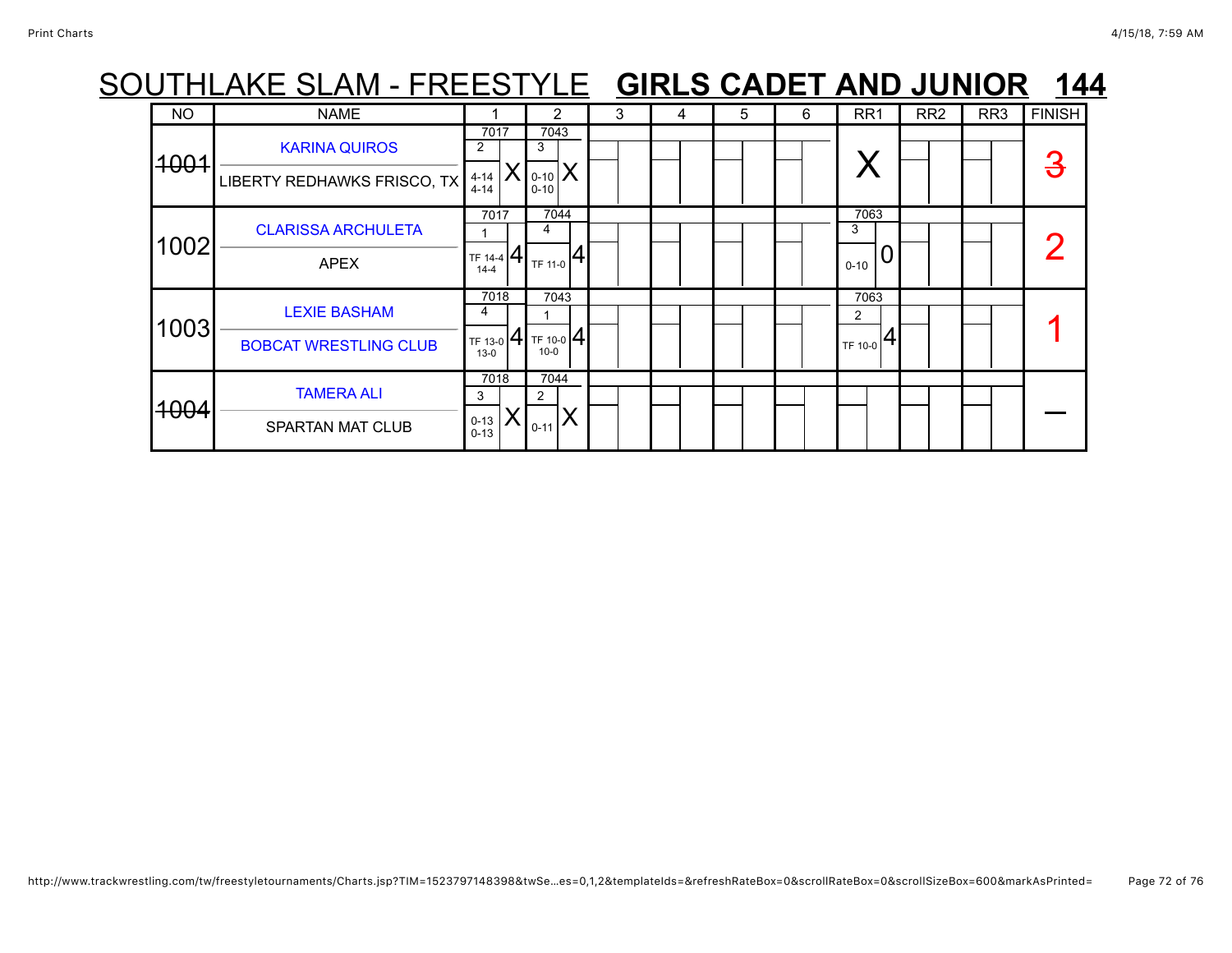## SOUTHLAKE SLAM - FREESTYLE **GIRLS CADET AND JUNIOR 152**

| <b>NO</b>       | <b>NAME</b>                                             |                                       | 2                                                        | 3                                             | 4 | 5 | 6 | RR <sub>1</sub>                 | RR <sub>2</sub>                                                                | RR <sub>3</sub>                                          | <b>FINISH</b> |
|-----------------|---------------------------------------------------------|---------------------------------------|----------------------------------------------------------|-----------------------------------------------|---|---|---|---------------------------------|--------------------------------------------------------------------------------|----------------------------------------------------------|---------------|
| 1101            | <b>KAYLYNN ALBRECHT</b><br><b>BOBCAT WRESTLING CLUB</b> | 7019<br>2<br>$\overline{5}$<br>F 1:32 | 7045<br>$5\overline{)}$<br>$\frac{1}{1}$ the 10-0 $ 4$   | 7065<br>3<br>15<br>F 2:51                     |   |   |   | 7045<br>5<br>4<br>$\Rightarrow$ | <b>BYE</b><br>$\overline{\phantom{a}}$<br>$\Omega$<br>$\overline{\phantom{m}}$ | 7065<br>3<br>5<br>$\Rightarrow$                          |               |
| 4102            | <b>LAUREN MONEY</b><br>MANSFIELD WRESTLING CLUB         | 7019<br>X<br>LF                       | 7046<br>3<br>$0 - 10$                                    |                                               |   |   |   |                                 |                                                                                |                                                          |               |
| 1103            | <b>AMALANI LATU</b><br><b>MILE HIGH</b>                 | 7020<br>4<br>l4l<br>TF 10-0           | 7046<br>$\overline{2}$<br>$T$ F 10-0 $ 4 $               | 7065<br>X<br>LF<br>0.0                        |   |   |   | <b>BYE</b><br>0<br>--           | 7075<br>5<br> 5 <br>F 0:17                                                     | 7065<br>0<br>$\Rightarrow$                               |               |
| <del>1104</del> | <b>HALEY WALLACE</b><br><b>PRINCETON</b>                | 7020<br>3<br>$0 - 10$                 | <b>BYE</b><br>$\overline{0}$<br>$\overline{\phantom{a}}$ | 7064<br>5<br>$_{0-10}$ $X$<br>$0 - 10$        |   |   |   |                                 |                                                                                |                                                          |               |
| 1105            | <b>NATALIE NOVOCK</b><br><b>PRINCETON</b>               | <b>BYE</b><br>0<br>$\overline{a}$     | 7045<br>$0 - 10$<br>0.0                                  | 7064<br>4<br>TF 10-0 <sup>1</sup><br>$10 - 0$ |   |   |   | 7045<br>0<br>$\Rightarrow$      | 7075<br>3<br>U<br>LF                                                           | <b>BYE</b><br>$\overline{0}$<br>$\overline{\phantom{a}}$ | 3             |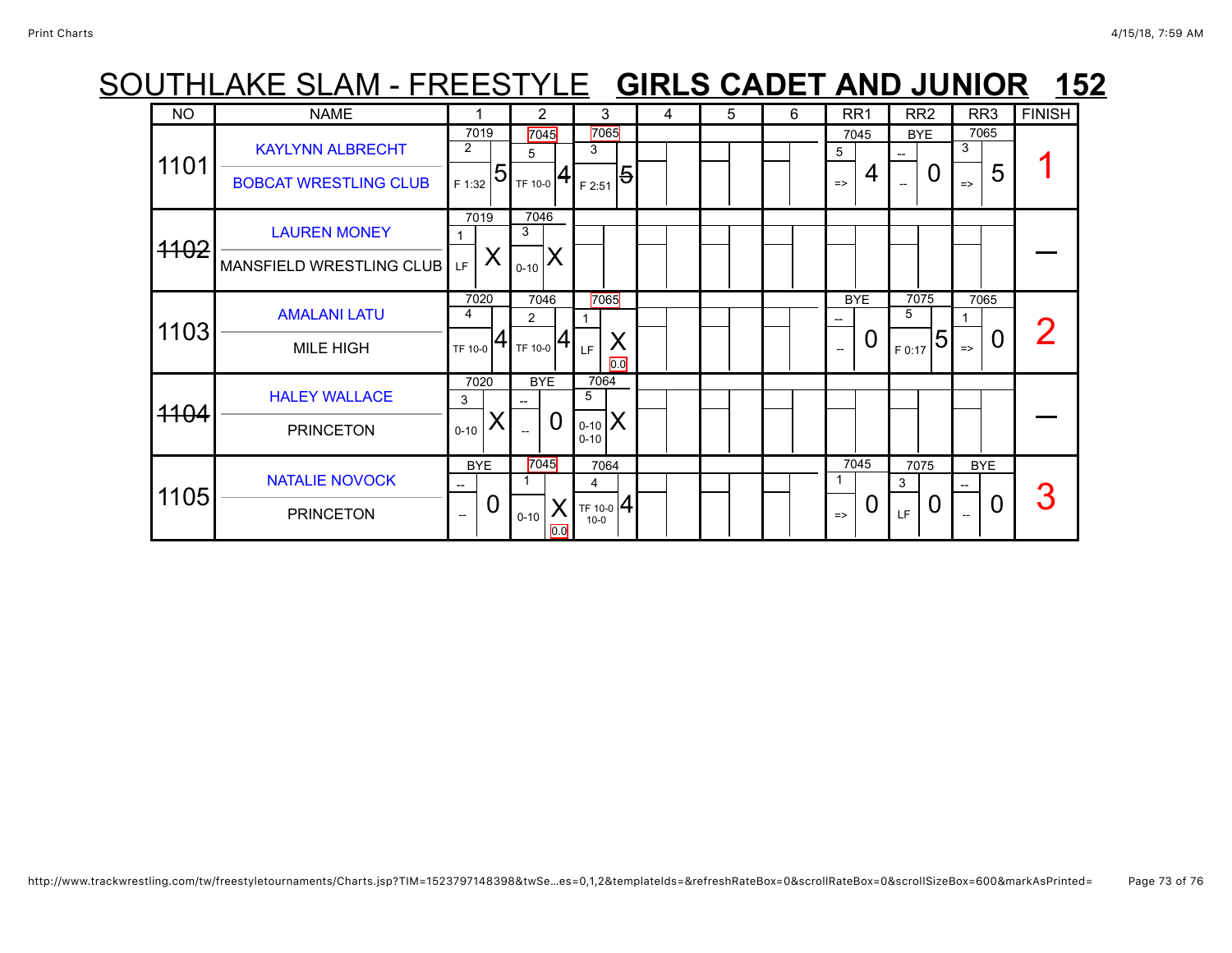## SOUTHLAKE SLAM - FREESTYLE **GIRLS CADET AND JUNIOR 164**

| $\overline{NO}$ | <b>NAME</b>                                             |                                       | $\overline{2}$                               | 3                                             | 4 | 5 | 6 | RR <sub>1</sub>           | RR <sub>2</sub>                                        | RR <sub>3</sub>                        | <b>FINISH</b> |
|-----------------|---------------------------------------------------------|---------------------------------------|----------------------------------------------|-----------------------------------------------|---|---|---|---------------------------|--------------------------------------------------------|----------------------------------------|---------------|
| <del>1201</del> | <b>ALEXIS TANGEN</b><br><b>FRISCO TEXAS JACKS</b>       | 7021<br>2<br>X<br>LF                  | 7047<br>5<br>X<br>$2 - 6$<br>$4 - 14$        |                                               |   |   |   |                           |                                                        |                                        |               |
| 1202            | <b>REMINGTON GILLIS</b><br><b>BOBCAT WRESTLING CLUB</b> | 7021<br>5<br>F 0:44                   | 7048<br>3<br> 5 <br>F 0:32                   | 7066<br>4<br>∧<br>$1 - 11$<br>1.0             |   |   |   | <b>BYE</b><br>0           | 7066<br>4<br>И<br>$\Rightarrow$                        | 7080<br>5<br>TF 13-2                   |               |
| <del>1203</del> | <b>JASMINE KIRSTEIN</b><br><b>SPARTAN MAT CLUB</b>      | 7022<br>4<br>X<br>LF                  | 7048<br>2<br>X<br>LF                         | 7067<br>5<br>5<br>F 1:14                      |   |   |   |                           |                                                        |                                        |               |
| 1204            | <b>ASHLEY LEKAS</b><br>PLANO WRESTLING                  | 7022<br>3<br>5 <sub>l</sub><br>F 3:00 | <b>BYE</b><br>$\overline{0}$<br>--           | 7066<br>$\overline{2}$<br>4<br><b>TF 11-1</b> |   |   |   | 7076<br>5<br>4<br>TF 10-0 | 7066<br>$\overline{2}$<br>4<br>$\Rightarrow$           | <b>BYE</b><br>$\overline{0}$<br>$\sim$ |               |
| 1205            | <b>NEEMA LAKTARI</b><br><b>SPARTAN MAT CLUB</b>         | <b>BYE</b><br>$\mathbf 0$<br>--       | 7047<br>4 <sup>1</sup><br>TF 6-2<br>$14 - 4$ | 7067<br>3<br>X<br>LF                          |   |   |   | 7076<br>4<br>$0 - 10$     | <b>BYE</b><br>$\hspace{0.05cm}$ $\hspace{0.05cm}$<br>0 | 7080<br>2<br>$2 - 13$                  |               |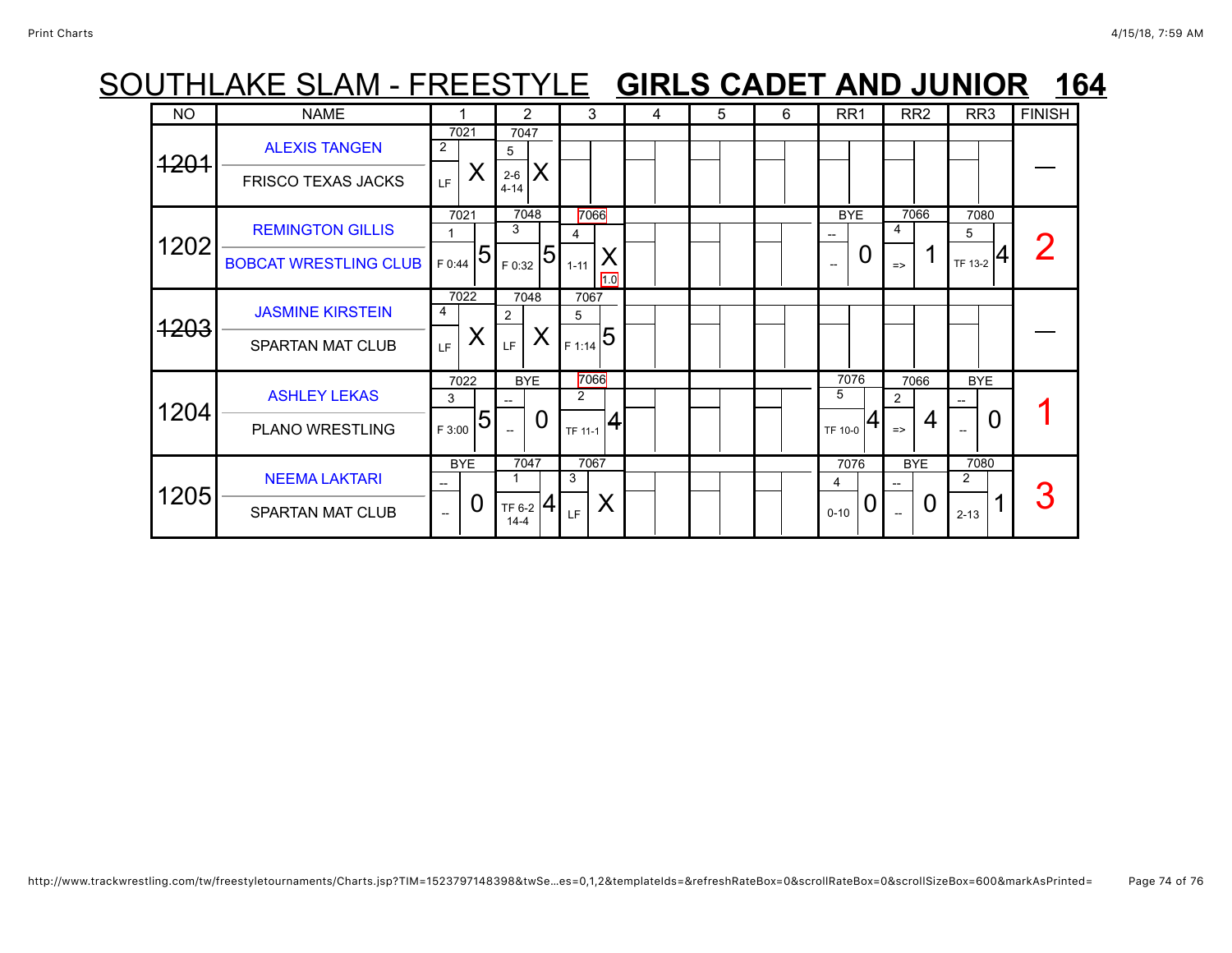## SOUTHLAKE SLAM - FREESTYLE **GIRLS CADET AND JUNIOR 180**

| <b>NO</b> | <b>NAME</b>                                            |                          | 2                                                | 3 | 4 | 5 | 6 | RR <sub>1</sub>                 | RR <sub>2</sub>                             | RR <sub>3</sub>                    | <b>FINISH</b> |
|-----------|--------------------------------------------------------|--------------------------|--------------------------------------------------|---|---|---|---|---------------------------------|---------------------------------------------|------------------------------------|---------------|
| 1301      | <b>IMAN THOMAS</b><br><b>TALON DUALS</b>               | 7023<br>2<br>TF 10-0     | 7049<br>3<br>5<br>$\sim$ $ 4 _{F2:13}$   $\cdot$ |   |   |   |   | 7023<br>2<br>4<br>$\Rightarrow$ | 7049<br>3<br>5<br>$\Rightarrow$             | <b>BYE</b><br>$\overline{O}$<br>-- |               |
| 1302      | <b>HANNAH MOORE</b><br>CHISHOLM TRAIL HIGH SCHOOL 0-10 | 7023<br> 0.0             | 7050<br>4<br>5<br>F 2:10                         |   |   |   |   | 7023<br>0<br>$\Rightarrow$      | <b>BYE</b><br>U<br>$\overline{\phantom{m}}$ | 7068<br>3<br>O<br>LF               | 3             |
| 1303      | <b>ELISE BOMBONATI</b><br><b>HALTOM BUFFALOS</b>       | 7024<br>4<br>5<br>F 0:18 | 7049<br>∧<br><b>LF</b><br>0.0                    |   |   |   |   | <b>BYE</b><br>U<br>$-$          | 7049<br>U<br>$\Rightarrow$                  | 7068<br>2<br>$_{\rm 1F\,0:45}$ 51  |               |
| 4304      | <b>EMILY MENDILLO</b><br><b>PLANO WRESTLING</b>        | 7024<br>3<br><b>LF</b>   | 7050<br>$\overline{2}$<br>LF <sup>T</sup>        |   |   |   |   |                                 |                                             |                                    |               |